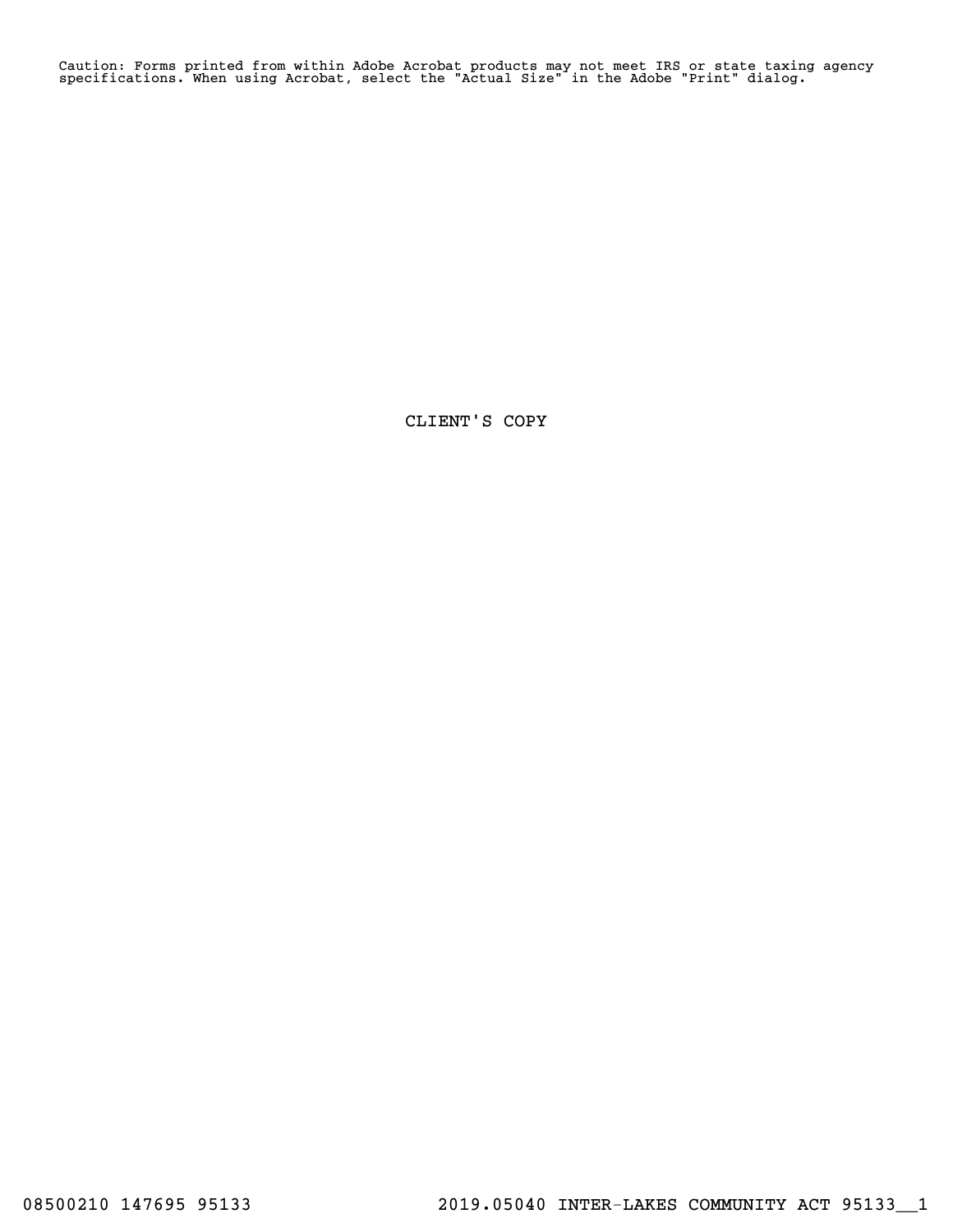

February 10, 2021

Inter-Lakes Community Action Partnership, Inc. P.O. Box 268 Madison, SD 57042

Inter-Lakes Community Action Partnership, Inc.:

Enclosed are the original and one copy of the 2019 Exempt Organization return, as follows...

2019 Form 990

Please review the return for completeness and accuracy.

We prepared the return from information you furnished us without verification. Upon examination of the return by tax authorities, requests may be made for underlying data. We therefore recommend that you preserve all records which you may be called upon to produce in connection with such possible examinations.

We sincerely appreciate the opportunity to serve you. Please contact us if you have any questions concerning the tax return.

Sincerely,

Michael J Peterson, CPA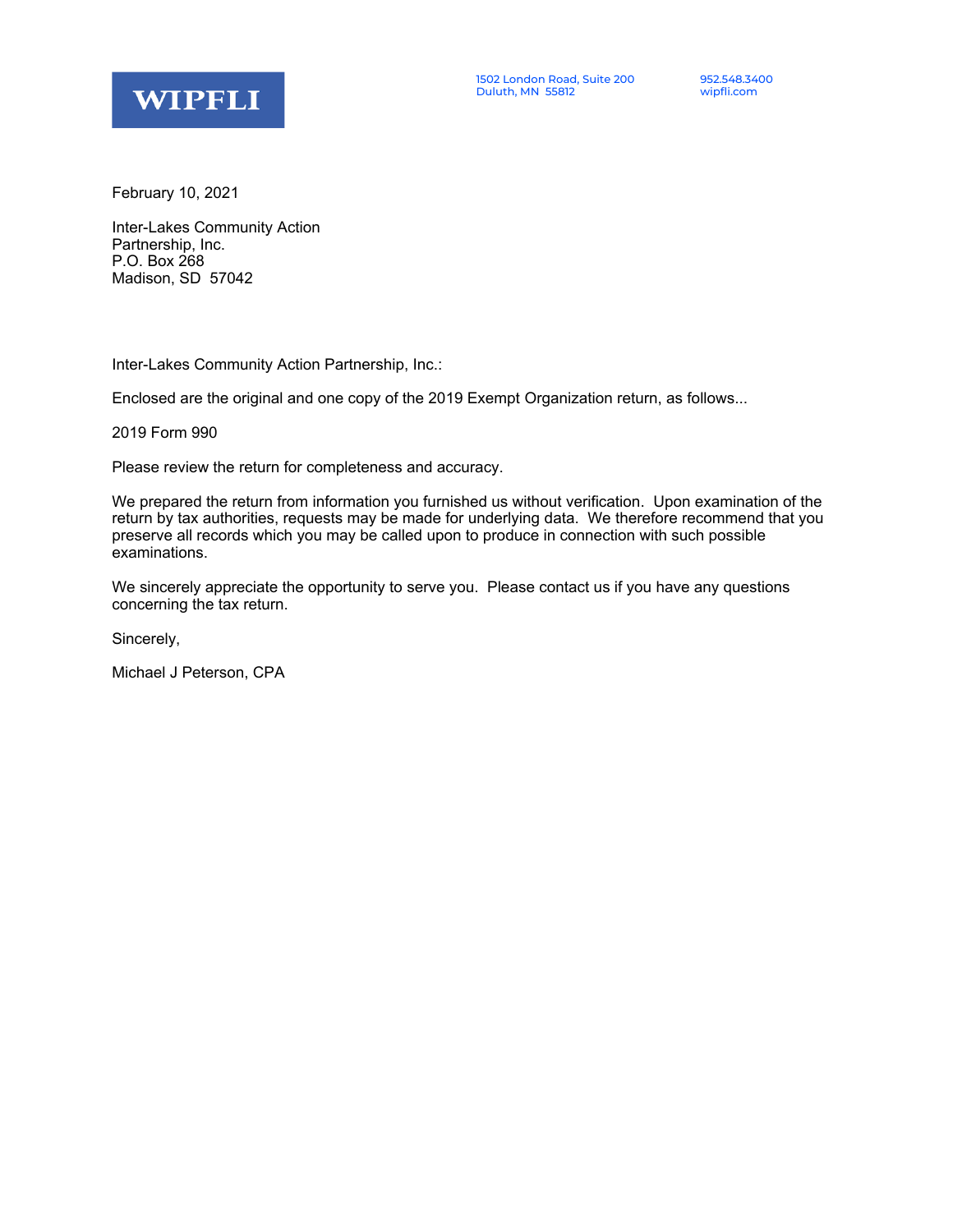## **TAX RETURN FILING INSTRUCTIONS**

FORM 990

### **FOR THE YEAR ENDING**

September 30, 2020

### **Prepared For:**

Inter-Lakes Community Action Partnership, Inc. P.O. Box 268 Madison, SD 57042

### **Prepared By:**

Wipfli LLP 1502 London Road, Suite 200 Duluth, MN 55812

### **Amount Due or Refund:**

Not applicable

### **Make Check Payable To:**

Not applicable

### **Mail Tax Return and Check (if applicable) To:**

Not applicable

### **Return Must be Mailed On or Before:**

Not applicable

### **Special Instructions:**

This return has qualified for electronic filing. After you have reviewed the return for completeness and accuracy, please sign, date and return Form 8879-EO to our office. We will transmit the return electronically to the IRS and no further action is required. Return Form 8879-EO to us by February 16, 2021

Internal Revenue Code Section 6104(d) requires that Form 990 should be made available for public inspection during regular business hours at the organization's principal office. The return must also be available for public inspection at any regional or district offices having three or more employees. Inspection of this return must be allowed for three years from the due date specified above. The inspection requirement applies to all portions of the return except for the names and addresses of any contributors to the organization. The inspection requirement also applies to your organization's application for tax-exempt status (Form 1023 or 1024) and the Internal Revenue Service determination letter approving exempt status.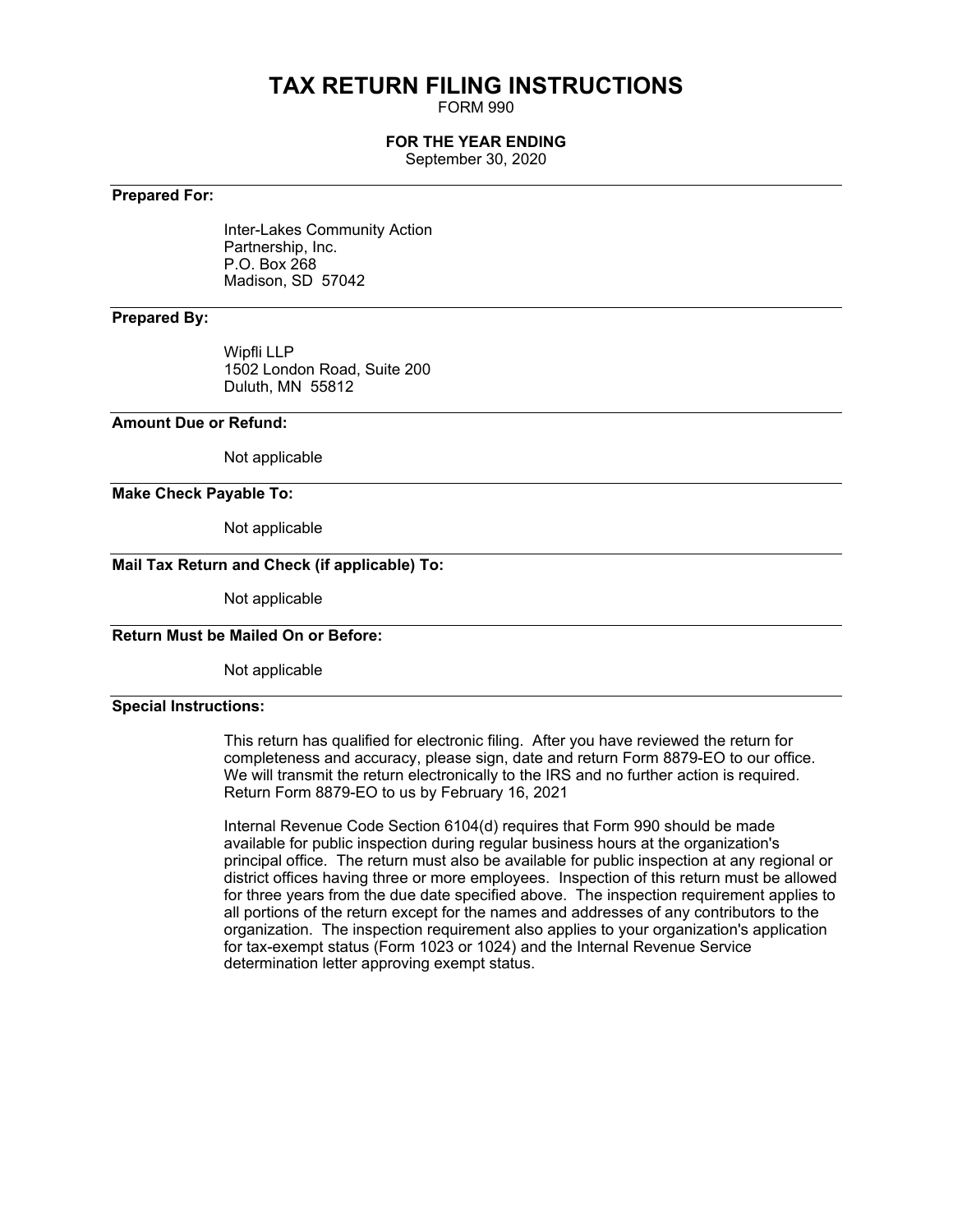|                                                                     | ****** THIS IS NOT A FILEABLE COPY ******<br>IRS e-file Signature Authorization                                                                                                                                                                                                                                              |                                       |
|---------------------------------------------------------------------|------------------------------------------------------------------------------------------------------------------------------------------------------------------------------------------------------------------------------------------------------------------------------------------------------------------------------|---------------------------------------|
| Form 8879-EO                                                        | for an Exempt Organization                                                                                                                                                                                                                                                                                                   | OMB No. 1545-1878                     |
|                                                                     | For calendar year 2019, or fiscal year beginning $\boxed{OCT\_1}$ , 2019, and ending $\boxed{SEP\_30}$ , 20 $20$                                                                                                                                                                                                             |                                       |
|                                                                     | Do not send to the IRS. Keep for your records.                                                                                                                                                                                                                                                                               | 2019                                  |
| Department of the Treasury<br>Internal Revenue Service              | Go to www.irs.gov/Form8879EO for the latest information.                                                                                                                                                                                                                                                                     |                                       |
| Name of exempt organization                                         |                                                                                                                                                                                                                                                                                                                              | <b>Employer identification number</b> |
|                                                                     | INTER-LAKES COMMUNITY ACTION                                                                                                                                                                                                                                                                                                 |                                       |
| PARTNERSHIP, INC.                                                   |                                                                                                                                                                                                                                                                                                                              | 46-0282131                            |
| Name and title of officer                                           |                                                                                                                                                                                                                                                                                                                              |                                       |
| ARLEEN WEERHEIM                                                     |                                                                                                                                                                                                                                                                                                                              |                                       |
| CHIEF OPERATING OFFICER                                             |                                                                                                                                                                                                                                                                                                                              |                                       |
| Part I                                                              | Type of Return and Return Information (Whole Dollars Only)                                                                                                                                                                                                                                                                   |                                       |
| than one line in Part I.                                            | on line 1a, 2a, 3a, 4a, or 5a, below, and the amount on that line for the return being filed with this form was blank, then leave line 1b, 2b, 3b, 4b, or 5b,<br>whichever is applicable, blank (do not enter -0-). But, if you entered -0- on the return, then enter -0- on the applicable line below. Do not complete more |                                       |
| <b>1a</b> Form 990 check here $\blacktriangleright$ $\mid$ X $\mid$ | b Total revenue, if any (Form 990, Part VIII, column (A), line 12)                                                                                                                                                                                                                                                           | 1b $\frac{12,239,716.}{}$             |
| 2a Form 990-EZ check here                                           |                                                                                                                                                                                                                                                                                                                              |                                       |
| 3a Form 1120-POL check here                                         |                                                                                                                                                                                                                                                                                                                              |                                       |
| 4a Form 990-PF check here                                           | b Tax based on investment income (Form 990-PF, Part VI, line 5)  4b ______________________                                                                                                                                                                                                                                   |                                       |
| 5a Form 8868 check here                                             | b                                                                                                                                                                                                                                                                                                                            | 5b                                    |
|                                                                     |                                                                                                                                                                                                                                                                                                                              |                                       |
| Part II                                                             | Declaration and Signature Authorization of Officer                                                                                                                                                                                                                                                                           |                                       |
|                                                                     | Under penalties of perjury, I declare that I am an officer of the above organization and that I have examined a copy of the organization's 2019                                                                                                                                                                              |                                       |
|                                                                     | electronic return and accompanying schedules and statements and to the best of my knowledge and belief, they are true, correct, and complete. I<br>further declare that the amount in Part Labove is the amount shown on the seny of the erganization's electronic return. Loopsent to allow my                              |                                       |

**(a)** an acknowledgement of receipt or reason for rejection of the transmission, (b) the reason for any delay in processing the return or refund, and (c) electronic return and accompanying schedules and statements and to the best of my knowledge and belief, they are true, correct, and complete. I further declare that the amount in Part I above is the amount shown on the copy of the organization's electronic return. I consent to allow my intermediate service provider, transmitter, or electronic return originator (ERO) to send the organization's return to the IRS and to receive from the IRS the date of any refund. If applicable, I authorize the U.S. Treasury and its designated Financial Agent to initiate an electronic funds withdrawal (direct debit) entry to the financial institution account indicated in the tax preparation software for payment of the organization's federal taxes owed on this return, and the financial institution to debit the entry to this account. To revoke a payment, I must contact the U.S. Treasury Financial Agent at 1-888-353-4537 no later than 2 business days prior to the payment (settlement) date. I also authorize the financial institutions involved in the processing of the electronic payment of taxes to receive confidential information necessary to answer inquiries and resolve issues related to the payment. I have selected a personal identification number (PIN) as my signature for the organization's electronic return and, if applicable, the organization's consent to electronic funds withdrawal.

### **Officer's PIN: check one box only**

| lauthorize WIPFLI LLP                                                                                                                                                                                                                                                                                                                                                            | to enter my PIN | 57042                                             |
|----------------------------------------------------------------------------------------------------------------------------------------------------------------------------------------------------------------------------------------------------------------------------------------------------------------------------------------------------------------------------------|-----------------|---------------------------------------------------|
| <b>ERO</b> firm name                                                                                                                                                                                                                                                                                                                                                             |                 | Enter five numbers, but<br>do not enter all zeros |
| as my signature on the organization's tax year 2019 electronically filed return. If I have indicated within this return that a copy of the return<br>is being filed with a state agency(ies) regulating charities as part of the IRS Fed/State program, I also authorize the aforementioned ERO to<br>enter my PIN on the return's disclosure consent screen.                    |                 |                                                   |
| As an officer of the organization, I will enter my PIN as my signature on the organization's tax year 2019 electronically filed return. If I have<br>indicated within this return that a copy of the return is being filed with a state agency(ies) regulating charities as part of the IRS Fed/State<br>program, I will enter my PIN on the return's disclosure consent screen. |                 |                                                   |
| ***** THIS IS NOT A FILEABLE COPY ***<br>Officer's signature $\blacktriangleright$<br>Date $\blacktriangleright$                                                                                                                                                                                                                                                                 |                 |                                                   |
| <b>Part III</b><br><b>Certification and Authentication</b>                                                                                                                                                                                                                                                                                                                       |                 |                                                   |
| <b>ERO's EFIN/PIN.</b> Enter your six-digit electronic filing identification<br>41718154403<br>number (EFIN) followed by your five-digit self-selected PIN.<br>Do not enter all zeros                                                                                                                                                                                            |                 |                                                   |
| I certify that the above numeric entry is my PIN, which is my signature on the 2019 electronically filed return for the organization indicated above. I<br>confirm that I am submitting this return in accordance with the requirements of Pub. 4163, Modernized e-File (MeF) Information for Authorized IRS<br>e-file Providers for Business Returns.                           |                 |                                                   |
| Date $\triangleright$ 02/10/21<br>ERO's signature $\blacktriangleright$ MICHAEL J PETERSON, CPA                                                                                                                                                                                                                                                                                  |                 |                                                   |
| <b>ERO Must Retain This Form - See Instructions</b><br>Do Not Submit This Form to the IRS Unless Requested To Do So                                                                                                                                                                                                                                                              |                 |                                                   |
| LHA For Paperwork Reduction Act Notice, see instructions.                                                                                                                                                                                                                                                                                                                        |                 | Form 8879-EO<br>(2019)                            |
| 923051 10-03-19                                                                                                                                                                                                                                                                                                                                                                  |                 |                                                   |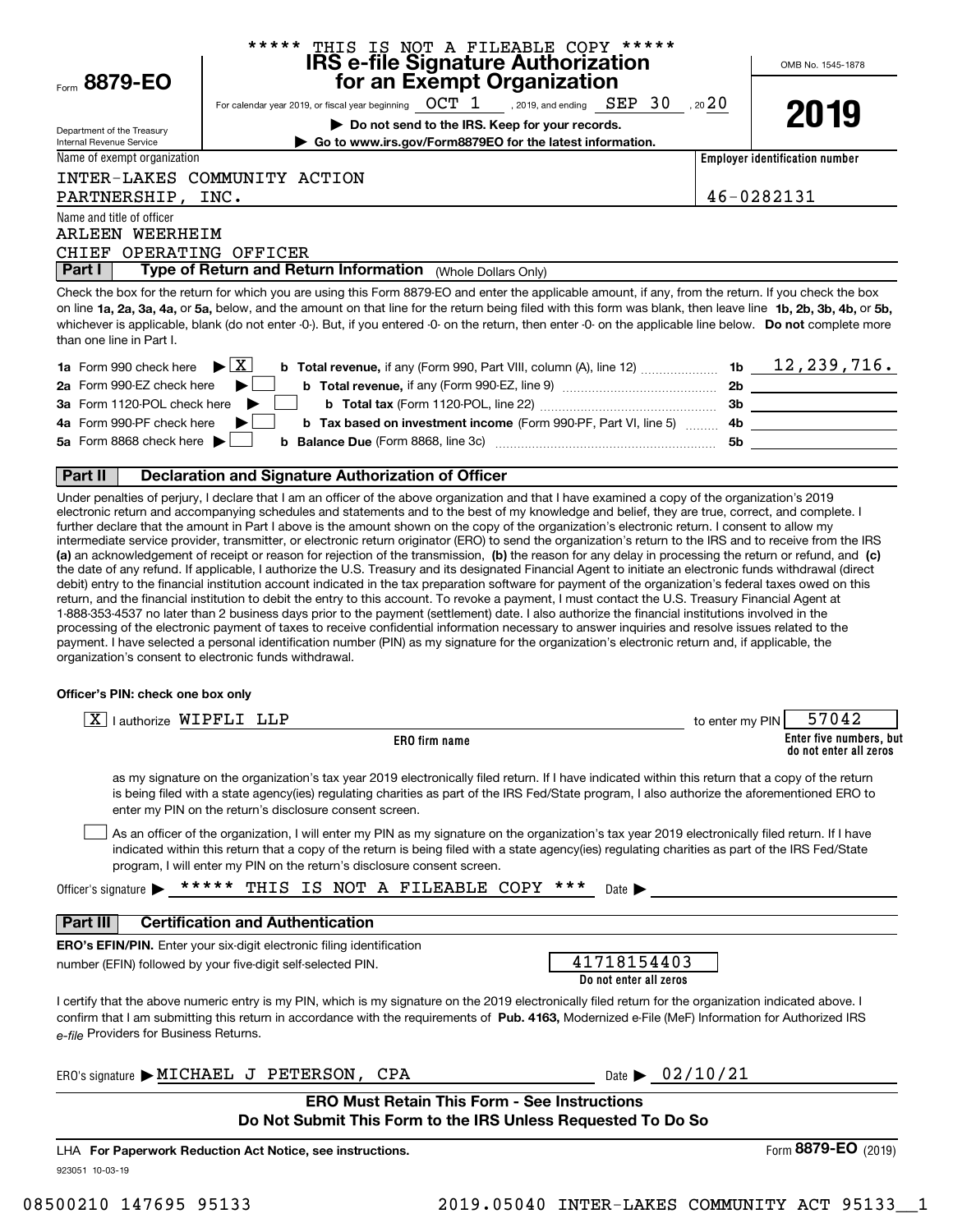|                                                                                        | Under section 501(c), 527, or 4947(a)(1) of the Internal Revenue Code (except private foundations)<br>(Rev. January 2020)                   |                             |            |                                                           |                |                                            |
|----------------------------------------------------------------------------------------|---------------------------------------------------------------------------------------------------------------------------------------------|-----------------------------|------------|-----------------------------------------------------------|----------------|--------------------------------------------|
| Department of the Treasury                                                             | Do not enter social security numbers on this form as it may be made public.                                                                 |                             |            |                                                           |                | <b>Open to Public</b>                      |
| Internal Revenue Service                                                               | Go to www.irs.gov/Form990 for instructions and the latest information.                                                                      |                             |            |                                                           |                | <b>Inspection</b>                          |
|                                                                                        | OCT 1, 2019<br>A For the 2019 calendar year, or tax year beginning                                                                          |                             |            | and ending SEP 30, 2020                                   |                |                                            |
| <b>B</b> Check if<br>applicable:                                                       | <b>C</b> Name of organization<br>INTER-LAKES COMMUNITY ACTION                                                                               |                             |            | D Employer identification number                          |                |                                            |
| Address<br> change                                                                     | PARTNERSHIP, INC.                                                                                                                           |                             |            |                                                           |                |                                            |
| Name                                                                                   |                                                                                                                                             |                             |            | 46-0282131                                                |                |                                            |
| change<br>Initial                                                                      | Doing business as<br>Number and street (or P.O. box if mail is not delivered to street address)                                             |                             | Room/suite |                                                           |                |                                            |
| return<br>Final                                                                        | P.O. BOX 268                                                                                                                                |                             |            | E Telephone number<br>$605 - 256 - 6518$                  |                |                                            |
| return/<br>termin-<br>ated                                                             | City or town, state or province, country, and ZIP or foreign postal code                                                                    |                             |            | G Gross receipts \$                                       |                | 12,436,843.                                |
| Amended                                                                                | MADISON, SD<br>57042                                                                                                                        |                             |            | H(a) Is this a group return                               |                |                                            |
| return<br>1 Applica-                                                                   | F Name and address of principal officer: CYNTHIA DANNENBRING                                                                                |                             |            | for subordinates?                                         |                | $Yes \ \boxed{X}$ No                       |
| tion<br>pending                                                                        | SAME AS C ABOVE                                                                                                                             |                             |            | $H(b)$ Are all subordinates included?                     |                | Yes                                        |
|                                                                                        | Tax-exempt status: $\boxed{\mathbf{X}}$ 501(c)(3)<br>$501(c)$ (<br>$\triangleleft$ (insert no.)                                             | $4947(a)(1)$ or             |            | 527                                                       |                | If "No," attach a list. (see instructions) |
|                                                                                        | J Website: WWW. INTERLAKESCAP.COM                                                                                                           |                             |            | $H(c)$ Group exemption number $\triangleright$ 9365       |                |                                            |
|                                                                                        | K Form of organization: X Corporation<br>Association<br>Trust                                                                               | Other $\blacktriangleright$ |            | L Year of formation: $1966$ M State of legal domicile: SD |                |                                            |
| Part I                                                                                 | <b>Summary</b>                                                                                                                              |                             |            |                                                           |                |                                            |
| 1.                                                                                     | Briefly describe the organization's mission or most significant activities: OPERATE PROGRAMS TO ALLEVIATE                                   |                             |            |                                                           |                |                                            |
|                                                                                        | POVERTY & ENHANCE THE HEALTH & WELL-BEING OF THE PUBLIC.                                                                                    |                             |            |                                                           |                |                                            |
| 2                                                                                      | Check this box $\blacktriangleright$ $\Box$ if the organization discontinued its operations or disposed of more than 25% of its net assets. |                             |            |                                                           |                |                                            |
| з                                                                                      | Number of voting members of the governing body (Part VI, line 1a)                                                                           |                             |            |                                                           | 3              |                                            |
|                                                                                        |                                                                                                                                             |                             |            |                                                           |                |                                            |
|                                                                                        |                                                                                                                                             |                             |            |                                                           |                |                                            |
| 4                                                                                      |                                                                                                                                             |                             |            |                                                           | $\overline{4}$ |                                            |
|                                                                                        |                                                                                                                                             |                             |            |                                                           | 5              | 198                                        |
|                                                                                        |                                                                                                                                             |                             |            |                                                           | 6              | 900                                        |
|                                                                                        |                                                                                                                                             |                             |            |                                                           | <b>7a</b>      |                                            |
|                                                                                        |                                                                                                                                             |                             |            |                                                           | 7b             |                                            |
|                                                                                        |                                                                                                                                             |                             |            | <b>Prior Year</b>                                         |                | <b>Current Year</b>                        |
| 8                                                                                      | Contributions and grants (Part VIII, line 1h)                                                                                               |                             |            | $\overline{10}$ , 328, 829.                               |                | 10,924,901.                                |
| 9                                                                                      | Program service revenue (Part VIII, line 2g)                                                                                                |                             |            | 856,879.                                                  |                | $\overline{1,096,809}$ .                   |
| 10                                                                                     |                                                                                                                                             |                             |            | $-190,603.$                                               |                | 51,616.                                    |
| 11                                                                                     | Other revenue (Part VIII, column (A), lines 5, 6d, 8c, 9c, 10c, and 11e)                                                                    |                             |            | 497,678.                                                  |                | 166,390.                                   |
| 12                                                                                     | Total revenue - add lines 8 through 11 (must equal Part VIII, column (A), line 12)                                                          |                             |            | 11,492,783.                                               |                | 12, 239, 716.                              |
| 13                                                                                     | Grants and similar amounts paid (Part IX, column (A), lines 1-3)                                                                            |                             |            | 2,421,561.                                                |                | 3,344,904.                                 |
| 14                                                                                     | Benefits paid to or for members (Part IX, column (A), line 4)                                                                               |                             |            |                                                           | 0.             |                                            |
|                                                                                        | 15 Salaries, other compensation, employee benefits (Part IX, column (A), lines 5-10)                                                        |                             |            | 6,741,684.                                                |                | 7,049,435.                                 |
|                                                                                        |                                                                                                                                             |                             |            |                                                           | 0.             |                                            |
|                                                                                        | <b>b</b> Total fundraising expenses (Part IX, column (D), line 25)                                                                          |                             | $0 \cdot$  |                                                           |                |                                            |
| 17                                                                                     |                                                                                                                                             |                             |            | 2,064,132.                                                |                | 1,678,790.                                 |
| 18                                                                                     | Total expenses. Add lines 13-17 (must equal Part IX, column (A), line 25)                                                                   |                             |            | $\overline{11,2}27,377.$                                  |                | 12,073,129.                                |
| 19                                                                                     |                                                                                                                                             |                             |            | $\overline{265}$ , 406.                                   |                | $\overline{1}66,587.$                      |
|                                                                                        |                                                                                                                                             |                             |            | <b>Beginning of Current Year</b>                          |                | <b>End of Year</b>                         |
| Activities & Governance<br>Revenue<br>w<br>Expense<br>t Assets or<br>id Balances<br>20 | Total assets (Part X, line 16)                                                                                                              |                             |            | 7,822,126.                                                |                | 8,045,005.                                 |
| 21<br>혩<br>22                                                                          | Total liabilities (Part X, line 26)                                                                                                         |                             |            | 3,403,624.<br>4,418,502.                                  |                | 3,447,781.<br>4,597,224.                   |

| Sign     | Signature of officer                                                                                         | Date                                         |  |  |  |  |  |  |
|----------|--------------------------------------------------------------------------------------------------------------|----------------------------------------------|--|--|--|--|--|--|
| Here     | OPERATING OFFICER<br>WEERHEIM, CHIEF<br>ARLEEN                                                               |                                              |  |  |  |  |  |  |
|          | Type or print name and title                                                                                 |                                              |  |  |  |  |  |  |
|          | Print/Type preparer's name<br>Preparer's signature                                                           | Date<br><b>PTIN</b><br>Check                 |  |  |  |  |  |  |
| Paid     | MICHAEL J PETERSON,<br>MICHAEL J PETERSON,<br>CPA                                                            | P01833529<br> 02/10/21 <br>self-emploved     |  |  |  |  |  |  |
| Preparer | WIPFLI LLP<br>Firm's name<br>$\blacksquare$                                                                  | $I$ Firm's EIN $\triangleright$ 39 - 0758449 |  |  |  |  |  |  |
| Use Only | Firm's address 1502 LONDON ROAD, SUITE 200                                                                   |                                              |  |  |  |  |  |  |
|          | DULUTH, MN 55812                                                                                             | Phone no. $218.722.4705$                     |  |  |  |  |  |  |
|          | X.<br>Yes<br>No<br>May the IRS discuss this return with the preparer shown above? (see instructions)         |                                              |  |  |  |  |  |  |
|          | Form 990 (2019)<br>LHA For Paperwork Reduction Act Notice, see the separate instructions.<br>932001 01-20-20 |                                              |  |  |  |  |  |  |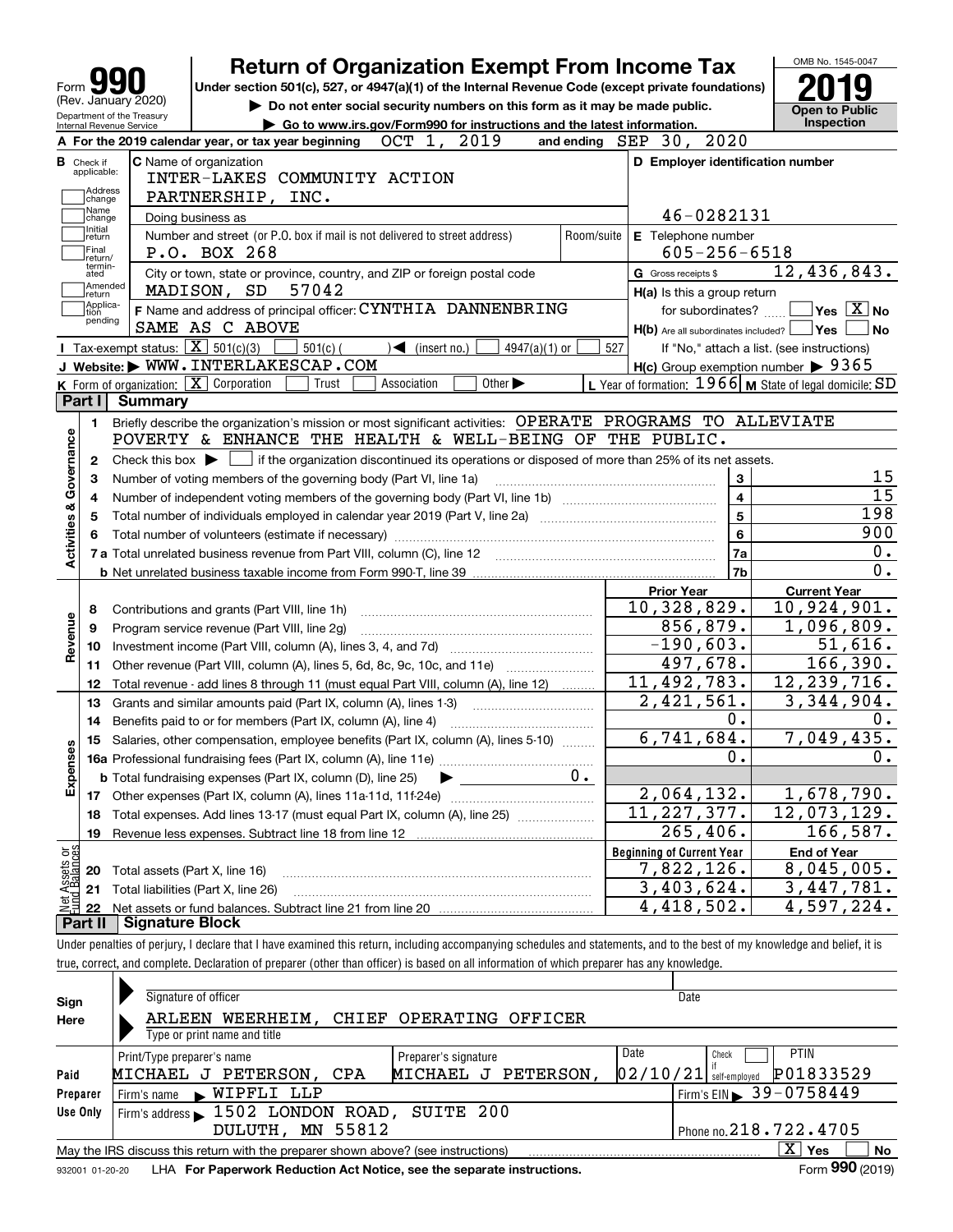|              | INTER-LAKES COMMUNITY ACTION                                                                                                                           |
|--------------|--------------------------------------------------------------------------------------------------------------------------------------------------------|
|              | 46-0282131<br>PARTNERSHIP, INC.<br>Page $2$<br>Form 990 (2019)                                                                                         |
|              | Part III   Statement of Program Service Accomplishments                                                                                                |
|              | $\boxed{\mathbf{X}}$                                                                                                                                   |
| 1            | Briefly describe the organization's mission:                                                                                                           |
|              | EMPOWERING PEOPLE TO EMBRACE THEIR STRENGTHS AND OPPORTUNITIES.                                                                                        |
|              |                                                                                                                                                        |
|              |                                                                                                                                                        |
|              |                                                                                                                                                        |
| $\mathbf{2}$ | Did the organization undertake any significant program services during the year which were not listed on the                                           |
|              | $Yes \quad X \quad No$<br>prior Form 990 or 990-EZ?                                                                                                    |
|              | If "Yes," describe these new services on Schedule O.                                                                                                   |
| 3            | $\sqrt{}$ Yes $\sqrt{}$ X $\sqrt{}$ No<br>Did the organization cease conducting, or make significant changes in how it conducts, any program services? |
|              | If "Yes," describe these changes on Schedule O.                                                                                                        |
| 4            | Describe the organization's program service accomplishments for each of its three largest program services, as measured by expenses.                   |
|              | Section 501(c)(3) and 501(c)(4) organizations are required to report the amount of grants and allocations to others, the total expenses, and           |
|              | revenue, if any, for each program service reported                                                                                                     |
| 4a           | 4, 389, 915. including grants of \$ 10, 623. ) (Revenue \$<br>7,084.<br>(Code:<br>) (Expenses \$                                                       |
|              | EARLY CHILDHOOD EDUCATION:                                                                                                                             |
|              | CHILDHOOD EDUCATION INCLUDES PROVIDING SERVICES TO PREGNANT MOTHERS,                                                                                   |
|              | LOW-INCOME CHILDREN AND CHILDREN WITH DISABILITIES AGES 0-5. EMPHASIS                                                                                  |
|              | IS PLACED ON PHYSICAL AND INTELLECTUAL DEVELOPMENT, NUTRITION, HEALTH                                                                                  |
|              | AND SOCIAL RELATIONSHIPS. THE PROGRAM OFFERS CENTER-BASED AND                                                                                          |
|              | HOME-BASED OPTIONS. THERE ARE CURRENTLY 180 & 210 FUNDED CHILDREN FOR                                                                                  |
|              | EARLY HEAD START AND HEAD START RESPECTIVELY.                                                                                                          |
|              |                                                                                                                                                        |
|              |                                                                                                                                                        |
|              |                                                                                                                                                        |
|              |                                                                                                                                                        |
|              |                                                                                                                                                        |
| 4b           | $1$ , $518$ , $871$ $\cdot$ including grants of \$ $931$ , $116$ $\cdot$ ) (Revenue \$ $-$<br>698, 403.<br>(Code:<br>) (Expenses \$                    |
|              | FOOD PROGRAM:                                                                                                                                          |
|              | THE FOOD PROGRAM FOR 60'S PLUS DINING, OFFERS PERSONS AGE 60 AND ABOVE,                                                                                |
|              | A BALANCED MEAL TO HELP SENIOR ADULTS REMAIN HEALTHY AND INDEPENDENT                                                                                   |
|              | THROUGH GOOD NUTRITION. THE PROGRAM PROVIDES FREE AND REDUCED MEALS TO                                                                                 |
|              | ELDERLY INDIVIDUALS IN BOTH A CONGREGATE AND HOME DELIVERED SETTING.                                                                                   |
|              | DINING SITES ARE LOCATED IN<br>28 COMMUNITIES, 48 SITES INCLUDING 9                                                                                    |
|              | CONGREGATE APARTMENT SITES.<br>60'S PLUS DINING SERVED 183,333 ELIGIBLE                                                                                |
|              | MEALS IN FISCAL YEAR 2020.                                                                                                                             |
|              |                                                                                                                                                        |
|              | UNDER THE FOOD PROGRAM FOR EARLY CHILDHOOD, CHILDREN ENROLLED IN THE                                                                                   |
|              | PROGRAM RECEIVE FUNDING FOR A NUTRITIOUS AND BALANCED BREAKFAST, LUNCH,                                                                                |
|              | AND SNACK.                                                                                                                                             |
|              |                                                                                                                                                        |
|              | COMMUNITY SERVICE:                                                                                                                                     |
|              | THE COMMUNITY SERVICE PROGRAMS OFFER PERSONS OF ALL AGES SERVICES TO                                                                                   |
|              | MEET THEIR NEEDS, INCLUDING ASSISTANCE WITH MONEY MANAGEMENT, INCOME                                                                                   |
|              | TAX ASSISTANCE, SAVING PLANS, NUTRITION, ORAL HEALTH, SAFETY, SCHOOL                                                                                   |
|              | SUPPLIES, YOUTH RECREATION, CLOTHING, EMERGENCY SERVICES, AND                                                                                          |
|              | HOMELESSNESS. INFORMATION AND REFERRAL SERVICES TO OTHER FEDERAL,                                                                                      |
|              | STATE, LOCAL AND PRIVATE PROGRAMS AND SERVICES ARE PROVIDED TO                                                                                         |
|              | INDIVIDUALS TO MEET THEIR NEEDS MORE EFFECTIVELY. COMMUNITY SERVICE                                                                                    |
|              | PROGRAMS PROMOTE SELF-SUFFICIENCY BY IDENTIFYING THE PARTICIPANTS                                                                                      |
|              | GOALS, THE ACTIVITIES AND RESOURCES NEEDED TO REACH THOSE GOALS, AND                                                                                   |
|              | THE TIMELINE FOR DOING SO.                                                                                                                             |
|              |                                                                                                                                                        |
|              | 4d Other program services (Describe on Schedule O.)                                                                                                    |
|              | (Expenses \$4,067,145. including grants of \$2,251,597.) (Revenue \$382,307.)<br>4e Total program service expenses ▶11,235,279.                        |
|              |                                                                                                                                                        |
|              | Form 990 (2019)                                                                                                                                        |
|              | 932002 01-20-20                                                                                                                                        |
|              | 2                                                                                                                                                      |

08500210 147695 95133 2019.05040 INTER-LAKES COMMUNITY ACT 95133 1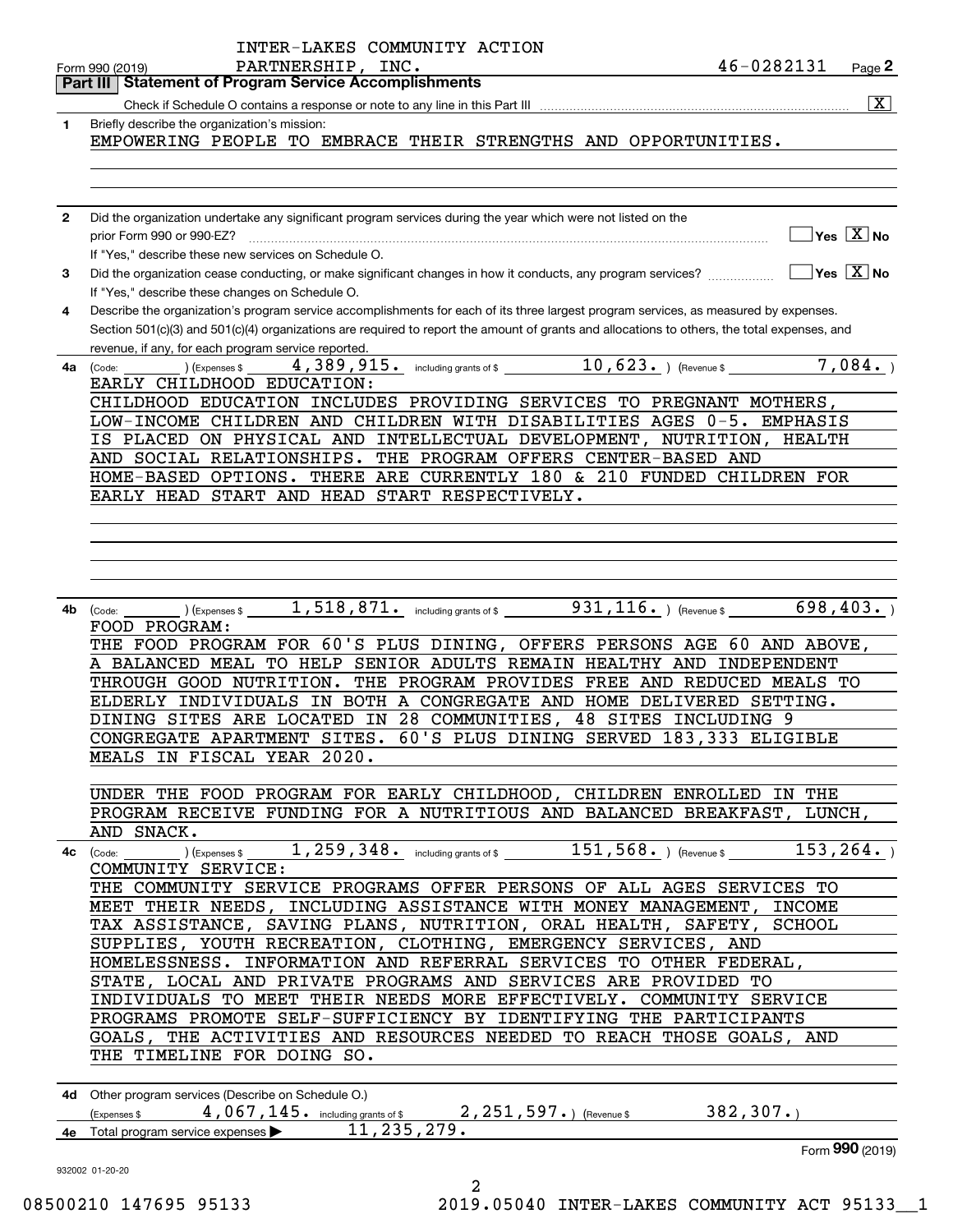|     |                                                                                                                                  |                 | Yes             | No                      |
|-----|----------------------------------------------------------------------------------------------------------------------------------|-----------------|-----------------|-------------------------|
| 1   | Is the organization described in section 501(c)(3) or 4947(a)(1) (other than a private foundation)?                              |                 |                 |                         |
|     |                                                                                                                                  | 1               | X               |                         |
| 2   |                                                                                                                                  | $\overline{2}$  | $\mathbf X$     |                         |
| 3   | Did the organization engage in direct or indirect political campaign activities on behalf of or in opposition to candidates for  |                 |                 |                         |
|     |                                                                                                                                  | 3               |                 | X.                      |
| 4   | Section 501(c)(3) organizations. Did the organization engage in lobbying activities, or have a section 501(h) election in effect |                 |                 |                         |
|     |                                                                                                                                  | 4               |                 | X.                      |
| 5   | Is the organization a section 501(c)(4), 501(c)(5), or 501(c)(6) organization that receives membership dues, assessments, or     |                 |                 | x                       |
|     |                                                                                                                                  | 5               |                 |                         |
| 6   | Did the organization maintain any donor advised funds or any similar funds or accounts for which donors have the right to        |                 |                 | X.                      |
|     | provide advice on the distribution or investment of amounts in such funds or accounts? If "Yes," complete Schedule D, Part I     | 6               |                 |                         |
| 7   | Did the organization receive or hold a conservation easement, including easements to preserve open space,                        | 7               |                 | x                       |
|     | Did the organization maintain collections of works of art, historical treasures, or other similar assets? If "Yes," complete     |                 |                 |                         |
| 8   |                                                                                                                                  | 8               |                 | x                       |
| 9   | Did the organization report an amount in Part X, line 21, for escrow or custodial account liability, serve as a custodian for    |                 |                 |                         |
|     | amounts not listed in Part X; or provide credit counseling, debt management, credit repair, or debt negotiation services?        |                 |                 |                         |
|     |                                                                                                                                  | 9               | х               |                         |
| 10  | Did the organization, directly or through a related organization, hold assets in donor-restricted endowments                     |                 |                 |                         |
|     |                                                                                                                                  | 10              | x               |                         |
| 11  | If the organization's answer to any of the following questions is "Yes," then complete Schedule D, Parts VI, VII, VIII, IX, or X |                 |                 |                         |
|     | as applicable.                                                                                                                   |                 |                 |                         |
|     | a Did the organization report an amount for land, buildings, and equipment in Part X, line 10? If "Yes," complete Schedule D,    |                 |                 |                         |
|     |                                                                                                                                  | 11a             | X               |                         |
| b   | Did the organization report an amount for investments - other securities in Part X, line 12, that is 5% or more of its total     |                 |                 |                         |
|     |                                                                                                                                  | 11b             |                 | X.                      |
|     | c Did the organization report an amount for investments - program related in Part X, line 13, that is 5% or more of its total    |                 |                 |                         |
|     |                                                                                                                                  | 11c             |                 | x                       |
|     | d Did the organization report an amount for other assets in Part X, line 15, that is 5% or more of its total assets reported in  |                 |                 |                         |
|     |                                                                                                                                  | 11d             | X.              |                         |
|     | Did the organization report an amount for other liabilities in Part X, line 25? If "Yes," complete Schedule D, Part X            | 11e             |                 | X                       |
| f   | Did the organization's separate or consolidated financial statements for the tax year include a footnote that addresses          |                 |                 |                         |
|     | the organization's liability for uncertain tax positions under FIN 48 (ASC 740)? If "Yes," complete Schedule D, Part X           | 11f             | x               |                         |
|     | 12a Did the organization obtain separate, independent audited financial statements for the tax year? If "Yes," complete          |                 |                 |                         |
|     |                                                                                                                                  | 12a             |                 | x                       |
|     | <b>b</b> Was the organization included in consolidated, independent audited financial statements for the tax year?               |                 |                 |                         |
|     | If "Yes," and if the organization answered "No" to line 12a, then completing Schedule D, Parts XI and XII is optional            | 12 <sub>b</sub> | x               |                         |
| 13  | Is the organization a school described in section 170(b)(1)(A)(ii)? If "Yes," complete Schedule E                                | 13              |                 | X                       |
| 14a | Did the organization maintain an office, employees, or agents outside of the United States?                                      | 14a             |                 | X                       |
| b   | Did the organization have aggregate revenues or expenses of more than \$10,000 from grantmaking, fundraising, business,          |                 |                 |                         |
|     | investment, and program service activities outside the United States, or aggregate foreign investments valued at \$100,000       |                 |                 |                         |
|     |                                                                                                                                  | 14b             |                 | x                       |
| 15  | Did the organization report on Part IX, column (A), line 3, more than \$5,000 of grants or other assistance to or for any        |                 |                 |                         |
|     |                                                                                                                                  | 15              |                 | X                       |
| 16  | Did the organization report on Part IX, column (A), line 3, more than \$5,000 of aggregate grants or other assistance to         |                 |                 |                         |
|     |                                                                                                                                  | 16              |                 | X.                      |
| 17  | Did the organization report a total of more than \$15,000 of expenses for professional fundraising services on Part IX,          |                 |                 |                         |
|     |                                                                                                                                  | 17              |                 | X.                      |
| 18  | Did the organization report more than \$15,000 total of fundraising event gross income and contributions on Part VIII, lines     |                 |                 |                         |
|     |                                                                                                                                  | 18              | x               |                         |
| 19  | Did the organization report more than \$15,000 of gross income from gaming activities on Part VIII, line 9a? If "Yes."           |                 |                 |                         |
|     |                                                                                                                                  | 19              |                 | X                       |
| 20a |                                                                                                                                  | <b>20a</b>      |                 | $\overline{\mathbf{X}}$ |
|     | b If "Yes" to line 20a, did the organization attach a copy of its audited financial statements to this return?                   | 20 <sub>b</sub> |                 |                         |
| 21  | Did the organization report more than \$5,000 of grants or other assistance to any domestic organization or                      |                 |                 |                         |
|     |                                                                                                                                  | 21              | x               |                         |
|     | 932003 01-20-20                                                                                                                  |                 | Form 990 (2019) |                         |

932003 01-20-20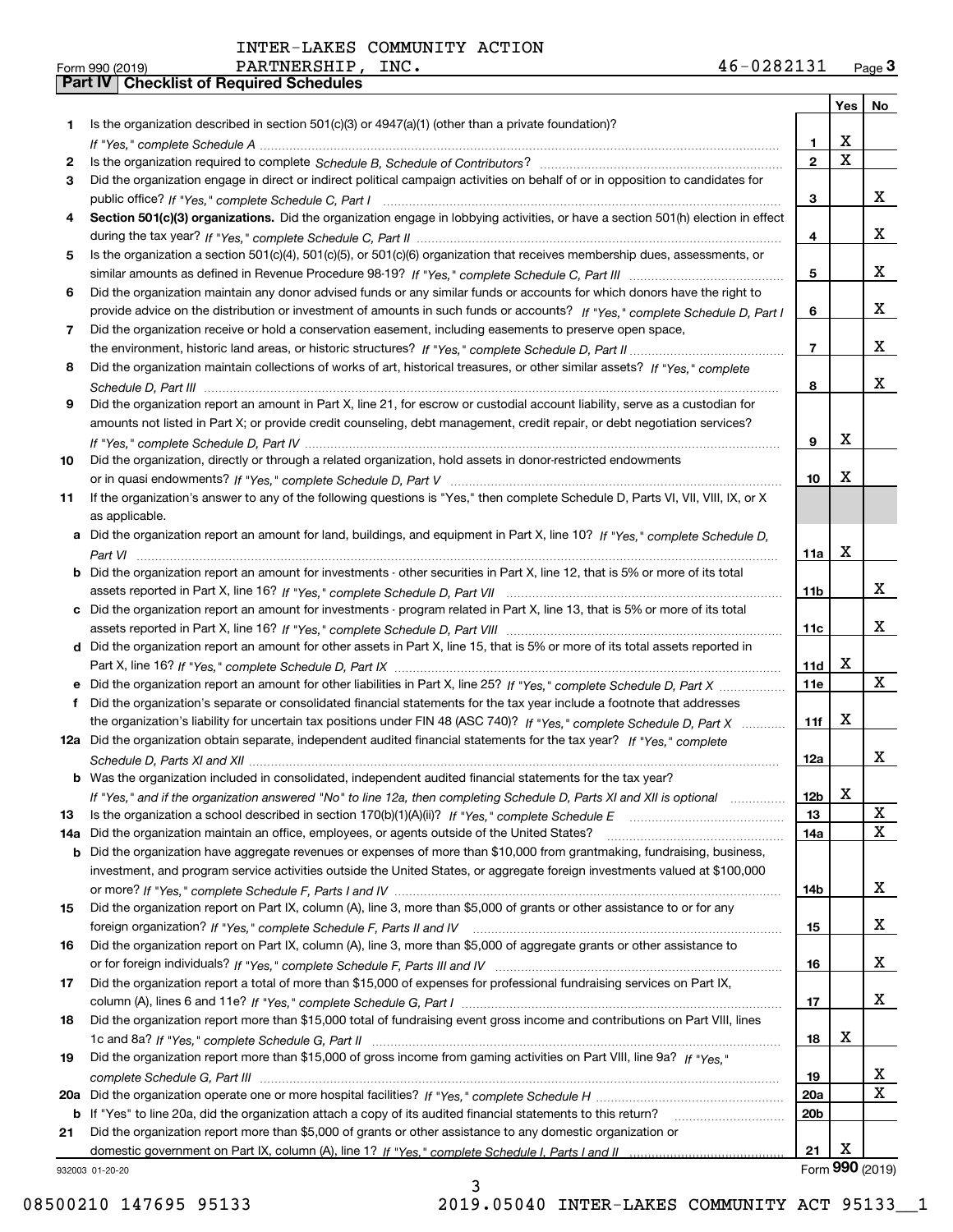*(continued)*

| Form 990 (2019) | PARTNERSHIP,                                                 | INC. | 46-0282131 | Page 4 |
|-----------------|--------------------------------------------------------------|------|------------|--------|
|                 | <b>Part IV   Checklist of Required Schedules (Continued)</b> |      |            |        |

|               |                                                                                                                              |                 | Yes | No              |
|---------------|------------------------------------------------------------------------------------------------------------------------------|-----------------|-----|-----------------|
| 22            | Did the organization report more than \$5,000 of grants or other assistance to or for domestic individuals on                |                 |     |                 |
|               |                                                                                                                              | 22              | х   |                 |
| 23            | Did the organization answer "Yes" to Part VII, Section A, line 3, 4, or 5 about compensation of the organization's current   |                 |     |                 |
|               | and former officers, directors, trustees, key employees, and highest compensated employees? If "Yes." complete               |                 |     |                 |
|               |                                                                                                                              | 23              | х   |                 |
|               | 24a Did the organization have a tax-exempt bond issue with an outstanding principal amount of more than \$100,000 as of the  |                 |     |                 |
|               | last day of the year, that was issued after December 31, 2002? If "Yes," answer lines 24b through 24d and complete           |                 |     |                 |
|               |                                                                                                                              | 24a             |     | x               |
|               |                                                                                                                              | 24 <sub>b</sub> |     |                 |
|               | c Did the organization maintain an escrow account other than a refunding escrow at any time during the year to defease       |                 |     |                 |
|               |                                                                                                                              | 24c             |     |                 |
|               |                                                                                                                              | 24d             |     |                 |
|               | 25a Section 501(c)(3), 501(c)(4), and 501(c)(29) organizations. Did the organization engage in an excess benefit             |                 |     |                 |
|               |                                                                                                                              | 25a             |     | х               |
|               | b Is the organization aware that it engaged in an excess benefit transaction with a disqualified person in a prior year, and |                 |     |                 |
|               | that the transaction has not been reported on any of the organization's prior Forms 990 or 990-EZ? If "Yes," complete        |                 |     |                 |
|               | Schedule L. Part I                                                                                                           | 25b             |     | х               |
| 26            | Did the organization report any amount on Part X, line 5 or 22, for receivables from or payables to any current              |                 |     |                 |
|               | or former officer, director, trustee, key employee, creator or founder, substantial contributor, or 35%                      |                 |     |                 |
|               | controlled entity or family member of any of these persons? If "Yes," complete Schedule L, Part II                           | 26              |     | х               |
| 27            | Did the organization provide a grant or other assistance to any current or former officer, director, trustee, key employee,  |                 |     |                 |
|               | creator or founder, substantial contributor or employee thereof, a grant selection committee member, or to a 35% controlled  |                 |     |                 |
|               | entity (including an employee thereof) or family member of any of these persons? If "Yes," complete Schedule L, Part III     | 27              |     | x               |
| 28            | Was the organization a party to a business transaction with one of the following parties (see Schedule L, Part IV            |                 |     |                 |
|               | instructions, for applicable filing thresholds, conditions, and exceptions):                                                 |                 |     |                 |
|               | a A current or former officer, director, trustee, key employee, creator or founder, or substantial contributor? If           |                 |     |                 |
|               |                                                                                                                              | 28a             |     | х               |
|               |                                                                                                                              | 28b             |     | X               |
|               | c A 35% controlled entity of one or more individuals and/or organizations described in lines 28a or 28b? If                  |                 |     |                 |
|               |                                                                                                                              | 28c             |     | х               |
| 29            |                                                                                                                              | 29              | X   |                 |
| 30            | Did the organization receive contributions of art, historical treasures, or other similar assets, or qualified conservation  |                 |     |                 |
|               |                                                                                                                              | 30              |     | х               |
| 31            | Did the organization liquidate, terminate, or dissolve and cease operations? If "Yes," complete Schedule N, Part I           | 31              |     | X               |
| 32            | Did the organization sell, exchange, dispose of, or transfer more than 25% of its net assets? If "Yes," complete             |                 |     |                 |
|               |                                                                                                                              | 32              |     | х               |
| 33            | Did the organization own 100% of an entity disregarded as separate from the organization under Regulations                   |                 |     |                 |
|               |                                                                                                                              | 33              | х   |                 |
| 34            | Was the organization related to any tax-exempt or taxable entity? If "Yes," complete Schedule R, Part II, III, or IV, and    |                 |     |                 |
|               |                                                                                                                              | 34              | х   |                 |
|               | 35a Did the organization have a controlled entity within the meaning of section 512(b)(13)?                                  | 35a             | Χ   |                 |
|               | b If "Yes" to line 35a, did the organization receive any payment from or engage in any transaction with a controlled entity  |                 |     |                 |
|               |                                                                                                                              | 35b             | х   |                 |
| 36            | Section 501(c)(3) organizations. Did the organization make any transfers to an exempt non-charitable related organization?   |                 |     |                 |
|               |                                                                                                                              | 36              | х   |                 |
| 37            | Did the organization conduct more than 5% of its activities through an entity that is not a related organization             |                 |     |                 |
|               | and that is treated as a partnership for federal income tax purposes? If "Yes," complete Schedule R, Part VI                 | 37              |     | X.              |
| 38            | Did the organization complete Schedule O and provide explanations in Schedule O for Part VI, lines 11b and 19?               |                 |     |                 |
|               | Note: All Form 990 filers are required to complete Schedule O                                                                | 38              | х   |                 |
| <b>Part V</b> | <b>Statements Regarding Other IRS Filings and Tax Compliance</b>                                                             |                 |     |                 |
|               | Check if Schedule O contains a response or note to any line in this Part V                                                   |                 |     |                 |
|               |                                                                                                                              |                 | Yes | No              |
|               | 168<br>1a Enter the number reported in Box 3 of Form 1096. Enter -0- if not applicable<br>1a                                 |                 |     |                 |
|               | 0<br><b>b</b> Enter the number of Forms W-2G included in line 1a. Enter -0- if not applicable<br>1b                          |                 |     |                 |
|               | c Did the organization comply with backup withholding rules for reportable payments to vendors and reportable gaming         |                 |     |                 |
|               | (gambling) winnings to prize winners?                                                                                        | 1c              |     |                 |
|               | 932004 01-20-20                                                                                                              |                 |     | Form 990 (2019) |
|               | 4                                                                                                                            |                 |     |                 |

08500210 147695 95133 2019.05040 INTER-LAKES COMMUNITY ACT 95133\_1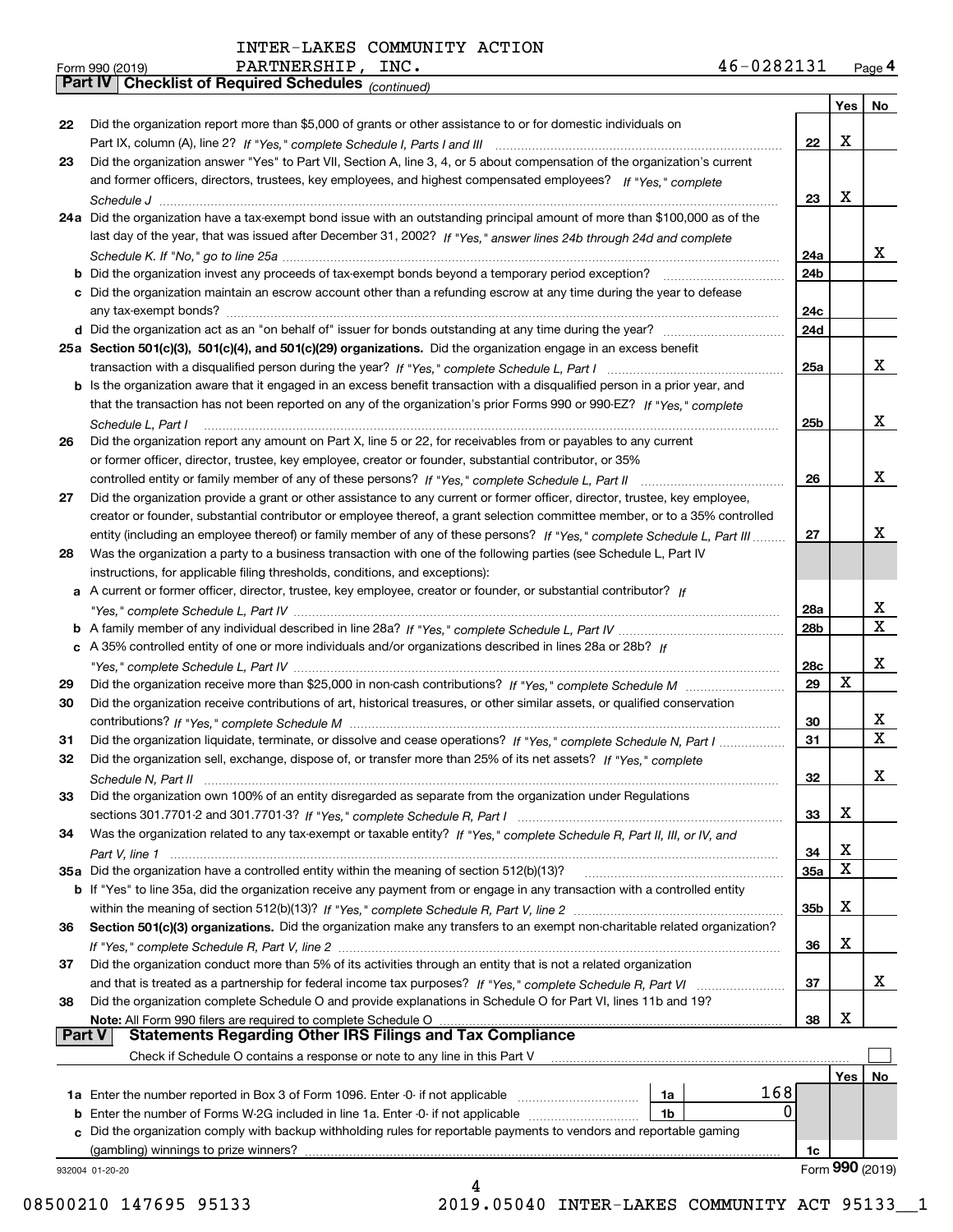| INTER-LAKES COMMUNITY ACTION |  |  |
|------------------------------|--|--|
|------------------------------|--|--|

|               | 46-0282131<br>PARTNERSHIP, INC.<br>Form 990 (2019)                                                                                              |     |     | $_{\text{Page}}$ 5 |
|---------------|-------------------------------------------------------------------------------------------------------------------------------------------------|-----|-----|--------------------|
| <b>Part V</b> | Statements Regarding Other IRS Filings and Tax Compliance (continued)                                                                           |     |     |                    |
|               |                                                                                                                                                 |     | Yes | No                 |
|               | 2a Enter the number of employees reported on Form W-3, Transmittal of Wage and Tax Statements,                                                  |     |     |                    |
|               | 198<br>filed for the calendar year ending with or within the year covered by this return <i>manumumumum</i><br>2a                               |     |     |                    |
|               |                                                                                                                                                 | 2b  | x   |                    |
|               |                                                                                                                                                 |     |     |                    |
|               | 3a Did the organization have unrelated business gross income of \$1,000 or more during the year?                                                | 3a  |     | х                  |
|               |                                                                                                                                                 | 3b  |     |                    |
|               | 4a At any time during the calendar year, did the organization have an interest in, or a signature or other authority over, a                    |     |     |                    |
|               |                                                                                                                                                 | 4a  |     | х                  |
|               | <b>b</b> If "Yes," enter the name of the foreign country $\blacktriangleright$                                                                  |     |     |                    |
|               | See instructions for filing requirements for FinCEN Form 114, Report of Foreign Bank and Financial Accounts (FBAR).                             |     |     |                    |
|               |                                                                                                                                                 | 5а  |     | х                  |
|               |                                                                                                                                                 | 5b  |     | X                  |
|               |                                                                                                                                                 | 5c  |     |                    |
|               | 6a Does the organization have annual gross receipts that are normally greater than \$100,000, and did the organization solicit                  |     |     |                    |
|               |                                                                                                                                                 | 6a  |     | х                  |
|               | <b>b</b> If "Yes," did the organization include with every solicitation an express statement that such contributions or gifts                   |     |     |                    |
|               |                                                                                                                                                 | 6b  |     |                    |
| 7             | Organizations that may receive deductible contributions under section 170(c).                                                                   |     |     |                    |
| а             | Did the organization receive a payment in excess of \$75 made partly as a contribution and partly for goods and services provided to the payor? | 7a  | х   |                    |
|               | <b>b</b> If "Yes," did the organization notify the donor of the value of the goods or services provided?                                        | 7b  | X   |                    |
|               | c Did the organization sell, exchange, or otherwise dispose of tangible personal property for which it was required                             |     |     |                    |
|               |                                                                                                                                                 | 7c  |     | х                  |
|               | 7d                                                                                                                                              |     |     |                    |
| е             |                                                                                                                                                 | 7e  |     | х                  |
| f             | Did the organization, during the year, pay premiums, directly or indirectly, on a personal benefit contract?                                    | 7f  |     | X                  |
| g             | If the organization received a contribution of qualified intellectual property, did the organization file Form 8899 as required?                | 7g  |     |                    |
| h.            | If the organization received a contribution of cars, boats, airplanes, or other vehicles, did the organization file a Form 1098-C?              | 7h  |     |                    |
| 8             | Sponsoring organizations maintaining donor advised funds. Did a donor advised fund maintained by the                                            |     |     |                    |
|               | sponsoring organization have excess business holdings at any time during the year?                                                              | 8   |     |                    |
| 9             | Sponsoring organizations maintaining donor advised funds.                                                                                       |     |     |                    |
| а             | Did the sponsoring organization make any taxable distributions under section 4966?                                                              | 9а  |     |                    |
|               | <b>b</b> Did the sponsoring organization make a distribution to a donor, donor advisor, or related person?                                      | 9b  |     |                    |
| 10            | Section 501(c)(7) organizations. Enter:                                                                                                         |     |     |                    |
|               | 10a                                                                                                                                             |     |     |                    |
|               | 10b <br>Gross receipts, included on Form 990, Part VIII, line 12, for public use of club facilities                                             |     |     |                    |
| 11            | Section 501(c)(12) organizations. Enter:                                                                                                        |     |     |                    |
|               | 11a                                                                                                                                             |     |     |                    |
|               | b Gross income from other sources (Do not net amounts due or paid to other sources against                                                      |     |     |                    |
|               | <b>11b</b>                                                                                                                                      |     |     |                    |
|               | 12a Section 4947(a)(1) non-exempt charitable trusts. Is the organization filing Form 990 in lieu of Form 1041?                                  | 12a |     |                    |
|               | 12b<br><b>b</b> If "Yes," enter the amount of tax-exempt interest received or accrued during the year                                           |     |     |                    |
| 13            | Section 501(c)(29) qualified nonprofit health insurance issuers.                                                                                |     |     |                    |
|               | <b>a</b> Is the organization licensed to issue qualified health plans in more than one state?                                                   | 13a |     |                    |
|               | Note: See the instructions for additional information the organization must report on Schedule O.                                               |     |     |                    |
|               | <b>b</b> Enter the amount of reserves the organization is required to maintain by the states in which the                                       |     |     |                    |
|               | 13b                                                                                                                                             |     |     |                    |
|               | 13с                                                                                                                                             |     |     |                    |
| 14a           | Did the organization receive any payments for indoor tanning services during the tax year?                                                      | 14a |     | х                  |
|               | <b>b</b> If "Yes," has it filed a Form 720 to report these payments? If "No," provide an explanation on Schedule O                              | 14b |     |                    |
| 15            | Is the organization subject to the section 4960 tax on payment(s) of more than \$1,000,000 in remuneration or                                   |     |     | х                  |
|               |                                                                                                                                                 | 15  |     |                    |
|               | If "Yes," see instructions and file Form 4720, Schedule N.                                                                                      |     |     | х                  |
| 16            | Is the organization an educational institution subject to the section 4968 excise tax on net investment income?                                 | 16  |     |                    |
|               | If "Yes," complete Form 4720, Schedule O.                                                                                                       |     |     |                    |

Form (2019) **990**

932005 01-20-20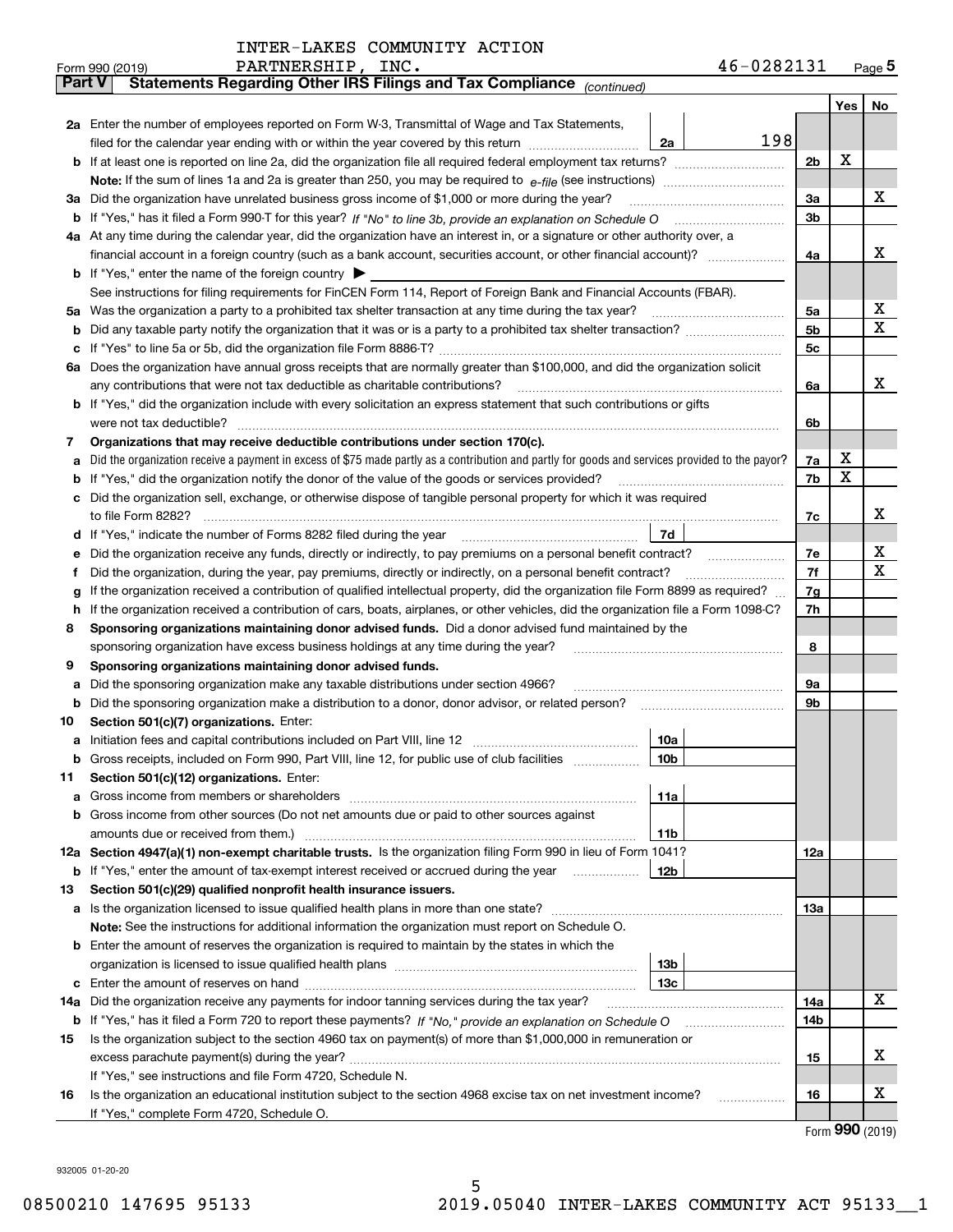*For each "Yes" response to lines 2 through 7b below, and for a "No" response to line 8a, 8b, or 10b below, describe the circumstances, processes, or changes on Schedule O. See instructions.* Form 990 (2019) **PARTNERSHIP, INC.**<br>**Part VI Governance, Management, and Disclosure** For each "Yes" response to lines 2 through 7b below, and for a "No" response

|     | Check if Schedule O contains a response or note to any line in this Part VI                                                                                                                                                    |    |    |                         |     | $\mathbf{x}$    |
|-----|--------------------------------------------------------------------------------------------------------------------------------------------------------------------------------------------------------------------------------|----|----|-------------------------|-----|-----------------|
|     | Section A. Governing Body and Management                                                                                                                                                                                       |    |    |                         |     |                 |
|     |                                                                                                                                                                                                                                |    |    |                         | Yes | No              |
|     | <b>1a</b> Enter the number of voting members of the governing body at the end of the tax year                                                                                                                                  | 1a | 15 |                         |     |                 |
|     | If there are material differences in voting rights among members of the governing body, or if the governing                                                                                                                    |    |    |                         |     |                 |
|     | body delegated broad authority to an executive committee or similar committee, explain on Schedule O.                                                                                                                          |    |    |                         |     |                 |
| b   | Enter the number of voting members included on line 1a, above, who are independent                                                                                                                                             | 1b | 15 |                         |     |                 |
| 2   | Did any officer, director, trustee, or key employee have a family relationship or a business relationship with any other                                                                                                       |    |    |                         |     |                 |
|     | officer, director, trustee, or key employee?                                                                                                                                                                                   |    |    | 2                       |     | X               |
| 3   | Did the organization delegate control over management duties customarily performed by or under the direct supervision                                                                                                          |    |    |                         |     |                 |
|     | of officers, directors, trustees, or key employees to a management company or other person?                                                                                                                                    |    |    | 3                       |     | x               |
| 4   | Did the organization make any significant changes to its governing documents since the prior Form 990 was filed?                                                                                                               |    |    | $\overline{\mathbf{4}}$ | X   |                 |
| 5   |                                                                                                                                                                                                                                |    |    | 5                       |     | X               |
| 6   | Did the organization have members or stockholders?                                                                                                                                                                             |    |    | 6                       |     | $\mathbf x$     |
| 7a  | Did the organization have members, stockholders, or other persons who had the power to elect or appoint one or                                                                                                                 |    |    |                         |     |                 |
|     | more members of the governing body?                                                                                                                                                                                            |    |    | 7a                      |     | x               |
|     | <b>b</b> Are any governance decisions of the organization reserved to (or subject to approval by) members, stockholders, or                                                                                                    |    |    |                         |     |                 |
|     | persons other than the governing body?                                                                                                                                                                                         |    |    | 7b                      |     | х               |
|     | Did the organization contemporaneously document the meetings held or written actions undertaken during the year by the following:                                                                                              |    |    |                         |     |                 |
| 8   |                                                                                                                                                                                                                                |    |    |                         | х   |                 |
| a   | The governing body?                                                                                                                                                                                                            |    |    | 8a                      | X   |                 |
| b   |                                                                                                                                                                                                                                |    |    | 8b                      |     |                 |
| 9   | Is there any officer, director, trustee, or key employee listed in Part VII, Section A, who cannot be reached at the                                                                                                           |    |    |                         |     | x               |
|     |                                                                                                                                                                                                                                |    |    | 9                       |     |                 |
|     | <b>Section B. Policies</b> (This Section B requests information about policies not required by the Internal Revenue Code.)                                                                                                     |    |    |                         |     |                 |
|     |                                                                                                                                                                                                                                |    |    |                         | Yes | No              |
|     |                                                                                                                                                                                                                                |    |    | 10a                     | Х   |                 |
|     | <b>b</b> If "Yes," did the organization have written policies and procedures governing the activities of such chapters, affiliates,                                                                                            |    |    |                         |     |                 |
|     | and branches to ensure their operations are consistent with the organization's exempt purposes?                                                                                                                                |    |    | 10 <sub>b</sub>         | х   |                 |
|     | 11a Has the organization provided a complete copy of this Form 990 to all members of its governing body before filing the form?                                                                                                |    |    | 11a                     | X   |                 |
| b   | Describe in Schedule O the process, if any, used by the organization to review this Form 990.                                                                                                                                  |    |    |                         |     |                 |
| 12a |                                                                                                                                                                                                                                |    |    | 12a                     | X   |                 |
| b   |                                                                                                                                                                                                                                |    |    | 12 <sub>b</sub>         | X   |                 |
| с   | Did the organization regularly and consistently monitor and enforce compliance with the policy? If "Yes." describe                                                                                                             |    |    |                         |     |                 |
|     | in Schedule O how this was done measured and contained a state of the state of the state of the state of the s                                                                                                                 |    |    | 12c                     | х   |                 |
| 13  | Did the organization have a written whistleblower policy?                                                                                                                                                                      |    |    | 13                      | X   |                 |
| 14  | Did the organization have a written document retention and destruction policy?                                                                                                                                                 |    |    | 14                      | X   |                 |
| 15  | Did the process for determining compensation of the following persons include a review and approval by independent                                                                                                             |    |    |                         |     |                 |
|     | persons, comparability data, and contemporaneous substantiation of the deliberation and decision?                                                                                                                              |    |    |                         |     |                 |
| а   | The organization's CEO, Executive Director, or top management official manufactured content of the organization's CEO, Executive Director, or top management official                                                          |    |    | 15a                     | Χ   |                 |
|     | b Other officers or key employees of the organization manufactured content to the content of the organization manufactured content of the organization manufactured content of the organization manufactured content of the or |    |    | 15b                     | x   |                 |
|     | If "Yes" to line 15a or 15b, describe the process in Schedule O (see instructions).                                                                                                                                            |    |    |                         |     |                 |
|     | 16a Did the organization invest in, contribute assets to, or participate in a joint venture or similar arrangement with a                                                                                                      |    |    |                         |     |                 |
|     | taxable entity during the year?                                                                                                                                                                                                |    |    | 16a                     | X   |                 |
|     | b If "Yes," did the organization follow a written policy or procedure requiring the organization to evaluate its participation                                                                                                 |    |    |                         |     |                 |
|     | in joint venture arrangements under applicable federal tax law, and take steps to safequard the organization's                                                                                                                 |    |    |                         |     |                 |
|     | exempt status with respect to such arrangements?                                                                                                                                                                               |    |    | 16b                     | X   |                 |
|     | Section C. Disclosure                                                                                                                                                                                                          |    |    |                         |     |                 |
| 17  | <b>NONE</b><br>List the states with which a copy of this Form 990 is required to be filed $\blacktriangleright$                                                                                                                |    |    |                         |     |                 |
| 18  | Section 6104 requires an organization to make its Forms 1023 (1024 or 1024-A, if applicable), 990, and 990-T (Section 501(c)(3)s only) available                                                                               |    |    |                         |     |                 |
|     | for public inspection. Indicate how you made these available. Check all that apply.                                                                                                                                            |    |    |                         |     |                 |
|     | $X$ Own website<br>$X$ Upon request<br>Another's website<br>Other (explain on Schedule O)                                                                                                                                      |    |    |                         |     |                 |
| 19  | Describe on Schedule O whether (and if so, how) the organization made its governing documents, conflict of interest policy, and financial                                                                                      |    |    |                         |     |                 |
|     | statements available to the public during the tax year.                                                                                                                                                                        |    |    |                         |     |                 |
| 20  | State the name, address, and telephone number of the person who possesses the organization's books and records                                                                                                                 |    |    |                         |     |                 |
|     | KIMBERLY RASKE $-605-256-6518$                                                                                                                                                                                                 |    |    |                         |     |                 |
|     | 57042<br>111 N. VAN EPS AVENUE, MADISON,<br>SD                                                                                                                                                                                 |    |    |                         |     |                 |
|     | 932006 01-20-20                                                                                                                                                                                                                |    |    |                         |     | Form 990 (2019) |
|     | 6                                                                                                                                                                                                                              |    |    |                         |     |                 |
|     |                                                                                                                                                                                                                                |    |    |                         |     |                 |

08500210 147695 95133 2019.05040 INTER-LAKES COMMUNITY ACT 95133\_\_1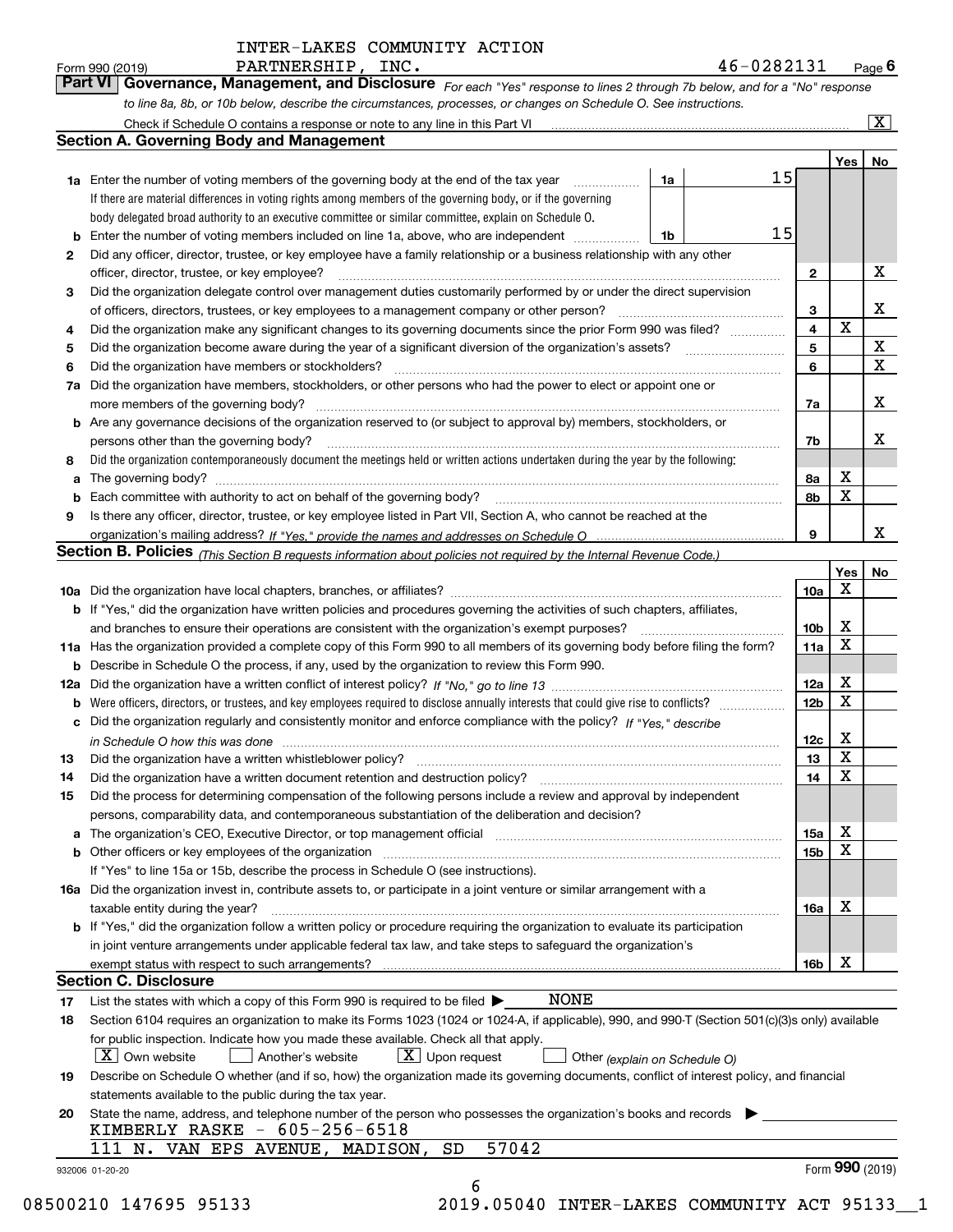$\mathcal{L}^{\text{max}}$ 

### Form 990 (2019) PARTNERSHIP, INC . 4 6-0 2 8 2 1 3 1 <sub>Page</sub> **7Part VII Compensation of Officers, Directors, Trustees, Key Employees, Highest Compensated**

### **Employees, and Independent Contractors**

Check if Schedule O contains a response or note to any line in this Part VII

**Section A. Officers, Directors, Trustees, Key Employees, and Highest Compensated Employees**

**1a**  Complete this table for all persons required to be listed. Report compensation for the calendar year ending with or within the organization's tax year. **•** List all of the organization's current officers, directors, trustees (whether individuals or organizations), regardless of amount of compensation.

Enter -0- in columns (D), (E), and (F) if no compensation was paid.

 $\bullet$  List all of the organization's  $\,$ current key employees, if any. See instructions for definition of "key employee."

**•** List the organization's five current highest compensated employees (other than an officer, director, trustee, or key employee) who received reportable compensation (Box 5 of Form W-2 and/or Box 7 of Form 1099-MISC) of more than \$100,000 from the organization and any related organizations.

**•** List all of the organization's former officers, key employees, and highest compensated employees who received more than \$100,000 of reportable compensation from the organization and any related organizations.

**former directors or trustees**  ¥ List all of the organization's that received, in the capacity as a former director or trustee of the organization, more than \$10,000 of reportable compensation from the organization and any related organizations.

See instructions for the order in which to list the persons above.

Check this box if neither the organization nor any related organization compensated any current officer, director, or trustee.  $\mathcal{L}^{\text{max}}$ 

| Position<br>Name and title<br>Reportable<br>Reportable<br>Average<br>Estimated<br>(do not check more than one<br>hours per<br>compensation<br>compensation<br>amount of<br>box, unless person is both an<br>officer and a director/trustee)<br>week<br>from<br>from related<br>other<br>ndividual trustee or director<br>the<br>(list any<br>organizations<br>compensation<br>hours for<br>organization<br>(W-2/1099-MISC)<br>from the<br>Highest compensated<br> employee<br>Institutional trustee<br>(W-2/1099-MISC)<br>related<br>organization<br>Key employee<br>organizations<br>and related<br>below<br>organizations<br>Former<br>Officer<br>line)<br>40.00<br>CYNTHIA DANNENBRING<br>$\mathbf 0$ .<br>$\overline{\textbf{X}}$<br>146,202.<br>13,420.<br>40.00<br>ARLEEN WEERHEIM<br>106,271.<br>0.<br>X<br>12,990.<br>40.00<br>KIMBERLY RASKE<br>95,799.<br>$\overline{\textbf{X}}$<br>$\mathbf 0$ .<br>25,618.<br>1.00<br>ANNETTE MITCHELL<br>$\overline{\textbf{X}}$<br>X<br>0.<br>$\mathbf 0$ .<br>0.<br>1.00<br><b>BONNIE DUFFY</b><br>(5)<br>$\mathbf X$<br>X<br>$0$ .<br>$\mathbf 0$ .<br>$0_{.}$<br>2.00<br><b>BRENDA HANTEN</b><br>(6)<br>$\overline{\textbf{X}}$<br>0.<br>$\mathbf 0$ .<br>X<br>$\mathbf 0$ .<br>1.00<br>DENNIS WEELDREYER<br>(7)<br>$\overline{\text{X}}$<br>$\overline{\text{X}}$<br>$\mathbf 0$ .<br>$\mathbf 0$ .<br>$0_{.}$<br>1.00<br><b>JEFF BARTH</b><br>(8)<br>0.<br>$\mathbf 0$ .<br>$\mathbf x$<br>0.<br>1.00<br>WANDA BETHKE<br>(9)<br>$\mathbf 0$ .<br>$\overline{\textbf{X}}$<br>0.<br>$\mathbf 0$ .<br>1.00<br>$\overline{\text{X}}$<br>$\mathbf 0$ .<br>$\mathbf 0$ .<br>$\mathbf 0$ .<br>1.00<br>X<br>0.<br>0.<br>$\mathbf 0$ .<br>1.00<br>$\mathbf 0$ .<br>$\mathbf X$<br>0.<br>$\mathbf 0$ .<br>1.00<br>X<br>0.<br>0.<br>$\mathbf 0$ .<br>1.00<br>$\mathbf X$<br>$\mathbf 0$ .<br>$\mathbf 0$ .<br>$\mathbf 0$ .<br>1.00<br>X<br>0.<br>0.<br>$\mathbf 0$ .<br>1.00<br>$\mathbf 0$ .<br>$\mathbf 0$ .<br>$\rm X$<br>$\mathbf 0$ .<br>1.00<br>0.<br>X<br>$0$ .<br>0.<br>$\overline{2}$ | (A)                     | (B) |  | (C) |  | (D) | (E) | (F) |
|------------------------------------------------------------------------------------------------------------------------------------------------------------------------------------------------------------------------------------------------------------------------------------------------------------------------------------------------------------------------------------------------------------------------------------------------------------------------------------------------------------------------------------------------------------------------------------------------------------------------------------------------------------------------------------------------------------------------------------------------------------------------------------------------------------------------------------------------------------------------------------------------------------------------------------------------------------------------------------------------------------------------------------------------------------------------------------------------------------------------------------------------------------------------------------------------------------------------------------------------------------------------------------------------------------------------------------------------------------------------------------------------------------------------------------------------------------------------------------------------------------------------------------------------------------------------------------------------------------------------------------------------------------------------------------------------------------------------------------------------------------------------------------------------------------------------------------------------------------------------------------------------------------------------------------------------------------------------------------------------------------------------------------------|-------------------------|-----|--|-----|--|-----|-----|-----|
|                                                                                                                                                                                                                                                                                                                                                                                                                                                                                                                                                                                                                                                                                                                                                                                                                                                                                                                                                                                                                                                                                                                                                                                                                                                                                                                                                                                                                                                                                                                                                                                                                                                                                                                                                                                                                                                                                                                                                                                                                                          |                         |     |  |     |  |     |     |     |
|                                                                                                                                                                                                                                                                                                                                                                                                                                                                                                                                                                                                                                                                                                                                                                                                                                                                                                                                                                                                                                                                                                                                                                                                                                                                                                                                                                                                                                                                                                                                                                                                                                                                                                                                                                                                                                                                                                                                                                                                                                          |                         |     |  |     |  |     |     |     |
|                                                                                                                                                                                                                                                                                                                                                                                                                                                                                                                                                                                                                                                                                                                                                                                                                                                                                                                                                                                                                                                                                                                                                                                                                                                                                                                                                                                                                                                                                                                                                                                                                                                                                                                                                                                                                                                                                                                                                                                                                                          |                         |     |  |     |  |     |     |     |
|                                                                                                                                                                                                                                                                                                                                                                                                                                                                                                                                                                                                                                                                                                                                                                                                                                                                                                                                                                                                                                                                                                                                                                                                                                                                                                                                                                                                                                                                                                                                                                                                                                                                                                                                                                                                                                                                                                                                                                                                                                          |                         |     |  |     |  |     |     |     |
|                                                                                                                                                                                                                                                                                                                                                                                                                                                                                                                                                                                                                                                                                                                                                                                                                                                                                                                                                                                                                                                                                                                                                                                                                                                                                                                                                                                                                                                                                                                                                                                                                                                                                                                                                                                                                                                                                                                                                                                                                                          |                         |     |  |     |  |     |     |     |
|                                                                                                                                                                                                                                                                                                                                                                                                                                                                                                                                                                                                                                                                                                                                                                                                                                                                                                                                                                                                                                                                                                                                                                                                                                                                                                                                                                                                                                                                                                                                                                                                                                                                                                                                                                                                                                                                                                                                                                                                                                          |                         |     |  |     |  |     |     |     |
|                                                                                                                                                                                                                                                                                                                                                                                                                                                                                                                                                                                                                                                                                                                                                                                                                                                                                                                                                                                                                                                                                                                                                                                                                                                                                                                                                                                                                                                                                                                                                                                                                                                                                                                                                                                                                                                                                                                                                                                                                                          |                         |     |  |     |  |     |     |     |
|                                                                                                                                                                                                                                                                                                                                                                                                                                                                                                                                                                                                                                                                                                                                                                                                                                                                                                                                                                                                                                                                                                                                                                                                                                                                                                                                                                                                                                                                                                                                                                                                                                                                                                                                                                                                                                                                                                                                                                                                                                          |                         |     |  |     |  |     |     |     |
|                                                                                                                                                                                                                                                                                                                                                                                                                                                                                                                                                                                                                                                                                                                                                                                                                                                                                                                                                                                                                                                                                                                                                                                                                                                                                                                                                                                                                                                                                                                                                                                                                                                                                                                                                                                                                                                                                                                                                                                                                                          | (1)                     |     |  |     |  |     |     |     |
|                                                                                                                                                                                                                                                                                                                                                                                                                                                                                                                                                                                                                                                                                                                                                                                                                                                                                                                                                                                                                                                                                                                                                                                                                                                                                                                                                                                                                                                                                                                                                                                                                                                                                                                                                                                                                                                                                                                                                                                                                                          | CHIEF EXECUTIVE OFFICER |     |  |     |  |     |     |     |
|                                                                                                                                                                                                                                                                                                                                                                                                                                                                                                                                                                                                                                                                                                                                                                                                                                                                                                                                                                                                                                                                                                                                                                                                                                                                                                                                                                                                                                                                                                                                                                                                                                                                                                                                                                                                                                                                                                                                                                                                                                          | (2)                     |     |  |     |  |     |     |     |
|                                                                                                                                                                                                                                                                                                                                                                                                                                                                                                                                                                                                                                                                                                                                                                                                                                                                                                                                                                                                                                                                                                                                                                                                                                                                                                                                                                                                                                                                                                                                                                                                                                                                                                                                                                                                                                                                                                                                                                                                                                          | CHIEF OPERATING OFFICER |     |  |     |  |     |     |     |
|                                                                                                                                                                                                                                                                                                                                                                                                                                                                                                                                                                                                                                                                                                                                                                                                                                                                                                                                                                                                                                                                                                                                                                                                                                                                                                                                                                                                                                                                                                                                                                                                                                                                                                                                                                                                                                                                                                                                                                                                                                          | (3)                     |     |  |     |  |     |     |     |
|                                                                                                                                                                                                                                                                                                                                                                                                                                                                                                                                                                                                                                                                                                                                                                                                                                                                                                                                                                                                                                                                                                                                                                                                                                                                                                                                                                                                                                                                                                                                                                                                                                                                                                                                                                                                                                                                                                                                                                                                                                          | CHIEF FINANCIAL OFFICER |     |  |     |  |     |     |     |
|                                                                                                                                                                                                                                                                                                                                                                                                                                                                                                                                                                                                                                                                                                                                                                                                                                                                                                                                                                                                                                                                                                                                                                                                                                                                                                                                                                                                                                                                                                                                                                                                                                                                                                                                                                                                                                                                                                                                                                                                                                          | (4)                     |     |  |     |  |     |     |     |
|                                                                                                                                                                                                                                                                                                                                                                                                                                                                                                                                                                                                                                                                                                                                                                                                                                                                                                                                                                                                                                                                                                                                                                                                                                                                                                                                                                                                                                                                                                                                                                                                                                                                                                                                                                                                                                                                                                                                                                                                                                          | CHAIRMAN                |     |  |     |  |     |     |     |
|                                                                                                                                                                                                                                                                                                                                                                                                                                                                                                                                                                                                                                                                                                                                                                                                                                                                                                                                                                                                                                                                                                                                                                                                                                                                                                                                                                                                                                                                                                                                                                                                                                                                                                                                                                                                                                                                                                                                                                                                                                          |                         |     |  |     |  |     |     |     |
|                                                                                                                                                                                                                                                                                                                                                                                                                                                                                                                                                                                                                                                                                                                                                                                                                                                                                                                                                                                                                                                                                                                                                                                                                                                                                                                                                                                                                                                                                                                                                                                                                                                                                                                                                                                                                                                                                                                                                                                                                                          | VICE CHAIRMAN           |     |  |     |  |     |     |     |
|                                                                                                                                                                                                                                                                                                                                                                                                                                                                                                                                                                                                                                                                                                                                                                                                                                                                                                                                                                                                                                                                                                                                                                                                                                                                                                                                                                                                                                                                                                                                                                                                                                                                                                                                                                                                                                                                                                                                                                                                                                          |                         |     |  |     |  |     |     |     |
|                                                                                                                                                                                                                                                                                                                                                                                                                                                                                                                                                                                                                                                                                                                                                                                                                                                                                                                                                                                                                                                                                                                                                                                                                                                                                                                                                                                                                                                                                                                                                                                                                                                                                                                                                                                                                                                                                                                                                                                                                                          | SECRETARY/TREASURER     |     |  |     |  |     |     |     |
|                                                                                                                                                                                                                                                                                                                                                                                                                                                                                                                                                                                                                                                                                                                                                                                                                                                                                                                                                                                                                                                                                                                                                                                                                                                                                                                                                                                                                                                                                                                                                                                                                                                                                                                                                                                                                                                                                                                                                                                                                                          |                         |     |  |     |  |     |     |     |
|                                                                                                                                                                                                                                                                                                                                                                                                                                                                                                                                                                                                                                                                                                                                                                                                                                                                                                                                                                                                                                                                                                                                                                                                                                                                                                                                                                                                                                                                                                                                                                                                                                                                                                                                                                                                                                                                                                                                                                                                                                          | TREASURER (THRU MAY)    |     |  |     |  |     |     |     |
|                                                                                                                                                                                                                                                                                                                                                                                                                                                                                                                                                                                                                                                                                                                                                                                                                                                                                                                                                                                                                                                                                                                                                                                                                                                                                                                                                                                                                                                                                                                                                                                                                                                                                                                                                                                                                                                                                                                                                                                                                                          |                         |     |  |     |  |     |     |     |
|                                                                                                                                                                                                                                                                                                                                                                                                                                                                                                                                                                                                                                                                                                                                                                                                                                                                                                                                                                                                                                                                                                                                                                                                                                                                                                                                                                                                                                                                                                                                                                                                                                                                                                                                                                                                                                                                                                                                                                                                                                          | DIRECTOR (THRU MARCH)   |     |  |     |  |     |     |     |
|                                                                                                                                                                                                                                                                                                                                                                                                                                                                                                                                                                                                                                                                                                                                                                                                                                                                                                                                                                                                                                                                                                                                                                                                                                                                                                                                                                                                                                                                                                                                                                                                                                                                                                                                                                                                                                                                                                                                                                                                                                          |                         |     |  |     |  |     |     |     |
|                                                                                                                                                                                                                                                                                                                                                                                                                                                                                                                                                                                                                                                                                                                                                                                                                                                                                                                                                                                                                                                                                                                                                                                                                                                                                                                                                                                                                                                                                                                                                                                                                                                                                                                                                                                                                                                                                                                                                                                                                                          | DIRECTOR (THRU MAY)     |     |  |     |  |     |     |     |
|                                                                                                                                                                                                                                                                                                                                                                                                                                                                                                                                                                                                                                                                                                                                                                                                                                                                                                                                                                                                                                                                                                                                                                                                                                                                                                                                                                                                                                                                                                                                                                                                                                                                                                                                                                                                                                                                                                                                                                                                                                          | (10) ANGELA BOERSMA     |     |  |     |  |     |     |     |
|                                                                                                                                                                                                                                                                                                                                                                                                                                                                                                                                                                                                                                                                                                                                                                                                                                                                                                                                                                                                                                                                                                                                                                                                                                                                                                                                                                                                                                                                                                                                                                                                                                                                                                                                                                                                                                                                                                                                                                                                                                          | <b>DIRECTOR</b>         |     |  |     |  |     |     |     |
|                                                                                                                                                                                                                                                                                                                                                                                                                                                                                                                                                                                                                                                                                                                                                                                                                                                                                                                                                                                                                                                                                                                                                                                                                                                                                                                                                                                                                                                                                                                                                                                                                                                                                                                                                                                                                                                                                                                                                                                                                                          | (11) RONALD BOONE       |     |  |     |  |     |     |     |
|                                                                                                                                                                                                                                                                                                                                                                                                                                                                                                                                                                                                                                                                                                                                                                                                                                                                                                                                                                                                                                                                                                                                                                                                                                                                                                                                                                                                                                                                                                                                                                                                                                                                                                                                                                                                                                                                                                                                                                                                                                          | DIRECTOR (THRU MAY)     |     |  |     |  |     |     |     |
|                                                                                                                                                                                                                                                                                                                                                                                                                                                                                                                                                                                                                                                                                                                                                                                                                                                                                                                                                                                                                                                                                                                                                                                                                                                                                                                                                                                                                                                                                                                                                                                                                                                                                                                                                                                                                                                                                                                                                                                                                                          | (12) MARTHA BURKS       |     |  |     |  |     |     |     |
|                                                                                                                                                                                                                                                                                                                                                                                                                                                                                                                                                                                                                                                                                                                                                                                                                                                                                                                                                                                                                                                                                                                                                                                                                                                                                                                                                                                                                                                                                                                                                                                                                                                                                                                                                                                                                                                                                                                                                                                                                                          | DIRECTOR (THRU JULY)    |     |  |     |  |     |     |     |
|                                                                                                                                                                                                                                                                                                                                                                                                                                                                                                                                                                                                                                                                                                                                                                                                                                                                                                                                                                                                                                                                                                                                                                                                                                                                                                                                                                                                                                                                                                                                                                                                                                                                                                                                                                                                                                                                                                                                                                                                                                          | (13) JUDY CROSS         |     |  |     |  |     |     |     |
|                                                                                                                                                                                                                                                                                                                                                                                                                                                                                                                                                                                                                                                                                                                                                                                                                                                                                                                                                                                                                                                                                                                                                                                                                                                                                                                                                                                                                                                                                                                                                                                                                                                                                                                                                                                                                                                                                                                                                                                                                                          | DIRECTOR (THRU MAY)     |     |  |     |  |     |     |     |
|                                                                                                                                                                                                                                                                                                                                                                                                                                                                                                                                                                                                                                                                                                                                                                                                                                                                                                                                                                                                                                                                                                                                                                                                                                                                                                                                                                                                                                                                                                                                                                                                                                                                                                                                                                                                                                                                                                                                                                                                                                          | (14) RHONDA EIDET       |     |  |     |  |     |     |     |
|                                                                                                                                                                                                                                                                                                                                                                                                                                                                                                                                                                                                                                                                                                                                                                                                                                                                                                                                                                                                                                                                                                                                                                                                                                                                                                                                                                                                                                                                                                                                                                                                                                                                                                                                                                                                                                                                                                                                                                                                                                          | DIRECTOR (THRU MAY)     |     |  |     |  |     |     |     |
|                                                                                                                                                                                                                                                                                                                                                                                                                                                                                                                                                                                                                                                                                                                                                                                                                                                                                                                                                                                                                                                                                                                                                                                                                                                                                                                                                                                                                                                                                                                                                                                                                                                                                                                                                                                                                                                                                                                                                                                                                                          | (15) JESSICA HAAK       |     |  |     |  |     |     |     |
|                                                                                                                                                                                                                                                                                                                                                                                                                                                                                                                                                                                                                                                                                                                                                                                                                                                                                                                                                                                                                                                                                                                                                                                                                                                                                                                                                                                                                                                                                                                                                                                                                                                                                                                                                                                                                                                                                                                                                                                                                                          | <b>DIRECTOR</b>         |     |  |     |  |     |     |     |
|                                                                                                                                                                                                                                                                                                                                                                                                                                                                                                                                                                                                                                                                                                                                                                                                                                                                                                                                                                                                                                                                                                                                                                                                                                                                                                                                                                                                                                                                                                                                                                                                                                                                                                                                                                                                                                                                                                                                                                                                                                          | (16) FRANCIS HASS       |     |  |     |  |     |     |     |
|                                                                                                                                                                                                                                                                                                                                                                                                                                                                                                                                                                                                                                                                                                                                                                                                                                                                                                                                                                                                                                                                                                                                                                                                                                                                                                                                                                                                                                                                                                                                                                                                                                                                                                                                                                                                                                                                                                                                                                                                                                          | <b>DIRECTOR</b>         |     |  |     |  |     |     |     |
|                                                                                                                                                                                                                                                                                                                                                                                                                                                                                                                                                                                                                                                                                                                                                                                                                                                                                                                                                                                                                                                                                                                                                                                                                                                                                                                                                                                                                                                                                                                                                                                                                                                                                                                                                                                                                                                                                                                                                                                                                                          | (17) CRAIG HOWELL       |     |  |     |  |     |     |     |
|                                                                                                                                                                                                                                                                                                                                                                                                                                                                                                                                                                                                                                                                                                                                                                                                                                                                                                                                                                                                                                                                                                                                                                                                                                                                                                                                                                                                                                                                                                                                                                                                                                                                                                                                                                                                                                                                                                                                                                                                                                          | DIRECTOR (THRU MAY)     |     |  |     |  |     |     |     |

932007 01-20-20

Form (2019) **990**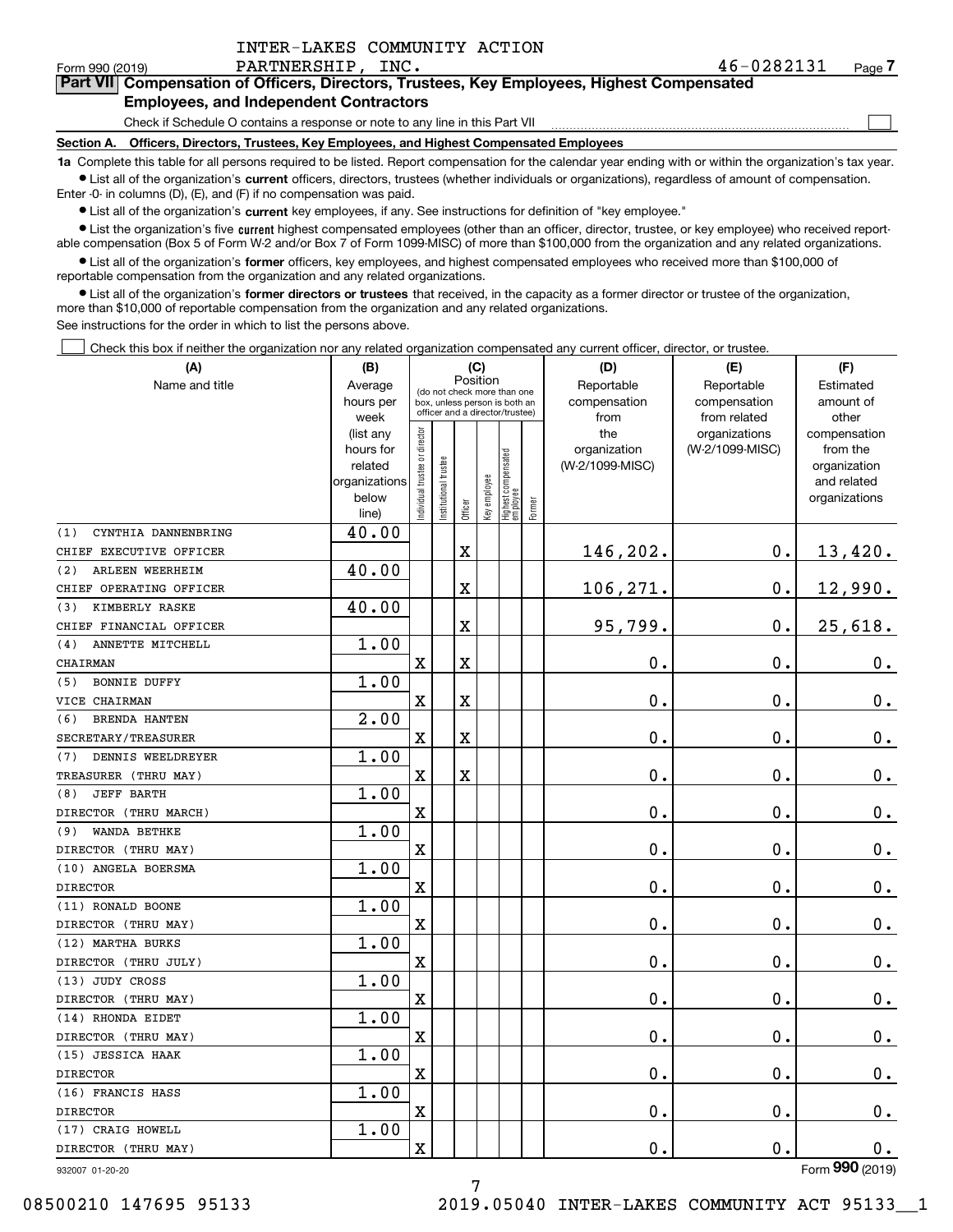| INTER-LAKES COMMUNITY ACTION |  |
|------------------------------|--|
|                              |  |

PARTNERSHIP, INC.

| PARTNERSHIP, INC.<br>Form 990 (2019)                                                                                                      |               |                                |                       |          |              |                                                              |        |                             | 46-0282131      |                  |              | Page 8        |
|-------------------------------------------------------------------------------------------------------------------------------------------|---------------|--------------------------------|-----------------------|----------|--------------|--------------------------------------------------------------|--------|-----------------------------|-----------------|------------------|--------------|---------------|
| <b>Part VII</b><br>Section A. Officers, Directors, Trustees, Key Employees, and Highest Compensated Employees (continued)                 |               |                                |                       |          |              |                                                              |        |                             |                 |                  |              |               |
| (A)                                                                                                                                       | (B)           |                                |                       | (C)      |              |                                                              |        | (D)                         | (E)             |                  |              | (F)           |
| Name and title                                                                                                                            | Average       |                                |                       | Position |              |                                                              |        | Reportable                  | Reportable      |                  |              | Estimated     |
|                                                                                                                                           | hours per     |                                |                       |          |              | (do not check more than one<br>box, unless person is both an |        | compensation                | compensation    |                  |              | amount of     |
|                                                                                                                                           | week          |                                |                       |          |              | officer and a director/trustee)                              |        | from                        | from related    |                  |              | other         |
|                                                                                                                                           | (list any     |                                |                       |          |              |                                                              |        | the                         | organizations   |                  |              | compensation  |
|                                                                                                                                           | hours for     |                                |                       |          |              |                                                              |        | organization                | (W-2/1099-MISC) |                  |              | from the      |
|                                                                                                                                           | related       |                                |                       |          |              |                                                              |        | (W-2/1099-MISC)             |                 |                  |              | organization  |
|                                                                                                                                           | organizations |                                |                       |          |              |                                                              |        |                             |                 |                  |              | and related   |
|                                                                                                                                           | below         | Individual trustee or director | Institutional trustee |          | Key employee | Highest compensated<br> employee                             | Former |                             |                 |                  |              | organizations |
|                                                                                                                                           | line)         |                                |                       | Officer  |              |                                                              |        |                             |                 |                  |              |               |
| (18) JARED HYBERTSON                                                                                                                      | 1.00          |                                |                       |          |              |                                                              |        |                             |                 |                  |              |               |
| <b>DIRECTOR</b>                                                                                                                           |               | $\mathbf x$                    |                       |          |              |                                                              |        | 0.                          |                 | 0.               |              | 0.            |
| (19) KRISTEN INTERMILL                                                                                                                    | 1.00          |                                |                       |          |              |                                                              |        |                             |                 |                  |              |               |
| DIRECTOR (THRU MAY)                                                                                                                       |               | X                              |                       |          |              |                                                              |        | 0.                          |                 | 0.               |              | 0.            |
| (20) JIM IVERSON                                                                                                                          | 1.00          |                                |                       |          |              |                                                              |        |                             |                 |                  |              |               |
| DIRECTOR (THRU JANUARY)                                                                                                                   |               | X                              |                       |          |              |                                                              |        | 0.                          |                 | $\mathbf 0$ .    |              | 0.            |
| (21) BRANDY JENSEN                                                                                                                        | 1.00          |                                |                       |          |              |                                                              |        |                             |                 |                  |              |               |
| DIRECTOR (THRU MAY)                                                                                                                       |               | X                              |                       |          |              |                                                              |        | 0.                          |                 | $\mathbf 0$ .    |              | 0.            |
| (22) STAN LIECHTI                                                                                                                         | 1.00          |                                |                       |          |              |                                                              |        |                             |                 |                  |              |               |
| DIRECTOR (THRU MAY)                                                                                                                       |               | $\mathbf X$                    |                       |          |              |                                                              |        | 0.                          |                 | $\mathbf 0$ .    |              | 0.            |
| (23) NANCY MCCLANAHAN                                                                                                                     | 1.00          |                                |                       |          |              |                                                              |        |                             |                 |                  |              |               |
| <b>DIRECTOR</b>                                                                                                                           |               | $\mathbf X$                    |                       |          |              |                                                              |        | 0.                          |                 | $\mathbf 0$ .    |              | 0.            |
| (24) CHUCK MELHBRECH                                                                                                                      | 1.00          |                                |                       |          |              |                                                              |        |                             |                 |                  |              |               |
| DIRECTOR (THRU MAY)                                                                                                                       | 1.00          | X                              |                       |          |              |                                                              |        | 0.                          |                 | $\mathbf 0$ .    |              | 0.            |
| (25) JEFF NELSON<br><b>DIRECTOR</b>                                                                                                       |               | X                              |                       |          |              |                                                              |        | 0.                          |                 | $\mathbf 0$ .    |              | 0.            |
| (26) BILL NIBBELINK                                                                                                                       | 1.00          |                                |                       |          |              |                                                              |        |                             |                 |                  |              |               |
| DIRECTOR (THRU MAY)                                                                                                                       |               | $\mathbf x$                    |                       |          |              |                                                              |        | 0.                          |                 | 0.               |              | $0$ .         |
|                                                                                                                                           |               |                                |                       |          |              |                                                              |        | 348, 272.                   |                 | $\overline{0}$ . |              | 52,028.       |
| c Total from continuation sheets to Part VII, Section A                                                                                   |               |                                |                       |          |              |                                                              |        | 0.                          |                 | $0$ .            |              | 0.            |
|                                                                                                                                           |               |                                |                       |          |              |                                                              |        | 348,272.                    |                 | 0.               |              | 52,028.       |
| Total number of individuals (including but not limited to those listed above) who received more than \$100,000 of reportable<br>2         |               |                                |                       |          |              |                                                              |        |                             |                 |                  |              |               |
| compensation from the organization $\blacktriangleright$                                                                                  |               |                                |                       |          |              |                                                              |        |                             |                 |                  |              | 2             |
|                                                                                                                                           |               |                                |                       |          |              |                                                              |        |                             |                 |                  |              | Yes<br>No     |
| Did the organization list any former officer, director, trustee, key employee, or highest compensated employee on<br>3                    |               |                                |                       |          |              |                                                              |        |                             |                 |                  |              |               |
| line 1a? If "Yes," complete Schedule J for such individual manufactured contained and the Ves," complete Schedule J for such individual   |               |                                |                       |          |              |                                                              |        |                             |                 |                  | 3            | X             |
| For any individual listed on line 1a, is the sum of reportable compensation and other compensation from the organization                  |               |                                |                       |          |              |                                                              |        |                             |                 |                  |              |               |
|                                                                                                                                           |               |                                |                       |          |              |                                                              |        |                             |                 |                  | 4            | х             |
| Did any person listed on line 1a receive or accrue compensation from any unrelated organization or individual for services<br>5           |               |                                |                       |          |              |                                                              |        |                             |                 |                  |              |               |
|                                                                                                                                           |               |                                |                       |          |              |                                                              |        |                             |                 |                  | 5            | X             |
| <b>Section B. Independent Contractors</b>                                                                                                 |               |                                |                       |          |              |                                                              |        |                             |                 |                  |              |               |
| Complete this table for your five highest compensated independent contractors that received more than \$100,000 of compensation from<br>1 |               |                                |                       |          |              |                                                              |        |                             |                 |                  |              |               |
| the organization. Report compensation for the calendar year ending with or within the organization's tax year.                            |               |                                |                       |          |              |                                                              |        |                             |                 |                  |              |               |
| (A)                                                                                                                                       |               |                                |                       |          |              |                                                              |        | (B)                         |                 |                  | (C)          |               |
| Name and business address                                                                                                                 |               |                                |                       |          |              |                                                              |        | Description of services     |                 |                  | Compensation |               |
| TIM MARTENS                                                                                                                               |               |                                |                       |          |              |                                                              |        | WEATHERIZATION              |                 |                  |              |               |
| 717 S. WILLIAMS, SIOUX FALLS, SD 57104                                                                                                    |               |                                |                       |          |              |                                                              |        | CONTRACT FOR CLIENTS        |                 |                  |              | 133,910.      |
| FROG STREET PRESS LLC                                                                                                                     |               |                                |                       |          |              |                                                              |        | <b>CURRICULUM/CONFERENC</b> |                 |                  |              |               |
| 530 S. NOLEN DRIVE, SOUTHLAKE,                                                                                                            |               |                                |                       | TX 76092 |              |                                                              |        | <b>E/ASSESSMENT</b>         |                 |                  |              | 112,989.      |
|                                                                                                                                           |               |                                |                       |          |              |                                                              |        |                             |                 |                  |              |               |
|                                                                                                                                           |               |                                |                       |          |              |                                                              |        |                             |                 |                  |              |               |
|                                                                                                                                           |               |                                |                       |          |              |                                                              |        |                             |                 |                  |              |               |
|                                                                                                                                           |               |                                |                       |          |              |                                                              |        |                             |                 |                  |              |               |
|                                                                                                                                           |               |                                |                       |          |              |                                                              |        |                             |                 |                  |              |               |
|                                                                                                                                           |               |                                |                       |          |              |                                                              |        |                             |                 |                  |              |               |
| Total number of independent contractors (including but not limited to those listed above) who received more than<br>2                     |               |                                |                       |          |              |                                                              |        |                             |                 |                  |              |               |

\$100,000 of compensation from the organization  $\quadblacktriangleright$   $\qquad \qquad$  2

932008 01-20-20 SEE PART VII, SECTION A CONTINUATION SHEETS

Form (2019) **990**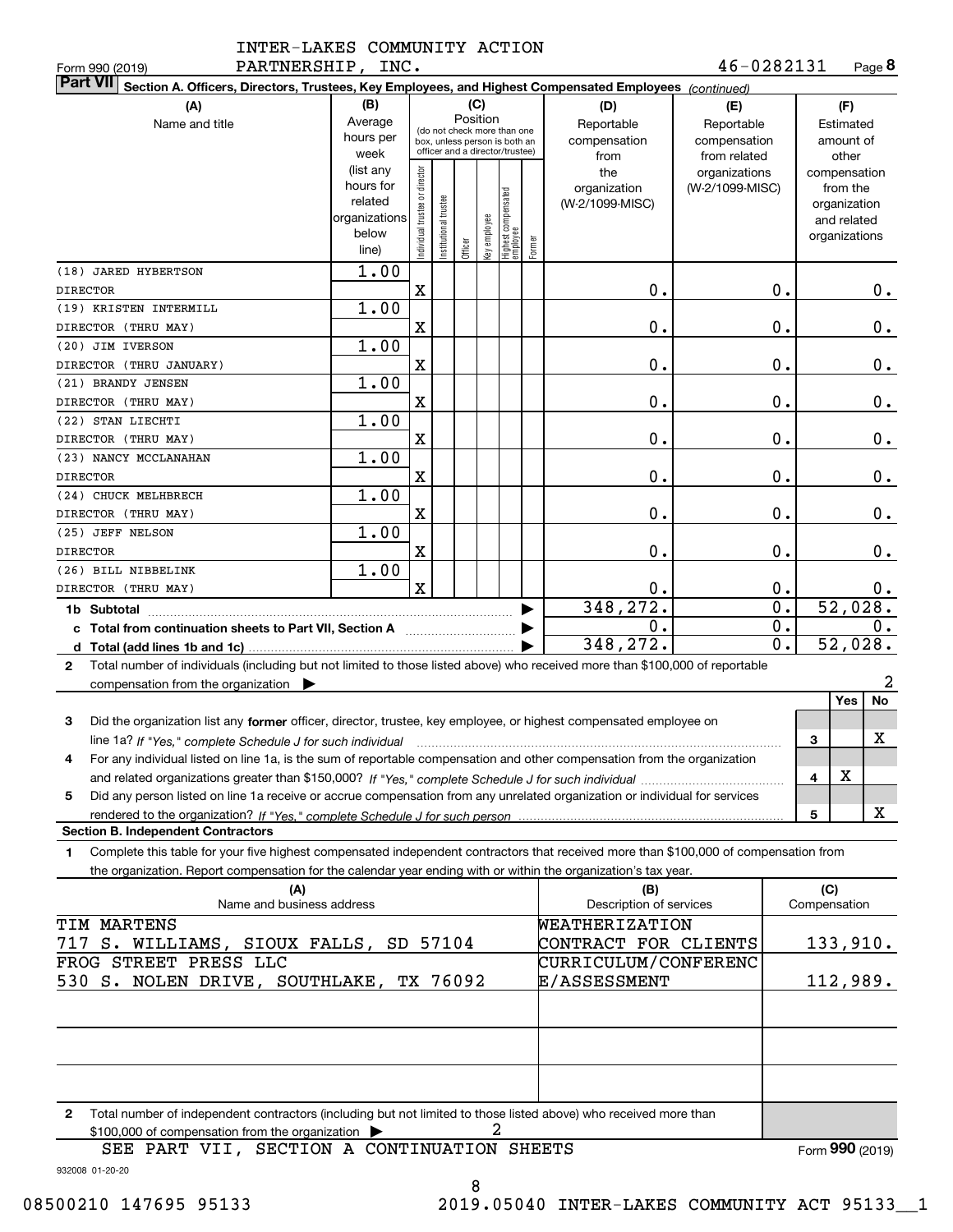| PARTNERSHIP, INC.<br>Form 990                                                                                             |                                        |                                |                      |         |              |                              |        |                                 | 46-0282131      |                          |  |  |  |
|---------------------------------------------------------------------------------------------------------------------------|----------------------------------------|--------------------------------|----------------------|---------|--------------|------------------------------|--------|---------------------------------|-----------------|--------------------------|--|--|--|
| <b>Part VII</b><br>Section A. Officers, Directors, Trustees, Key Employees, and Highest Compensated Employees (continued) |                                        |                                |                      |         |              |                              |        |                                 |                 |                          |  |  |  |
|                                                                                                                           | (A)<br>(D)<br>(F)<br>(B)<br>(C)<br>(E) |                                |                      |         |              |                              |        |                                 |                 |                          |  |  |  |
| Name and title                                                                                                            | Average                                |                                |                      |         | Position     |                              |        | Reportable                      | Reportable      | Estimated                |  |  |  |
|                                                                                                                           | hours                                  |                                |                      |         |              | (check all that apply)       |        | compensation                    | compensation    | amount of                |  |  |  |
|                                                                                                                           | per                                    |                                |                      |         |              |                              |        | from                            | from related    | other                    |  |  |  |
|                                                                                                                           | week                                   |                                |                      |         |              |                              |        | the                             | organizations   | compensation             |  |  |  |
|                                                                                                                           | (list any<br>hours for                 |                                |                      |         |              |                              |        | organization<br>(W-2/1099-MISC) | (W-2/1099-MISC) | from the<br>organization |  |  |  |
|                                                                                                                           | related                                |                                |                      |         |              |                              |        |                                 |                 | and related              |  |  |  |
|                                                                                                                           | organizations                          |                                |                      |         |              |                              |        |                                 |                 | organizations            |  |  |  |
|                                                                                                                           | below                                  | Individual trustee or director | nstitutional trustee |         | key employee | Highest compensated employee |        |                                 |                 |                          |  |  |  |
|                                                                                                                           | line)                                  |                                |                      | Officer |              |                              | Former |                                 |                 |                          |  |  |  |
| (27) YESENIA PARRA                                                                                                        | 1.00                                   |                                |                      |         |              |                              |        |                                 |                 |                          |  |  |  |
| <b>DIRECTOR</b>                                                                                                           |                                        | $\mathbf X$                    |                      |         |              |                              |        | 0.                              | $0$ .           | $0$ .                    |  |  |  |
| (28) SHARON PETERSON                                                                                                      | 1.00                                   |                                |                      |         |              |                              |        |                                 |                 |                          |  |  |  |
| DIRECTOR (THRU MAY)                                                                                                       |                                        | X                              |                      |         |              |                              |        | 0.                              | $0$ .           | $\mathbf 0$ .            |  |  |  |
| (29) DENISE PICKNER                                                                                                       | 1.00                                   |                                |                      |         |              |                              |        |                                 |                 |                          |  |  |  |
| <b>DIRECTOR</b>                                                                                                           |                                        | X                              |                      |         |              |                              |        | 0.                              | $0$ .           | $\mathbf 0$ .            |  |  |  |
| (30) STACEY PIPER                                                                                                         | 1.00                                   |                                |                      |         |              |                              |        |                                 |                 |                          |  |  |  |
| DIRECTOR (THRU MAY)                                                                                                       |                                        | X                              |                      |         |              |                              |        | 0.                              | $0$ .           | $\mathbf 0$ .            |  |  |  |
| (31) ALEX PROTSCH                                                                                                         | 1.00                                   |                                |                      |         |              |                              |        |                                 |                 |                          |  |  |  |
| DIRECTOR (THRU MAY)                                                                                                       |                                        | X                              |                      |         |              |                              |        | 0.                              | $0$ .           | $\mathbf 0$ .            |  |  |  |
| (32) STEVEN RHODY                                                                                                         | 1.00                                   |                                |                      |         |              |                              |        |                                 |                 |                          |  |  |  |
| DIRECTOR (THRU MAY)                                                                                                       |                                        | X                              |                      |         |              |                              |        | 0.                              | $0$ .           | $\mathbf 0$ .            |  |  |  |
| (33) LELAND ROE                                                                                                           | 1.00                                   |                                |                      |         |              |                              |        |                                 |                 |                          |  |  |  |
| DIRECTOR (THRU MAY)                                                                                                       |                                        | X                              |                      |         |              |                              |        | 0.                              | $0$ .           | $\mathbf 0$ .            |  |  |  |
| (34) LINDA SALMONSON                                                                                                      | 1.00                                   |                                |                      |         |              |                              |        |                                 |                 |                          |  |  |  |
| <b>DIRECTOR</b>                                                                                                           |                                        | X                              |                      |         |              |                              |        | 0.                              | $0$ .           | $\mathbf 0$ .            |  |  |  |
| (35) JOHN SCHIEFELBEIN                                                                                                    | 1.00                                   |                                |                      |         |              |                              |        |                                 |                 |                          |  |  |  |
| DIRECTOR (THRU MAY)                                                                                                       |                                        | X                              |                      |         |              |                              |        | 0.                              | $0$ .           | $\mathbf 0$ .            |  |  |  |
| (36) JIM SCHMIDT                                                                                                          | 1.00                                   |                                |                      |         |              |                              |        | $\mathbf 0$ .                   | $0$ .           |                          |  |  |  |
| <b>DIRECTOR</b><br>(37) TERESA SKAARER                                                                                    | 1.00                                   | X                              |                      |         |              |                              |        |                                 |                 | 0.                       |  |  |  |
| DIRECTOR (THRU MAY)                                                                                                       |                                        | X                              |                      |         |              |                              |        | $\mathbf 0$ .                   | $0$ .           |                          |  |  |  |
| (38) DENNIS SLAUGHTER                                                                                                     | 1.00                                   |                                |                      |         |              |                              |        |                                 |                 | $0\,.$                   |  |  |  |
| DIRECTOR (THRU MAY)                                                                                                       |                                        | X                              |                      |         |              |                              |        | $\mathbf 0$ .                   | $0$ .           | $0\,.$                   |  |  |  |
| (39) DOUG STENGEL                                                                                                         | 1.00                                   |                                |                      |         |              |                              |        |                                 |                 |                          |  |  |  |
| <b>DIRECTOR</b>                                                                                                           |                                        | X                              |                      |         |              |                              |        | $\mathbf 0$ .                   | $\mathbf 0$ .   | 0.                       |  |  |  |
| (40) CHAD THOMAS                                                                                                          | 1.00                                   |                                |                      |         |              |                              |        |                                 |                 |                          |  |  |  |
| DIRECTOR (THRU MAY)                                                                                                       |                                        | X                              |                      |         |              |                              |        | 0.                              | 0.              | $0_{.}$                  |  |  |  |
| (41) JESSICA TRAUNTER                                                                                                     | 1.00                                   |                                |                      |         |              |                              |        |                                 |                 |                          |  |  |  |
| DIRECTOR                                                                                                                  |                                        | X                              |                      |         |              |                              |        | 0.                              | $\mathbf 0$ .   | 0.                       |  |  |  |
| (42) CHRISTIAN WESELOH                                                                                                    | 1.00                                   |                                |                      |         |              |                              |        |                                 |                 |                          |  |  |  |
| DIRECTOR (THRU MAY)                                                                                                       |                                        | X                              |                      |         |              |                              |        | 0.                              | $\mathbf 0$ .   | 0.                       |  |  |  |
| (43) DELMER WOLKOW                                                                                                        | 1.00                                   |                                |                      |         |              |                              |        |                                 |                 |                          |  |  |  |
| DIRECTOR (THRU MAY)                                                                                                       |                                        | x                              |                      |         |              |                              |        | 0.                              | $\mathbf 0$ .   | 0.                       |  |  |  |
|                                                                                                                           |                                        |                                |                      |         |              |                              |        |                                 |                 |                          |  |  |  |
|                                                                                                                           |                                        |                                |                      |         |              |                              |        |                                 |                 |                          |  |  |  |
|                                                                                                                           |                                        |                                |                      |         |              |                              |        |                                 |                 |                          |  |  |  |
|                                                                                                                           |                                        |                                |                      |         |              |                              |        |                                 |                 |                          |  |  |  |
|                                                                                                                           |                                        |                                |                      |         |              |                              |        |                                 |                 |                          |  |  |  |
|                                                                                                                           |                                        |                                |                      |         |              |                              |        |                                 |                 |                          |  |  |  |
|                                                                                                                           |                                        |                                |                      |         |              |                              |        |                                 |                 |                          |  |  |  |
|                                                                                                                           |                                        |                                |                      |         |              |                              |        |                                 |                 |                          |  |  |  |

932201 04-01-19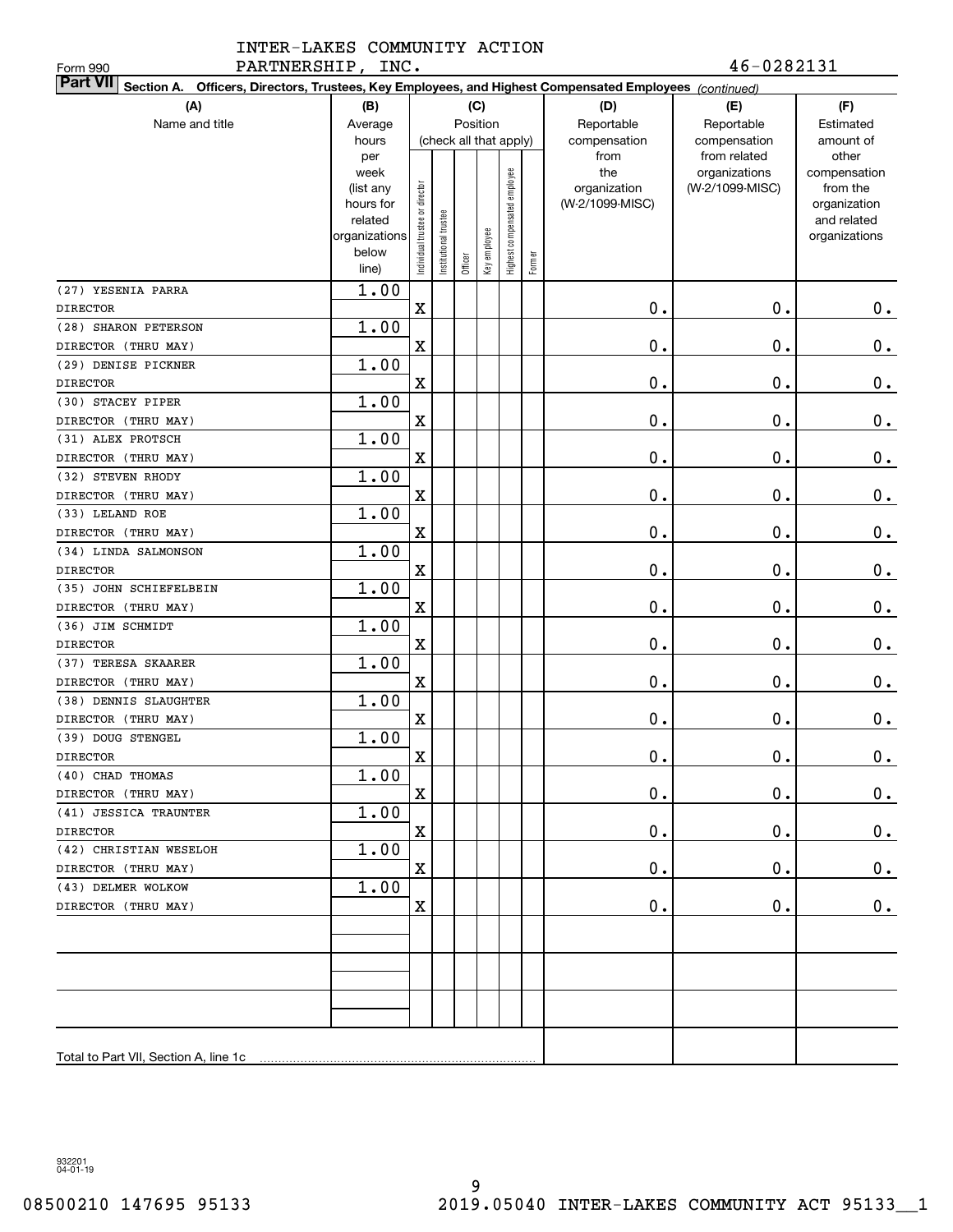PARTNERSHIP, INC. INTER-LAKES COMMUNITY ACTION

| <b>Part VIII</b>                                          |    |    | <b>Statement of Revenue</b>                                                   |                |                    |                      |                      |                                              |                                                 |                                                                 |
|-----------------------------------------------------------|----|----|-------------------------------------------------------------------------------|----------------|--------------------|----------------------|----------------------|----------------------------------------------|-------------------------------------------------|-----------------------------------------------------------------|
|                                                           |    |    | Check if Schedule O contains a response or note to any line in this Part VIII |                |                    |                      |                      |                                              |                                                 |                                                                 |
|                                                           |    |    |                                                                               |                |                    |                      | (A)<br>Total revenue | (B)<br>Related or exempt<br>function revenue | $\overline{C}$<br>Unrelated<br>business revenue | (D)<br>Revenue excluded<br>from tax under<br>sections 512 - 514 |
|                                                           |    |    | 1 a Federated campaigns                                                       | .              | 1a                 |                      |                      |                                              |                                                 |                                                                 |
| Contributions, Gifts, Grants<br>and Other Similar Amounts |    |    | <b>b</b> Membership dues                                                      |                | 1b                 |                      |                      |                                              |                                                 |                                                                 |
|                                                           |    |    | c Fundraising events                                                          |                | 1c                 | 31, 123.             |                      |                                              |                                                 |                                                                 |
|                                                           |    |    | d Related organizations                                                       |                | 1 <sub>d</sub>     |                      |                      |                                              |                                                 |                                                                 |
|                                                           |    |    | e Government grants (contributions)                                           |                | 1e                 | 10,651,873.          |                      |                                              |                                                 |                                                                 |
|                                                           |    |    | f All other contributions, gifts, grants, and                                 |                |                    |                      |                      |                                              |                                                 |                                                                 |
|                                                           |    |    | similar amounts not included above                                            |                | 1f                 | 241,905.             |                      |                                              |                                                 |                                                                 |
|                                                           |    |    | g Noncash contributions included in lines 1a-1f                               |                | $1g$ $\frac{1}{3}$ | 91,229.              |                      |                                              |                                                 |                                                                 |
|                                                           |    |    |                                                                               |                |                    |                      | 10,924,901.          |                                              |                                                 |                                                                 |
|                                                           |    |    |                                                                               |                |                    | <b>Business Code</b> |                      |                                              |                                                 |                                                                 |
|                                                           |    | 2а | FOOD PROGRAM REVENUE                                                          |                |                    | 624200               | 698,403.             | 698,403.                                     |                                                 |                                                                 |
| Program Service<br>Revenue                                |    | b  | HOUSING PROGRAM REVENUE                                                       |                |                    | 624200               | 263,500.             | 263,500.                                     |                                                 |                                                                 |
|                                                           |    | C  | TRANSPORTATION PROGRAM REVENUE                                                |                |                    | 624200               | 50,624.              | 50,624.                                      |                                                 |                                                                 |
|                                                           |    | d  | DISCRETIONARY PROGRAM REVENUE                                                 |                |                    | 624200               | 40,538.              | 40,538.                                      |                                                 |                                                                 |
|                                                           |    |    | HOMELESSNESS PROGRAM REVENUE                                                  |                |                    | 624200               | 16,521.              | 16,521.                                      |                                                 |                                                                 |
|                                                           |    |    | f All other program service revenue                                           |                |                    | 624100               | 27,223.              | 27,223.                                      |                                                 |                                                                 |
|                                                           |    | a  |                                                                               |                |                    | ▶                    | 1,096,809.           |                                              |                                                 |                                                                 |
|                                                           | 3  |    | Investment income (including dividends, interest, and                         |                |                    |                      |                      |                                              |                                                 |                                                                 |
|                                                           |    |    |                                                                               |                |                    |                      | 49,694.              |                                              |                                                 | 49,694.                                                         |
|                                                           | 4  |    | Income from investment of tax-exempt bond proceeds                            |                |                    |                      |                      |                                              |                                                 |                                                                 |
|                                                           | 5  |    |                                                                               |                |                    |                      |                      |                                              |                                                 |                                                                 |
|                                                           |    |    |                                                                               |                | (i) Real           | (ii) Personal        |                      |                                              |                                                 |                                                                 |
|                                                           |    |    | 6 a Gross rents<br>.                                                          | 6а             |                    |                      |                      |                                              |                                                 |                                                                 |
|                                                           |    |    | <b>b</b> Less: rental expenses                                                | 6b             |                    |                      |                      |                                              |                                                 |                                                                 |
|                                                           |    |    | c Rental income or (loss)                                                     | 6c             |                    |                      |                      |                                              |                                                 |                                                                 |
|                                                           |    |    | <b>d</b> Net rental income or (loss)                                          |                |                    |                      |                      |                                              |                                                 |                                                                 |
|                                                           |    |    | 7 a Gross amount from sales of                                                |                | (i) Securities     | (ii) Other           |                      |                                              |                                                 |                                                                 |
|                                                           |    |    | assets other than inventory                                                   | 7a             | 173, 232.          | 15,300.              |                      |                                              |                                                 |                                                                 |
|                                                           |    |    | <b>b</b> Less: cost or other basis                                            |                |                    |                      |                      |                                              |                                                 |                                                                 |
|                                                           |    |    | and sales expenses                                                            | 7b             | 151,960.           | 34,650.              |                      |                                              |                                                 |                                                                 |
|                                                           |    |    | c Gain or (loss)                                                              | 7c             | 21, 272.           | $-19,350.$           |                      |                                              |                                                 |                                                                 |
| Revenue                                                   |    |    |                                                                               |                |                    | ▶                    | 1,922.               |                                              |                                                 | 1,922.                                                          |
|                                                           |    |    | 8 a Gross income from fundraising events (not                                 |                |                    |                      |                      |                                              |                                                 |                                                                 |
| <b>Othe</b>                                               |    |    | including $$$                                                                 | $31, 123$ . of |                    |                      |                      |                                              |                                                 |                                                                 |
|                                                           |    |    | contributions reported on line 1c). See                                       |                |                    |                      |                      |                                              |                                                 |                                                                 |
|                                                           |    |    |                                                                               |                | 8a                 | 1,408.               |                      |                                              |                                                 |                                                                 |
|                                                           |    |    |                                                                               |                | 8b                 | 10,517.              |                      |                                              |                                                 |                                                                 |
|                                                           |    |    | c Net income or (loss) from fundraising events                                |                |                    | ▶                    | $-9,109.$            |                                              |                                                 | $-9,109.$                                                       |
|                                                           |    |    | 9 a Gross income from gaming activities. See                                  |                |                    |                      |                      |                                              |                                                 |                                                                 |
|                                                           |    |    |                                                                               |                | ∣9a                |                      |                      |                                              |                                                 |                                                                 |
|                                                           |    |    | <b>b</b> Less: direct expenses <b>manually</b>                                |                | 9 <sub>b</sub>     |                      |                      |                                              |                                                 |                                                                 |
|                                                           |    |    | c Net income or (loss) from gaming activities                                 |                |                    |                      |                      |                                              |                                                 |                                                                 |
|                                                           |    |    | 10 a Gross sales of inventory, less returns                                   |                |                    |                      |                      |                                              |                                                 |                                                                 |
|                                                           |    |    |                                                                               |                | 10a                | 144,249.             |                      |                                              |                                                 |                                                                 |
|                                                           |    |    | <b>b</b> Less: cost of goods sold                                             |                | 10b                | 0.                   |                      |                                              |                                                 |                                                                 |
|                                                           |    |    | c Net income or (loss) from sales of inventory                                |                |                    |                      | 144,249.             | 144,249.                                     |                                                 |                                                                 |
|                                                           |    |    |                                                                               |                |                    | <b>Business Code</b> |                      |                                              |                                                 |                                                                 |
|                                                           |    |    | 11 a DEVELOPER FEE INCOME                                                     |                |                    | 900099               | 31,250.              |                                              |                                                 | 31,250.                                                         |
| Miscellaneous<br>Revenue                                  |    | b  |                                                                               |                |                    |                      |                      |                                              |                                                 |                                                                 |
|                                                           |    | c  |                                                                               |                |                    |                      |                      |                                              |                                                 |                                                                 |
|                                                           |    |    |                                                                               |                |                    |                      |                      |                                              |                                                 |                                                                 |
|                                                           |    |    |                                                                               |                |                    | ▶                    | 31,250.              |                                              |                                                 |                                                                 |
|                                                           | 12 |    |                                                                               |                |                    |                      | 12, 239, 716.        | 1,241,058.                                   | 0.                                              | 73,757.                                                         |
| 932009 01-20-20                                           |    |    |                                                                               |                |                    |                      |                      |                                              |                                                 | Form 990 (2019)                                                 |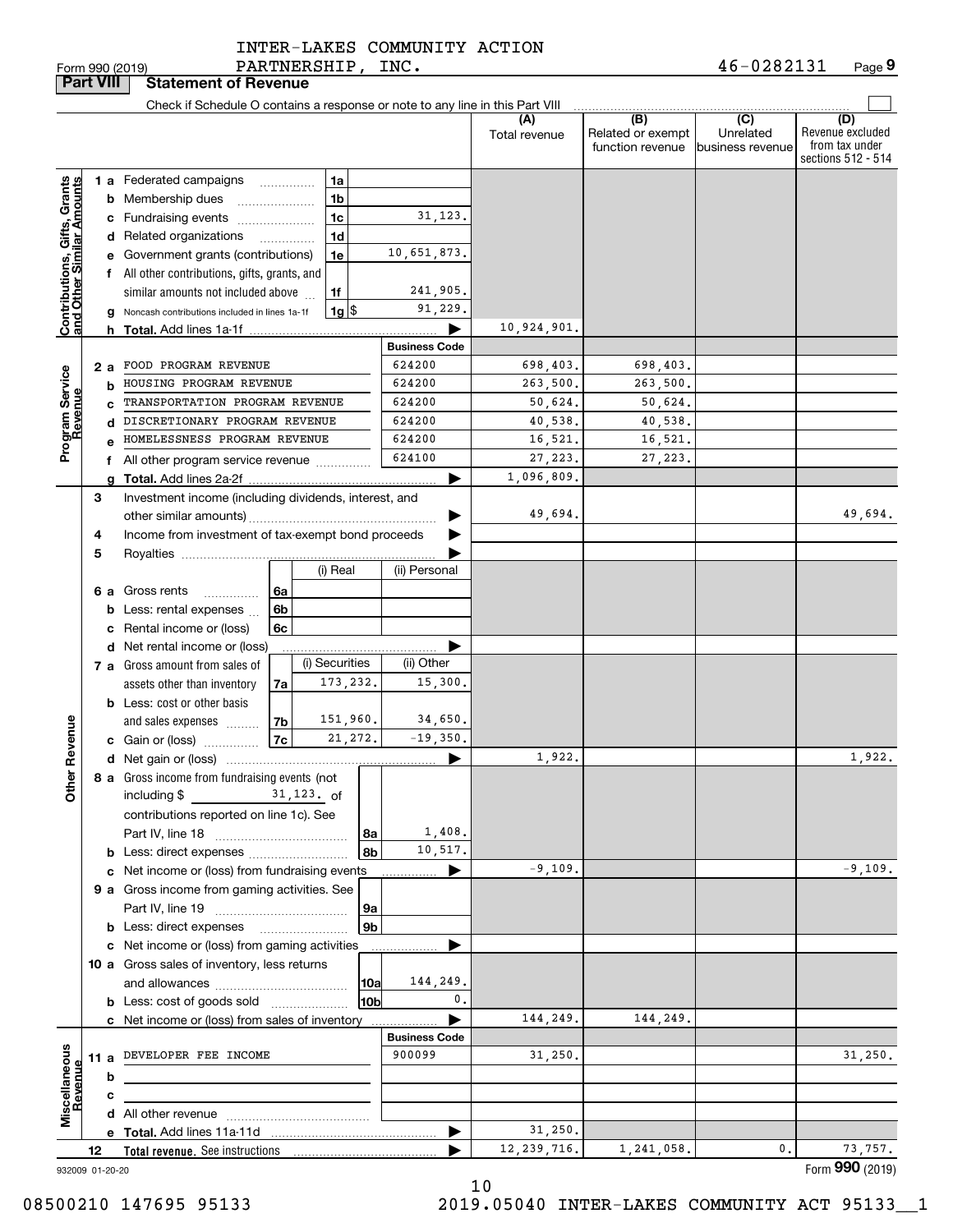### Form 990 (2019) Page **Part IX Statement of Functional Expenses** PARTNERSHIP, INC. 46-0282131 INTER-LAKES COMMUNITY ACTION

|              | Section 501(c)(3) and 501(c)(4) organizations must complete all columns. All other organizations must complete column (A). |                       |                                    |                                    |                         |
|--------------|----------------------------------------------------------------------------------------------------------------------------|-----------------------|------------------------------------|------------------------------------|-------------------------|
|              | Check if Schedule O contains a response or note to any line in this Part IX                                                | (A)                   |                                    | (C)                                | (D)                     |
|              | Do not include amounts reported on lines 6b,<br>7b, 8b, 9b, and 10b of Part VIII.                                          | Total expenses        | (B)<br>Program service<br>expenses | Management and<br>general expenses | Fundraising<br>expenses |
| 1            | Grants and other assistance to domestic organizations                                                                      |                       |                                    |                                    |                         |
|              | and domestic governments. See Part IV, line 21<br>$\mathbf{r}$                                                             | 11,350.               | 11,350.                            |                                    |                         |
| $\mathbf{2}$ | Grants and other assistance to domestic                                                                                    |                       |                                    |                                    |                         |
|              | individuals. See Part IV, line 22                                                                                          | 3,333,554.            | 3, 333, 554.                       |                                    |                         |
| 3            | Grants and other assistance to foreign                                                                                     |                       |                                    |                                    |                         |
|              | organizations, foreign governments, and foreign                                                                            |                       |                                    |                                    |                         |
|              | individuals. See Part IV, lines 15 and 16                                                                                  |                       |                                    |                                    |                         |
| 4            | Benefits paid to or for members                                                                                            |                       |                                    |                                    |                         |
| 5            | Compensation of current officers, directors,                                                                               | 409,874.              |                                    |                                    |                         |
|              |                                                                                                                            |                       | 371,936.                           | 37,938.                            |                         |
| 6            | Compensation not included above to disqualified                                                                            |                       |                                    |                                    |                         |
|              | persons (as defined under section 4958(f)(1)) and                                                                          |                       |                                    |                                    |                         |
|              | persons described in section $4958(c)(3)(B)$<br>.                                                                          | 4,943,085.            | 4,483,514.                         | 459,571.                           |                         |
| 7<br>8       | Pension plan accruals and contributions (include                                                                           |                       |                                    |                                    |                         |
|              | section 401(k) and 403(b) employer contributions)                                                                          | 113,334.              | 100,694.                           | 12,640.                            |                         |
| 9            |                                                                                                                            | 1,097,528.            | 1,003,752.                         | 93,776.                            |                         |
| 10           |                                                                                                                            | 485,614.              | 450,874.                           | 34,740.                            |                         |
| 11           | Fees for services (nonemployees):                                                                                          |                       |                                    |                                    |                         |
| a            |                                                                                                                            |                       |                                    |                                    |                         |
| b            |                                                                                                                            |                       |                                    |                                    |                         |
| c            |                                                                                                                            | $\overline{42,701}$ . |                                    | $\overline{42,701}$ .              |                         |
| d            |                                                                                                                            |                       |                                    |                                    |                         |
| е            | Professional fundraising services. See Part IV, line 17                                                                    |                       |                                    |                                    |                         |
| f            | Investment management fees                                                                                                 | 4,453.                |                                    | 4,453.                             |                         |
| g            | Other. (If line 11g amount exceeds 10% of line 25,                                                                         |                       |                                    |                                    |                         |
|              | column (A) amount, list line 11g expenses on Sch O.)                                                                       | 207, 369.             | 175,469.                           | 31,900.                            |                         |
| 12           |                                                                                                                            | 17,700.               | 17,683.                            | 17.                                |                         |
| 13           |                                                                                                                            | 156,770.              | 127,167.                           | 29,603.                            |                         |
| 14           |                                                                                                                            | 13,544.               | 13,539.                            | $\overline{5}$ .                   |                         |
| 15           |                                                                                                                            |                       |                                    |                                    |                         |
| 16           |                                                                                                                            | 260,945.              | 223,086.                           | 37,859.                            |                         |
| 17           |                                                                                                                            | 97,635.               | 96,659.                            | 976.                               |                         |
| 18           | Payments of travel or entertainment expenses                                                                               |                       |                                    |                                    |                         |
|              | for any federal, state, or local public officials                                                                          |                       |                                    |                                    |                         |
| 19           | Conferences, conventions, and meetings                                                                                     | 49,847.               | 47,881.                            | 1,966.                             |                         |
| 20           | Interest                                                                                                                   | 44,295.               | 44,295.                            |                                    |                         |
| 21           |                                                                                                                            | 148,766.              | 148,766.                           |                                    |                         |
| 22           | Depreciation, depletion, and amortization                                                                                  | 199,543.              | 186,559.                           | 12,984.                            |                         |
| 23           | Insurance                                                                                                                  |                       |                                    |                                    |                         |
| 24           | Other expenses. Itemize expenses not covered<br>above (List miscellaneous expenses on line 24e. If                         |                       |                                    |                                    |                         |
|              | line 24e amount exceeds 10% of line 25, column (A)<br>amount, list line 24e expenses on Schedule O.)                       |                       |                                    |                                    |                         |
| a            | EQUIPMENT & MAINTENANCE                                                                                                    | 235,067.              | 199,857.                           | 35, 210.                           |                         |
| b            | LICENSES & FEES                                                                                                            | 62,962.               | 62,962.                            |                                    |                         |
| C            | PROGRAM SUPPLIES                                                                                                           | 47,836.               | 47,211.                            | 625.                               |                         |
| d            | FOOD EXPENSE                                                                                                               | 47,205.               | 47,205.                            |                                    |                         |
|              | e All other expenses                                                                                                       | 42, 152.              | 41,266.                            | 886.                               |                         |
| 25           | Total functional expenses. Add lines 1 through 24e                                                                         | 12,073,129.           | 11, 235, 279.                      | 837,850.                           | 0.                      |
| 26           | Joint costs. Complete this line only if the organization                                                                   |                       |                                    |                                    |                         |
|              | reported in column (B) joint costs from a combined                                                                         |                       |                                    |                                    |                         |
|              | educational campaign and fundraising solicitation.                                                                         |                       |                                    |                                    |                         |
|              | Check here $\blacktriangleright$<br>if following SOP 98-2 (ASC 958-720)                                                    |                       |                                    |                                    |                         |

11

932010 01-20-20

Form (2019) **990**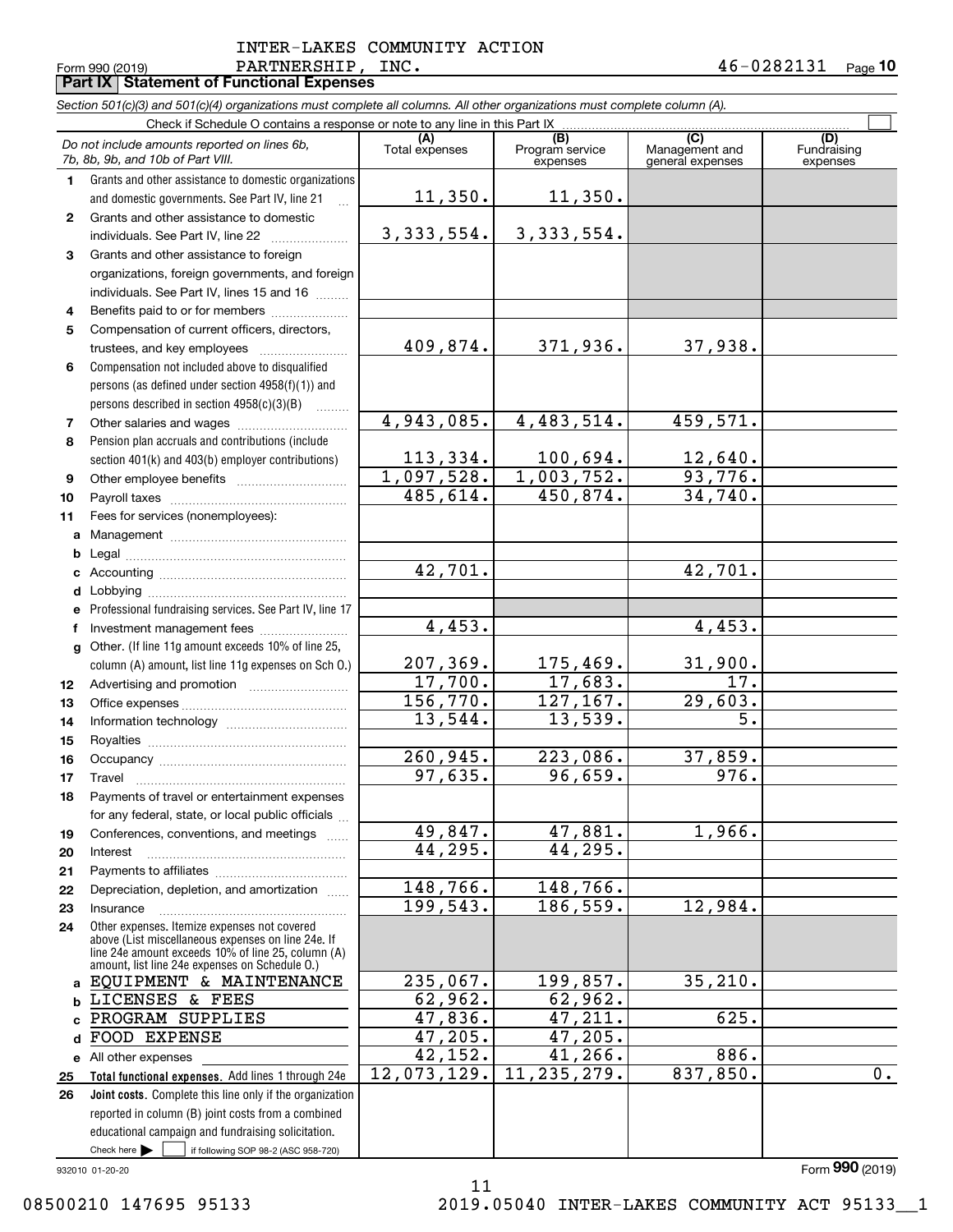$\frac{1}{2}$ 

INTER-LAKES COMMUNITY ACTION

PARTNERSHIP, INC.

### $\mathcal{L}^{\text{max}}$ **(A) (B)** Beginning of year | | End of year  $45,268$ .  $1$   $45,885$ . **11**Cash - non-interest-bearing ~~~~~~~~~~~~~~~~~~~~~~~~~  $1,464,937.$   $2 \mid 1,529,718.$ **22**Savings and temporary cash investments ~~~~~~~~~~~~~~~~~~663,628. 546,888. **33**Pledges and grants receivable, net ~~~~~~~~~~~~~~~~~~~~~  $168, 279.$  4 143,659. Accounts receivable, net ~~~~~~~~~~~~~~~~~~~~~~~~~~ **44**Loans and other receivables from any current or former officer, director, **5**trustee, key employee, creator or founder, substantial contributor, or 35% controlled entity or family member of any of these persons ............................ **5**Loans and other receivables from other disqualified persons (as defined **6**under section 4958(f)(1)), and persons described in section 4958(c)(3)(B) **677**Notes and loans receivable, net ~~~~~~~~~~~~~~~~~~~~~~~**Assets**  $7,250.$  8 5,039. **88**Inventories for sale or use ~~~~~~~~~~~~~~~~~~~~~~~~~~ 150,454. 246,697. **99**Prepaid expenses and deferred charges ~~~~~~~~~~~~~~~~~~ **10a**Land, buildings, and equipment: cost or other 4,790,680. basis. Complete Part VI of Schedule D will aller  $1,692,004.$  3, 109, 202. 10c 3, 098, 676. **10cb** Less: accumulated depreciation  $\ldots$  **10b**  $642,365.$  11 685,164. **1111**Investments - publicly traded securities ~~~~~~~~~~~~~~~~~~~ **1212**Investments - other securities. See Part IV, line 11 ~~~~~~~~~~~~~~ **1313**Investments - program-related. See Part IV, line 11 ~~~~~~~~~~~~~**1414**Intangible assets ~~~~~~~~~~~~~~~~~~~~~~~~~~~~~~  $1,570,743.$  15 1,743,279. Other assets. See Part IV, line 11 ~~~~~~~~~~~~~~~~~~~~~~ **1515** $7,822,126.$  16 8,045,005. **1616Total assets.**  Add lines 1 through 15 (must equal line 33)  $928,808.$  17 900,579. **1717**Accounts payable and accrued expenses ~~~~~~~~~~~~~~~~~~ **1818**Grants payable ~~~~~~~~~~~~~~~~~~~~~~~~~~~~~~~ 100,158. 19 138,347. **1919**Deferred revenue ~~~~~~~~~~~~~~~~~~~~~~~~~~~~~~ **2020**Tax-exempt bond liabilities …………………………………………………………… 55,789. 155,628. Escrow or custodial account liability. Complete Part IV of Schedule D **212122**Loans and other payables to any current or former officer, director, iabilities **Liabilities** trustee, key employee, creator or founder, substantial contributor, or 35% controlled entity or family member of any of these persons ~~~~~~~~~**22** $2,318,869$ .  $|23|$   $2,253,227$ . **23**Secured mortgages and notes payable to unrelated third parties **23**Unsecured notes and loans payable to unrelated third parties ~~~~~~~~ **242425**Other liabilities (including federal income tax, payables to related third parties, and other liabilities not included on lines 17-24). Complete Part X of Schedule D ~~~~~~~~~~~~~~~~~~~~~~~~~~~~~~~ **25**3,403,624. 26 3,447,781. **2626Total liabilities.**  Add lines 17 through 25 **Organizations that follow FASB ASC 958, check here** | X Assets or Fund Balances **Net Assets or Fund Balances and complete lines 27, 28, 32, and 33.**  $4,337,502. |z_7| 4,494,479.$ **2727**Net assets without donor restrictions <sub>…………………………………………………</sub>……  $81,000.$  28 102,745. **2828**Net assets with donor restrictions ~~~~~~~~~~~~~~~~~~~~~~**Organizations that do not follow FASB ASC 958, check here** | **and complete lines 29 through 33. 2929**Capital stock or trust principal, or current funds ~~~~~~~~~~~~~~~

Paid-in or capital surplus, or land, building, or equipment fund www.commun.com Retained earnings, endowment, accumulated income, or other funds Total net assets or fund balances ~~~~~~~~~~~~~~~~~~~~~~

Total liabilities and net assets/fund balances

Form (2019) **990**

 $4,418,502.$   $32$   $4,597,224.$  $7,822,126.$  33 8,045,005.

932011 01-20-20

**Part X** Balance Sheet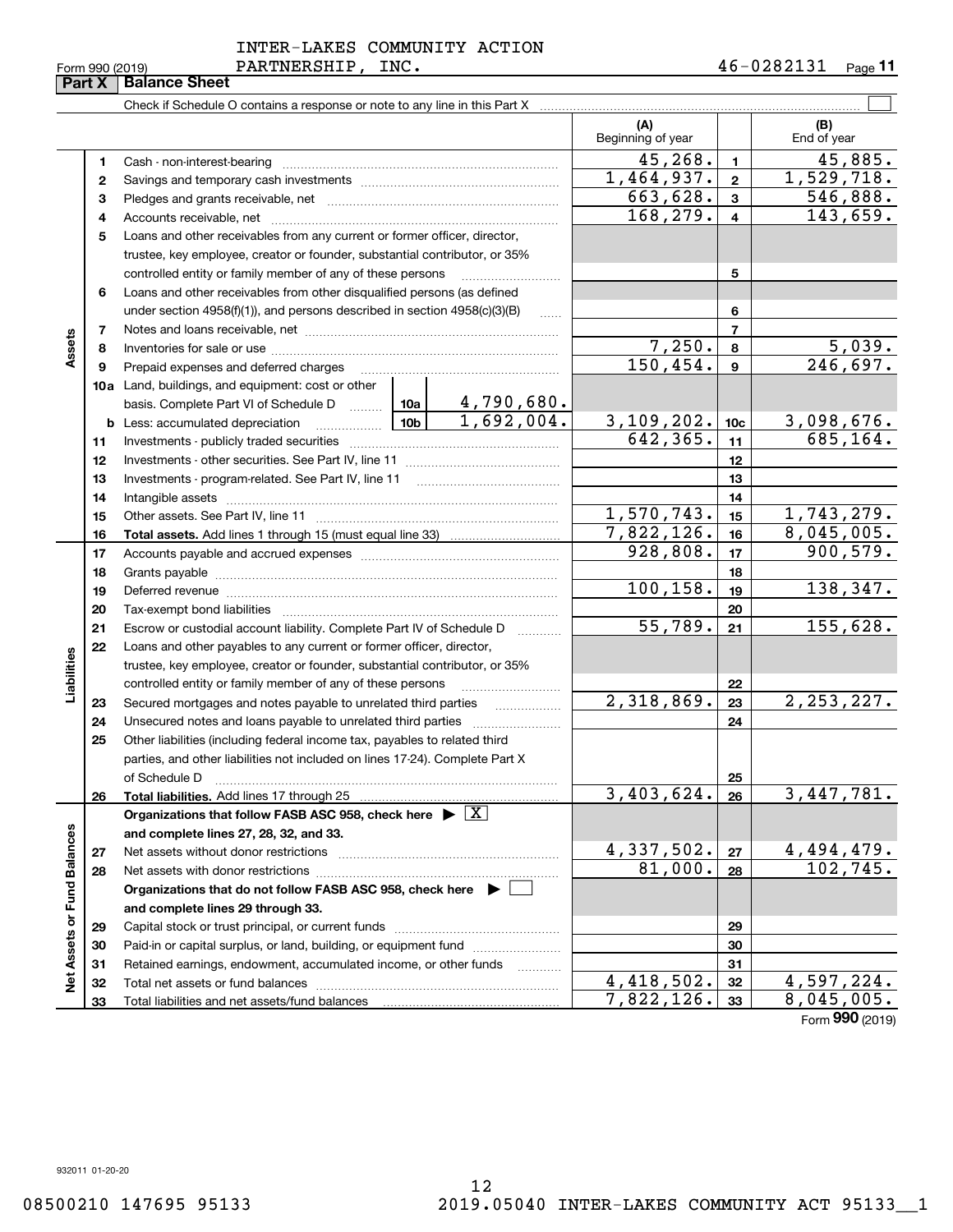|    | INTER-LAKES COMMUNITY ACTION                                                                                                                                                                                                                                                                                                                                                                                                                                                                                                                                                                   |                         |                    |             |                         |
|----|------------------------------------------------------------------------------------------------------------------------------------------------------------------------------------------------------------------------------------------------------------------------------------------------------------------------------------------------------------------------------------------------------------------------------------------------------------------------------------------------------------------------------------------------------------------------------------------------|-------------------------|--------------------|-------------|-------------------------|
|    | PARTNERSHIP, INC.<br>Form 990 (2019)<br><b>Part XI   Reconciliation of Net Assets</b>                                                                                                                                                                                                                                                                                                                                                                                                                                                                                                          |                         | 46-0282131 Page 12 |             |                         |
|    |                                                                                                                                                                                                                                                                                                                                                                                                                                                                                                                                                                                                |                         |                    |             | $\overline{\mathbf{x}}$ |
|    |                                                                                                                                                                                                                                                                                                                                                                                                                                                                                                                                                                                                |                         |                    |             |                         |
| 1  |                                                                                                                                                                                                                                                                                                                                                                                                                                                                                                                                                                                                | 1.                      | 12, 239, 716.      |             |                         |
| 2  |                                                                                                                                                                                                                                                                                                                                                                                                                                                                                                                                                                                                | $\overline{2}$          | 12,073,129.        |             |                         |
| 3  | Revenue less expenses. Subtract line 2 from line 1                                                                                                                                                                                                                                                                                                                                                                                                                                                                                                                                             | 3                       |                    |             | 166,587.                |
| 4  |                                                                                                                                                                                                                                                                                                                                                                                                                                                                                                                                                                                                | $\overline{\mathbf{4}}$ | 4,418,502.         |             |                         |
| 5  |                                                                                                                                                                                                                                                                                                                                                                                                                                                                                                                                                                                                | 5                       |                    |             | $\overline{-10}$ , 912. |
| 6  |                                                                                                                                                                                                                                                                                                                                                                                                                                                                                                                                                                                                | 6                       |                    |             |                         |
| 7  | Investment expenses www.communication.com/www.communication.com/www.communication.com/www.communication.com                                                                                                                                                                                                                                                                                                                                                                                                                                                                                    | $\overline{7}$          |                    |             |                         |
| 8  |                                                                                                                                                                                                                                                                                                                                                                                                                                                                                                                                                                                                | 8                       |                    |             |                         |
| 9  | Other changes in net assets or fund balances (explain on Schedule O)                                                                                                                                                                                                                                                                                                                                                                                                                                                                                                                           | 9                       |                    |             | 23,047.                 |
| 10 | Net assets or fund balances at end of year. Combine lines 3 through 9 (must equal Part X, line 32,                                                                                                                                                                                                                                                                                                                                                                                                                                                                                             |                         |                    |             |                         |
|    |                                                                                                                                                                                                                                                                                                                                                                                                                                                                                                                                                                                                | 10                      | 4,597,224.         |             |                         |
|    | Part XII Financial Statements and Reporting                                                                                                                                                                                                                                                                                                                                                                                                                                                                                                                                                    |                         |                    |             |                         |
|    |                                                                                                                                                                                                                                                                                                                                                                                                                                                                                                                                                                                                |                         |                    |             |                         |
|    |                                                                                                                                                                                                                                                                                                                                                                                                                                                                                                                                                                                                |                         |                    | <b>Yes</b>  | No                      |
| 1  | $X$ Accrual<br>Cash<br>Other<br>Accounting method used to prepare the Form 990:                                                                                                                                                                                                                                                                                                                                                                                                                                                                                                                |                         |                    |             |                         |
|    | If the organization changed its method of accounting from a prior year or checked "Other," explain in Schedule O.                                                                                                                                                                                                                                                                                                                                                                                                                                                                              |                         |                    |             |                         |
| 2a | Were the organization's financial statements compiled or reviewed by an independent accountant?<br>$\begin{minipage}{.4\linewidth} \begin{tabular}{l} \hline \multicolumn{3}{l}{} & \multicolumn{3}{l}{} & \multicolumn{3}{l}{} \\ \multicolumn{3}{l}{} & \multicolumn{3}{l}{} & \multicolumn{3}{l}{} \\ \multicolumn{3}{l}{} & \multicolumn{3}{l}{} & \multicolumn{3}{l}{} \\ \multicolumn{3}{l}{} & \multicolumn{3}{l}{} & \multicolumn{3}{l}{} \\ \multicolumn{3}{l}{} & \multicolumn{3}{l}{} & \multicolumn{3}{l}{} \\ \multicolumn{3}{l}{} & \multicolumn{3}{l}{} & \multicolumn{3}{l}{}$ |                         | 2a                 |             | $\mathbf X$             |
|    | If "Yes," check a box below to indicate whether the financial statements for the year were compiled or reviewed on a                                                                                                                                                                                                                                                                                                                                                                                                                                                                           |                         |                    |             |                         |
|    | separate basis, consolidated basis, or both:                                                                                                                                                                                                                                                                                                                                                                                                                                                                                                                                                   |                         |                    |             |                         |
|    | Separate basis<br><b>Consolidated basis</b><br>Both consolidated and separate basis                                                                                                                                                                                                                                                                                                                                                                                                                                                                                                            |                         |                    |             |                         |
|    | <b>b</b> Were the organization's financial statements audited by an independent accountant?                                                                                                                                                                                                                                                                                                                                                                                                                                                                                                    |                         | 2 <sub>b</sub>     | Χ           |                         |
|    | If "Yes," check a box below to indicate whether the financial statements for the year were audited on a separate basis,                                                                                                                                                                                                                                                                                                                                                                                                                                                                        |                         |                    |             |                         |
|    | consolidated basis, or both:                                                                                                                                                                                                                                                                                                                                                                                                                                                                                                                                                                   |                         |                    |             |                         |
|    | $\lfloor \mathbf{X} \rfloor$ Consolidated basis<br>Both consolidated and separate basis<br>Separate basis                                                                                                                                                                                                                                                                                                                                                                                                                                                                                      |                         |                    |             |                         |
|    | c If "Yes" to line 2a or 2b, does the organization have a committee that assumes responsibility for oversight of the audit,                                                                                                                                                                                                                                                                                                                                                                                                                                                                    |                         |                    |             |                         |
|    |                                                                                                                                                                                                                                                                                                                                                                                                                                                                                                                                                                                                |                         | 2c                 | $\mathbf X$ |                         |
|    | If the organization changed either its oversight process or selection process during the tax year, explain on Schedule O.                                                                                                                                                                                                                                                                                                                                                                                                                                                                      |                         |                    |             |                         |
|    | 3a As a result of a federal award, was the organization required to undergo an audit or audits as set forth in the Single Audit                                                                                                                                                                                                                                                                                                                                                                                                                                                                |                         |                    |             |                         |
|    |                                                                                                                                                                                                                                                                                                                                                                                                                                                                                                                                                                                                |                         | За                 | x           |                         |
|    | b If "Yes," did the organization undergo the required audit or audits? If the organization did not undergo the required audit                                                                                                                                                                                                                                                                                                                                                                                                                                                                  |                         |                    |             |                         |
|    |                                                                                                                                                                                                                                                                                                                                                                                                                                                                                                                                                                                                |                         | 3b                 | X           |                         |

Form (2019) **990**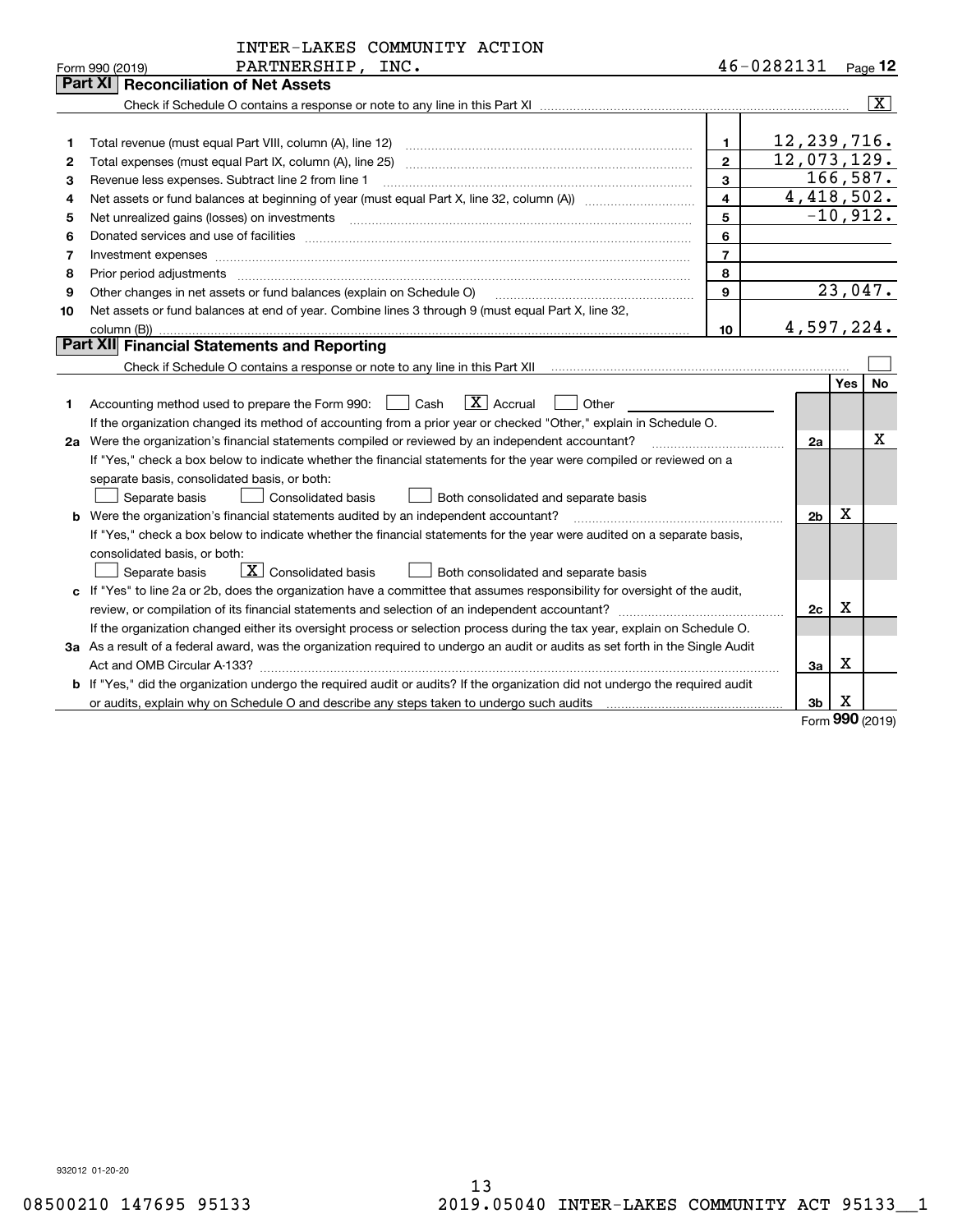|                |                 | <b>SCHEDULE A</b>                             |                                                                        |                                                                                                                                                                                                                 |                             |                                 |                            | OMB No. 1545-0047                                  |
|----------------|-----------------|-----------------------------------------------|------------------------------------------------------------------------|-----------------------------------------------------------------------------------------------------------------------------------------------------------------------------------------------------------------|-----------------------------|---------------------------------|----------------------------|----------------------------------------------------|
|                |                 | (Form 990 or 990-EZ)                          |                                                                        | <b>Public Charity Status and Public Support</b>                                                                                                                                                                 |                             |                                 |                            |                                                    |
|                |                 |                                               |                                                                        | Complete if the organization is a section 501(c)(3) organization or a section<br>4947(a)(1) nonexempt charitable trust.                                                                                         |                             |                                 |                            |                                                    |
|                |                 | Department of the Treasury                    |                                                                        | Attach to Form 990 or Form 990-EZ.                                                                                                                                                                              |                             |                                 |                            | <b>Open to Public</b>                              |
|                |                 | Internal Revenue Service                      |                                                                        | Go to www.irs.gov/Form990 for instructions and the latest information.                                                                                                                                          |                             |                                 |                            | Inspection                                         |
|                |                 | Name of the organization                      |                                                                        | INTER-LAKES COMMUNITY ACTION                                                                                                                                                                                    |                             |                                 |                            | <b>Employer identification number</b>              |
|                | Part I          |                                               | PARTNERSHIP, INC.                                                      | Reason for Public Charity Status (All organizations must complete this part.) See instructions.                                                                                                                 |                             |                                 |                            | 46-0282131                                         |
|                |                 |                                               |                                                                        |                                                                                                                                                                                                                 |                             |                                 |                            |                                                    |
| 1              |                 |                                               |                                                                        | The organization is not a private foundation because it is: (For lines 1 through 12, check only one box.)<br>A church, convention of churches, or association of churches described in section 170(b)(1)(A)(i). |                             |                                 |                            |                                                    |
| 2              |                 |                                               |                                                                        | A school described in section 170(b)(1)(A)(ii). (Attach Schedule E (Form 990 or 990-EZ).)                                                                                                                       |                             |                                 |                            |                                                    |
| 3              |                 |                                               |                                                                        | A hospital or a cooperative hospital service organization described in section 170(b)(1)(A)(iii).                                                                                                               |                             |                                 |                            |                                                    |
| 4              |                 |                                               |                                                                        | A medical research organization operated in conjunction with a hospital described in section 170(b)(1)(A)(iii). Enter the hospital's name,                                                                      |                             |                                 |                            |                                                    |
|                |                 | city, and state:                              |                                                                        |                                                                                                                                                                                                                 |                             |                                 |                            |                                                    |
| 5              |                 |                                               |                                                                        | An organization operated for the benefit of a college or university owned or operated by a governmental unit described in                                                                                       |                             |                                 |                            |                                                    |
|                |                 |                                               | section 170(b)(1)(A)(iv). (Complete Part II.)                          |                                                                                                                                                                                                                 |                             |                                 |                            |                                                    |
| 6              |                 |                                               |                                                                        | A federal, state, or local government or governmental unit described in section 170(b)(1)(A)(v).                                                                                                                |                             |                                 |                            |                                                    |
| $\overline{7}$ | $\vert X \vert$ |                                               |                                                                        | An organization that normally receives a substantial part of its support from a governmental unit or from the general public described in                                                                       |                             |                                 |                            |                                                    |
|                |                 |                                               | section 170(b)(1)(A)(vi). (Complete Part II.)                          |                                                                                                                                                                                                                 |                             |                                 |                            |                                                    |
| 8              |                 |                                               |                                                                        | A community trust described in section 170(b)(1)(A)(vi). (Complete Part II.)                                                                                                                                    |                             |                                 |                            |                                                    |
| 9              |                 |                                               |                                                                        | An agricultural research organization described in section 170(b)(1)(A)(ix) operated in conjunction with a land-grant college                                                                                   |                             |                                 |                            |                                                    |
|                |                 |                                               |                                                                        | or university or a non-land-grant college of agriculture (see instructions). Enter the name, city, and state of the college or                                                                                  |                             |                                 |                            |                                                    |
| 10             |                 | university:                                   |                                                                        | An organization that normally receives: (1) more than 33 1/3% of its support from contributions, membership fees, and gross receipts from                                                                       |                             |                                 |                            |                                                    |
|                |                 |                                               |                                                                        | activities related to its exempt functions - subject to certain exceptions, and (2) no more than 33 1/3% of its support from gross investment                                                                   |                             |                                 |                            |                                                    |
|                |                 |                                               |                                                                        | income and unrelated business taxable income (less section 511 tax) from businesses acquired by the organization after June 30, 1975.                                                                           |                             |                                 |                            |                                                    |
|                |                 |                                               | See section 509(a)(2). (Complete Part III.)                            |                                                                                                                                                                                                                 |                             |                                 |                            |                                                    |
| 11             |                 |                                               |                                                                        | An organization organized and operated exclusively to test for public safety. See section 509(a)(4).                                                                                                            |                             |                                 |                            |                                                    |
| 12             |                 |                                               |                                                                        | An organization organized and operated exclusively for the benefit of, to perform the functions of, or to carry out the purposes of one or                                                                      |                             |                                 |                            |                                                    |
|                |                 |                                               |                                                                        | more publicly supported organizations described in section 509(a)(1) or section 509(a)(2). See section 509(a)(3). Check the box in                                                                              |                             |                                 |                            |                                                    |
|                |                 |                                               |                                                                        | lines 12a through 12d that describes the type of supporting organization and complete lines 12e, 12f, and 12g.                                                                                                  |                             |                                 |                            |                                                    |
|                | a               |                                               |                                                                        | Type I. A supporting organization operated, supervised, or controlled by its supported organization(s), typically by giving                                                                                     |                             |                                 |                            |                                                    |
|                |                 |                                               |                                                                        | the supported organization(s) the power to regularly appoint or elect a majority of the directors or trustees of the supporting                                                                                 |                             |                                 |                            |                                                    |
|                |                 |                                               | organization. You must complete Part IV, Sections A and B.             |                                                                                                                                                                                                                 |                             |                                 |                            |                                                    |
|                | b               |                                               |                                                                        | Type II. A supporting organization supervised or controlled in connection with its supported organization(s), by having                                                                                         |                             |                                 |                            |                                                    |
|                |                 |                                               |                                                                        | control or management of the supporting organization vested in the same persons that control or manage the supported                                                                                            |                             |                                 |                            |                                                    |
|                |                 |                                               | organization(s). You must complete Part IV, Sections A and C.          | Type III functionally integrated. A supporting organization operated in connection with, and functionally integrated with,                                                                                      |                             |                                 |                            |                                                    |
|                | с               |                                               |                                                                        | its supported organization(s) (see instructions). You must complete Part IV, Sections A, D, and E.                                                                                                              |                             |                                 |                            |                                                    |
|                | d               |                                               |                                                                        | Type III non-functionally integrated. A supporting organization operated in connection with its supported organization(s)                                                                                       |                             |                                 |                            |                                                    |
|                |                 |                                               |                                                                        | that is not functionally integrated. The organization generally must satisfy a distribution requirement and an attentiveness                                                                                    |                             |                                 |                            |                                                    |
|                |                 |                                               |                                                                        | requirement (see instructions). You must complete Part IV, Sections A and D, and Part V.                                                                                                                        |                             |                                 |                            |                                                    |
| е              |                 |                                               |                                                                        | Check this box if the organization received a written determination from the IRS that it is a Type I, Type II, Type III                                                                                         |                             |                                 |                            |                                                    |
|                |                 |                                               |                                                                        | functionally integrated, or Type III non-functionally integrated supporting organization.                                                                                                                       |                             |                                 |                            |                                                    |
|                |                 | f Enter the number of supported organizations |                                                                        |                                                                                                                                                                                                                 |                             |                                 |                            |                                                    |
|                |                 |                                               | Provide the following information about the supported organization(s). |                                                                                                                                                                                                                 |                             | (iv) Is the organization listed | (v) Amount of monetary     |                                                    |
|                |                 | (i) Name of supported<br>organization         | (ii) EIN                                                               | (iii) Type of organization<br>(described on lines 1-10                                                                                                                                                          | in your governing document? |                                 | support (see instructions) | (vi) Amount of other<br>support (see instructions) |
|                |                 |                                               |                                                                        | above (see instructions))                                                                                                                                                                                       | Yes                         | No                              |                            |                                                    |
|                |                 |                                               |                                                                        |                                                                                                                                                                                                                 |                             |                                 |                            |                                                    |
|                |                 |                                               |                                                                        |                                                                                                                                                                                                                 |                             |                                 |                            |                                                    |
|                |                 |                                               |                                                                        |                                                                                                                                                                                                                 |                             |                                 |                            |                                                    |
|                |                 |                                               |                                                                        |                                                                                                                                                                                                                 |                             |                                 |                            |                                                    |
|                |                 |                                               |                                                                        |                                                                                                                                                                                                                 |                             |                                 |                            |                                                    |
|                |                 |                                               |                                                                        |                                                                                                                                                                                                                 |                             |                                 |                            |                                                    |
|                |                 |                                               |                                                                        |                                                                                                                                                                                                                 |                             |                                 |                            |                                                    |
|                |                 |                                               |                                                                        |                                                                                                                                                                                                                 |                             |                                 |                            |                                                    |
|                |                 |                                               |                                                                        |                                                                                                                                                                                                                 |                             |                                 |                            |                                                    |
| Total          |                 |                                               |                                                                        |                                                                                                                                                                                                                 |                             |                                 |                            | $0.00 - 0.000$ $F71.0040$                          |

LHA For Paperwork Reduction Act Notice, see the Instructions for Form 990 or 990-EZ. 932021 09-25-19 Schedule A (Form 990 or 990-EZ) 2019 14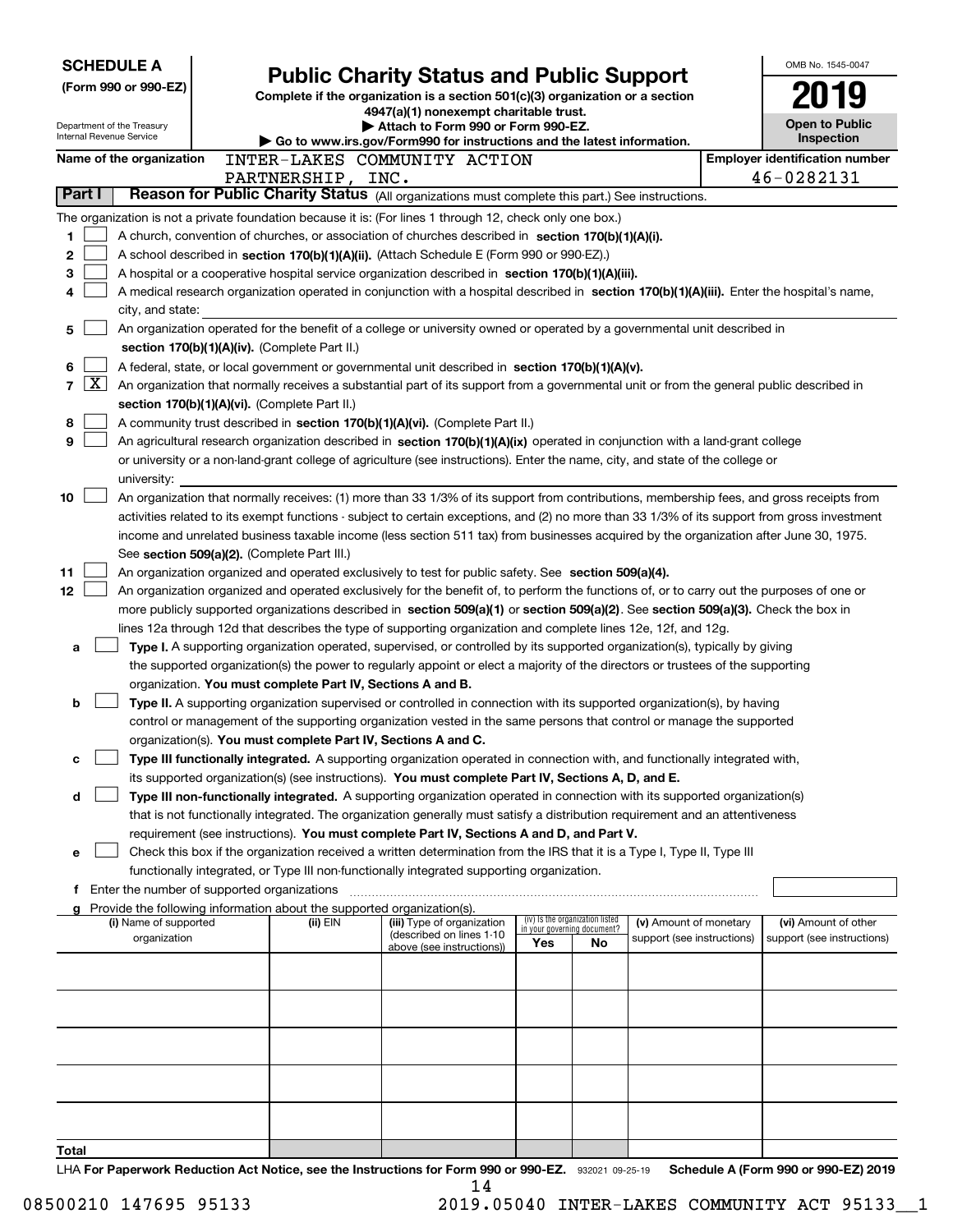Schedule A (Form 990 or 990-EZ) 2019 Page PARTNERSHIP, INC. 46-0282131

**Part II Support Schedule for Organizations Described in Sections 170(b)(1)(A)(iv) and 170(b)(1)(A)(vi)**

(Complete only if you checked the box on line 5, 7, or 8 of Part I or if the organization failed to qualify under Part III. If the organization fails to qualify under the tests listed below, please complete Part III.)

**2**

| Calendar year (or fiscal year beginning in)<br>(a) 2015<br>(b) 2016<br>$(c)$ 2017<br>$(d)$ 2018<br>(e) 2019<br>(f) Total<br>1 Gifts, grants, contributions, and<br>membership fees received. (Do not<br>9434732.10083424.10328829.10924901.50152407.<br>9380521.<br>include any "unusual grants.")<br>2 Tax revenues levied for the organ-<br>ization's benefit and either paid to<br>or expended on its behalf<br>3 The value of services or facilities<br>furnished by a governmental unit to<br>the organization without charge<br>9380521.<br>9434732.10083424.10328829.10924901.50152407.<br>4 Total. Add lines 1 through 3<br>5 The portion of total contributions<br>by each person (other than a<br>governmental unit or publicly<br>supported organization) included<br>on line 1 that exceeds 2% of the<br>amount shown on line 11,<br>column (f)<br>50152407.<br>6 Public support. Subtract line 5 from line 4.<br><b>Section B. Total Support</b><br>Calendar year (or fiscal year beginning in)<br>(a) 2015<br>$(d)$ 2018<br>(b) 2016<br>$(c)$ 2017<br>(e) 2019<br>(f) Total<br>9434732.10083424.10328829.10924901.50152407.<br>9380521.<br><b>7</b> Amounts from line 4<br>8 Gross income from interest,<br>dividends, payments received on<br>securities loans, rents, royalties,<br>5,036.<br>4,960.<br>10,030.<br>23,517.<br>49,694.<br>93,237.<br>and income from similar sources<br><b>9</b> Net income from unrelated business<br>activities, whether or not the<br>business is regularly carried on<br>10 Other income. Do not include gain<br>or loss from the sale of capital<br>6,580.<br>23, 303.<br>200.<br>1,210.<br>31, 293.<br>assets (Explain in Part VI.)<br>50276937.<br>11 Total support. Add lines 7 through 10<br>5,854,934.<br>12<br>12 Gross receipts from related activities, etc. (see instructions)<br>13 First five years. If the Form 990 is for the organization's first, second, third, fourth, or fifth tax year as a section 501(c)(3)<br>organization, check this box and stop here<br>Section C. Computation of Public Support Percentage<br>99.75<br>14<br>$\frac{9}{6}$<br>14 Public support percentage for 2019 (line 6, column (f) divided by line 11, column (f) <i>manumanomeron</i> entertain-<br>99.81<br>15<br>%<br>16a 33 1/3% support test - 2019. If the organization did not check the box on line 13, and line 14 is 33 1/3% or more, check this box and<br>$\blacktriangleright$ $\vert$ X $\vert$<br>stop here. The organization qualifies as a publicly supported organization<br>b 33 1/3% support test - 2018. If the organization did not check a box on line 13 or 16a, and line 15 is 33 1/3% or more, check this box<br>and stop here. The organization qualifies as a publicly supported organization<br>17a 10% -facts-and-circumstances test - 2019. If the organization did not check a box on line 13, 16a, or 16b, and line 14 is 10% or more,<br>and if the organization meets the "facts-and-circumstances" test, check this box and stop here. Explain in Part VI how the organization<br><b>b 10% -facts-and-circumstances test - 2018.</b> If the organization did not check a box on line 13, 16a, 16b, or 17a, and line 15 is 10% or<br>more, and if the organization meets the "facts-and-circumstances" test, check this box and stop here. Explain in Part VI how the<br>organization meets the "facts-and-circumstances" test. The organization qualifies as a publicly supported organization<br>18 Private foundation. If the organization did not check a box on line 13, 16a, 16b, 17a, or 17b, check this box and see instructions<br>Schedule A (Form 990 or 990-EZ) 2019 | <b>Section A. Public Support</b> |  |  |  |  |  |  |  |  |  |
|-------------------------------------------------------------------------------------------------------------------------------------------------------------------------------------------------------------------------------------------------------------------------------------------------------------------------------------------------------------------------------------------------------------------------------------------------------------------------------------------------------------------------------------------------------------------------------------------------------------------------------------------------------------------------------------------------------------------------------------------------------------------------------------------------------------------------------------------------------------------------------------------------------------------------------------------------------------------------------------------------------------------------------------------------------------------------------------------------------------------------------------------------------------------------------------------------------------------------------------------------------------------------------------------------------------------------------------------------------------------------------------------------------------------------------------------------------------------------------------------------------------------------------------------------------------------------------------------------------------------------------------------------------------------------------------------------------------------------------------------------------------------------------------------------------------------------------------------------------------------------------------------------------------------------------------------------------------------------------------------------------------------------------------------------------------------------------------------------------------------------------------------------------------------------------------------------------------------------------------------------------------------------------------------------------------------------------------------------------------------------------------------------------------------------------------------------------------------------------------------------------------------------------------------------------------------------------------------------------------------------------------------------------------------------------------------------------------------------------------------------------------------------------------------------------------------------------------------------------------------------------------------------------------------------------------------------------------------------------------------------------------------------------------------------------------------------------------------------------------------------------------------------------------------------------------------------------------------------------------------------------------------------------------------------------------------------------------------------------------------------------------------------------------------------------------------------------------------------------------------------------------------------------------------------------------------------------------------------------------------------------------------------------------------------|----------------------------------|--|--|--|--|--|--|--|--|--|
|                                                                                                                                                                                                                                                                                                                                                                                                                                                                                                                                                                                                                                                                                                                                                                                                                                                                                                                                                                                                                                                                                                                                                                                                                                                                                                                                                                                                                                                                                                                                                                                                                                                                                                                                                                                                                                                                                                                                                                                                                                                                                                                                                                                                                                                                                                                                                                                                                                                                                                                                                                                                                                                                                                                                                                                                                                                                                                                                                                                                                                                                                                                                                                                                                                                                                                                                                                                                                                                                                                                                                                                                                                                                         |                                  |  |  |  |  |  |  |  |  |  |
|                                                                                                                                                                                                                                                                                                                                                                                                                                                                                                                                                                                                                                                                                                                                                                                                                                                                                                                                                                                                                                                                                                                                                                                                                                                                                                                                                                                                                                                                                                                                                                                                                                                                                                                                                                                                                                                                                                                                                                                                                                                                                                                                                                                                                                                                                                                                                                                                                                                                                                                                                                                                                                                                                                                                                                                                                                                                                                                                                                                                                                                                                                                                                                                                                                                                                                                                                                                                                                                                                                                                                                                                                                                                         |                                  |  |  |  |  |  |  |  |  |  |
|                                                                                                                                                                                                                                                                                                                                                                                                                                                                                                                                                                                                                                                                                                                                                                                                                                                                                                                                                                                                                                                                                                                                                                                                                                                                                                                                                                                                                                                                                                                                                                                                                                                                                                                                                                                                                                                                                                                                                                                                                                                                                                                                                                                                                                                                                                                                                                                                                                                                                                                                                                                                                                                                                                                                                                                                                                                                                                                                                                                                                                                                                                                                                                                                                                                                                                                                                                                                                                                                                                                                                                                                                                                                         |                                  |  |  |  |  |  |  |  |  |  |
|                                                                                                                                                                                                                                                                                                                                                                                                                                                                                                                                                                                                                                                                                                                                                                                                                                                                                                                                                                                                                                                                                                                                                                                                                                                                                                                                                                                                                                                                                                                                                                                                                                                                                                                                                                                                                                                                                                                                                                                                                                                                                                                                                                                                                                                                                                                                                                                                                                                                                                                                                                                                                                                                                                                                                                                                                                                                                                                                                                                                                                                                                                                                                                                                                                                                                                                                                                                                                                                                                                                                                                                                                                                                         |                                  |  |  |  |  |  |  |  |  |  |
|                                                                                                                                                                                                                                                                                                                                                                                                                                                                                                                                                                                                                                                                                                                                                                                                                                                                                                                                                                                                                                                                                                                                                                                                                                                                                                                                                                                                                                                                                                                                                                                                                                                                                                                                                                                                                                                                                                                                                                                                                                                                                                                                                                                                                                                                                                                                                                                                                                                                                                                                                                                                                                                                                                                                                                                                                                                                                                                                                                                                                                                                                                                                                                                                                                                                                                                                                                                                                                                                                                                                                                                                                                                                         |                                  |  |  |  |  |  |  |  |  |  |
|                                                                                                                                                                                                                                                                                                                                                                                                                                                                                                                                                                                                                                                                                                                                                                                                                                                                                                                                                                                                                                                                                                                                                                                                                                                                                                                                                                                                                                                                                                                                                                                                                                                                                                                                                                                                                                                                                                                                                                                                                                                                                                                                                                                                                                                                                                                                                                                                                                                                                                                                                                                                                                                                                                                                                                                                                                                                                                                                                                                                                                                                                                                                                                                                                                                                                                                                                                                                                                                                                                                                                                                                                                                                         |                                  |  |  |  |  |  |  |  |  |  |
|                                                                                                                                                                                                                                                                                                                                                                                                                                                                                                                                                                                                                                                                                                                                                                                                                                                                                                                                                                                                                                                                                                                                                                                                                                                                                                                                                                                                                                                                                                                                                                                                                                                                                                                                                                                                                                                                                                                                                                                                                                                                                                                                                                                                                                                                                                                                                                                                                                                                                                                                                                                                                                                                                                                                                                                                                                                                                                                                                                                                                                                                                                                                                                                                                                                                                                                                                                                                                                                                                                                                                                                                                                                                         |                                  |  |  |  |  |  |  |  |  |  |
|                                                                                                                                                                                                                                                                                                                                                                                                                                                                                                                                                                                                                                                                                                                                                                                                                                                                                                                                                                                                                                                                                                                                                                                                                                                                                                                                                                                                                                                                                                                                                                                                                                                                                                                                                                                                                                                                                                                                                                                                                                                                                                                                                                                                                                                                                                                                                                                                                                                                                                                                                                                                                                                                                                                                                                                                                                                                                                                                                                                                                                                                                                                                                                                                                                                                                                                                                                                                                                                                                                                                                                                                                                                                         |                                  |  |  |  |  |  |  |  |  |  |
|                                                                                                                                                                                                                                                                                                                                                                                                                                                                                                                                                                                                                                                                                                                                                                                                                                                                                                                                                                                                                                                                                                                                                                                                                                                                                                                                                                                                                                                                                                                                                                                                                                                                                                                                                                                                                                                                                                                                                                                                                                                                                                                                                                                                                                                                                                                                                                                                                                                                                                                                                                                                                                                                                                                                                                                                                                                                                                                                                                                                                                                                                                                                                                                                                                                                                                                                                                                                                                                                                                                                                                                                                                                                         |                                  |  |  |  |  |  |  |  |  |  |
|                                                                                                                                                                                                                                                                                                                                                                                                                                                                                                                                                                                                                                                                                                                                                                                                                                                                                                                                                                                                                                                                                                                                                                                                                                                                                                                                                                                                                                                                                                                                                                                                                                                                                                                                                                                                                                                                                                                                                                                                                                                                                                                                                                                                                                                                                                                                                                                                                                                                                                                                                                                                                                                                                                                                                                                                                                                                                                                                                                                                                                                                                                                                                                                                                                                                                                                                                                                                                                                                                                                                                                                                                                                                         |                                  |  |  |  |  |  |  |  |  |  |
|                                                                                                                                                                                                                                                                                                                                                                                                                                                                                                                                                                                                                                                                                                                                                                                                                                                                                                                                                                                                                                                                                                                                                                                                                                                                                                                                                                                                                                                                                                                                                                                                                                                                                                                                                                                                                                                                                                                                                                                                                                                                                                                                                                                                                                                                                                                                                                                                                                                                                                                                                                                                                                                                                                                                                                                                                                                                                                                                                                                                                                                                                                                                                                                                                                                                                                                                                                                                                                                                                                                                                                                                                                                                         |                                  |  |  |  |  |  |  |  |  |  |
|                                                                                                                                                                                                                                                                                                                                                                                                                                                                                                                                                                                                                                                                                                                                                                                                                                                                                                                                                                                                                                                                                                                                                                                                                                                                                                                                                                                                                                                                                                                                                                                                                                                                                                                                                                                                                                                                                                                                                                                                                                                                                                                                                                                                                                                                                                                                                                                                                                                                                                                                                                                                                                                                                                                                                                                                                                                                                                                                                                                                                                                                                                                                                                                                                                                                                                                                                                                                                                                                                                                                                                                                                                                                         |                                  |  |  |  |  |  |  |  |  |  |
|                                                                                                                                                                                                                                                                                                                                                                                                                                                                                                                                                                                                                                                                                                                                                                                                                                                                                                                                                                                                                                                                                                                                                                                                                                                                                                                                                                                                                                                                                                                                                                                                                                                                                                                                                                                                                                                                                                                                                                                                                                                                                                                                                                                                                                                                                                                                                                                                                                                                                                                                                                                                                                                                                                                                                                                                                                                                                                                                                                                                                                                                                                                                                                                                                                                                                                                                                                                                                                                                                                                                                                                                                                                                         |                                  |  |  |  |  |  |  |  |  |  |
|                                                                                                                                                                                                                                                                                                                                                                                                                                                                                                                                                                                                                                                                                                                                                                                                                                                                                                                                                                                                                                                                                                                                                                                                                                                                                                                                                                                                                                                                                                                                                                                                                                                                                                                                                                                                                                                                                                                                                                                                                                                                                                                                                                                                                                                                                                                                                                                                                                                                                                                                                                                                                                                                                                                                                                                                                                                                                                                                                                                                                                                                                                                                                                                                                                                                                                                                                                                                                                                                                                                                                                                                                                                                         |                                  |  |  |  |  |  |  |  |  |  |
|                                                                                                                                                                                                                                                                                                                                                                                                                                                                                                                                                                                                                                                                                                                                                                                                                                                                                                                                                                                                                                                                                                                                                                                                                                                                                                                                                                                                                                                                                                                                                                                                                                                                                                                                                                                                                                                                                                                                                                                                                                                                                                                                                                                                                                                                                                                                                                                                                                                                                                                                                                                                                                                                                                                                                                                                                                                                                                                                                                                                                                                                                                                                                                                                                                                                                                                                                                                                                                                                                                                                                                                                                                                                         |                                  |  |  |  |  |  |  |  |  |  |
|                                                                                                                                                                                                                                                                                                                                                                                                                                                                                                                                                                                                                                                                                                                                                                                                                                                                                                                                                                                                                                                                                                                                                                                                                                                                                                                                                                                                                                                                                                                                                                                                                                                                                                                                                                                                                                                                                                                                                                                                                                                                                                                                                                                                                                                                                                                                                                                                                                                                                                                                                                                                                                                                                                                                                                                                                                                                                                                                                                                                                                                                                                                                                                                                                                                                                                                                                                                                                                                                                                                                                                                                                                                                         |                                  |  |  |  |  |  |  |  |  |  |
|                                                                                                                                                                                                                                                                                                                                                                                                                                                                                                                                                                                                                                                                                                                                                                                                                                                                                                                                                                                                                                                                                                                                                                                                                                                                                                                                                                                                                                                                                                                                                                                                                                                                                                                                                                                                                                                                                                                                                                                                                                                                                                                                                                                                                                                                                                                                                                                                                                                                                                                                                                                                                                                                                                                                                                                                                                                                                                                                                                                                                                                                                                                                                                                                                                                                                                                                                                                                                                                                                                                                                                                                                                                                         |                                  |  |  |  |  |  |  |  |  |  |
|                                                                                                                                                                                                                                                                                                                                                                                                                                                                                                                                                                                                                                                                                                                                                                                                                                                                                                                                                                                                                                                                                                                                                                                                                                                                                                                                                                                                                                                                                                                                                                                                                                                                                                                                                                                                                                                                                                                                                                                                                                                                                                                                                                                                                                                                                                                                                                                                                                                                                                                                                                                                                                                                                                                                                                                                                                                                                                                                                                                                                                                                                                                                                                                                                                                                                                                                                                                                                                                                                                                                                                                                                                                                         |                                  |  |  |  |  |  |  |  |  |  |
|                                                                                                                                                                                                                                                                                                                                                                                                                                                                                                                                                                                                                                                                                                                                                                                                                                                                                                                                                                                                                                                                                                                                                                                                                                                                                                                                                                                                                                                                                                                                                                                                                                                                                                                                                                                                                                                                                                                                                                                                                                                                                                                                                                                                                                                                                                                                                                                                                                                                                                                                                                                                                                                                                                                                                                                                                                                                                                                                                                                                                                                                                                                                                                                                                                                                                                                                                                                                                                                                                                                                                                                                                                                                         |                                  |  |  |  |  |  |  |  |  |  |
|                                                                                                                                                                                                                                                                                                                                                                                                                                                                                                                                                                                                                                                                                                                                                                                                                                                                                                                                                                                                                                                                                                                                                                                                                                                                                                                                                                                                                                                                                                                                                                                                                                                                                                                                                                                                                                                                                                                                                                                                                                                                                                                                                                                                                                                                                                                                                                                                                                                                                                                                                                                                                                                                                                                                                                                                                                                                                                                                                                                                                                                                                                                                                                                                                                                                                                                                                                                                                                                                                                                                                                                                                                                                         |                                  |  |  |  |  |  |  |  |  |  |
|                                                                                                                                                                                                                                                                                                                                                                                                                                                                                                                                                                                                                                                                                                                                                                                                                                                                                                                                                                                                                                                                                                                                                                                                                                                                                                                                                                                                                                                                                                                                                                                                                                                                                                                                                                                                                                                                                                                                                                                                                                                                                                                                                                                                                                                                                                                                                                                                                                                                                                                                                                                                                                                                                                                                                                                                                                                                                                                                                                                                                                                                                                                                                                                                                                                                                                                                                                                                                                                                                                                                                                                                                                                                         |                                  |  |  |  |  |  |  |  |  |  |
|                                                                                                                                                                                                                                                                                                                                                                                                                                                                                                                                                                                                                                                                                                                                                                                                                                                                                                                                                                                                                                                                                                                                                                                                                                                                                                                                                                                                                                                                                                                                                                                                                                                                                                                                                                                                                                                                                                                                                                                                                                                                                                                                                                                                                                                                                                                                                                                                                                                                                                                                                                                                                                                                                                                                                                                                                                                                                                                                                                                                                                                                                                                                                                                                                                                                                                                                                                                                                                                                                                                                                                                                                                                                         |                                  |  |  |  |  |  |  |  |  |  |
|                                                                                                                                                                                                                                                                                                                                                                                                                                                                                                                                                                                                                                                                                                                                                                                                                                                                                                                                                                                                                                                                                                                                                                                                                                                                                                                                                                                                                                                                                                                                                                                                                                                                                                                                                                                                                                                                                                                                                                                                                                                                                                                                                                                                                                                                                                                                                                                                                                                                                                                                                                                                                                                                                                                                                                                                                                                                                                                                                                                                                                                                                                                                                                                                                                                                                                                                                                                                                                                                                                                                                                                                                                                                         |                                  |  |  |  |  |  |  |  |  |  |
|                                                                                                                                                                                                                                                                                                                                                                                                                                                                                                                                                                                                                                                                                                                                                                                                                                                                                                                                                                                                                                                                                                                                                                                                                                                                                                                                                                                                                                                                                                                                                                                                                                                                                                                                                                                                                                                                                                                                                                                                                                                                                                                                                                                                                                                                                                                                                                                                                                                                                                                                                                                                                                                                                                                                                                                                                                                                                                                                                                                                                                                                                                                                                                                                                                                                                                                                                                                                                                                                                                                                                                                                                                                                         |                                  |  |  |  |  |  |  |  |  |  |
|                                                                                                                                                                                                                                                                                                                                                                                                                                                                                                                                                                                                                                                                                                                                                                                                                                                                                                                                                                                                                                                                                                                                                                                                                                                                                                                                                                                                                                                                                                                                                                                                                                                                                                                                                                                                                                                                                                                                                                                                                                                                                                                                                                                                                                                                                                                                                                                                                                                                                                                                                                                                                                                                                                                                                                                                                                                                                                                                                                                                                                                                                                                                                                                                                                                                                                                                                                                                                                                                                                                                                                                                                                                                         |                                  |  |  |  |  |  |  |  |  |  |
|                                                                                                                                                                                                                                                                                                                                                                                                                                                                                                                                                                                                                                                                                                                                                                                                                                                                                                                                                                                                                                                                                                                                                                                                                                                                                                                                                                                                                                                                                                                                                                                                                                                                                                                                                                                                                                                                                                                                                                                                                                                                                                                                                                                                                                                                                                                                                                                                                                                                                                                                                                                                                                                                                                                                                                                                                                                                                                                                                                                                                                                                                                                                                                                                                                                                                                                                                                                                                                                                                                                                                                                                                                                                         |                                  |  |  |  |  |  |  |  |  |  |
|                                                                                                                                                                                                                                                                                                                                                                                                                                                                                                                                                                                                                                                                                                                                                                                                                                                                                                                                                                                                                                                                                                                                                                                                                                                                                                                                                                                                                                                                                                                                                                                                                                                                                                                                                                                                                                                                                                                                                                                                                                                                                                                                                                                                                                                                                                                                                                                                                                                                                                                                                                                                                                                                                                                                                                                                                                                                                                                                                                                                                                                                                                                                                                                                                                                                                                                                                                                                                                                                                                                                                                                                                                                                         |                                  |  |  |  |  |  |  |  |  |  |
|                                                                                                                                                                                                                                                                                                                                                                                                                                                                                                                                                                                                                                                                                                                                                                                                                                                                                                                                                                                                                                                                                                                                                                                                                                                                                                                                                                                                                                                                                                                                                                                                                                                                                                                                                                                                                                                                                                                                                                                                                                                                                                                                                                                                                                                                                                                                                                                                                                                                                                                                                                                                                                                                                                                                                                                                                                                                                                                                                                                                                                                                                                                                                                                                                                                                                                                                                                                                                                                                                                                                                                                                                                                                         |                                  |  |  |  |  |  |  |  |  |  |
|                                                                                                                                                                                                                                                                                                                                                                                                                                                                                                                                                                                                                                                                                                                                                                                                                                                                                                                                                                                                                                                                                                                                                                                                                                                                                                                                                                                                                                                                                                                                                                                                                                                                                                                                                                                                                                                                                                                                                                                                                                                                                                                                                                                                                                                                                                                                                                                                                                                                                                                                                                                                                                                                                                                                                                                                                                                                                                                                                                                                                                                                                                                                                                                                                                                                                                                                                                                                                                                                                                                                                                                                                                                                         |                                  |  |  |  |  |  |  |  |  |  |
|                                                                                                                                                                                                                                                                                                                                                                                                                                                                                                                                                                                                                                                                                                                                                                                                                                                                                                                                                                                                                                                                                                                                                                                                                                                                                                                                                                                                                                                                                                                                                                                                                                                                                                                                                                                                                                                                                                                                                                                                                                                                                                                                                                                                                                                                                                                                                                                                                                                                                                                                                                                                                                                                                                                                                                                                                                                                                                                                                                                                                                                                                                                                                                                                                                                                                                                                                                                                                                                                                                                                                                                                                                                                         |                                  |  |  |  |  |  |  |  |  |  |
|                                                                                                                                                                                                                                                                                                                                                                                                                                                                                                                                                                                                                                                                                                                                                                                                                                                                                                                                                                                                                                                                                                                                                                                                                                                                                                                                                                                                                                                                                                                                                                                                                                                                                                                                                                                                                                                                                                                                                                                                                                                                                                                                                                                                                                                                                                                                                                                                                                                                                                                                                                                                                                                                                                                                                                                                                                                                                                                                                                                                                                                                                                                                                                                                                                                                                                                                                                                                                                                                                                                                                                                                                                                                         |                                  |  |  |  |  |  |  |  |  |  |
|                                                                                                                                                                                                                                                                                                                                                                                                                                                                                                                                                                                                                                                                                                                                                                                                                                                                                                                                                                                                                                                                                                                                                                                                                                                                                                                                                                                                                                                                                                                                                                                                                                                                                                                                                                                                                                                                                                                                                                                                                                                                                                                                                                                                                                                                                                                                                                                                                                                                                                                                                                                                                                                                                                                                                                                                                                                                                                                                                                                                                                                                                                                                                                                                                                                                                                                                                                                                                                                                                                                                                                                                                                                                         |                                  |  |  |  |  |  |  |  |  |  |
|                                                                                                                                                                                                                                                                                                                                                                                                                                                                                                                                                                                                                                                                                                                                                                                                                                                                                                                                                                                                                                                                                                                                                                                                                                                                                                                                                                                                                                                                                                                                                                                                                                                                                                                                                                                                                                                                                                                                                                                                                                                                                                                                                                                                                                                                                                                                                                                                                                                                                                                                                                                                                                                                                                                                                                                                                                                                                                                                                                                                                                                                                                                                                                                                                                                                                                                                                                                                                                                                                                                                                                                                                                                                         |                                  |  |  |  |  |  |  |  |  |  |
|                                                                                                                                                                                                                                                                                                                                                                                                                                                                                                                                                                                                                                                                                                                                                                                                                                                                                                                                                                                                                                                                                                                                                                                                                                                                                                                                                                                                                                                                                                                                                                                                                                                                                                                                                                                                                                                                                                                                                                                                                                                                                                                                                                                                                                                                                                                                                                                                                                                                                                                                                                                                                                                                                                                                                                                                                                                                                                                                                                                                                                                                                                                                                                                                                                                                                                                                                                                                                                                                                                                                                                                                                                                                         |                                  |  |  |  |  |  |  |  |  |  |
|                                                                                                                                                                                                                                                                                                                                                                                                                                                                                                                                                                                                                                                                                                                                                                                                                                                                                                                                                                                                                                                                                                                                                                                                                                                                                                                                                                                                                                                                                                                                                                                                                                                                                                                                                                                                                                                                                                                                                                                                                                                                                                                                                                                                                                                                                                                                                                                                                                                                                                                                                                                                                                                                                                                                                                                                                                                                                                                                                                                                                                                                                                                                                                                                                                                                                                                                                                                                                                                                                                                                                                                                                                                                         |                                  |  |  |  |  |  |  |  |  |  |
|                                                                                                                                                                                                                                                                                                                                                                                                                                                                                                                                                                                                                                                                                                                                                                                                                                                                                                                                                                                                                                                                                                                                                                                                                                                                                                                                                                                                                                                                                                                                                                                                                                                                                                                                                                                                                                                                                                                                                                                                                                                                                                                                                                                                                                                                                                                                                                                                                                                                                                                                                                                                                                                                                                                                                                                                                                                                                                                                                                                                                                                                                                                                                                                                                                                                                                                                                                                                                                                                                                                                                                                                                                                                         |                                  |  |  |  |  |  |  |  |  |  |
|                                                                                                                                                                                                                                                                                                                                                                                                                                                                                                                                                                                                                                                                                                                                                                                                                                                                                                                                                                                                                                                                                                                                                                                                                                                                                                                                                                                                                                                                                                                                                                                                                                                                                                                                                                                                                                                                                                                                                                                                                                                                                                                                                                                                                                                                                                                                                                                                                                                                                                                                                                                                                                                                                                                                                                                                                                                                                                                                                                                                                                                                                                                                                                                                                                                                                                                                                                                                                                                                                                                                                                                                                                                                         |                                  |  |  |  |  |  |  |  |  |  |
|                                                                                                                                                                                                                                                                                                                                                                                                                                                                                                                                                                                                                                                                                                                                                                                                                                                                                                                                                                                                                                                                                                                                                                                                                                                                                                                                                                                                                                                                                                                                                                                                                                                                                                                                                                                                                                                                                                                                                                                                                                                                                                                                                                                                                                                                                                                                                                                                                                                                                                                                                                                                                                                                                                                                                                                                                                                                                                                                                                                                                                                                                                                                                                                                                                                                                                                                                                                                                                                                                                                                                                                                                                                                         |                                  |  |  |  |  |  |  |  |  |  |
|                                                                                                                                                                                                                                                                                                                                                                                                                                                                                                                                                                                                                                                                                                                                                                                                                                                                                                                                                                                                                                                                                                                                                                                                                                                                                                                                                                                                                                                                                                                                                                                                                                                                                                                                                                                                                                                                                                                                                                                                                                                                                                                                                                                                                                                                                                                                                                                                                                                                                                                                                                                                                                                                                                                                                                                                                                                                                                                                                                                                                                                                                                                                                                                                                                                                                                                                                                                                                                                                                                                                                                                                                                                                         |                                  |  |  |  |  |  |  |  |  |  |
|                                                                                                                                                                                                                                                                                                                                                                                                                                                                                                                                                                                                                                                                                                                                                                                                                                                                                                                                                                                                                                                                                                                                                                                                                                                                                                                                                                                                                                                                                                                                                                                                                                                                                                                                                                                                                                                                                                                                                                                                                                                                                                                                                                                                                                                                                                                                                                                                                                                                                                                                                                                                                                                                                                                                                                                                                                                                                                                                                                                                                                                                                                                                                                                                                                                                                                                                                                                                                                                                                                                                                                                                                                                                         |                                  |  |  |  |  |  |  |  |  |  |
|                                                                                                                                                                                                                                                                                                                                                                                                                                                                                                                                                                                                                                                                                                                                                                                                                                                                                                                                                                                                                                                                                                                                                                                                                                                                                                                                                                                                                                                                                                                                                                                                                                                                                                                                                                                                                                                                                                                                                                                                                                                                                                                                                                                                                                                                                                                                                                                                                                                                                                                                                                                                                                                                                                                                                                                                                                                                                                                                                                                                                                                                                                                                                                                                                                                                                                                                                                                                                                                                                                                                                                                                                                                                         |                                  |  |  |  |  |  |  |  |  |  |
|                                                                                                                                                                                                                                                                                                                                                                                                                                                                                                                                                                                                                                                                                                                                                                                                                                                                                                                                                                                                                                                                                                                                                                                                                                                                                                                                                                                                                                                                                                                                                                                                                                                                                                                                                                                                                                                                                                                                                                                                                                                                                                                                                                                                                                                                                                                                                                                                                                                                                                                                                                                                                                                                                                                                                                                                                                                                                                                                                                                                                                                                                                                                                                                                                                                                                                                                                                                                                                                                                                                                                                                                                                                                         |                                  |  |  |  |  |  |  |  |  |  |
|                                                                                                                                                                                                                                                                                                                                                                                                                                                                                                                                                                                                                                                                                                                                                                                                                                                                                                                                                                                                                                                                                                                                                                                                                                                                                                                                                                                                                                                                                                                                                                                                                                                                                                                                                                                                                                                                                                                                                                                                                                                                                                                                                                                                                                                                                                                                                                                                                                                                                                                                                                                                                                                                                                                                                                                                                                                                                                                                                                                                                                                                                                                                                                                                                                                                                                                                                                                                                                                                                                                                                                                                                                                                         |                                  |  |  |  |  |  |  |  |  |  |
|                                                                                                                                                                                                                                                                                                                                                                                                                                                                                                                                                                                                                                                                                                                                                                                                                                                                                                                                                                                                                                                                                                                                                                                                                                                                                                                                                                                                                                                                                                                                                                                                                                                                                                                                                                                                                                                                                                                                                                                                                                                                                                                                                                                                                                                                                                                                                                                                                                                                                                                                                                                                                                                                                                                                                                                                                                                                                                                                                                                                                                                                                                                                                                                                                                                                                                                                                                                                                                                                                                                                                                                                                                                                         |                                  |  |  |  |  |  |  |  |  |  |
|                                                                                                                                                                                                                                                                                                                                                                                                                                                                                                                                                                                                                                                                                                                                                                                                                                                                                                                                                                                                                                                                                                                                                                                                                                                                                                                                                                                                                                                                                                                                                                                                                                                                                                                                                                                                                                                                                                                                                                                                                                                                                                                                                                                                                                                                                                                                                                                                                                                                                                                                                                                                                                                                                                                                                                                                                                                                                                                                                                                                                                                                                                                                                                                                                                                                                                                                                                                                                                                                                                                                                                                                                                                                         |                                  |  |  |  |  |  |  |  |  |  |
|                                                                                                                                                                                                                                                                                                                                                                                                                                                                                                                                                                                                                                                                                                                                                                                                                                                                                                                                                                                                                                                                                                                                                                                                                                                                                                                                                                                                                                                                                                                                                                                                                                                                                                                                                                                                                                                                                                                                                                                                                                                                                                                                                                                                                                                                                                                                                                                                                                                                                                                                                                                                                                                                                                                                                                                                                                                                                                                                                                                                                                                                                                                                                                                                                                                                                                                                                                                                                                                                                                                                                                                                                                                                         |                                  |  |  |  |  |  |  |  |  |  |
|                                                                                                                                                                                                                                                                                                                                                                                                                                                                                                                                                                                                                                                                                                                                                                                                                                                                                                                                                                                                                                                                                                                                                                                                                                                                                                                                                                                                                                                                                                                                                                                                                                                                                                                                                                                                                                                                                                                                                                                                                                                                                                                                                                                                                                                                                                                                                                                                                                                                                                                                                                                                                                                                                                                                                                                                                                                                                                                                                                                                                                                                                                                                                                                                                                                                                                                                                                                                                                                                                                                                                                                                                                                                         |                                  |  |  |  |  |  |  |  |  |  |
|                                                                                                                                                                                                                                                                                                                                                                                                                                                                                                                                                                                                                                                                                                                                                                                                                                                                                                                                                                                                                                                                                                                                                                                                                                                                                                                                                                                                                                                                                                                                                                                                                                                                                                                                                                                                                                                                                                                                                                                                                                                                                                                                                                                                                                                                                                                                                                                                                                                                                                                                                                                                                                                                                                                                                                                                                                                                                                                                                                                                                                                                                                                                                                                                                                                                                                                                                                                                                                                                                                                                                                                                                                                                         |                                  |  |  |  |  |  |  |  |  |  |
|                                                                                                                                                                                                                                                                                                                                                                                                                                                                                                                                                                                                                                                                                                                                                                                                                                                                                                                                                                                                                                                                                                                                                                                                                                                                                                                                                                                                                                                                                                                                                                                                                                                                                                                                                                                                                                                                                                                                                                                                                                                                                                                                                                                                                                                                                                                                                                                                                                                                                                                                                                                                                                                                                                                                                                                                                                                                                                                                                                                                                                                                                                                                                                                                                                                                                                                                                                                                                                                                                                                                                                                                                                                                         |                                  |  |  |  |  |  |  |  |  |  |

932022 09-25-19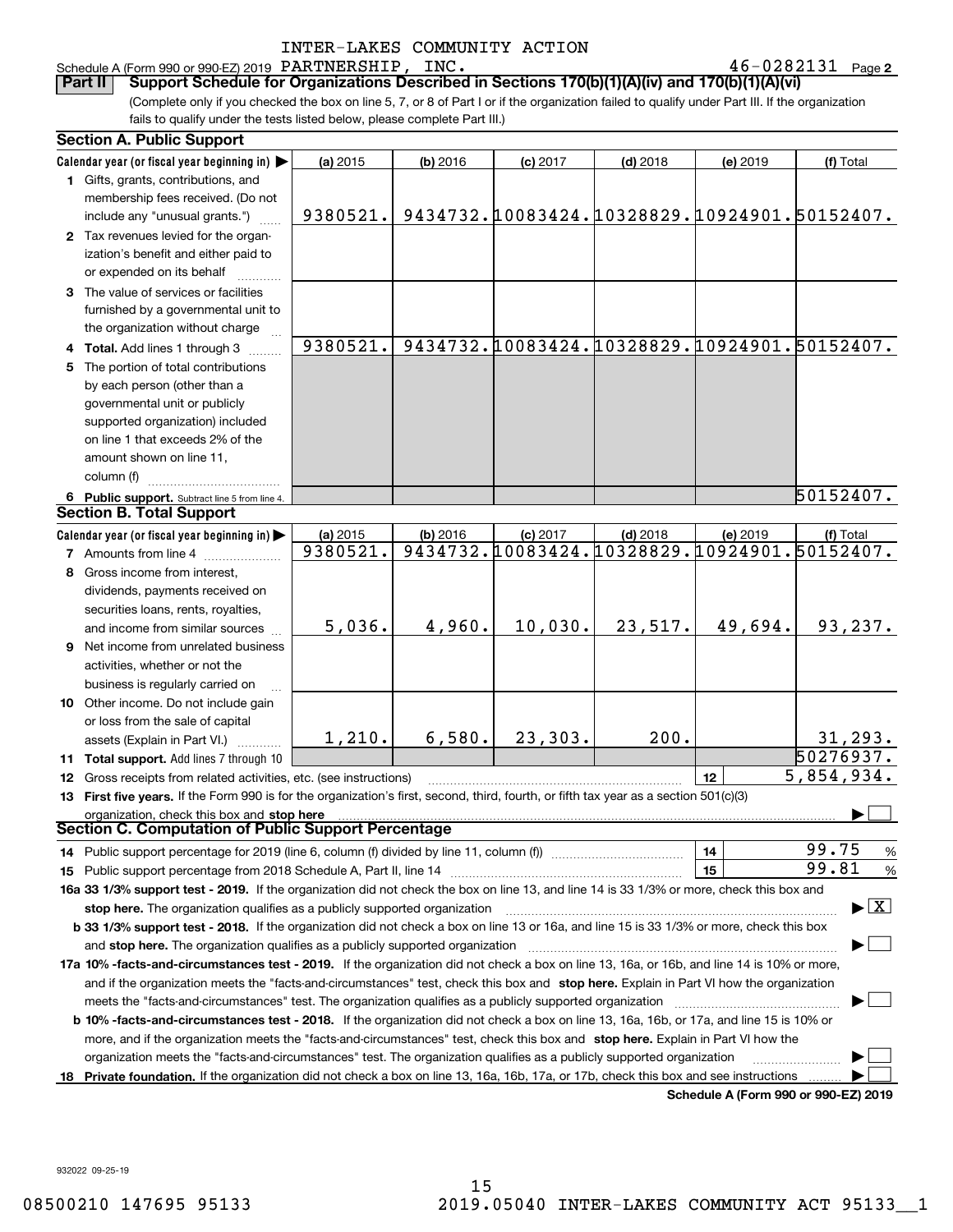Schedule A (Form 990 or 990-EZ) 2019 Page PARTNERSHIP, INC. 46-0282131

**Part III Support Schedule for Organizations Described in Section 509(a)(2)** 

(Complete only if you checked the box on line 10 of Part I or if the organization failed to qualify under Part II. If the organization fails to qualify under the tests listed below, please complete Part II.)

|    | <b>Section A. Public Support</b>                                                                                                                                                                                                                                                             |          |          |            |            |          |                                      |
|----|----------------------------------------------------------------------------------------------------------------------------------------------------------------------------------------------------------------------------------------------------------------------------------------------|----------|----------|------------|------------|----------|--------------------------------------|
|    | Calendar year (or fiscal year beginning in) $\blacktriangleright$                                                                                                                                                                                                                            | (a) 2015 | (b) 2016 | $(c)$ 2017 | $(d)$ 2018 | (e) 2019 | (f) Total                            |
|    | 1 Gifts, grants, contributions, and                                                                                                                                                                                                                                                          |          |          |            |            |          |                                      |
|    | membership fees received. (Do not                                                                                                                                                                                                                                                            |          |          |            |            |          |                                      |
|    | include any "unusual grants.")                                                                                                                                                                                                                                                               |          |          |            |            |          |                                      |
|    | 2 Gross receipts from admissions,<br>merchandise sold or services per-<br>formed, or facilities furnished in<br>any activity that is related to the<br>organization's tax-exempt purpose                                                                                                     |          |          |            |            |          |                                      |
|    | 3 Gross receipts from activities that<br>are not an unrelated trade or bus-                                                                                                                                                                                                                  |          |          |            |            |          |                                      |
|    | iness under section 513                                                                                                                                                                                                                                                                      |          |          |            |            |          |                                      |
|    | 4 Tax revenues levied for the organ-<br>ization's benefit and either paid to<br>or expended on its behalf                                                                                                                                                                                    |          |          |            |            |          |                                      |
|    | 5 The value of services or facilities<br>furnished by a governmental unit to                                                                                                                                                                                                                 |          |          |            |            |          |                                      |
|    | the organization without charge                                                                                                                                                                                                                                                              |          |          |            |            |          |                                      |
|    | <b>6 Total.</b> Add lines 1 through 5                                                                                                                                                                                                                                                        |          |          |            |            |          |                                      |
|    | 7a Amounts included on lines 1, 2, and<br>3 received from disqualified persons                                                                                                                                                                                                               |          |          |            |            |          |                                      |
|    | <b>b</b> Amounts included on lines 2 and 3 received<br>from other than disqualified persons that<br>exceed the greater of \$5,000 or 1% of the<br>amount on line 13 for the year                                                                                                             |          |          |            |            |          |                                      |
|    | c Add lines 7a and 7b                                                                                                                                                                                                                                                                        |          |          |            |            |          |                                      |
|    | 8 Public support. (Subtract line 7c from line 6.)<br><b>Section B. Total Support</b>                                                                                                                                                                                                         |          |          |            |            |          |                                      |
|    | Calendar year (or fiscal year beginning in)                                                                                                                                                                                                                                                  | (a) 2015 | (b) 2016 | $(c)$ 2017 | $(d)$ 2018 | (e) 2019 | (f) Total                            |
|    | 9 Amounts from line 6                                                                                                                                                                                                                                                                        |          |          |            |            |          |                                      |
|    | 10a Gross income from interest,<br>dividends, payments received on<br>securities loans, rents, royalties,<br>and income from similar sources                                                                                                                                                 |          |          |            |            |          |                                      |
|    | <b>b</b> Unrelated business taxable income<br>(less section 511 taxes) from businesses<br>acquired after June 30, 1975                                                                                                                                                                       |          |          |            |            |          |                                      |
|    | c Add lines 10a and 10b                                                                                                                                                                                                                                                                      |          |          |            |            |          |                                      |
|    | <b>11</b> Net income from unrelated business<br>activities not included in line 10b,<br>whether or not the business is<br>regularly carried on                                                                                                                                               |          |          |            |            |          |                                      |
|    | <b>12</b> Other income. Do not include gain<br>or loss from the sale of capital<br>assets (Explain in Part VI.)                                                                                                                                                                              |          |          |            |            |          |                                      |
|    | <b>13 Total support.</b> (Add lines 9, 10c, 11, and 12.)                                                                                                                                                                                                                                     |          |          |            |            |          |                                      |
|    | 14 First five years. If the Form 990 is for the organization's first, second, third, fourth, or fifth tax year as a section 501(c)(3) organization,                                                                                                                                          |          |          |            |            |          |                                      |
|    | check this box and stop here measurements and contact the contract of the contract of the contract of the contract of the contract of the contract of the contract of the contract of the contract of the contract of the cont<br><b>Section C. Computation of Public Support Percentage</b> |          |          |            |            |          |                                      |
|    |                                                                                                                                                                                                                                                                                              |          |          |            |            | 15       | %                                    |
|    | 16 Public support percentage from 2018 Schedule A, Part III, line 15                                                                                                                                                                                                                         |          |          |            |            | 16       | %                                    |
|    | <b>Section D. Computation of Investment Income Percentage</b>                                                                                                                                                                                                                                |          |          |            |            |          |                                      |
|    | 17 Investment income percentage for 2019 (line 10c, column (f), divided by line 13, column (f))                                                                                                                                                                                              |          |          |            |            | 17       | %                                    |
|    | 18 Investment income percentage from 2018 Schedule A, Part III, line 17                                                                                                                                                                                                                      |          |          |            |            | 18       | %                                    |
|    | 19a 33 1/3% support tests - 2019. If the organization did not check the box on line 14, and line 15 is more than 33 1/3%, and line 17 is not                                                                                                                                                 |          |          |            |            |          |                                      |
|    | more than 33 1/3%, check this box and stop here. The organization qualifies as a publicly supported organization                                                                                                                                                                             |          |          |            |            |          |                                      |
|    | <b>b 33 1/3% support tests - 2018.</b> If the organization did not check a box on line 14 or line 19a, and line 16 is more than 33 1/3%, and                                                                                                                                                 |          |          |            |            |          |                                      |
|    | line 18 is not more than 33 1/3%, check this box and stop here. The organization qualifies as a publicly supported organization                                                                                                                                                              |          |          |            |            |          |                                      |
| 20 | Private foundation. If the organization did not check a box on line 14, 19a, or 19b, check this box and see instructions                                                                                                                                                                     |          |          |            |            |          |                                      |
|    | 932023 09-25-19                                                                                                                                                                                                                                                                              |          |          |            |            |          | Schedule A (Form 990 or 990-EZ) 2019 |
|    |                                                                                                                                                                                                                                                                                              |          | 16       |            |            |          |                                      |

08500210 147695 95133 2019.05040 INTER-LAKES COMMUNITY ACT 95133\_1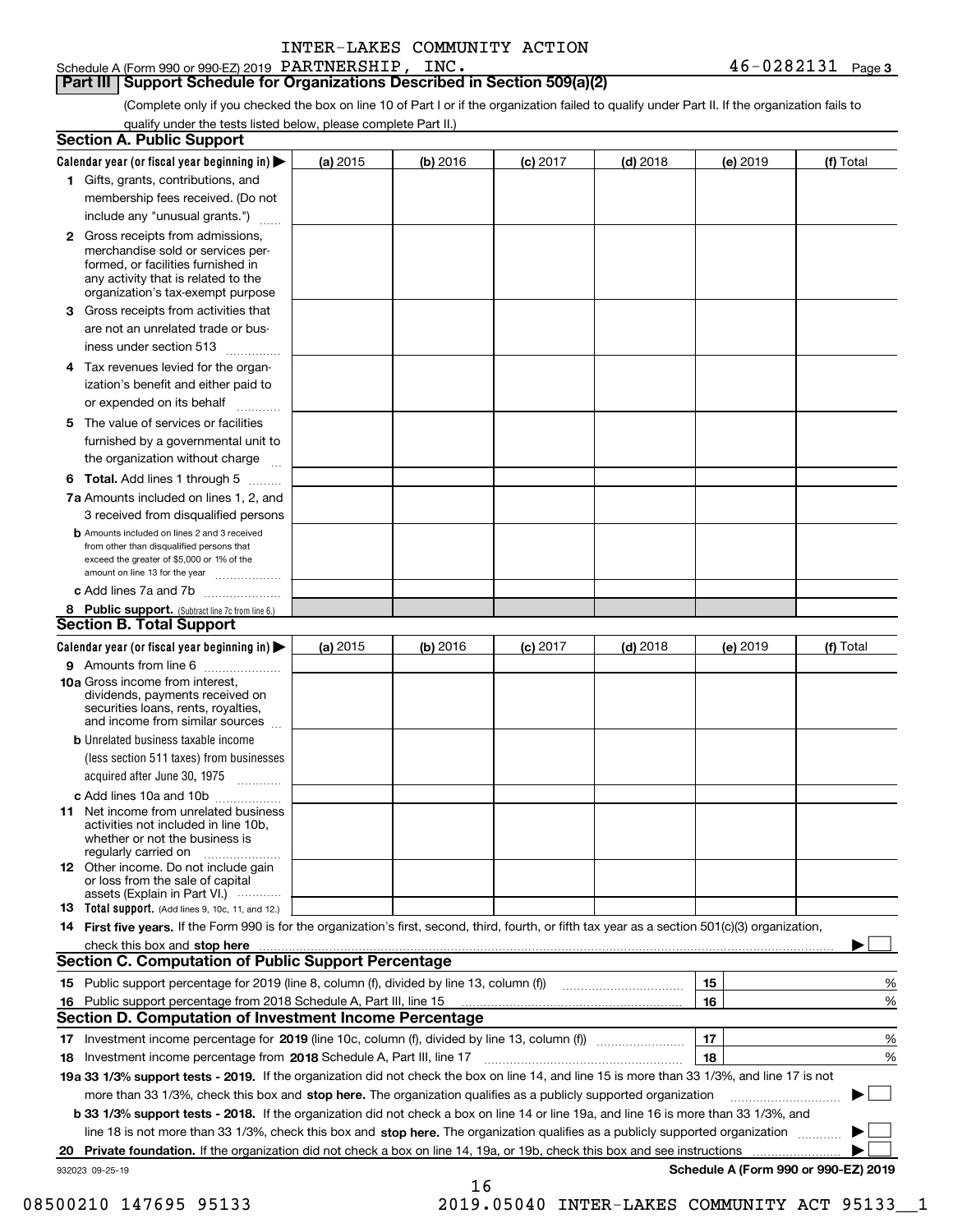### Schedule A (Form 990 or 990-EZ) 2019 Page PARTNERSHIP, INC. 46-0282131 **Part IV Supporting Organizations**

(Complete only if you checked a box in line 12 on Part I. If you checked 12a of Part I, complete Sections A and B. If you checked 12b of Part I, complete Sections A and C. If you checked 12c of Part I, complete Sections A, D, and E. If you checked 12d of Part I, complete Sections A and D, and complete Part V.)

### **Section A. All Supporting Organizations**

- **1** Are all of the organization's supported organizations listed by name in the organization's governing documents? If "No," describe in **Part VI** how the supported organizations are designated. If designated by *class or purpose, describe the designation. If historic and continuing relationship, explain.*
- **2** Did the organization have any supported organization that does not have an IRS determination of status under section 509(a)(1) or (2)? If "Yes," explain in Part VI how the organization determined that the supported *organization was described in section 509(a)(1) or (2).*
- **3a** Did the organization have a supported organization described in section 501(c)(4), (5), or (6)? If "Yes," answer *(b) and (c) below.*
- **b** Did the organization confirm that each supported organization qualified under section 501(c)(4), (5), or (6) and satisfied the public support tests under section 509(a)(2)? If "Yes," describe in **Part VI** when and how the *organization made the determination.*
- **c**Did the organization ensure that all support to such organizations was used exclusively for section 170(c)(2)(B) purposes? If "Yes," explain in **Part VI** what controls the organization put in place to ensure such use.
- **4a***If* Was any supported organization not organized in the United States ("foreign supported organization")? *"Yes," and if you checked 12a or 12b in Part I, answer (b) and (c) below.*
- **b** Did the organization have ultimate control and discretion in deciding whether to make grants to the foreign supported organization? If "Yes," describe in **Part VI** how the organization had such control and discretion *despite being controlled or supervised by or in connection with its supported organizations.*
- **c** Did the organization support any foreign supported organization that does not have an IRS determination under sections 501(c)(3) and 509(a)(1) or (2)? If "Yes," explain in **Part VI** what controls the organization used *to ensure that all support to the foreign supported organization was used exclusively for section 170(c)(2)(B) purposes.*
- **5a** Did the organization add, substitute, or remove any supported organizations during the tax year? If "Yes," answer (b) and (c) below (if applicable). Also, provide detail in **Part VI,** including (i) the names and EIN *numbers of the supported organizations added, substituted, or removed; (ii) the reasons for each such action; (iii) the authority under the organization's organizing document authorizing such action; and (iv) how the action was accomplished (such as by amendment to the organizing document).*
- **b** Type I or Type II only. Was any added or substituted supported organization part of a class already designated in the organization's organizing document?
- **cSubstitutions only.**  Was the substitution the result of an event beyond the organization's control?
- **6** Did the organization provide support (whether in the form of grants or the provision of services or facilities) to **Part VI.** *If "Yes," provide detail in* support or benefit one or more of the filing organization's supported organizations? anyone other than (i) its supported organizations, (ii) individuals that are part of the charitable class benefited by one or more of its supported organizations, or (iii) other supporting organizations that also
- **7**Did the organization provide a grant, loan, compensation, or other similar payment to a substantial contributor *If "Yes," complete Part I of Schedule L (Form 990 or 990-EZ).* regard to a substantial contributor? (as defined in section 4958(c)(3)(C)), a family member of a substantial contributor, or a 35% controlled entity with
- **8** Did the organization make a loan to a disqualified person (as defined in section 4958) not described in line 7? *If "Yes," complete Part I of Schedule L (Form 990 or 990-EZ).*
- **9a** Was the organization controlled directly or indirectly at any time during the tax year by one or more in section 509(a)(1) or (2))? If "Yes," *provide detail in* <code>Part VI.</code> disqualified persons as defined in section 4946 (other than foundation managers and organizations described
- **b** Did one or more disqualified persons (as defined in line 9a) hold a controlling interest in any entity in which the supporting organization had an interest? If "Yes," provide detail in P**art VI**.
- **c**Did a disqualified person (as defined in line 9a) have an ownership interest in, or derive any personal benefit from, assets in which the supporting organization also had an interest? If "Yes," provide detail in P**art VI.**
- **10a** Was the organization subject to the excess business holdings rules of section 4943 because of section supporting organizations)? If "Yes," answer 10b below. 4943(f) (regarding certain Type II supporting organizations, and all Type III non-functionally integrated
- **b** Did the organization have any excess business holdings in the tax year? (Use Schedule C, Form 4720, to *determine whether the organization had excess business holdings.)*

932024 09-25-19

**5a 5b5c6789a 9b9c10a10b**

**1**

**2**

**3a**

**3b**

**3c**

**4a**

**4b**

**4c**

**YesNo**

**Schedule A (Form 990 or 990-EZ) 2019**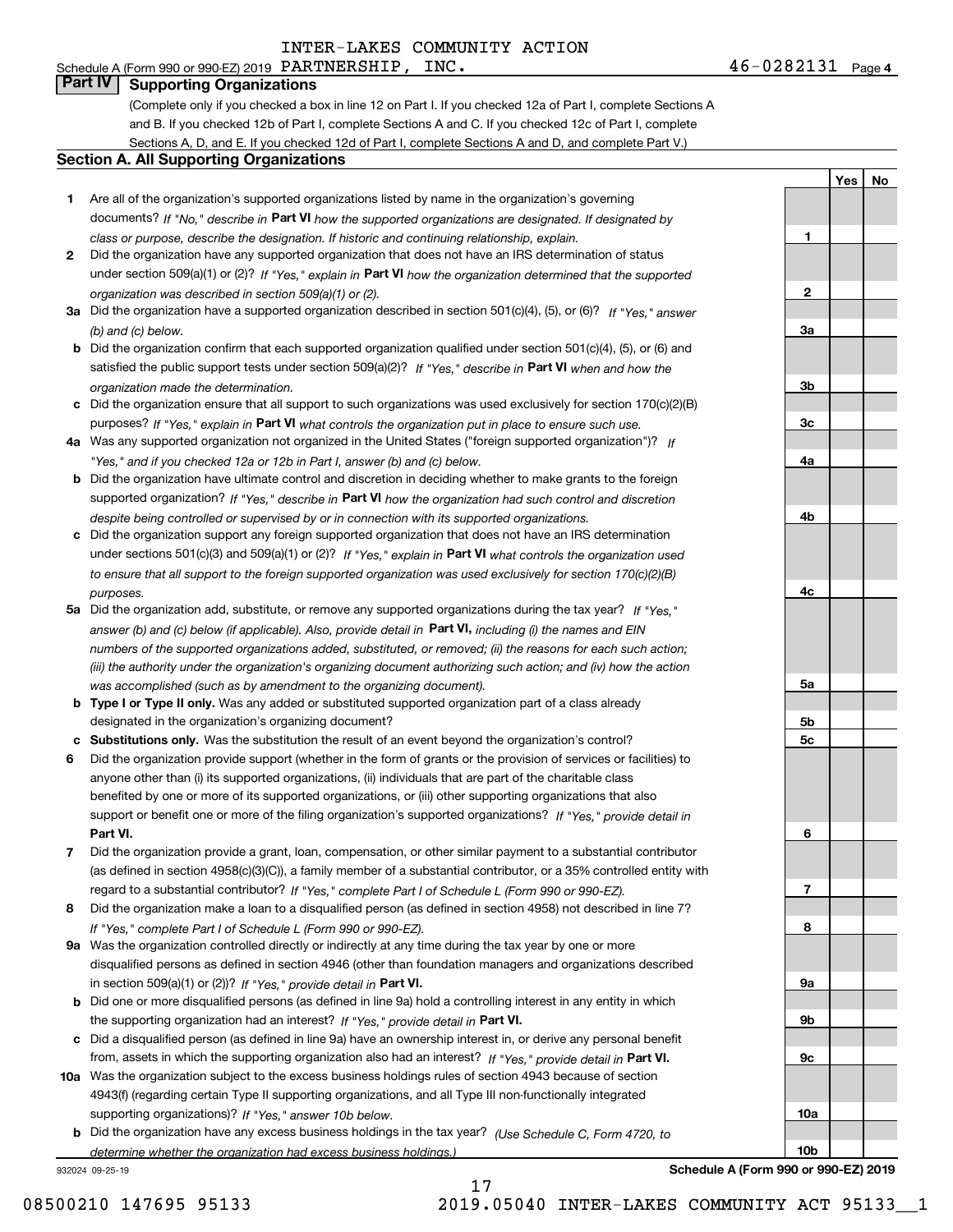**5** Schedule A (Form 990 or 990-EZ) 2019 Page PARTNERSHIP, INC. 46-0282131

|    | Part IV<br><b>Supporting Organizations (continued)</b>                                                                            |     |     |    |
|----|-----------------------------------------------------------------------------------------------------------------------------------|-----|-----|----|
|    |                                                                                                                                   |     | Yes | No |
| 11 | Has the organization accepted a gift or contribution from any of the following persons?                                           |     |     |    |
|    | a A person who directly or indirectly controls, either alone or together with persons described in (b) and (c)                    |     |     |    |
|    | below, the governing body of a supported organization?                                                                            | 11a |     |    |
|    | <b>b</b> A family member of a person described in (a) above?                                                                      | 11b |     |    |
|    | c A 35% controlled entity of a person described in (a) or (b) above? If "Yes" to a, b, or c, provide detail in Part VI.           | 11c |     |    |
|    | <b>Section B. Type I Supporting Organizations</b>                                                                                 |     |     |    |
|    |                                                                                                                                   |     | Yes | No |
| 1  | Did the directors, trustees, or membership of one or more supported organizations have the power to                               |     |     |    |
|    | regularly appoint or elect at least a majority of the organization's directors or trustees at all times during the                |     |     |    |
|    | tax year? If "No," describe in Part VI how the supported organization(s) effectively operated, supervised, or                     |     |     |    |
|    | controlled the organization's activities. If the organization had more than one supported organization,                           |     |     |    |
|    | describe how the powers to appoint and/or remove directors or trustees were allocated among the supported                         |     |     |    |
|    | organizations and what conditions or restrictions, if any, applied to such powers during the tax year.                            | 1   |     |    |
| 2  | Did the organization operate for the benefit of any supported organization other than the supported                               |     |     |    |
|    | organization(s) that operated, supervised, or controlled the supporting organization? If "Yes," explain in                        |     |     |    |
|    | Part VI how providing such benefit carried out the purposes of the supported organization(s) that operated,                       |     |     |    |
|    | supervised, or controlled the supporting organization.                                                                            | 2   |     |    |
|    | <b>Section C. Type II Supporting Organizations</b>                                                                                |     |     |    |
|    |                                                                                                                                   |     | Yes | No |
| 1  | Were a majority of the organization's directors or trustees during the tax year also a majority of the directors                  |     |     |    |
|    | or trustees of each of the organization's supported organization(s)? If "No," describe in Part VI how control                     |     |     |    |
|    | or management of the supporting organization was vested in the same persons that controlled or managed                            |     |     |    |
|    | the supported organization(s).                                                                                                    |     |     |    |
|    | <b>Section D. All Type III Supporting Organizations</b>                                                                           |     |     |    |
|    |                                                                                                                                   |     | Yes | No |
| 1  | Did the organization provide to each of its supported organizations, by the last day of the fifth month of the                    |     |     |    |
|    | organization's tax year, (i) a written notice describing the type and amount of support provided during the prior tax             |     |     |    |
|    | year, (ii) a copy of the Form 990 that was most recently filed as of the date of notification, and (iii) copies of the            |     |     |    |
|    | organization's governing documents in effect on the date of notification, to the extent not previously provided?                  | 1   |     |    |
| 2  | Were any of the organization's officers, directors, or trustees either (i) appointed or elected by the supported                  |     |     |    |
|    | organization(s) or (ii) serving on the governing body of a supported organization? If "No," explain in Part VI how                |     |     |    |
|    | the organization maintained a close and continuous working relationship with the supported organization(s).                       | 2   |     |    |
| з  | By reason of the relationship described in (2), did the organization's supported organizations have a                             |     |     |    |
|    | significant voice in the organization's investment policies and in directing the use of the organization's                        |     |     |    |
|    | income or assets at all times during the tax year? If "Yes," describe in Part VI the role the organization's                      |     |     |    |
|    | supported organizations played in this regard.                                                                                    | 3   |     |    |
|    | Section E. Type III Functionally Integrated Supporting Organizations                                                              |     |     |    |
| 1  | Check the box next to the method that the organization used to satisfy the Integral Part Test during the year (see instructions). |     |     |    |
| a  | The organization satisfied the Activities Test. Complete line 2 below.                                                            |     |     |    |
| b  | The organization is the parent of each of its supported organizations. Complete line 3 below.                                     |     |     |    |
| C  | The organization supported a governmental entity. Describe in Part VI how you supported a government entity (see instructions).   |     |     |    |
| 2  | Activities Test. Answer (a) and (b) below.                                                                                        |     | Yes | No |
| a  | Did substantially all of the organization's activities during the tax year directly further the exempt purposes of                |     |     |    |
|    | the supported organization(s) to which the organization was responsive? If "Yes," then in Part VI identify                        |     |     |    |
|    | those supported organizations and explain how these activities directly furthered their exempt purposes,                          |     |     |    |
|    | how the organization was responsive to those supported organizations, and how the organization determined                         |     |     |    |
|    | that these activities constituted substantially all of its activities.                                                            | 2a  |     |    |
|    | <b>b</b> Did the activities described in (a) constitute activities that, but for the organization's involvement, one or more      |     |     |    |
|    | of the organization's supported organization(s) would have been engaged in? If "Yes," explain in Part VI the                      |     |     |    |
|    | reasons for the organization's position that its supported organization(s) would have engaged in these                            |     |     |    |
|    | activities but for the organization's involvement.                                                                                | 2b  |     |    |
| з  | Parent of Supported Organizations. Answer (a) and (b) below.                                                                      |     |     |    |
| а  | Did the organization have the power to regularly appoint or elect a majority of the officers, directors, or                       |     |     |    |
|    | trustees of each of the supported organizations? Provide details in Part VI.                                                      | 3a  |     |    |
|    | <b>b</b> Did the organization exercise a substantial degree of direction over the policies, programs, and activities of each      |     |     |    |
|    | of its supported organizations? If "Yes," describe in Part VI the role played by the organization in this regard                  | Зb  |     |    |
|    | Schedule A (Form 990 or 990-EZ) 2019<br>932025 09-25-19                                                                           |     |     |    |

**Schedule A (Form 990 or 990-EZ) 2019**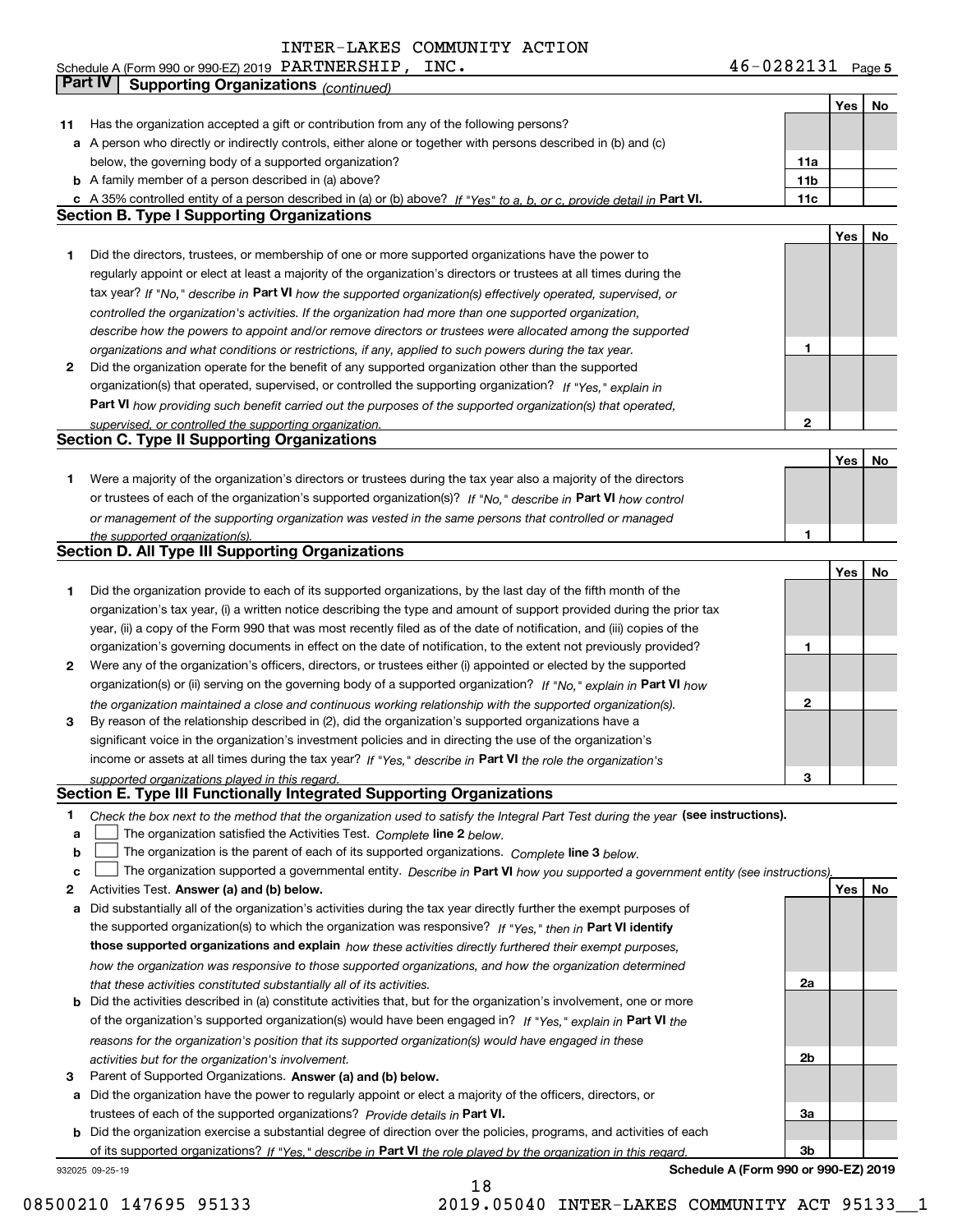|              | Schedule A (Form 990 or 990-EZ) 2019 $\,$ PARTNERSHIP , $\,$ INC $\,$                                                                             |                |                | 46-0484131<br>Page 6           |
|--------------|---------------------------------------------------------------------------------------------------------------------------------------------------|----------------|----------------|--------------------------------|
|              | <b>Part V</b><br>Type III Non-Functionally Integrated 509(a)(3) Supporting Organizations                                                          |                |                |                                |
| 1.           | Check here if the organization satisfied the Integral Part Test as a qualifying trust on Nov. 20, 1970 (explain in Part VI). See instructions. Al |                |                |                                |
|              | other Type III non-functionally integrated supporting organizations must complete Sections A through E.                                           |                |                |                                |
|              | Section A - Adjusted Net Income                                                                                                                   |                | (A) Prior Year | (B) Current Year<br>(optional) |
| 1            | Net short-term capital gain                                                                                                                       | 1              |                |                                |
| $\mathbf{2}$ | Recoveries of prior-year distributions                                                                                                            | $\overline{2}$ |                |                                |
| 3            | Other gross income (see instructions)                                                                                                             | 3              |                |                                |
| 4            | Add lines 1 through 3.                                                                                                                            | 4              |                |                                |
| 5            | Depreciation and depletion                                                                                                                        | 5              |                |                                |
| 6            | Portion of operating expenses paid or incurred for production or                                                                                  |                |                |                                |
|              | collection of gross income or for management, conservation, or                                                                                    |                |                |                                |
|              | maintenance of property held for production of income (see instructions)                                                                          | 6              |                |                                |
| $7^{\circ}$  | Other expenses (see instructions)                                                                                                                 | $\overline{7}$ |                |                                |
| 8            | Adjusted Net Income (subtract lines 5, 6, and 7 from line 4)                                                                                      | 8              |                |                                |
|              | <b>Section B - Minimum Asset Amount</b>                                                                                                           |                | (A) Prior Year | (B) Current Year<br>(optional) |
| 1.           | Aggregate fair market value of all non-exempt-use assets (see                                                                                     |                |                |                                |
|              | instructions for short tax year or assets held for part of year):                                                                                 |                |                |                                |
|              | a Average monthly value of securities                                                                                                             | 1a             |                |                                |
|              | <b>b</b> Average monthly cash balances                                                                                                            | 1 <sub>b</sub> |                |                                |
|              | c Fair market value of other non-exempt-use assets                                                                                                | 1c             |                |                                |
|              | d Total (add lines 1a, 1b, and 1c)                                                                                                                | 1d             |                |                                |
|              | e Discount claimed for blockage or other                                                                                                          |                |                |                                |
|              | factors (explain in detail in Part VI):                                                                                                           |                |                |                                |
| $\mathbf{2}$ | Acquisition indebtedness applicable to non-exempt-use assets                                                                                      | $\mathbf{2}$   |                |                                |
| 3            | Subtract line 2 from line 1d.                                                                                                                     | 3              |                |                                |
| 4            | Cash deemed held for exempt use. Enter 1-1/2% of line 3 (for greater amount,                                                                      |                |                |                                |
|              | see instructions).                                                                                                                                | 4              |                |                                |
| 5            | Net value of non-exempt-use assets (subtract line 4 from line 3)                                                                                  | 5              |                |                                |
| 6.           | Multiply line 5 by .035.                                                                                                                          | 6              |                |                                |
| 7            | Recoveries of prior-year distributions                                                                                                            | 7              |                |                                |
| 8            | Minimum Asset Amount (add line 7 to line 6)                                                                                                       | 8              |                |                                |
|              | <b>Section C - Distributable Amount</b>                                                                                                           |                |                | <b>Current Year</b>            |
| 1            | Adjusted net income for prior year (from Section A, line 8, Column A)                                                                             | 1              |                |                                |
| 2            | Enter 85% of line 1.                                                                                                                              | $\mathbf{2}$   |                |                                |
| 3            | Minimum asset amount for prior year (from Section B, line 8, Column A)                                                                            | 3              |                |                                |
| 4            | Enter greater of line 2 or line 3.                                                                                                                | 4              |                |                                |
| 5            | Income tax imposed in prior year                                                                                                                  | 5              |                |                                |
| 6            | <b>Distributable Amount.</b> Subtract line 5 from line 4, unless subject to                                                                       |                |                |                                |
|              | emergency temporary reduction (see instructions).                                                                                                 | 6              |                |                                |
|              |                                                                                                                                                   |                |                |                                |

**7** Check here if the current year is the organization's first as a non-functionally integrated Type III supporting organization (see instructions).

**Schedule A (Form 990 or 990-EZ) 2019**

932026 09-25-19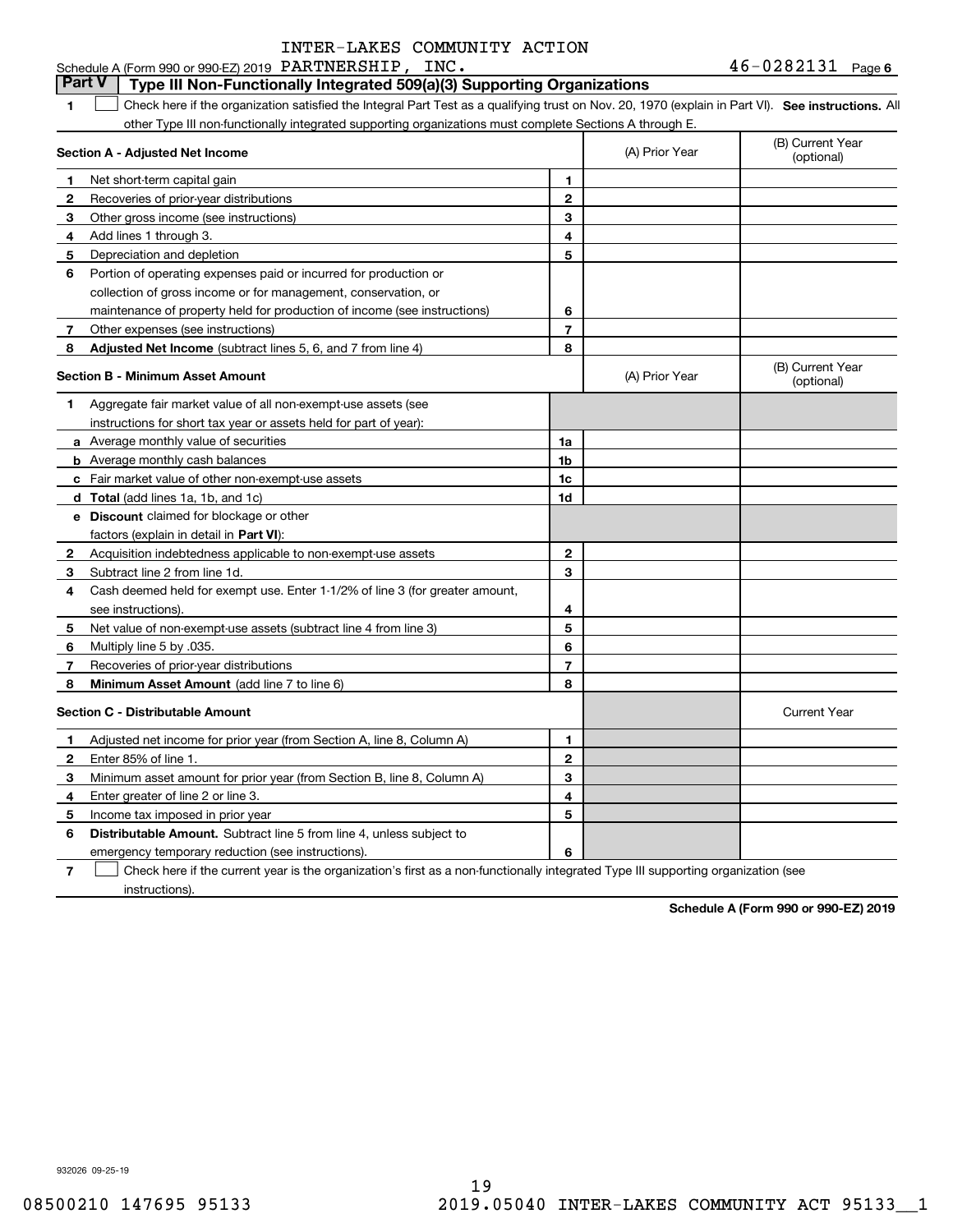|               | Schedule A (Form 990 or 990-EZ) 2019 PARTNERSHIP, INC.                                     |                                    |                                               | $46 - 0282131$ Page 7                            |  |
|---------------|--------------------------------------------------------------------------------------------|------------------------------------|-----------------------------------------------|--------------------------------------------------|--|
| <b>Part V</b> | Type III Non-Functionally Integrated 509(a)(3) Supporting Organizations                    |                                    | (continued)                                   |                                                  |  |
|               | <b>Section D - Distributions</b>                                                           |                                    |                                               | <b>Current Year</b>                              |  |
| 1             | Amounts paid to supported organizations to accomplish exempt purposes                      |                                    |                                               |                                                  |  |
| $\mathbf{2}$  | Amounts paid to perform activity that directly furthers exempt purposes of supported       |                                    |                                               |                                                  |  |
|               | organizations, in excess of income from activity                                           |                                    |                                               |                                                  |  |
| 3             | Administrative expenses paid to accomplish exempt purposes of supported organizations      |                                    |                                               |                                                  |  |
| 4             | Amounts paid to acquire exempt-use assets                                                  |                                    |                                               |                                                  |  |
| 5             | Qualified set-aside amounts (prior IRS approval required)                                  |                                    |                                               |                                                  |  |
| 6             | Other distributions (describe in Part VI). See instructions.                               |                                    |                                               |                                                  |  |
| 7             | Total annual distributions. Add lines 1 through 6.                                         |                                    |                                               |                                                  |  |
| 8             | Distributions to attentive supported organizations to which the organization is responsive |                                    |                                               |                                                  |  |
|               | (provide details in Part VI). See instructions.                                            |                                    |                                               |                                                  |  |
| 9             | Distributable amount for 2019 from Section C, line 6                                       |                                    |                                               |                                                  |  |
| 10            | Line 8 amount divided by line 9 amount                                                     |                                    |                                               |                                                  |  |
|               | <b>Section E - Distribution Allocations</b> (see instructions)                             | (i)<br><b>Excess Distributions</b> | (ii)<br><b>Underdistributions</b><br>Pre-2019 | (iii)<br><b>Distributable</b><br>Amount for 2019 |  |
| 1             | Distributable amount for 2019 from Section C, line 6                                       |                                    |                                               |                                                  |  |
| 2             | Underdistributions, if any, for years prior to 2019 (reason-                               |                                    |                                               |                                                  |  |
|               | able cause required-explain in Part VI). See instructions.                                 |                                    |                                               |                                                  |  |
| 3             | Excess distributions carryover, if any, to 2019                                            |                                    |                                               |                                                  |  |
|               | <b>a</b> From 2014                                                                         |                                    |                                               |                                                  |  |
|               | $b$ From 2015                                                                              |                                    |                                               |                                                  |  |
|               | c From 2016                                                                                |                                    |                                               |                                                  |  |
|               | d From 2017                                                                                |                                    |                                               |                                                  |  |
|               | e From 2018                                                                                |                                    |                                               |                                                  |  |
|               | f Total of lines 3a through e                                                              |                                    |                                               |                                                  |  |
|               | g Applied to underdistributions of prior years                                             |                                    |                                               |                                                  |  |
|               | <b>h</b> Applied to 2019 distributable amount                                              |                                    |                                               |                                                  |  |
|               | Carryover from 2014 not applied (see instructions)                                         |                                    |                                               |                                                  |  |
|               | Remainder. Subtract lines 3g, 3h, and 3i from 3f.                                          |                                    |                                               |                                                  |  |
| 4             | Distributions for 2019 from Section D.                                                     |                                    |                                               |                                                  |  |
|               | \$<br>line $7:$                                                                            |                                    |                                               |                                                  |  |
|               | a Applied to underdistributions of prior years                                             |                                    |                                               |                                                  |  |
|               | <b>b</b> Applied to 2019 distributable amount                                              |                                    |                                               |                                                  |  |
|               | <b>c</b> Remainder. Subtract lines 4a and 4b from 4.                                       |                                    |                                               |                                                  |  |
|               | Remaining underdistributions for years prior to 2019, if                                   |                                    |                                               |                                                  |  |
|               | any. Subtract lines 3g and 4a from line 2. For result greater                              |                                    |                                               |                                                  |  |
|               | than zero, explain in Part VI. See instructions.                                           |                                    |                                               |                                                  |  |
| 6             | Remaining underdistributions for 2019. Subtract lines 3h                                   |                                    |                                               |                                                  |  |
|               | and 4b from line 1. For result greater than zero, explain in                               |                                    |                                               |                                                  |  |
|               | <b>Part VI.</b> See instructions.                                                          |                                    |                                               |                                                  |  |
| 7             | Excess distributions carryover to 2020. Add lines 3j                                       |                                    |                                               |                                                  |  |
|               | and 4c.                                                                                    |                                    |                                               |                                                  |  |
| 8             | Breakdown of line 7:                                                                       |                                    |                                               |                                                  |  |
|               | a Excess from 2015                                                                         |                                    |                                               |                                                  |  |
|               | <b>b</b> Excess from 2016                                                                  |                                    |                                               |                                                  |  |
|               | c Excess from 2017                                                                         |                                    |                                               |                                                  |  |
|               | d Excess from 2018                                                                         |                                    |                                               |                                                  |  |
|               | e Excess from 2019                                                                         |                                    |                                               |                                                  |  |
|               |                                                                                            |                                    |                                               |                                                  |  |

**Schedule A (Form 990 or 990-EZ) 2019**

932027 09-25-19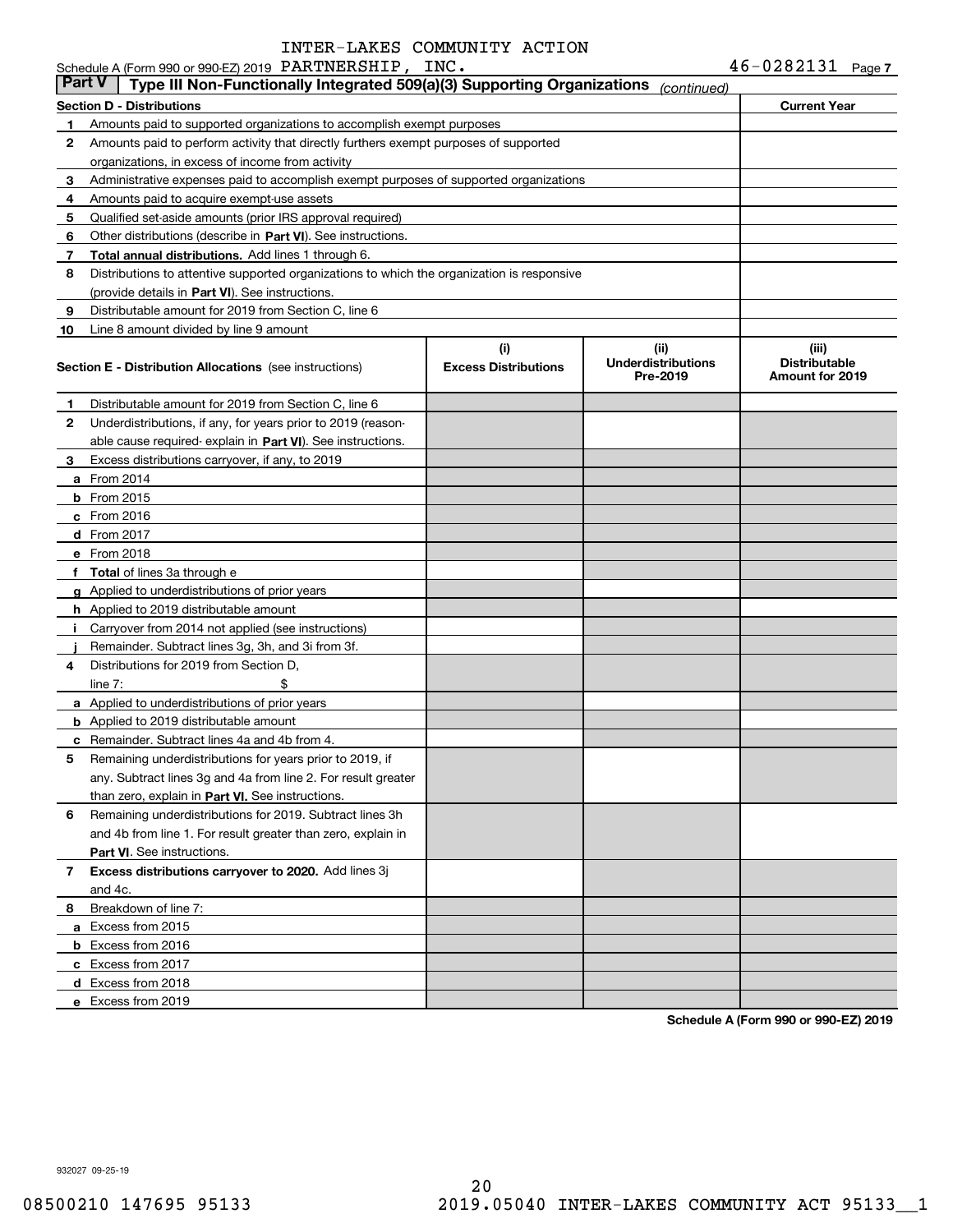|                 |                                                                                                                                                                                                                                                                                                                                                                                                                                                                                                                                                                                             | INTER-LAKES COMMUNITY ACTION |  |  |                                      |  |
|-----------------|---------------------------------------------------------------------------------------------------------------------------------------------------------------------------------------------------------------------------------------------------------------------------------------------------------------------------------------------------------------------------------------------------------------------------------------------------------------------------------------------------------------------------------------------------------------------------------------------|------------------------------|--|--|--------------------------------------|--|
|                 | Schedule A (Form 990 or 990-EZ) 2019 PARTNERSHIP, INC.                                                                                                                                                                                                                                                                                                                                                                                                                                                                                                                                      |                              |  |  | $46 - 0282131$ Page 8                |  |
| <b>Part VI</b>  | Supplemental Information. Provide the explanations required by Part II, line 10; Part II, line 17a or 17b; Part III, line 12;<br>Part IV, Section A, lines 1, 2, 3b, 3c, 4b, 4c, 5a, 6, 9a, 9b, 9c, 11a, 11b, and 11c; Part IV, Section B, lines 1 and 2; Part IV, Section C,<br>line 1; Part IV, Section D, lines 2 and 3; Part IV, Section E, lines 1c, 2a, 2b, 3a, and 3b; Part V, line 1; Part V, Section B, line 1e; Part V,<br>Section D, lines 5, 6, and 8; and Part V, Section E, lines 2, 5, and 6. Also complete this part for any additional information.<br>(See instructions.) |                              |  |  |                                      |  |
|                 |                                                                                                                                                                                                                                                                                                                                                                                                                                                                                                                                                                                             |                              |  |  |                                      |  |
|                 |                                                                                                                                                                                                                                                                                                                                                                                                                                                                                                                                                                                             |                              |  |  |                                      |  |
|                 |                                                                                                                                                                                                                                                                                                                                                                                                                                                                                                                                                                                             |                              |  |  |                                      |  |
|                 |                                                                                                                                                                                                                                                                                                                                                                                                                                                                                                                                                                                             |                              |  |  |                                      |  |
|                 |                                                                                                                                                                                                                                                                                                                                                                                                                                                                                                                                                                                             |                              |  |  |                                      |  |
|                 |                                                                                                                                                                                                                                                                                                                                                                                                                                                                                                                                                                                             |                              |  |  |                                      |  |
|                 |                                                                                                                                                                                                                                                                                                                                                                                                                                                                                                                                                                                             |                              |  |  |                                      |  |
|                 |                                                                                                                                                                                                                                                                                                                                                                                                                                                                                                                                                                                             |                              |  |  |                                      |  |
|                 |                                                                                                                                                                                                                                                                                                                                                                                                                                                                                                                                                                                             |                              |  |  |                                      |  |
|                 |                                                                                                                                                                                                                                                                                                                                                                                                                                                                                                                                                                                             |                              |  |  |                                      |  |
|                 |                                                                                                                                                                                                                                                                                                                                                                                                                                                                                                                                                                                             |                              |  |  |                                      |  |
|                 |                                                                                                                                                                                                                                                                                                                                                                                                                                                                                                                                                                                             |                              |  |  |                                      |  |
|                 |                                                                                                                                                                                                                                                                                                                                                                                                                                                                                                                                                                                             |                              |  |  |                                      |  |
|                 |                                                                                                                                                                                                                                                                                                                                                                                                                                                                                                                                                                                             |                              |  |  |                                      |  |
|                 |                                                                                                                                                                                                                                                                                                                                                                                                                                                                                                                                                                                             |                              |  |  |                                      |  |
|                 |                                                                                                                                                                                                                                                                                                                                                                                                                                                                                                                                                                                             |                              |  |  |                                      |  |
|                 |                                                                                                                                                                                                                                                                                                                                                                                                                                                                                                                                                                                             |                              |  |  |                                      |  |
|                 |                                                                                                                                                                                                                                                                                                                                                                                                                                                                                                                                                                                             |                              |  |  |                                      |  |
|                 |                                                                                                                                                                                                                                                                                                                                                                                                                                                                                                                                                                                             |                              |  |  |                                      |  |
|                 |                                                                                                                                                                                                                                                                                                                                                                                                                                                                                                                                                                                             |                              |  |  |                                      |  |
|                 |                                                                                                                                                                                                                                                                                                                                                                                                                                                                                                                                                                                             |                              |  |  |                                      |  |
|                 |                                                                                                                                                                                                                                                                                                                                                                                                                                                                                                                                                                                             |                              |  |  |                                      |  |
|                 |                                                                                                                                                                                                                                                                                                                                                                                                                                                                                                                                                                                             |                              |  |  |                                      |  |
|                 |                                                                                                                                                                                                                                                                                                                                                                                                                                                                                                                                                                                             |                              |  |  |                                      |  |
|                 |                                                                                                                                                                                                                                                                                                                                                                                                                                                                                                                                                                                             |                              |  |  |                                      |  |
|                 |                                                                                                                                                                                                                                                                                                                                                                                                                                                                                                                                                                                             |                              |  |  |                                      |  |
|                 |                                                                                                                                                                                                                                                                                                                                                                                                                                                                                                                                                                                             |                              |  |  |                                      |  |
|                 |                                                                                                                                                                                                                                                                                                                                                                                                                                                                                                                                                                                             |                              |  |  |                                      |  |
|                 |                                                                                                                                                                                                                                                                                                                                                                                                                                                                                                                                                                                             |                              |  |  |                                      |  |
|                 |                                                                                                                                                                                                                                                                                                                                                                                                                                                                                                                                                                                             |                              |  |  |                                      |  |
| 932028 09-25-19 |                                                                                                                                                                                                                                                                                                                                                                                                                                                                                                                                                                                             |                              |  |  | Schedule A (Form 990 or 990-EZ) 2019 |  |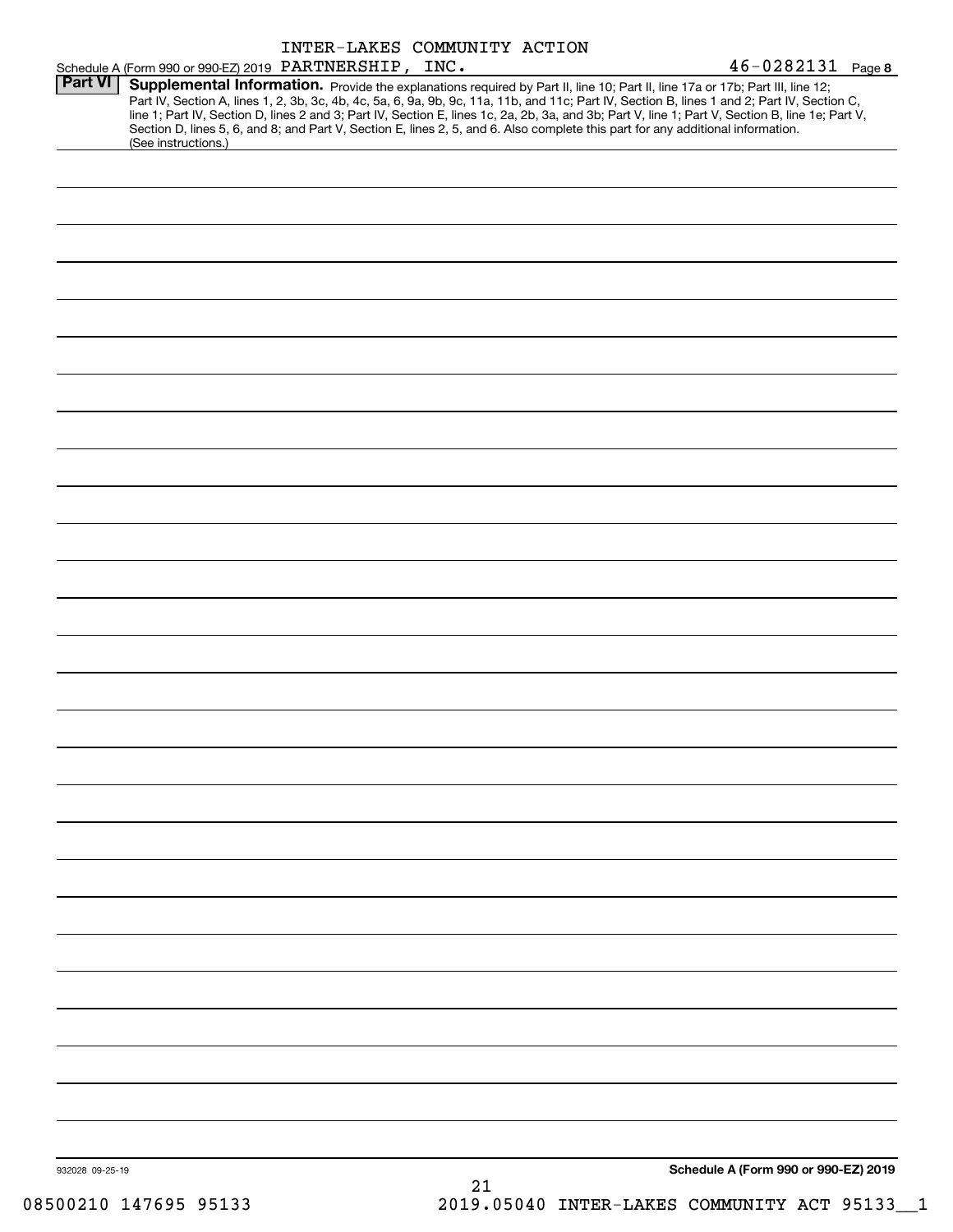Department of the Treasury **(Form 990, 990-EZ, or 990-PF)**

# **Schedule B Schedule of Contributors**

**| Attach to Form 990, Form 990-EZ, or Form 990-PF. | Go to www.irs.gov/Form990 for the latest information.** OMB No. 1545-0047

# **2019**

**Employer identification number**

| Department of the Treasury<br><b>Internal Revenue Service</b> | <b>See the way of the compart of the ratest information.</b>                                                                                                                                                              | LU IJ                                            |
|---------------------------------------------------------------|---------------------------------------------------------------------------------------------------------------------------------------------------------------------------------------------------------------------------|--------------------------------------------------|
| Name of the organization                                      | INTER-LAKES COMMUNITY ACTION<br>PARTNERSHIP,<br>INC.                                                                                                                                                                      | <b>Employer identification num</b><br>46-0282131 |
| <b>Organization type (check one):</b>                         |                                                                                                                                                                                                                           |                                                  |
| Filers of:                                                    | Section:                                                                                                                                                                                                                  |                                                  |
| Form 990 or 990-EZ                                            | 3) (enter number) organization<br>$X$ 501(c)(                                                                                                                                                                             |                                                  |
|                                                               | 4947(a)(1) nonexempt charitable trust not treated as a private foundation                                                                                                                                                 |                                                  |
|                                                               | 527 political organization                                                                                                                                                                                                |                                                  |
| Form 990-PF                                                   | 501(c)(3) exempt private foundation                                                                                                                                                                                       |                                                  |
|                                                               | 4947(a)(1) nonexempt charitable trust treated as a private foundation                                                                                                                                                     |                                                  |
|                                                               | 501(c)(3) taxable private foundation                                                                                                                                                                                      |                                                  |
|                                                               |                                                                                                                                                                                                                           |                                                  |
|                                                               | Check if your organization is covered by the General Rule or a Special Rule.<br>Note: Only a section 501(c)(7), (8), or (10) organization can check boxes for both the General Rule and a Special Rule. See instructions. |                                                  |

### **General Rule**

 $\mathcal{L}^{\text{max}}$ 

For an organization filing Form 990, 990-EZ, or 990-PF that received, during the year, contributions totaling \$5,000 or more (in money or property) from any one contributor. Complete Parts I and II. See instructions for determining a contributor's total contributions.

### **Special Rules**

any one contributor, during the year, total contributions of the greater of  $\,$  (1) \$5,000; or **(2)** 2% of the amount on (i) Form 990, Part VIII, line 1h;  $\boxed{\textbf{X}}$  For an organization described in section 501(c)(3) filing Form 990 or 990-EZ that met the 33 1/3% support test of the regulations under sections 509(a)(1) and 170(b)(1)(A)(vi), that checked Schedule A (Form 990 or 990-EZ), Part II, line 13, 16a, or 16b, and that received from or (ii) Form 990-EZ, line 1. Complete Parts I and II.

year, total contributions of more than \$1,000 *exclusively* for religious, charitable, scientific, literary, or educational purposes, or for the For an organization described in section 501(c)(7), (8), or (10) filing Form 990 or 990-EZ that received from any one contributor, during the prevention of cruelty to children or animals. Complete Parts I, II, and III.

purpose. Don't complete any of the parts unless the **General Rule** applies to this organization because it received *nonexclusively* year, contributions <sub>exclusively</sub> for religious, charitable, etc., purposes, but no such contributions totaled more than \$1,000. If this box is checked, enter here the total contributions that were received during the year for an  $\;$ exclusively religious, charitable, etc., For an organization described in section 501(c)(7), (8), or (10) filing Form 990 or 990-EZ that received from any one contributor, during the religious, charitable, etc., contributions totaling \$5,000 or more during the year  $\Box$ — $\Box$  =  $\Box$  $\mathcal{L}^{\text{max}}$ 

**Caution:**  An organization that isn't covered by the General Rule and/or the Special Rules doesn't file Schedule B (Form 990, 990-EZ, or 990-PF),  **must** but it answer "No" on Part IV, line 2, of its Form 990; or check the box on line H of its Form 990-EZ or on its Form 990-PF, Part I, line 2, to certify that it doesn't meet the filing requirements of Schedule B (Form 990, 990-EZ, or 990-PF).

**For Paperwork Reduction Act Notice, see the instructions for Form 990, 990-EZ, or 990-PF. Schedule B (Form 990, 990-EZ, or 990-PF) (2019)** LHA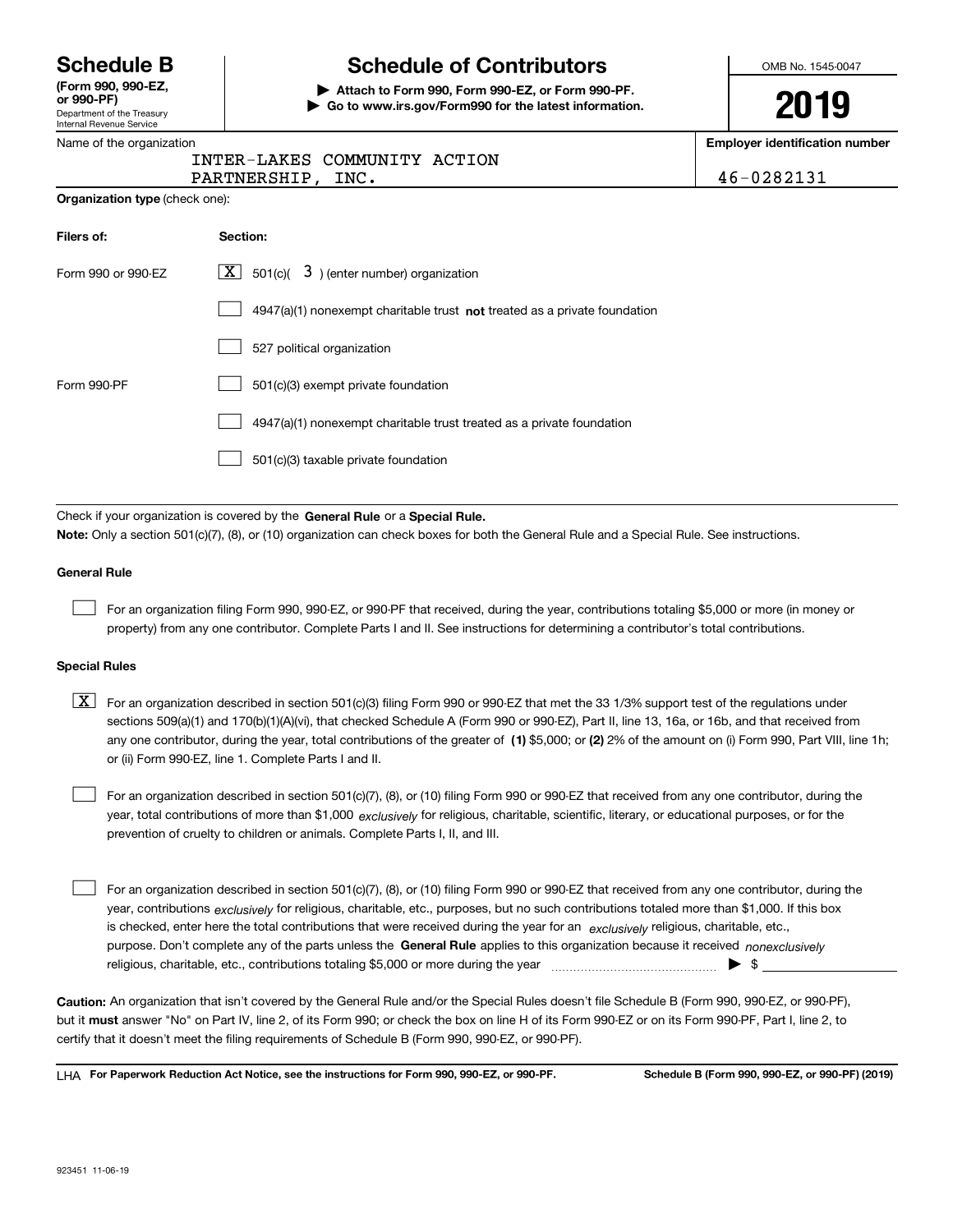### Schedule B (Form 990, 990-EZ, or 990-PF) (2019) **Page 2** Page 2

Name of organization

Chedule B (Form 990, 990-EZ, or 990-PF) (2019)<br>
lame of organization<br> **2RTINER - LAKES COMMUNITY ACTION**<br>
PARTINERSHIP, INC.<br> **2RTINERSHIP, INC.**<br>
2Part I **Contributors** (see instructions). Use duplicate copies of Part I i INTER-LAKES COMMUNITY ACTION PARTNERSHIP, INC. 20131

**Employer identification number**

| (a)            | (b)                                                                                              | (c)                               | (d)                                                                                                                                  |
|----------------|--------------------------------------------------------------------------------------------------|-----------------------------------|--------------------------------------------------------------------------------------------------------------------------------------|
| No.            | Name, address, and ZIP + 4<br>U.S. DEPARTMENT OF HEALTH AND HUMAN                                | <b>Total contributions</b>        | Type of contribution                                                                                                                 |
| $\mathbf 1$    | <b>SERVICES</b><br>200<br>INDEPENDENCE AVE., S.W.<br>WASHINGTON, DC 20201                        | 7,231,096.<br>$\frac{1}{2}$       | $\lfloor x \rfloor$<br>Person<br>Payroll<br><b>Noncash</b><br>(Complete Part II for<br>noncash contributions.)                       |
| (a)<br>No.     | (b)<br>Name, address, and ZIP + 4                                                                | (c)<br><b>Total contributions</b> | (d)<br>Type of contribution                                                                                                          |
| $\overline{a}$ | U.S. DEPARTMENT OF HOUSING AND URBAN<br>DEVELOPMENT<br>451 7TH ST., S.W.<br>WASHINGTON, DC 20410 | 1,834,216.<br>$\mathsf{\$}$       | $\lfloor x \rfloor$<br>Person<br><b>Payroll</b><br><b>Noncash</b><br>(Complete Part II for<br>noncash contributions.)                |
| (a)<br>No.     | (b)<br>Name, address, and ZIP + 4                                                                | (c)<br><b>Total contributions</b> | (d)<br>Type of contribution                                                                                                          |
| $\mathbf{3}$   | U.S. DEPARTMENT OF AGRICULTURE<br>1400 INDEPENDENCE AVE., S.W.<br>WASHINGTON, DC 20250           | 450,188.<br>\$                    | $\lfloor x \rfloor$<br>Person<br><b>Payroll</b><br>Noncash<br>$\boxed{\text{X}}$<br>(Complete Part II for<br>noncash contributions.) |
| (a)<br>No.     | (b)<br>Name, address, and ZIP + 4                                                                | (c)<br><b>Total contributions</b> | (d)<br>Type of contribution                                                                                                          |
| 4              | U.S. DEPARTMENT OF ENERGY<br>1000 INDEPENDENCE AVE., S.W.<br>WASHINGTON, DC 20585                | 429,362.<br>\$                    | $\mathbf{X}$<br>Person<br>Payroll<br><b>Noncash</b><br>(Complete Part II for<br>noncash contributions.)                              |
| (a)<br>No.     | (b)<br>Name, address, and ZIP + 4                                                                | (c)<br><b>Total contributions</b> | (d)<br>Type of contribution                                                                                                          |
|                |                                                                                                  | \$                                | Person<br><b>Payroll</b><br>Noncash<br>(Complete Part II for<br>noncash contributions.)                                              |
| (a)<br>No.     | (b)<br>Name, address, and ZIP + 4                                                                | (c)<br><b>Total contributions</b> | (d)<br>Type of contribution                                                                                                          |
|                |                                                                                                  | \$                                | Person<br><b>Payroll</b><br>Noncash<br>(Complete Part II for                                                                         |

923452 11-06-19 **Schedule B (Form 990, 990-EZ, or 990-PF) (2019)**

noncash contributions.)

08500210 147695 95133 2019.05040 INTER-LAKES COMMUNITY ACT 95133\_1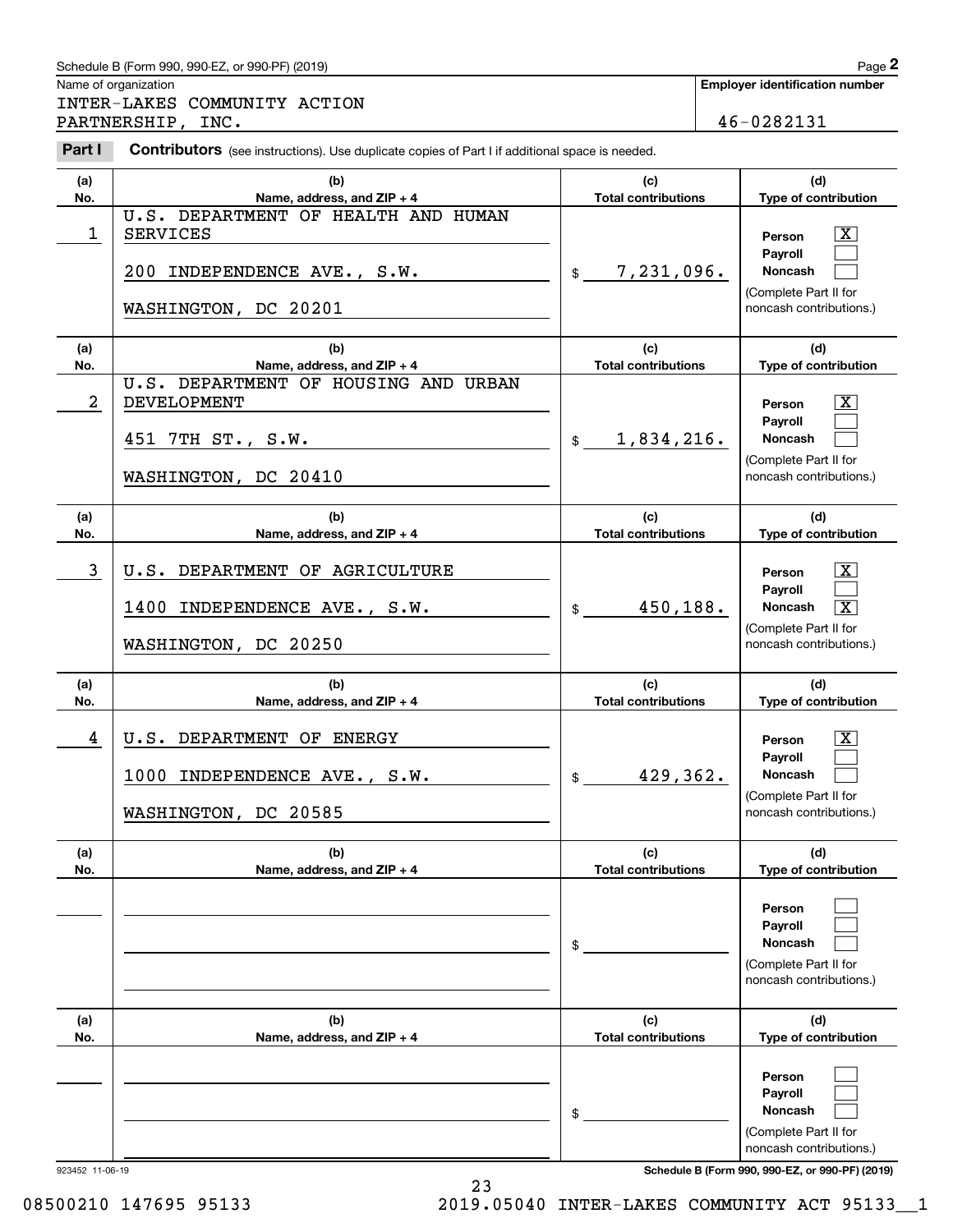|                              | Schedule B (Form 990, 990-EZ, or 990-PF) (2019)                                                     |                                                 | Page 3                                          |
|------------------------------|-----------------------------------------------------------------------------------------------------|-------------------------------------------------|-------------------------------------------------|
|                              | Name of organization<br>INTER-LAKES COMMUNITY ACTION                                                |                                                 | <b>Employer identification number</b>           |
|                              | PARTNERSHIP, INC.                                                                                   |                                                 | 46-0282131                                      |
| Part II                      | Noncash Property (see instructions). Use duplicate copies of Part II if additional space is needed. |                                                 |                                                 |
| (a)<br>No.<br>from<br>Part I | (b)<br>Description of noncash property given                                                        | (c)<br>FMV (or estimate)<br>(See instructions.) | (d)<br>Date received                            |
|                              | FOOD COMMODITIES                                                                                    |                                                 |                                                 |
| 3                            |                                                                                                     |                                                 |                                                 |
|                              |                                                                                                     | 41,254.<br>\$                                   | 09/30/20                                        |
| (a)<br>No.<br>from<br>Part I | (b)<br>Description of noncash property given                                                        | (c)<br>FMV (or estimate)<br>(See instructions.) | (d)<br>Date received                            |
|                              |                                                                                                     | \$                                              |                                                 |
| (a)<br>No.<br>from<br>Part I | (b)<br>Description of noncash property given                                                        | (c)<br>FMV (or estimate)<br>(See instructions.) | (d)<br>Date received                            |
|                              |                                                                                                     | \$                                              |                                                 |
| (a)<br>No.<br>from<br>Part I | (b)<br>Description of noncash property given                                                        | (c)<br>FMV (or estimate)<br>(See instructions.) | (d)<br>Date received                            |
|                              |                                                                                                     | \$                                              |                                                 |
| (a)<br>No.<br>from<br>Part I | (b)<br>Description of noncash property given                                                        | (c)<br>FMV (or estimate)<br>(See instructions.) | (d)<br>Date received                            |
|                              |                                                                                                     | \$                                              |                                                 |
| (a)<br>No.<br>from<br>Part I | (b)<br>Description of noncash property given                                                        | (c)<br>FMV (or estimate)<br>(See instructions.) | (d)<br>Date received                            |
| 923453 11-06-19              |                                                                                                     | \$                                              | Schedule B (Form 990, 990-EZ, or 990-PF) (2019) |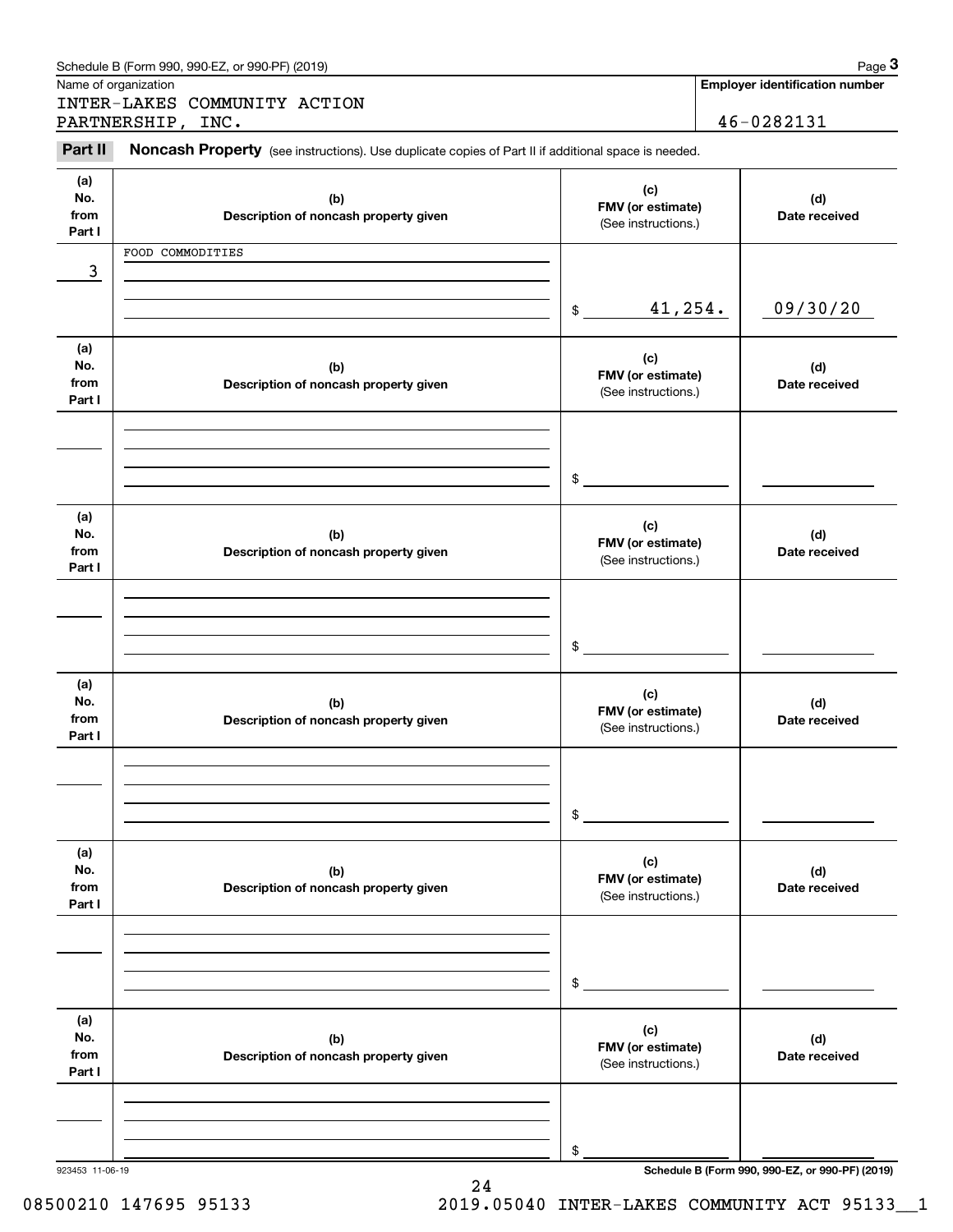|                   | Schedule B (Form 990, 990-EZ, or 990-PF) (2019)                                                                                                                                                                                                      |                      |  | Page 4                                          |  |
|-------------------|------------------------------------------------------------------------------------------------------------------------------------------------------------------------------------------------------------------------------------------------------|----------------------|--|-------------------------------------------------|--|
|                   | Name of organization                                                                                                                                                                                                                                 |                      |  | <b>Employer identification number</b>           |  |
|                   | INTER-LAKES COMMUNITY ACTION                                                                                                                                                                                                                         |                      |  |                                                 |  |
| Part III          | PARTNERSHIP, INC.<br>Exclusively religious, charitable, etc., contributions to organizations described in section 501(c)(7), (8), or (10) that total more than \$1,000 for the year                                                                  |                      |  | 46-0282131                                      |  |
|                   | from any one contributor. Complete columns (a) through (e) and the following line entry. For organizations                                                                                                                                           |                      |  |                                                 |  |
|                   | completing Part III, enter the total of exclusively religious, charitable, etc., contributions of \$1,000 or less for the year. (Enter this info. once.) $\blacktriangleright$ \$<br>Use duplicate copies of Part III if additional space is needed. |                      |  |                                                 |  |
| $(a)$ No.<br>from |                                                                                                                                                                                                                                                      |                      |  |                                                 |  |
| Part I            | (b) Purpose of gift                                                                                                                                                                                                                                  | (c) Use of gift      |  | (d) Description of how gift is held             |  |
|                   |                                                                                                                                                                                                                                                      |                      |  |                                                 |  |
|                   |                                                                                                                                                                                                                                                      |                      |  |                                                 |  |
|                   |                                                                                                                                                                                                                                                      |                      |  |                                                 |  |
|                   |                                                                                                                                                                                                                                                      | (e) Transfer of gift |  |                                                 |  |
|                   |                                                                                                                                                                                                                                                      |                      |  |                                                 |  |
|                   | Transferee's name, address, and ZIP + 4                                                                                                                                                                                                              |                      |  | Relationship of transferor to transferee        |  |
|                   |                                                                                                                                                                                                                                                      |                      |  |                                                 |  |
|                   |                                                                                                                                                                                                                                                      |                      |  |                                                 |  |
|                   |                                                                                                                                                                                                                                                      |                      |  |                                                 |  |
| (a) No.<br>from   | (b) Purpose of gift                                                                                                                                                                                                                                  | (c) Use of gift      |  | (d) Description of how gift is held             |  |
| Part I            |                                                                                                                                                                                                                                                      |                      |  |                                                 |  |
|                   |                                                                                                                                                                                                                                                      |                      |  |                                                 |  |
|                   |                                                                                                                                                                                                                                                      |                      |  |                                                 |  |
|                   |                                                                                                                                                                                                                                                      |                      |  |                                                 |  |
|                   |                                                                                                                                                                                                                                                      | (e) Transfer of gift |  |                                                 |  |
|                   |                                                                                                                                                                                                                                                      |                      |  |                                                 |  |
|                   | Transferee's name, address, and ZIP + 4                                                                                                                                                                                                              |                      |  | Relationship of transferor to transferee        |  |
|                   |                                                                                                                                                                                                                                                      |                      |  |                                                 |  |
|                   |                                                                                                                                                                                                                                                      |                      |  |                                                 |  |
|                   |                                                                                                                                                                                                                                                      |                      |  |                                                 |  |
| (a) No.<br>from   | (b) Purpose of gift                                                                                                                                                                                                                                  | (c) Use of gift      |  | (d) Description of how gift is held             |  |
| Part I            |                                                                                                                                                                                                                                                      |                      |  |                                                 |  |
|                   |                                                                                                                                                                                                                                                      |                      |  |                                                 |  |
|                   |                                                                                                                                                                                                                                                      |                      |  |                                                 |  |
|                   |                                                                                                                                                                                                                                                      |                      |  |                                                 |  |
|                   |                                                                                                                                                                                                                                                      | (e) Transfer of gift |  |                                                 |  |
|                   | Transferee's name, address, and ZIP + 4                                                                                                                                                                                                              |                      |  | Relationship of transferor to transferee        |  |
|                   |                                                                                                                                                                                                                                                      |                      |  |                                                 |  |
|                   |                                                                                                                                                                                                                                                      |                      |  |                                                 |  |
|                   |                                                                                                                                                                                                                                                      |                      |  |                                                 |  |
| (a) No.           |                                                                                                                                                                                                                                                      |                      |  |                                                 |  |
| from<br>Part I    | (b) Purpose of gift                                                                                                                                                                                                                                  | (c) Use of gift      |  | (d) Description of how gift is held             |  |
|                   |                                                                                                                                                                                                                                                      |                      |  |                                                 |  |
|                   |                                                                                                                                                                                                                                                      |                      |  |                                                 |  |
|                   |                                                                                                                                                                                                                                                      |                      |  |                                                 |  |
|                   |                                                                                                                                                                                                                                                      |                      |  |                                                 |  |
|                   | (e) Transfer of gift                                                                                                                                                                                                                                 |                      |  |                                                 |  |
|                   | Transferee's name, address, and ZIP + 4                                                                                                                                                                                                              |                      |  | Relationship of transferor to transferee        |  |
|                   |                                                                                                                                                                                                                                                      |                      |  |                                                 |  |
|                   |                                                                                                                                                                                                                                                      |                      |  |                                                 |  |
|                   |                                                                                                                                                                                                                                                      |                      |  |                                                 |  |
| 923454 11-06-19   |                                                                                                                                                                                                                                                      |                      |  | Schedule B (Form 990, 990-EZ, or 990-PF) (2019) |  |
|                   |                                                                                                                                                                                                                                                      | 25                   |  |                                                 |  |

08500210 147695 95133 2019.05040 INTER-LAKES COMMUNITY ACT 95133\_1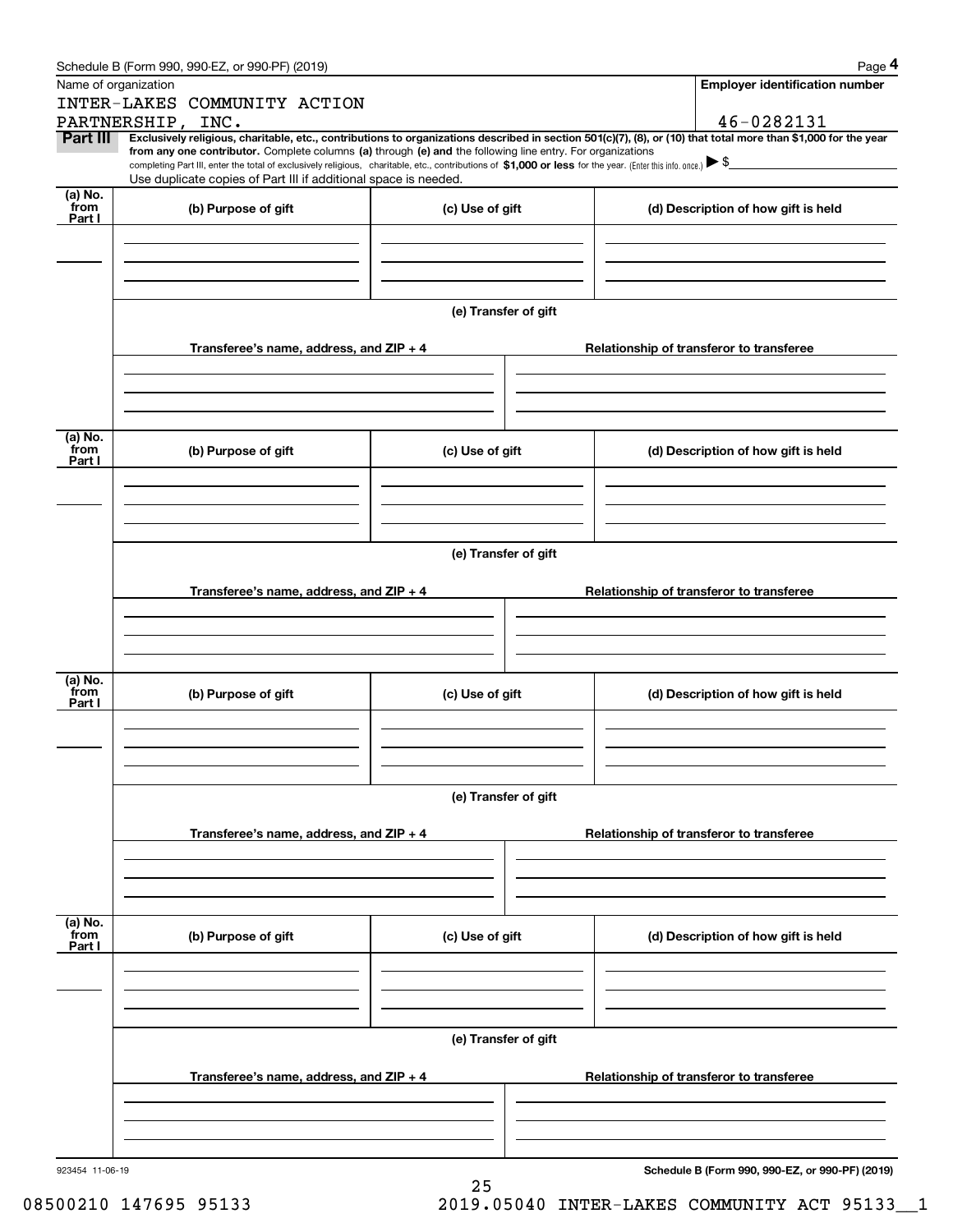|         | <b>Supplemental Financial Statements</b><br><b>SCHEDULE D</b>                                                                                           |                                                                                                        |                                                                                                                                                |                | OMB No. 1545-0047               |
|---------|---------------------------------------------------------------------------------------------------------------------------------------------------------|--------------------------------------------------------------------------------------------------------|------------------------------------------------------------------------------------------------------------------------------------------------|----------------|---------------------------------|
|         | Complete if the organization answered "Yes" on Form 990,<br>(Form 990)                                                                                  |                                                                                                        |                                                                                                                                                |                |                                 |
|         |                                                                                                                                                         | <b>Open to Public</b>                                                                                  |                                                                                                                                                |                |                                 |
|         | Attach to Form 990.<br>Department of the Treasury<br>Go to www.irs.gov/Form990 for instructions and the latest information.<br>Internal Revenue Service |                                                                                                        |                                                                                                                                                |                |                                 |
|         | Name of the organization                                                                                                                                | <b>Employer identification number</b>                                                                  |                                                                                                                                                |                |                                 |
|         |                                                                                                                                                         | PARTNERSHIP, INC.                                                                                      |                                                                                                                                                |                | 46-0282131                      |
| Part I  |                                                                                                                                                         |                                                                                                        | Organizations Maintaining Donor Advised Funds or Other Similar Funds or Accounts. Complete if the                                              |                |                                 |
|         |                                                                                                                                                         | organization answered "Yes" on Form 990, Part IV, line 6.                                              |                                                                                                                                                |                |                                 |
|         |                                                                                                                                                         |                                                                                                        | (a) Donor advised funds                                                                                                                        |                | (b) Funds and other accounts    |
| 1       |                                                                                                                                                         |                                                                                                        |                                                                                                                                                |                |                                 |
| 2       |                                                                                                                                                         |                                                                                                        |                                                                                                                                                |                |                                 |
| з       |                                                                                                                                                         |                                                                                                        |                                                                                                                                                |                |                                 |
| 4       |                                                                                                                                                         |                                                                                                        |                                                                                                                                                |                |                                 |
| 5       |                                                                                                                                                         |                                                                                                        | Did the organization inform all donors and donor advisors in writing that the assets held in donor advised funds                               |                |                                 |
|         |                                                                                                                                                         |                                                                                                        |                                                                                                                                                |                | Yes<br><b>No</b>                |
| 6       |                                                                                                                                                         |                                                                                                        | Did the organization inform all grantees, donors, and donor advisors in writing that grant funds can be used only                              |                |                                 |
|         |                                                                                                                                                         |                                                                                                        | for charitable purposes and not for the benefit of the donor or donor advisor, or for any other purpose conferring                             |                |                                 |
|         | impermissible private benefit?                                                                                                                          |                                                                                                        |                                                                                                                                                |                | Yes<br>No                       |
| Part II |                                                                                                                                                         |                                                                                                        | Conservation Easements. Complete if the organization answered "Yes" on Form 990, Part IV, line 7.                                              |                |                                 |
| 1       |                                                                                                                                                         | Purpose(s) of conservation easements held by the organization (check all that apply).                  |                                                                                                                                                |                |                                 |
|         |                                                                                                                                                         | Preservation of land for public use (for example, recreation or education)                             | Preservation of a historically important land area                                                                                             |                |                                 |
|         |                                                                                                                                                         | Protection of natural habitat                                                                          | Preservation of a certified historic structure                                                                                                 |                |                                 |
|         |                                                                                                                                                         | Preservation of open space                                                                             |                                                                                                                                                |                |                                 |
| 2       |                                                                                                                                                         |                                                                                                        | Complete lines 2a through 2d if the organization held a qualified conservation contribution in the form of a conservation easement on the last |                |                                 |
|         | day of the tax year.                                                                                                                                    |                                                                                                        |                                                                                                                                                |                | Held at the End of the Tax Year |
|         |                                                                                                                                                         | Total number of conservation easements                                                                 |                                                                                                                                                | 2a             |                                 |
| b       |                                                                                                                                                         | Total acreage restricted by conservation easements                                                     |                                                                                                                                                | 2 <sub>b</sub> |                                 |
|         |                                                                                                                                                         |                                                                                                        |                                                                                                                                                | 2c             |                                 |
| d       |                                                                                                                                                         |                                                                                                        | Number of conservation easements included in (c) acquired after 7/25/06, and not on a historic structure                                       |                |                                 |
|         |                                                                                                                                                         |                                                                                                        |                                                                                                                                                | 2d             |                                 |
| З       |                                                                                                                                                         |                                                                                                        | Number of conservation easements modified, transferred, released, extinguished, or terminated by the organization during the tax               |                |                                 |
|         | $year \blacktriangleright$                                                                                                                              |                                                                                                        |                                                                                                                                                |                |                                 |
| 4       |                                                                                                                                                         | Number of states where property subject to conservation easement is located $\blacktriangleright$      |                                                                                                                                                |                |                                 |
| 5       |                                                                                                                                                         | Does the organization have a written policy regarding the periodic monitoring, inspection, handling of |                                                                                                                                                |                |                                 |
|         |                                                                                                                                                         | violations, and enforcement of the conservation easements it holds?                                    |                                                                                                                                                |                | Yes<br><b>No</b>                |
| 6       |                                                                                                                                                         |                                                                                                        | Staff and volunteer hours devoted to monitoring, inspecting, handling of violations, and enforcing conservation easements during the year      |                |                                 |
|         |                                                                                                                                                         |                                                                                                        |                                                                                                                                                |                |                                 |
| 7       |                                                                                                                                                         |                                                                                                        | Amount of expenses incurred in monitoring, inspecting, handling of violations, and enforcing conservation easements during the year            |                |                                 |
|         | ► \$                                                                                                                                                    |                                                                                                        |                                                                                                                                                |                |                                 |
| 8       |                                                                                                                                                         |                                                                                                        | Does each conservation easement reported on line 2(d) above satisfy the requirements of section 170(h)(4)(B)(i)                                |                | Yes<br>No                       |
| 9       |                                                                                                                                                         |                                                                                                        | In Part XIII, describe how the organization reports conservation easements in its revenue and expense statement and                            |                |                                 |
|         |                                                                                                                                                         |                                                                                                        | balance sheet, and include, if applicable, the text of the footnote to the organization's financial statements that describes the              |                |                                 |
|         |                                                                                                                                                         | organization's accounting for conservation easements.                                                  |                                                                                                                                                |                |                                 |
|         | Part III                                                                                                                                                |                                                                                                        | Organizations Maintaining Collections of Art, Historical Treasures, or Other Similar Assets.                                                   |                |                                 |
|         |                                                                                                                                                         | Complete if the organization answered "Yes" on Form 990, Part IV, line 8.                              |                                                                                                                                                |                |                                 |
|         |                                                                                                                                                         |                                                                                                        | 1a If the organization elected, as permitted under FASB ASC 958, not to report in its revenue statement and balance sheet works                |                |                                 |
|         |                                                                                                                                                         |                                                                                                        | of art, historical treasures, or other similar assets held for public exhibition, education, or research in furtherance of public              |                |                                 |
|         |                                                                                                                                                         |                                                                                                        | service, provide in Part XIII the text of the footnote to its financial statements that describes these items.                                 |                |                                 |
| b       |                                                                                                                                                         |                                                                                                        | If the organization elected, as permitted under FASB ASC 958, to report in its revenue statement and balance sheet works of                    |                |                                 |
|         |                                                                                                                                                         |                                                                                                        | art, historical treasures, or other similar assets held for public exhibition, education, or research in furtherance of public service,        |                |                                 |
|         |                                                                                                                                                         | provide the following amounts relating to these items:                                                 |                                                                                                                                                |                |                                 |
|         |                                                                                                                                                         |                                                                                                        |                                                                                                                                                |                |                                 |
|         |                                                                                                                                                         | (ii) Assets included in Form 990, Part X                                                               |                                                                                                                                                |                |                                 |
| 2       |                                                                                                                                                         |                                                                                                        | If the organization received or held works of art, historical treasures, or other similar assets for financial gain, provide                   |                |                                 |
|         |                                                                                                                                                         | the following amounts required to be reported under FASB ASC 958 relating to these items:              |                                                                                                                                                |                |                                 |
| а       |                                                                                                                                                         |                                                                                                        |                                                                                                                                                |                |                                 |
|         |                                                                                                                                                         |                                                                                                        |                                                                                                                                                |                |                                 |
|         |                                                                                                                                                         | LHA For Paperwork Reduction Act Notice, see the Instructions for Form 990.                             |                                                                                                                                                |                | Schedule D (Form 990) 2019      |
|         | 932051 10-02-19                                                                                                                                         |                                                                                                        |                                                                                                                                                |                |                                 |
|         |                                                                                                                                                         |                                                                                                        | 26                                                                                                                                             |                |                                 |

| ∡໐  |       |  |  |  |
|-----|-------|--|--|--|
| 1 ດ | 05010 |  |  |  |

08500210 147695 95133 2019.05040 INTER-LAKES COMMUNITY ACT 95133\_\_1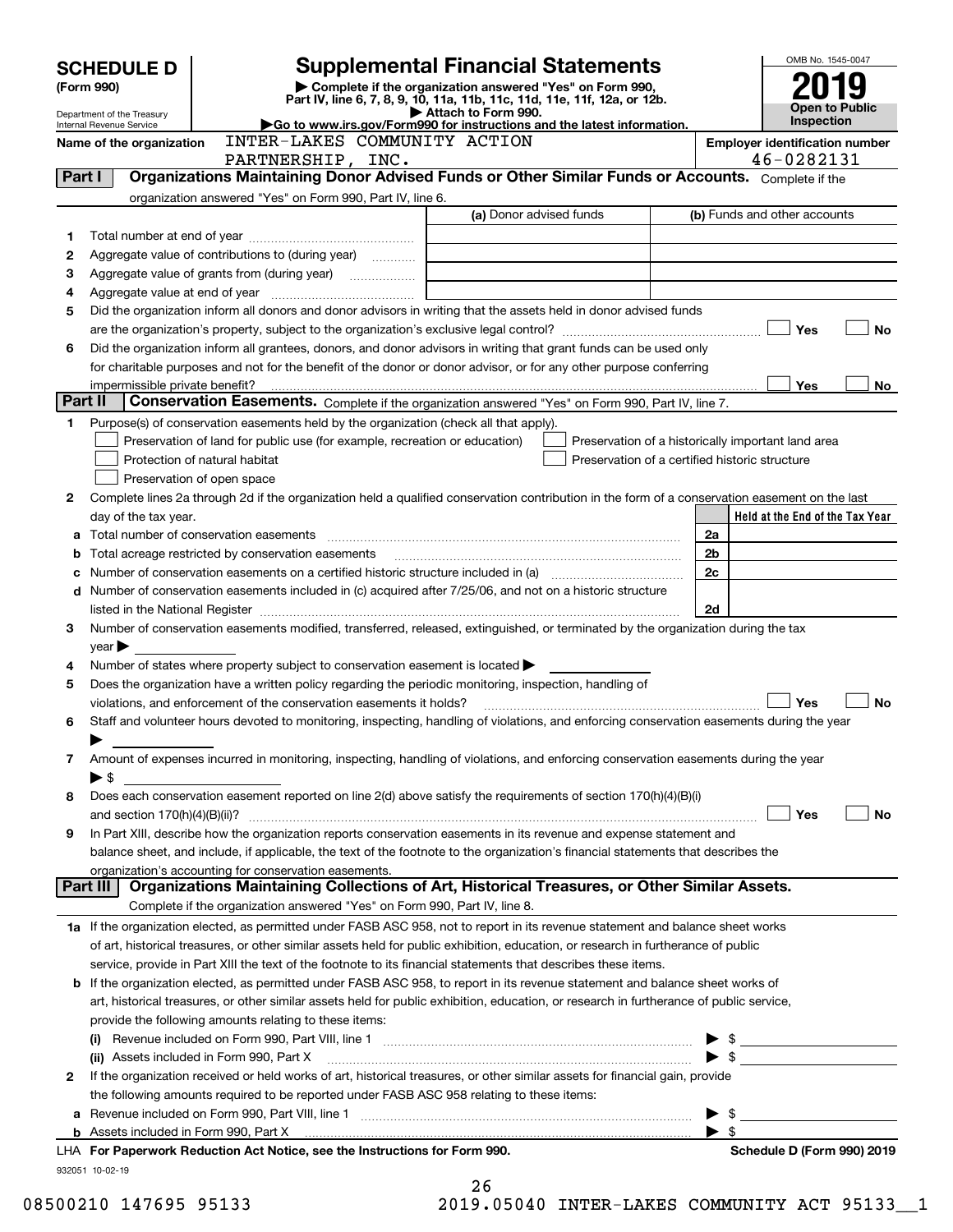|               |                                                                                                                                                                                                                                | INTER-LAKES COMMUNITY ACTION |                |        |                                                                                                                                                                                                                                    |          |                 |                      |                            |                         |                       |
|---------------|--------------------------------------------------------------------------------------------------------------------------------------------------------------------------------------------------------------------------------|------------------------------|----------------|--------|------------------------------------------------------------------------------------------------------------------------------------------------------------------------------------------------------------------------------------|----------|-----------------|----------------------|----------------------------|-------------------------|-----------------------|
|               | Schedule D (Form 990) 2019                                                                                                                                                                                                     | PARTNERSHIP, INC.            |                |        |                                                                                                                                                                                                                                    |          |                 |                      | $46 - 0282131$ Page 2      |                         |                       |
|               | Organizations Maintaining Collections of Art, Historical Treasures, or Other Similar Assets (continued)<br>Part III                                                                                                            |                              |                |        |                                                                                                                                                                                                                                    |          |                 |                      |                            |                         |                       |
| 3             | Using the organization's acquisition, accession, and other records, check any of the following that make significant use of its                                                                                                |                              |                |        |                                                                                                                                                                                                                                    |          |                 |                      |                            |                         |                       |
|               | collection items (check all that apply):                                                                                                                                                                                       |                              |                |        |                                                                                                                                                                                                                                    |          |                 |                      |                            |                         |                       |
| a             | Public exhibition<br>Loan or exchange program<br>d                                                                                                                                                                             |                              |                |        |                                                                                                                                                                                                                                    |          |                 |                      |                            |                         |                       |
| b             | Scholarly research                                                                                                                                                                                                             | e                            |                |        | <b>Other Contract Contract Contract Contract Contract Contract Contract Contract Contract Contract Contract Contract Contract Contract Contract Contract Contract Contract Contract Contract Contract Contract Contract Contra</b> |          |                 |                      |                            |                         |                       |
| c             | Preservation for future generations                                                                                                                                                                                            |                              |                |        |                                                                                                                                                                                                                                    |          |                 |                      |                            |                         |                       |
| 4             | Provide a description of the organization's collections and explain how they further the organization's exempt purpose in Part XIII.                                                                                           |                              |                |        |                                                                                                                                                                                                                                    |          |                 |                      |                            |                         |                       |
| 5             | During the year, did the organization solicit or receive donations of art, historical treasures, or other similar assets                                                                                                       |                              |                |        |                                                                                                                                                                                                                                    |          |                 |                      |                            |                         |                       |
|               | to be sold to raise funds rather than to be maintained as part of the organization's collection?                                                                                                                               |                              |                |        |                                                                                                                                                                                                                                    |          |                 |                      | Yes                        |                         | No                    |
|               | Part IV<br>Escrow and Custodial Arrangements. Complete if the organization answered "Yes" on Form 990, Part IV, line 9, or                                                                                                     |                              |                |        |                                                                                                                                                                                                                                    |          |                 |                      |                            |                         |                       |
|               | reported an amount on Form 990, Part X, line 21.                                                                                                                                                                               |                              |                |        |                                                                                                                                                                                                                                    |          |                 |                      |                            |                         |                       |
|               | 1a Is the organization an agent, trustee, custodian or other intermediary for contributions or other assets not included                                                                                                       |                              |                |        |                                                                                                                                                                                                                                    |          |                 |                      |                            |                         |                       |
|               | on Form 990, Part X? [11] matter and the contract of the contract of the contract of the contract of the contract of the contract of the contract of the contract of the contract of the contract of the contract of the contr |                              |                |        |                                                                                                                                                                                                                                    |          |                 |                      | Yes                        |                         | $\boxed{\text{X}}$ No |
|               | <b>b</b> If "Yes," explain the arrangement in Part XIII and complete the following table:                                                                                                                                      |                              |                |        |                                                                                                                                                                                                                                    |          |                 |                      |                            |                         |                       |
|               |                                                                                                                                                                                                                                |                              |                |        |                                                                                                                                                                                                                                    |          |                 |                      | Amount                     |                         |                       |
| c             | Beginning balance                                                                                                                                                                                                              |                              |                |        |                                                                                                                                                                                                                                    |          | 1c              |                      |                            |                         |                       |
|               |                                                                                                                                                                                                                                |                              |                |        |                                                                                                                                                                                                                                    |          | 1d              |                      |                            |                         |                       |
| е             | Distributions during the year manufactured and continuum control of the year manufactured and the year manufactured and the year manufactured and the year manufactured and the year manufactured and the year manufactured an |                              |                |        |                                                                                                                                                                                                                                    |          | 1e              |                      |                            |                         |                       |
| f             |                                                                                                                                                                                                                                |                              |                |        |                                                                                                                                                                                                                                    |          | 1f              |                      |                            |                         |                       |
|               | 2a Did the organization include an amount on Form 990, Part X, line 21, for escrow or custodial account liability?                                                                                                             |                              |                |        |                                                                                                                                                                                                                                    |          |                 |                      | $\boxed{\text{X}}$ Yes     |                         | No                    |
|               | b If "Yes," explain the arrangement in Part XIII. Check here if the explanation has been provided on Part XIII                                                                                                                 |                              |                |        |                                                                                                                                                                                                                                    |          |                 |                      |                            | $\overline{\texttt{x}}$ |                       |
| <b>Part V</b> | Endowment Funds. Complete if the organization answered "Yes" on Form 990, Part IV, line 10.                                                                                                                                    |                              |                |        |                                                                                                                                                                                                                                    |          |                 |                      |                            |                         |                       |
|               |                                                                                                                                                                                                                                | (a) Current year             | (b) Prior year |        | (c) Two years back                                                                                                                                                                                                                 |          |                 | (d) Three years back | (e) Four years back        |                         |                       |
| 1a            | Beginning of year balance                                                                                                                                                                                                      | 376,534.                     | 384,220.       |        |                                                                                                                                                                                                                                    | 376,514. |                 | 351,524.             |                            |                         | 331,387.              |
| b             |                                                                                                                                                                                                                                |                              |                |        |                                                                                                                                                                                                                                    | 1,060.   |                 |                      |                            |                         | 25.                   |
| c             | Net investment earnings, gains, and losses                                                                                                                                                                                     | 38,741.                      | 10, 130.       |        |                                                                                                                                                                                                                                    | 24,284.  |                 | 42,151.              |                            |                         | 37,100.               |
|               |                                                                                                                                                                                                                                | 15,205.                      | 15,006.        |        |                                                                                                                                                                                                                                    | 14,565.  |                 | 14,292.              |                            |                         | 14,264.               |
|               |                                                                                                                                                                                                                                |                              |                |        |                                                                                                                                                                                                                                    |          |                 |                      |                            |                         |                       |
|               | <b>e</b> Other expenditures for facilities                                                                                                                                                                                     |                              |                |        |                                                                                                                                                                                                                                    | 156.     |                 |                      |                            |                         |                       |
|               | and programs                                                                                                                                                                                                                   | 2,877.                       |                | 2,810. |                                                                                                                                                                                                                                    | 2,917.   |                 | 2,869.               |                            |                         | 2,724.                |
| f             | Administrative expenses                                                                                                                                                                                                        | 397, 193.                    | 376, 534.      |        |                                                                                                                                                                                                                                    | 384,220. |                 | 376,514.             |                            |                         | 351,524.              |
| g             | End of year balance                                                                                                                                                                                                            |                              |                |        |                                                                                                                                                                                                                                    |          |                 |                      |                            |                         |                       |
| 2             | Provide the estimated percentage of the current year end balance (line 1g, column (a)) held as:                                                                                                                                |                              |                |        |                                                                                                                                                                                                                                    |          |                 |                      |                            |                         |                       |
| a             | Board designated or quasi-endowment                                                                                                                                                                                            | .00                          | %              |        |                                                                                                                                                                                                                                    |          |                 |                      |                            |                         |                       |
| b             | Permanent endowment > 100.00                                                                                                                                                                                                   | %                            |                |        |                                                                                                                                                                                                                                    |          |                 |                      |                            |                         |                       |
| c             | .00%<br>Term endowment $\blacktriangleright$ __                                                                                                                                                                                |                              |                |        |                                                                                                                                                                                                                                    |          |                 |                      |                            |                         |                       |
|               | The percentages on lines 2a, 2b, and 2c should equal 100%.                                                                                                                                                                     |                              |                |        |                                                                                                                                                                                                                                    |          |                 |                      |                            |                         |                       |
|               | 3a Are there endowment funds not in the possession of the organization that are held and administered for the organization                                                                                                     |                              |                |        |                                                                                                                                                                                                                                    |          |                 |                      |                            |                         |                       |
|               | by:                                                                                                                                                                                                                            |                              |                |        |                                                                                                                                                                                                                                    |          |                 |                      |                            | Yes                     | No                    |
|               | (i)                                                                                                                                                                                                                            |                              |                |        |                                                                                                                                                                                                                                    |          |                 |                      | 3a(i)                      | X                       |                       |
|               | (ii)                                                                                                                                                                                                                           |                              |                |        |                                                                                                                                                                                                                                    |          |                 |                      | 3a(ii)                     |                         | X                     |
|               |                                                                                                                                                                                                                                |                              |                |        |                                                                                                                                                                                                                                    |          |                 |                      | 3b                         |                         |                       |
| 4             | Describe in Part XIII the intended uses of the organization's endowment funds.                                                                                                                                                 |                              |                |        |                                                                                                                                                                                                                                    |          |                 |                      |                            |                         |                       |
|               | Land, Buildings, and Equipment.<br><b>Part VI</b>                                                                                                                                                                              |                              |                |        |                                                                                                                                                                                                                                    |          |                 |                      |                            |                         |                       |
|               | Complete if the organization answered "Yes" on Form 990, Part IV, line 11a. See Form 990, Part X, line 10.                                                                                                                     |                              |                |        |                                                                                                                                                                                                                                    |          |                 |                      |                            |                         |                       |
|               | Description of property                                                                                                                                                                                                        | (a) Cost or other            |                |        | (b) Cost or other                                                                                                                                                                                                                  |          | (c) Accumulated |                      | (d) Book value             |                         |                       |
|               |                                                                                                                                                                                                                                | basis (investment)           |                |        | basis (other)                                                                                                                                                                                                                      |          | depreciation    |                      |                            |                         |                       |
|               |                                                                                                                                                                                                                                |                              |                |        | 311,288.                                                                                                                                                                                                                           |          |                 |                      |                            | 311, 288.               |                       |
|               |                                                                                                                                                                                                                                |                              |                |        | 2,901,465.                                                                                                                                                                                                                         |          |                 | 504, 498.            | 2,396,967.                 |                         |                       |
|               |                                                                                                                                                                                                                                |                              |                |        |                                                                                                                                                                                                                                    |          |                 |                      |                            |                         |                       |
|               |                                                                                                                                                                                                                                |                              |                |        | 1,414,052.                                                                                                                                                                                                                         |          |                 | 1,187,506.           |                            | 226,546.                |                       |
|               |                                                                                                                                                                                                                                |                              |                |        | 163,875.                                                                                                                                                                                                                           |          |                 |                      |                            | 163,875.                |                       |
|               |                                                                                                                                                                                                                                |                              |                |        |                                                                                                                                                                                                                                    |          |                 |                      | 3,098,676.                 |                         |                       |
|               |                                                                                                                                                                                                                                |                              |                |        |                                                                                                                                                                                                                                    |          |                 |                      | Schedule D (Form 990) 2019 |                         |                       |
|               |                                                                                                                                                                                                                                |                              |                |        |                                                                                                                                                                                                                                    |          |                 |                      |                            |                         |                       |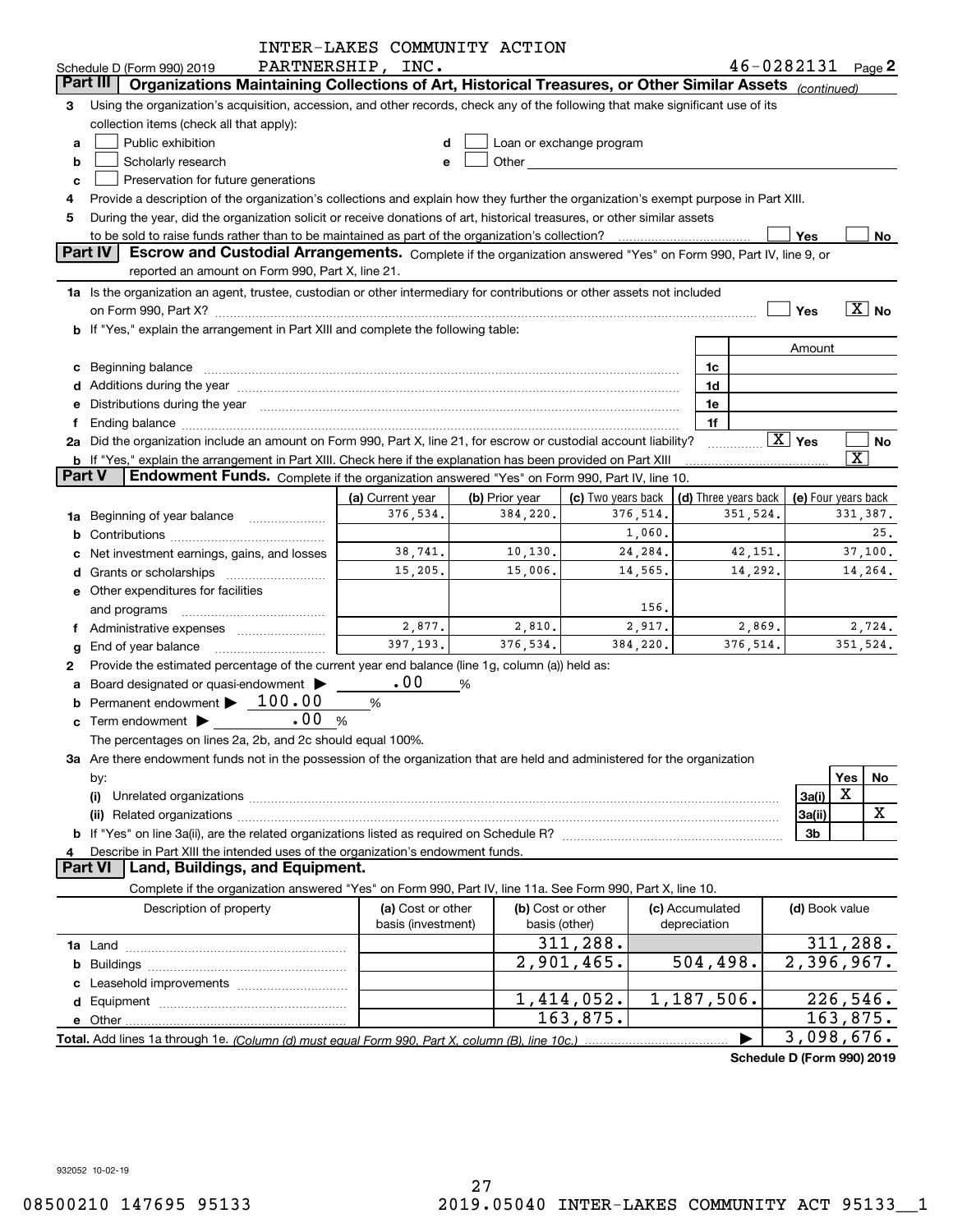| INTER-LAKES COMMUNITY ACTION |  |
|------------------------------|--|
|                              |  |
|                              |  |

| PARTNERSHIP,<br>INC. |                                                                                          | 46-0282131<br>Page $\bf{3}$                                                                                                                                                                                                                                                                                                                                                                                                                                                                                                                                                                                                                                                                                                                                                                                         |
|----------------------|------------------------------------------------------------------------------------------|---------------------------------------------------------------------------------------------------------------------------------------------------------------------------------------------------------------------------------------------------------------------------------------------------------------------------------------------------------------------------------------------------------------------------------------------------------------------------------------------------------------------------------------------------------------------------------------------------------------------------------------------------------------------------------------------------------------------------------------------------------------------------------------------------------------------|
|                      |                                                                                          |                                                                                                                                                                                                                                                                                                                                                                                                                                                                                                                                                                                                                                                                                                                                                                                                                     |
|                      |                                                                                          |                                                                                                                                                                                                                                                                                                                                                                                                                                                                                                                                                                                                                                                                                                                                                                                                                     |
|                      |                                                                                          |                                                                                                                                                                                                                                                                                                                                                                                                                                                                                                                                                                                                                                                                                                                                                                                                                     |
|                      |                                                                                          |                                                                                                                                                                                                                                                                                                                                                                                                                                                                                                                                                                                                                                                                                                                                                                                                                     |
|                      |                                                                                          |                                                                                                                                                                                                                                                                                                                                                                                                                                                                                                                                                                                                                                                                                                                                                                                                                     |
|                      |                                                                                          |                                                                                                                                                                                                                                                                                                                                                                                                                                                                                                                                                                                                                                                                                                                                                                                                                     |
|                      |                                                                                          |                                                                                                                                                                                                                                                                                                                                                                                                                                                                                                                                                                                                                                                                                                                                                                                                                     |
|                      |                                                                                          |                                                                                                                                                                                                                                                                                                                                                                                                                                                                                                                                                                                                                                                                                                                                                                                                                     |
|                      |                                                                                          |                                                                                                                                                                                                                                                                                                                                                                                                                                                                                                                                                                                                                                                                                                                                                                                                                     |
|                      |                                                                                          |                                                                                                                                                                                                                                                                                                                                                                                                                                                                                                                                                                                                                                                                                                                                                                                                                     |
|                      |                                                                                          |                                                                                                                                                                                                                                                                                                                                                                                                                                                                                                                                                                                                                                                                                                                                                                                                                     |
|                      |                                                                                          |                                                                                                                                                                                                                                                                                                                                                                                                                                                                                                                                                                                                                                                                                                                                                                                                                     |
|                      |                                                                                          |                                                                                                                                                                                                                                                                                                                                                                                                                                                                                                                                                                                                                                                                                                                                                                                                                     |
|                      |                                                                                          |                                                                                                                                                                                                                                                                                                                                                                                                                                                                                                                                                                                                                                                                                                                                                                                                                     |
|                      |                                                                                          |                                                                                                                                                                                                                                                                                                                                                                                                                                                                                                                                                                                                                                                                                                                                                                                                                     |
|                      |                                                                                          |                                                                                                                                                                                                                                                                                                                                                                                                                                                                                                                                                                                                                                                                                                                                                                                                                     |
|                      |                                                                                          |                                                                                                                                                                                                                                                                                                                                                                                                                                                                                                                                                                                                                                                                                                                                                                                                                     |
|                      |                                                                                          |                                                                                                                                                                                                                                                                                                                                                                                                                                                                                                                                                                                                                                                                                                                                                                                                                     |
|                      |                                                                                          |                                                                                                                                                                                                                                                                                                                                                                                                                                                                                                                                                                                                                                                                                                                                                                                                                     |
|                      |                                                                                          |                                                                                                                                                                                                                                                                                                                                                                                                                                                                                                                                                                                                                                                                                                                                                                                                                     |
|                      |                                                                                          |                                                                                                                                                                                                                                                                                                                                                                                                                                                                                                                                                                                                                                                                                                                                                                                                                     |
|                      |                                                                                          |                                                                                                                                                                                                                                                                                                                                                                                                                                                                                                                                                                                                                                                                                                                                                                                                                     |
|                      |                                                                                          |                                                                                                                                                                                                                                                                                                                                                                                                                                                                                                                                                                                                                                                                                                                                                                                                                     |
|                      |                                                                                          |                                                                                                                                                                                                                                                                                                                                                                                                                                                                                                                                                                                                                                                                                                                                                                                                                     |
|                      |                                                                                          |                                                                                                                                                                                                                                                                                                                                                                                                                                                                                                                                                                                                                                                                                                                                                                                                                     |
|                      |                                                                                          |                                                                                                                                                                                                                                                                                                                                                                                                                                                                                                                                                                                                                                                                                                                                                                                                                     |
|                      |                                                                                          |                                                                                                                                                                                                                                                                                                                                                                                                                                                                                                                                                                                                                                                                                                                                                                                                                     |
|                      |                                                                                          |                                                                                                                                                                                                                                                                                                                                                                                                                                                                                                                                                                                                                                                                                                                                                                                                                     |
|                      |                                                                                          |                                                                                                                                                                                                                                                                                                                                                                                                                                                                                                                                                                                                                                                                                                                                                                                                                     |
|                      |                                                                                          |                                                                                                                                                                                                                                                                                                                                                                                                                                                                                                                                                                                                                                                                                                                                                                                                                     |
|                      |                                                                                          | (b) Book value                                                                                                                                                                                                                                                                                                                                                                                                                                                                                                                                                                                                                                                                                                                                                                                                      |
|                      |                                                                                          | 1, 243, 047.                                                                                                                                                                                                                                                                                                                                                                                                                                                                                                                                                                                                                                                                                                                                                                                                        |
|                      |                                                                                          | 350, 232.                                                                                                                                                                                                                                                                                                                                                                                                                                                                                                                                                                                                                                                                                                                                                                                                           |
|                      |                                                                                          | 150,000.                                                                                                                                                                                                                                                                                                                                                                                                                                                                                                                                                                                                                                                                                                                                                                                                            |
|                      |                                                                                          |                                                                                                                                                                                                                                                                                                                                                                                                                                                                                                                                                                                                                                                                                                                                                                                                                     |
|                      |                                                                                          |                                                                                                                                                                                                                                                                                                                                                                                                                                                                                                                                                                                                                                                                                                                                                                                                                     |
|                      |                                                                                          |                                                                                                                                                                                                                                                                                                                                                                                                                                                                                                                                                                                                                                                                                                                                                                                                                     |
|                      |                                                                                          |                                                                                                                                                                                                                                                                                                                                                                                                                                                                                                                                                                                                                                                                                                                                                                                                                     |
|                      |                                                                                          |                                                                                                                                                                                                                                                                                                                                                                                                                                                                                                                                                                                                                                                                                                                                                                                                                     |
|                      |                                                                                          |                                                                                                                                                                                                                                                                                                                                                                                                                                                                                                                                                                                                                                                                                                                                                                                                                     |
|                      |                                                                                          | 1,743,279.                                                                                                                                                                                                                                                                                                                                                                                                                                                                                                                                                                                                                                                                                                                                                                                                          |
|                      |                                                                                          |                                                                                                                                                                                                                                                                                                                                                                                                                                                                                                                                                                                                                                                                                                                                                                                                                     |
|                      |                                                                                          |                                                                                                                                                                                                                                                                                                                                                                                                                                                                                                                                                                                                                                                                                                                                                                                                                     |
|                      |                                                                                          | (b) Book value                                                                                                                                                                                                                                                                                                                                                                                                                                                                                                                                                                                                                                                                                                                                                                                                      |
|                      |                                                                                          |                                                                                                                                                                                                                                                                                                                                                                                                                                                                                                                                                                                                                                                                                                                                                                                                                     |
|                      |                                                                                          |                                                                                                                                                                                                                                                                                                                                                                                                                                                                                                                                                                                                                                                                                                                                                                                                                     |
|                      |                                                                                          |                                                                                                                                                                                                                                                                                                                                                                                                                                                                                                                                                                                                                                                                                                                                                                                                                     |
|                      |                                                                                          |                                                                                                                                                                                                                                                                                                                                                                                                                                                                                                                                                                                                                                                                                                                                                                                                                     |
|                      |                                                                                          |                                                                                                                                                                                                                                                                                                                                                                                                                                                                                                                                                                                                                                                                                                                                                                                                                     |
|                      |                                                                                          |                                                                                                                                                                                                                                                                                                                                                                                                                                                                                                                                                                                                                                                                                                                                                                                                                     |
|                      |                                                                                          |                                                                                                                                                                                                                                                                                                                                                                                                                                                                                                                                                                                                                                                                                                                                                                                                                     |
|                      |                                                                                          |                                                                                                                                                                                                                                                                                                                                                                                                                                                                                                                                                                                                                                                                                                                                                                                                                     |
|                      |                                                                                          |                                                                                                                                                                                                                                                                                                                                                                                                                                                                                                                                                                                                                                                                                                                                                                                                                     |
|                      |                                                                                          |                                                                                                                                                                                                                                                                                                                                                                                                                                                                                                                                                                                                                                                                                                                                                                                                                     |
|                      |                                                                                          |                                                                                                                                                                                                                                                                                                                                                                                                                                                                                                                                                                                                                                                                                                                                                                                                                     |
|                      | (b) Book value<br>(b) Book value<br>(a) Description<br>INVESTMENT IN LIMITED PARTNERSHIP | Complete if the organization answered "Yes" on Form 990, Part IV, line 11b. See Form 990, Part X, line 12.<br>(c) Method of valuation: Cost or end-of-year market value<br>Complete if the organization answered "Yes" on Form 990, Part IV, line 11c. See Form 990, Part X, line 13.<br>(c) Method of valuation: Cost or end-of-year market value<br>Complete if the organization answered "Yes" on Form 990, Part IV, line 11d. See Form 990, Part X, line 15.<br>INVESTMENT IN AND NOTE RECEIVABLE FROM RELATED PARTY<br>Total. (Column (b) must equal Form 990. Part X. col. (B) line 15.) …………………………………………………………………<br>Complete if the organization answered "Yes" on Form 990, Part IV, line 11e or 11f. See Form 990, Part X, line 25.<br>Total. (Column (b) must equal Form 990. Part X, col. (B) line 25.) |

organization's liability for uncertain tax positions under FASB ASC 740. Check here if the text of the footnote has been provided in Part XIII  $\,\ldots\,$   $\overline{\rm X}$ 

**Schedule D (Form 990) 2019**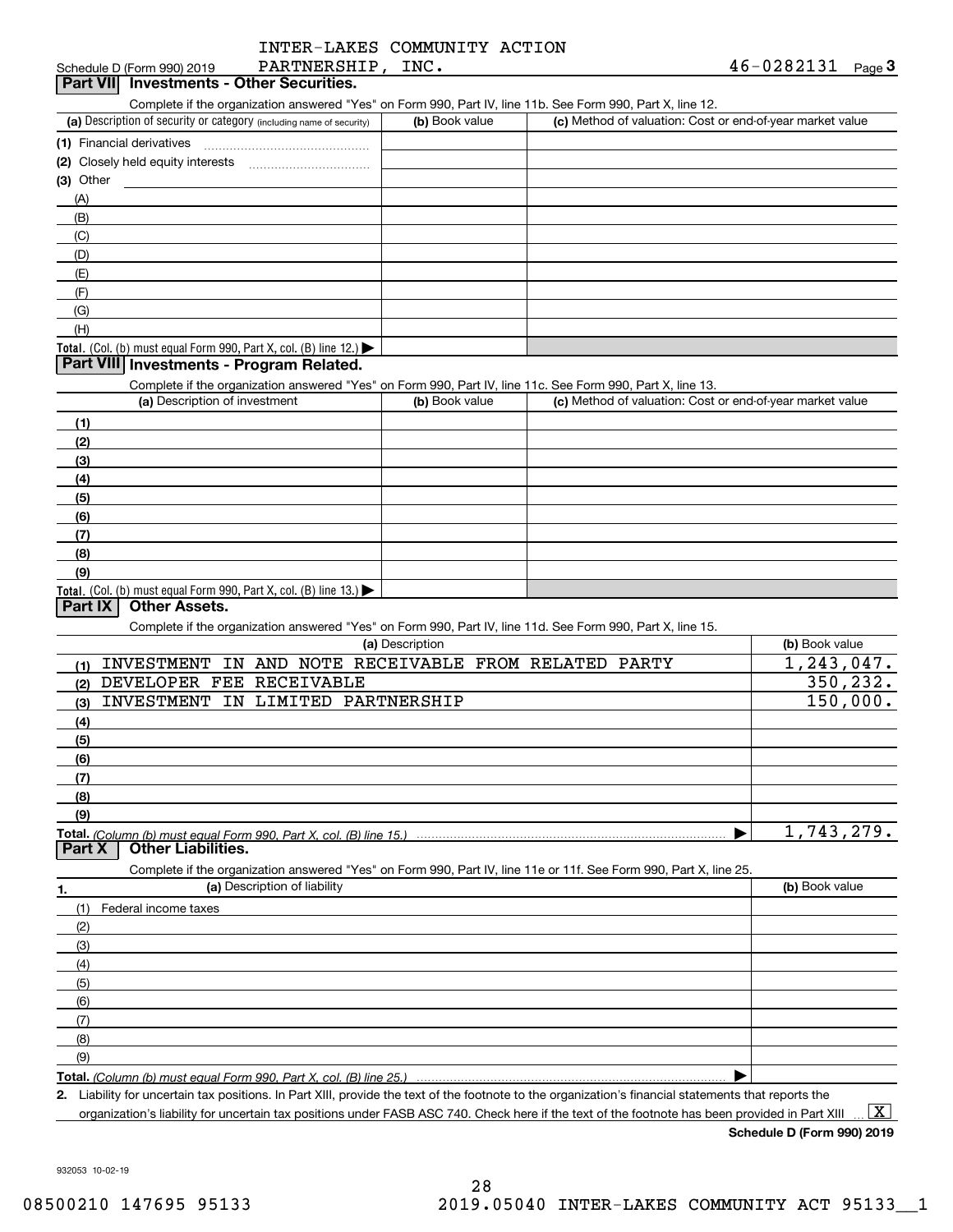|              | INTER-LAKES COMMUNITY ACTION                                                                                                                                                                         |                |                       |
|--------------|------------------------------------------------------------------------------------------------------------------------------------------------------------------------------------------------------|----------------|-----------------------|
|              | PARTNERSHIP, INC.<br>Schedule D (Form 990) 2019                                                                                                                                                      |                | $46 - 0282131$ Page 4 |
|              | Reconciliation of Revenue per Audited Financial Statements With Revenue per Return.<br><b>Part XI</b>                                                                                                |                |                       |
|              | Complete if the organization answered "Yes" on Form 990, Part IV, line 12a.                                                                                                                          |                |                       |
| 1            | Total revenue, gains, and other support per audited financial statements                                                                                                                             |                | $\blacksquare$        |
| $\mathbf{2}$ | Amounts included on line 1 but not on Form 990, Part VIII, line 12:                                                                                                                                  |                |                       |
| a            |                                                                                                                                                                                                      | 2a             |                       |
| b            |                                                                                                                                                                                                      | 2 <sub>b</sub> |                       |
| с            |                                                                                                                                                                                                      | 2c             |                       |
| d            | Other (Describe in Part XIII.) <b>Construction Construction</b> Chern Construction Chern Chern Chern Chern Chern Chern                                                                               | 2d             |                       |
| е            | Add lines 2a through 2d                                                                                                                                                                              |                | 2e                    |
| 3            |                                                                                                                                                                                                      |                | 3                     |
| 4            | Amounts included on Form 990, Part VIII, line 12, but not on line 1:                                                                                                                                 |                |                       |
| a            |                                                                                                                                                                                                      | 4a l           |                       |
| b            |                                                                                                                                                                                                      | 4b             |                       |
| c.           | Add lines 4a and 4b                                                                                                                                                                                  |                | 4c                    |
|              |                                                                                                                                                                                                      |                | 5                     |
|              | Part XII   Reconciliation of Expenses per Audited Financial Statements With Expenses per Return.                                                                                                     |                |                       |
|              | Complete if the organization answered "Yes" on Form 990, Part IV, line 12a.                                                                                                                          |                |                       |
| 1            | Total expenses and losses per audited financial statements [11] [11] Total expenses and losses per audited financial statements [11] [11] Total expenses and losses per audited financial statements |                | $\mathbf{1}$          |
| 2            | Amounts included on line 1 but not on Form 990, Part IX, line 25:                                                                                                                                    |                |                       |
| a            |                                                                                                                                                                                                      | 2a             |                       |
|              |                                                                                                                                                                                                      | 2 <sub>b</sub> |                       |
|              |                                                                                                                                                                                                      | 2c             |                       |
| d            |                                                                                                                                                                                                      | 2d             |                       |
| e            | Add lines 2a through 2d <b>must be a constructed as the constant of the constant of the constant of the construction</b>                                                                             |                | 2e                    |
| З            |                                                                                                                                                                                                      |                | 3                     |
| 4            | Amounts included on Form 990, Part IX, line 25, but not on line 1:                                                                                                                                   |                |                       |
| a            | Investment expenses not included on Form 990, Part VIII, line 7b                                                                                                                                     | 4a             |                       |
|              | Other (Describe in Part XIII.)                                                                                                                                                                       | 4b             |                       |
|              | Add lines 4a and 4b                                                                                                                                                                                  |                | 4c                    |
| 5            |                                                                                                                                                                                                      |                | 5                     |
|              | Part XIII Supplemental Information.                                                                                                                                                                  |                |                       |

INTER-ACIDEMITY ACTION

Provide the descriptions required for Part II, lines 3, 5, and 9; Part III, lines 1a and 4; Part IV, lines 1b and 2b; Part V, line 4; Part X, line 2; Part XI, lines 2d and 4b; and Part XII, lines 2d and 4b. Also complete this part to provide any additional information.

### PART IV, LINE 2B:

|  | THE ORGANIZATION HOLDS FUNDS IN A CUSTODIAL BANK ACCOUNT FOR THE HOMEOWNER |  |  |  |  |  |  |  |  |  |  |
|--|----------------------------------------------------------------------------|--|--|--|--|--|--|--|--|--|--|
|--|----------------------------------------------------------------------------|--|--|--|--|--|--|--|--|--|--|

AND ISSUES CHECKS ON THE HOMEOWNER'S BEHALF WHEN NEEDED FOR

PRE-CONSTRUCTION AND CONSTRUCTION PAYMENTS.

PART V, LINE 4:

ICAP IS THE BENEFICIARY OF AN ENDOWMENT FUNDS WITH THE SIOUX FALLS AREA

COMMUNITY FOUNDATION ("FOUNDATION") FOR THE PARTNERSHIP TO RAISE COMMUNITY

CAPITAL DRIVE. DONORS HAVE CONTRIBUTED FUNDS TO BE PLACED IN A DESIGNATED

ENDOWMENT IN THE NAME OF HEARTLAND HOUSE, A RAPID RE-HOUSING PROGRAM THAT

29

IS RUN BY ICAP.

932054 10-02-19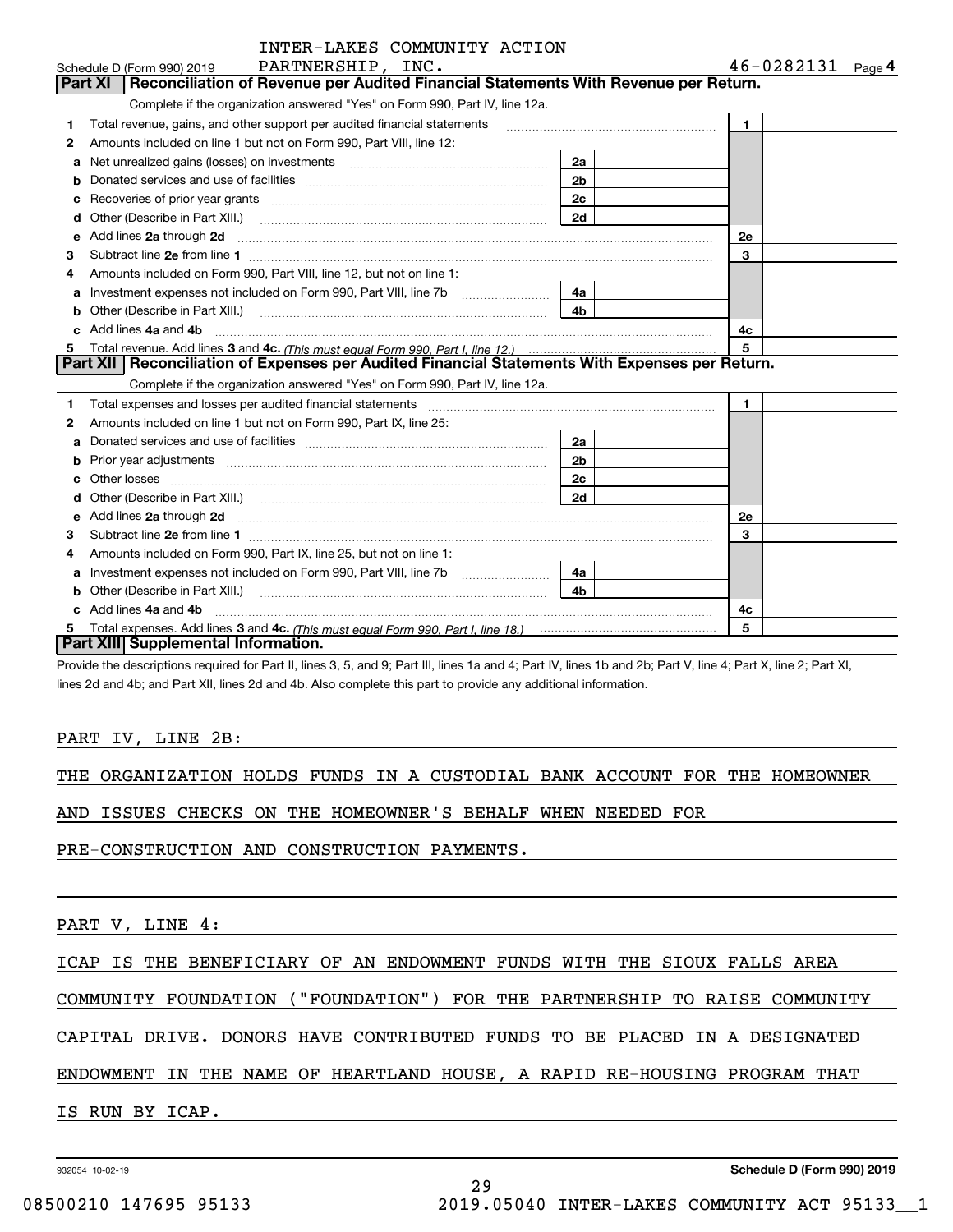*(continued)* **Part XIII Supplemental Information** 

PART X, LINE 2:

THE ORGANIZATIONS ARE REQUIRED TO ASSESS WHETHER THEY ARE

MORE-LIKELY-THAN-NOT THAT A TAX POSITION WILL BE SUSTAINED UPON

EXAMINATION OF THE TECHNICAL MERITS OF THE POSITION, ASSUMING THE TAXING

AUTHORITY HAS FULL KNOWLEDGE OF ALL INFORMATION. IF THE TAX POSITION DOES

NOT MEET THE MORE-LIKELY-THAN-NOT RECOGNITION THRESHOLD, THE BENEFIT OF

THE TAX POSITION IS NOT RECOGNIZED IN THE CONSOLIDATED FINANCIAL

STATEMENTS. THE ORGANIZATIONS RECORDED NO ASSETS OR LIABILITIES FOR

UNCERTAIN TAX POSITIONS OR UNRECOGNIZED TAX BENEFITS.

**Schedule D (Form 990) 2019**

932055 10-02-19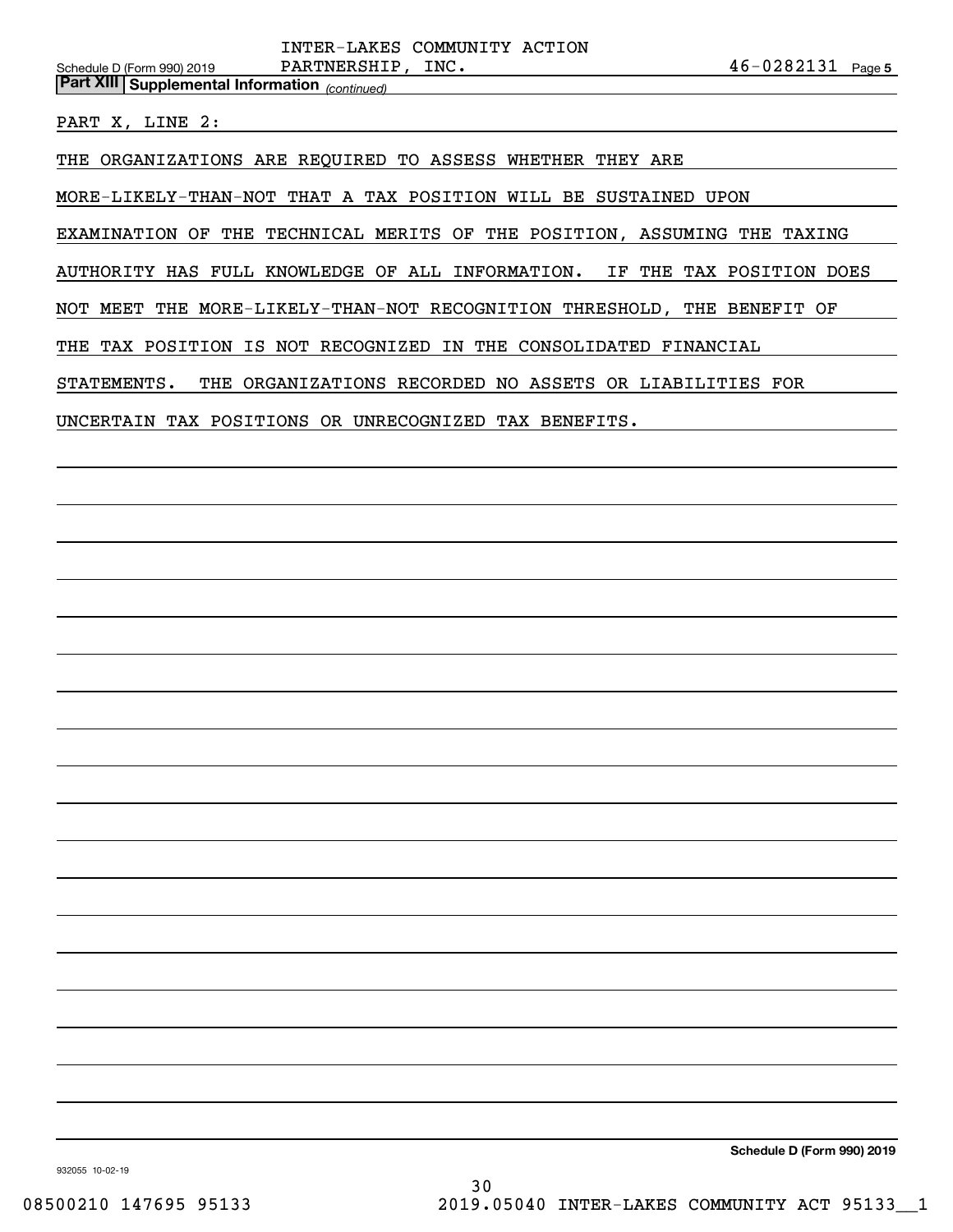| <b>SCHEDULE G</b>                                                                                                                             |                                  | <b>Supplemental Information Regarding Fundraising or Gaming Activities</b>                                                                                                                                                                                                                                                                                                                                                                                                                                                                                |                                                           |               |                                                                            |                                                                            | OMB No. 1545-0047                                       |  |
|-----------------------------------------------------------------------------------------------------------------------------------------------|----------------------------------|-----------------------------------------------------------------------------------------------------------------------------------------------------------------------------------------------------------------------------------------------------------------------------------------------------------------------------------------------------------------------------------------------------------------------------------------------------------------------------------------------------------------------------------------------------------|-----------------------------------------------------------|---------------|----------------------------------------------------------------------------|----------------------------------------------------------------------------|---------------------------------------------------------|--|
| (Form 990 or 990-EZ)                                                                                                                          |                                  | Complete if the organization answered "Yes" on Form 990, Part IV, line 17, 18, or 19, or if the                                                                                                                                                                                                                                                                                                                                                                                                                                                           |                                                           |               |                                                                            |                                                                            | 2019                                                    |  |
| Department of the Treasury                                                                                                                    |                                  | organization entered more than \$15,000 on Form 990-EZ, line 6a.<br>Attach to Form 990 or Form 990-EZ.                                                                                                                                                                                                                                                                                                                                                                                                                                                    |                                                           |               |                                                                            |                                                                            | <b>Open to Public</b>                                   |  |
| Internal Revenue Service                                                                                                                      |                                  | Go to www.irs.gov/Form990 for instructions and the latest information.                                                                                                                                                                                                                                                                                                                                                                                                                                                                                    |                                                           |               |                                                                            |                                                                            | Inspection                                              |  |
| Name of the organization                                                                                                                      | PARTNERSHIP, INC.                | INTER-LAKES COMMUNITY ACTION                                                                                                                                                                                                                                                                                                                                                                                                                                                                                                                              |                                                           |               |                                                                            | 46-0282131                                                                 | <b>Employer identification number</b>                   |  |
| Part I                                                                                                                                        | required to complete this part.  | Fundraising Activities. Complete if the organization answered "Yes" on Form 990, Part IV, line 17. Form 990-EZ filers are not                                                                                                                                                                                                                                                                                                                                                                                                                             |                                                           |               |                                                                            |                                                                            |                                                         |  |
| Mail solicitations<br>a<br>b<br>Phone solicitations<br>c<br>In-person solicitations<br>d<br>compensated at least \$5,000 by the organization. | Internet and email solicitations | 1 Indicate whether the organization raised funds through any of the following activities. Check all that apply.<br>e<br>f<br>Special fundraising events<br>g<br>2 a Did the organization have a written or oral agreement with any individual (including officers, directors, trustees, or<br>key employees listed in Form 990, Part VII) or entity in connection with professional fundraising services?<br><b>b</b> If "Yes," list the 10 highest paid individuals or entities (fundraisers) pursuant to agreements under which the fundraiser is to be |                                                           |               | Solicitation of non-government grants<br>Solicitation of government grants | Yes                                                                        | No                                                      |  |
| (i) Name and address of individual<br>or entity (fundraiser)                                                                                  |                                  | (ii) Activity                                                                                                                                                                                                                                                                                                                                                                                                                                                                                                                                             | (iii) Did<br>fundraiser<br>have custody<br>contributions? | or control of | (iv) Gross receipts<br>from activity                                       | (v) Amount paid<br>to (or retained by)<br>fundraiser<br>listed in col. (i) | (vi) Amount paid<br>to (or retained by)<br>organization |  |
|                                                                                                                                               |                                  |                                                                                                                                                                                                                                                                                                                                                                                                                                                                                                                                                           | Yes                                                       | No            |                                                                            |                                                                            |                                                         |  |
|                                                                                                                                               |                                  |                                                                                                                                                                                                                                                                                                                                                                                                                                                                                                                                                           |                                                           |               |                                                                            |                                                                            |                                                         |  |
|                                                                                                                                               |                                  |                                                                                                                                                                                                                                                                                                                                                                                                                                                                                                                                                           |                                                           |               |                                                                            |                                                                            |                                                         |  |
|                                                                                                                                               |                                  |                                                                                                                                                                                                                                                                                                                                                                                                                                                                                                                                                           |                                                           |               |                                                                            |                                                                            |                                                         |  |
|                                                                                                                                               |                                  |                                                                                                                                                                                                                                                                                                                                                                                                                                                                                                                                                           |                                                           |               |                                                                            |                                                                            |                                                         |  |
|                                                                                                                                               |                                  |                                                                                                                                                                                                                                                                                                                                                                                                                                                                                                                                                           |                                                           |               |                                                                            |                                                                            |                                                         |  |
|                                                                                                                                               |                                  |                                                                                                                                                                                                                                                                                                                                                                                                                                                                                                                                                           |                                                           |               |                                                                            |                                                                            |                                                         |  |
|                                                                                                                                               |                                  |                                                                                                                                                                                                                                                                                                                                                                                                                                                                                                                                                           |                                                           |               |                                                                            |                                                                            |                                                         |  |
|                                                                                                                                               |                                  |                                                                                                                                                                                                                                                                                                                                                                                                                                                                                                                                                           |                                                           |               |                                                                            |                                                                            |                                                         |  |
|                                                                                                                                               |                                  |                                                                                                                                                                                                                                                                                                                                                                                                                                                                                                                                                           |                                                           |               |                                                                            |                                                                            |                                                         |  |
|                                                                                                                                               |                                  |                                                                                                                                                                                                                                                                                                                                                                                                                                                                                                                                                           |                                                           |               |                                                                            |                                                                            |                                                         |  |
|                                                                                                                                               |                                  |                                                                                                                                                                                                                                                                                                                                                                                                                                                                                                                                                           |                                                           |               |                                                                            |                                                                            |                                                         |  |
| Total<br>or licensing.                                                                                                                        |                                  | 3 List all states in which the organization is registered or licensed to solicit contributions or has been notified it is exempt from registration                                                                                                                                                                                                                                                                                                                                                                                                        |                                                           |               |                                                                            |                                                                            |                                                         |  |
|                                                                                                                                               |                                  |                                                                                                                                                                                                                                                                                                                                                                                                                                                                                                                                                           |                                                           |               |                                                                            |                                                                            |                                                         |  |
|                                                                                                                                               |                                  |                                                                                                                                                                                                                                                                                                                                                                                                                                                                                                                                                           |                                                           |               |                                                                            |                                                                            |                                                         |  |
|                                                                                                                                               |                                  |                                                                                                                                                                                                                                                                                                                                                                                                                                                                                                                                                           |                                                           |               |                                                                            |                                                                            |                                                         |  |
|                                                                                                                                               |                                  |                                                                                                                                                                                                                                                                                                                                                                                                                                                                                                                                                           |                                                           |               |                                                                            |                                                                            |                                                         |  |
|                                                                                                                                               |                                  |                                                                                                                                                                                                                                                                                                                                                                                                                                                                                                                                                           |                                                           |               |                                                                            |                                                                            |                                                         |  |
|                                                                                                                                               |                                  |                                                                                                                                                                                                                                                                                                                                                                                                                                                                                                                                                           |                                                           |               |                                                                            |                                                                            |                                                         |  |
|                                                                                                                                               |                                  | LHA For Paperwork Reduction Act Notice, see the Instructions for Form 990 or 990-EZ.                                                                                                                                                                                                                                                                                                                                                                                                                                                                      |                                                           |               |                                                                            |                                                                            | Schedule G (Form 990 or 990-EZ) 2019                    |  |

932081 09-11-19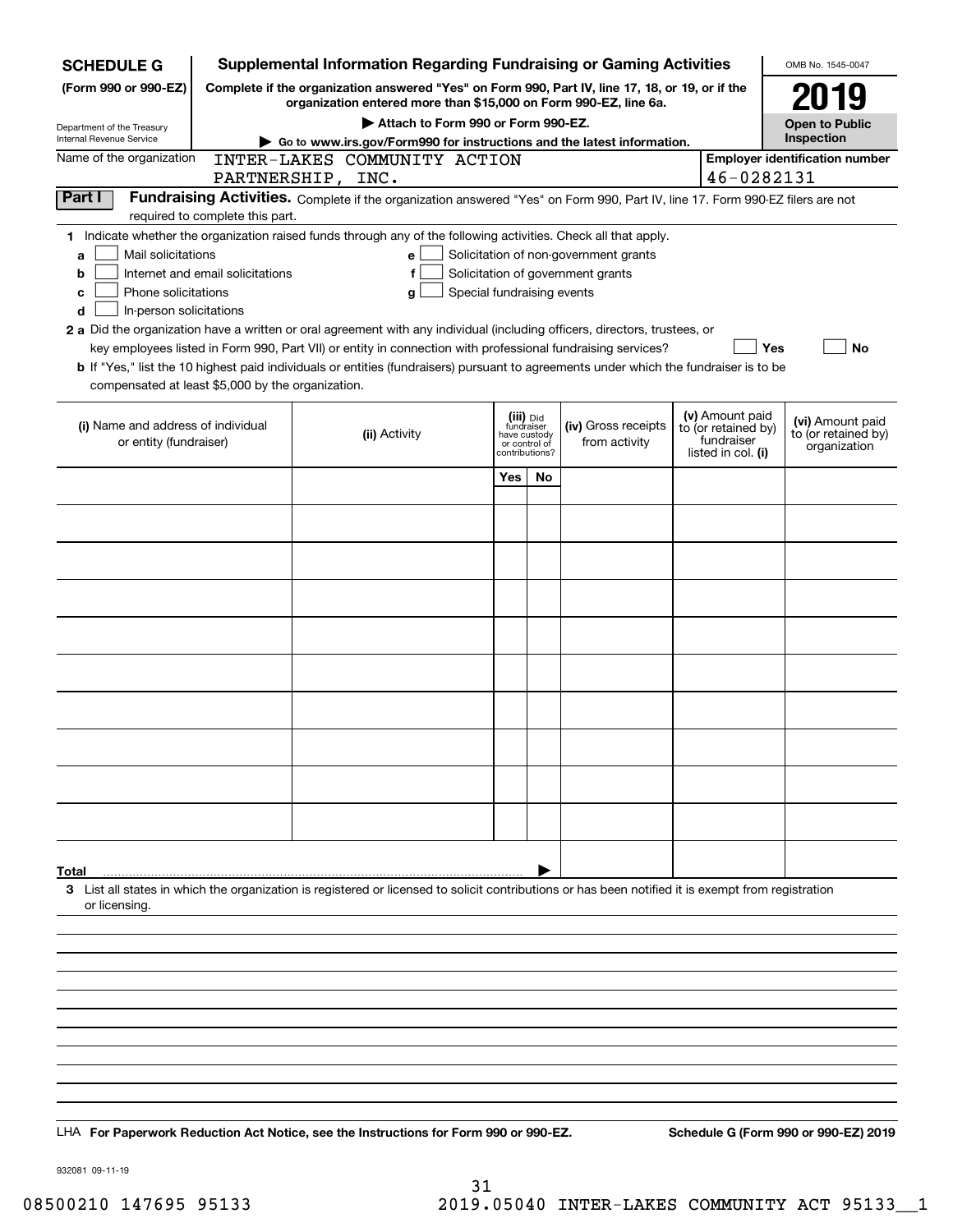### Schedule G (Form 990 or 990-EZ) 2019 Page PARTNERSHIP, INC. 46-0282131 INTER-LAKES COMMUNITY ACTION

**2**

**Part II** | Fundraising Events. Complete if the organization answered "Yes" on Form 990, Part IV, line 18, or reported more than \$15,000

| (c) Other events<br>(d) Total events<br>(add col. (a) through<br>col. (c)<br>(total number)<br>32,531.<br><u>31,123.</u><br>1,408. |
|------------------------------------------------------------------------------------------------------------------------------------|
|                                                                                                                                    |
|                                                                                                                                    |
|                                                                                                                                    |
|                                                                                                                                    |
|                                                                                                                                    |
|                                                                                                                                    |
|                                                                                                                                    |
|                                                                                                                                    |
|                                                                                                                                    |
| 1,545.                                                                                                                             |
|                                                                                                                                    |
| 8,972.                                                                                                                             |
| 10,517.<br>▶                                                                                                                       |
| $-9,109.$                                                                                                                          |
| Gaming. Complete if the organization answered "Yes" on Form 990, Part IV, line 19, or reported more than                           |
|                                                                                                                                    |
| (d) Total gaming (add<br>(c) Other gaming<br>col. (a) through col. (c))                                                            |
|                                                                                                                                    |
|                                                                                                                                    |
|                                                                                                                                    |
|                                                                                                                                    |
|                                                                                                                                    |
| $\frac{0}{0}$                                                                                                                      |
|                                                                                                                                    |
| ▶                                                                                                                                  |
|                                                                                                                                    |
| Enter the state(s) in which the organization conducts gaming activities:                                                           |
| Yes<br>No                                                                                                                          |
|                                                                                                                                    |
|                                                                                                                                    |
| Yes<br>No                                                                                                                          |
|                                                                                                                                    |
|                                                                                                                                    |
|                                                                                                                                    |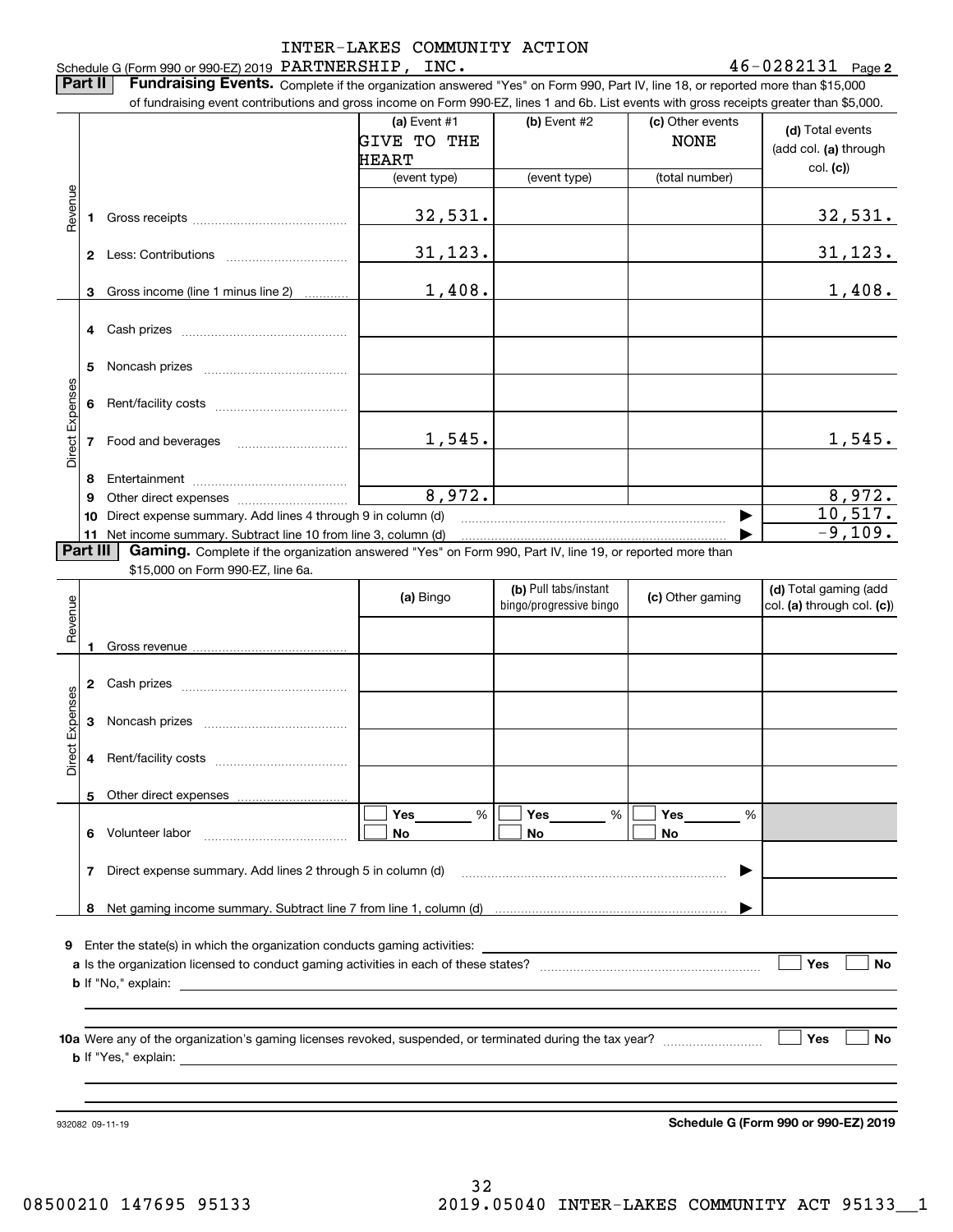| INTER-LAKES COMMUNITY ACTION                                                                                                                                                                                                                          |                 |        |
|-------------------------------------------------------------------------------------------------------------------------------------------------------------------------------------------------------------------------------------------------------|-----------------|--------|
| Schedule G (Form 990 or 990-EZ) 2019 PARTNERSHIP, INC.                                                                                                                                                                                                | $46 - 0282131$  | Page 3 |
|                                                                                                                                                                                                                                                       | Yes             | No     |
| 12 Is the organization a grantor, beneficiary or trustee of a trust, or a member of a partnership or other entity formed                                                                                                                              | Yes             | No     |
| 13 Indicate the percentage of gaming activity conducted in:                                                                                                                                                                                           |                 |        |
|                                                                                                                                                                                                                                                       | $13a$           | %      |
| <b>b</b> An outside facility <b>contained and the contract of the contract of the contract of the contract of the contract of the contract of the contract of the contract of the contract of the contract of the contract of the con</b>             | 13 <sub>b</sub> | %      |
| 14 Enter the name and address of the person who prepares the organization's gaming/special events books and records:                                                                                                                                  |                 |        |
|                                                                                                                                                                                                                                                       |                 |        |
|                                                                                                                                                                                                                                                       |                 |        |
| 15a Does the organization have a contract with a third party from whom the organization receives gaming revenue?                                                                                                                                      | Yes             | No     |
|                                                                                                                                                                                                                                                       |                 |        |
|                                                                                                                                                                                                                                                       |                 |        |
| c If "Yes," enter name and address of the third party:                                                                                                                                                                                                |                 |        |
|                                                                                                                                                                                                                                                       |                 |        |
|                                                                                                                                                                                                                                                       |                 |        |
| 16 Gaming manager information:                                                                                                                                                                                                                        |                 |        |
| Name $\blacktriangleright$ $\lrcorner$                                                                                                                                                                                                                |                 |        |
| Gaming manager compensation > \$                                                                                                                                                                                                                      |                 |        |
|                                                                                                                                                                                                                                                       |                 |        |
|                                                                                                                                                                                                                                                       |                 |        |
| Director/officer<br>Employee<br>Independent contractor                                                                                                                                                                                                |                 |        |
| 17 Mandatory distributions:                                                                                                                                                                                                                           |                 |        |
| a Is the organization required under state law to make charitable distributions from the gaming proceeds to                                                                                                                                           |                 |        |
| retain the state gaming license?                                                                                                                                                                                                                      | Yes             | No     |
| <b>b</b> Enter the amount of distributions required under state law to be distributed to other exempt organizations or spent in the                                                                                                                   |                 |        |
| organization's own exempt activities during the tax year $\triangleright$ \$                                                                                                                                                                          |                 |        |
| Part IV<br>Supplemental Information. Provide the explanations required by Part I, line 2b, columns (iii) and (v); and Part III, lines 9, 9b, 10b,<br>15b, 15c, 16, and 17b, as applicable. Also provide any additional information. See instructions. |                 |        |
|                                                                                                                                                                                                                                                       |                 |        |
|                                                                                                                                                                                                                                                       |                 |        |
|                                                                                                                                                                                                                                                       |                 |        |
|                                                                                                                                                                                                                                                       |                 |        |
|                                                                                                                                                                                                                                                       |                 |        |
|                                                                                                                                                                                                                                                       |                 |        |
|                                                                                                                                                                                                                                                       |                 |        |
|                                                                                                                                                                                                                                                       |                 |        |
|                                                                                                                                                                                                                                                       |                 |        |
|                                                                                                                                                                                                                                                       |                 |        |
| Schedule G (Form 990 or 990-EZ) 2019<br>932083 09-11-19<br>33                                                                                                                                                                                         |                 |        |

08500210 147695 95133 2019.05040 INTER-LAKES COMMUNITY ACT 95133\_1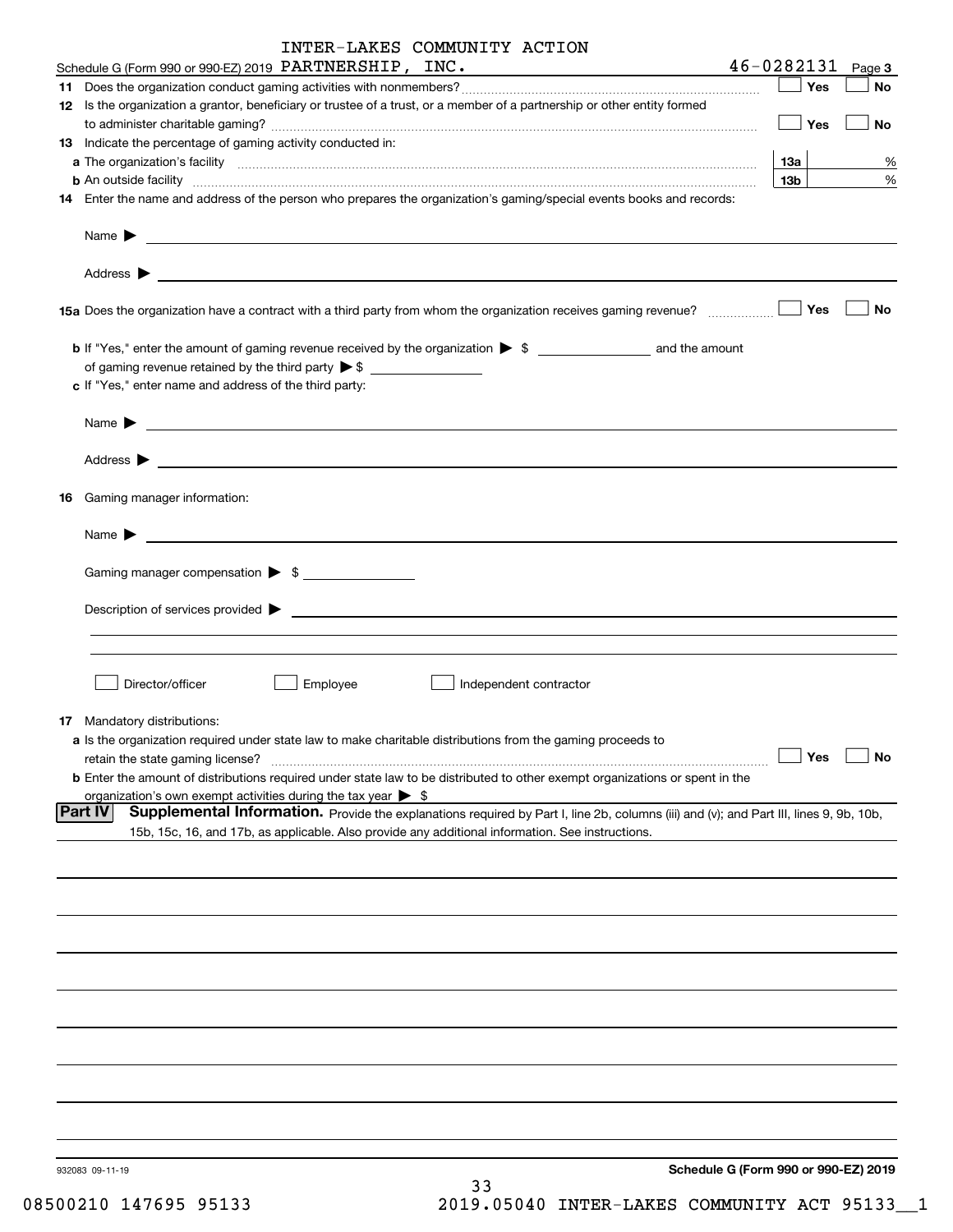| <b>Part IV   Supplemental Information</b> (continued) |                              |            |        |
|-------------------------------------------------------|------------------------------|------------|--------|
| Schedule G (Form 990 or 990-EZ)                       | PARTNERSHIP, INC.            | 46-0282131 | Page 4 |
|                                                       | INTER-LAKES COMMUNITY ACTION |            |        |

**Schedule G (Form 990 or 990-EZ)**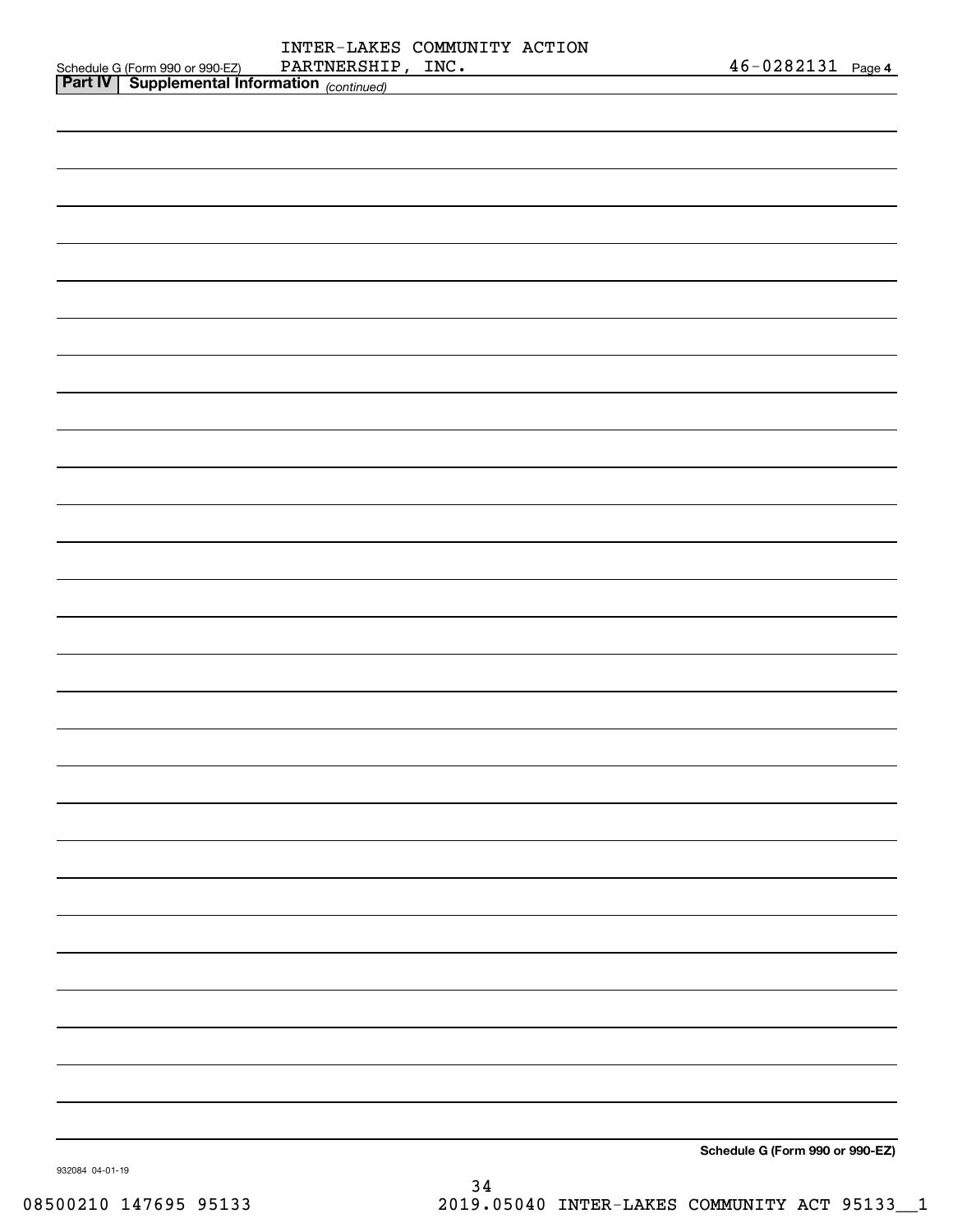| <b>SCHEDULE I</b>                                                                                                                                                                                                                                                                                           |                                                   | <b>Grants and Other Assistance to Organizations,</b>                                                                                  |                                                                              |                                         | OMB No. 1545-0047<br>2019                                      |                                          |                                                                   |  |  |  |
|-------------------------------------------------------------------------------------------------------------------------------------------------------------------------------------------------------------------------------------------------------------------------------------------------------------|---------------------------------------------------|---------------------------------------------------------------------------------------------------------------------------------------|------------------------------------------------------------------------------|-----------------------------------------|----------------------------------------------------------------|------------------------------------------|-------------------------------------------------------------------|--|--|--|
| (Form 990)                                                                                                                                                                                                                                                                                                  |                                                   | Governments, and Individuals in the United States<br>Complete if the organization answered "Yes" on Form 990, Part IV, line 21 or 22. |                                                                              |                                         |                                                                |                                          |                                                                   |  |  |  |
| Department of the Treasury<br>Internal Revenue Service                                                                                                                                                                                                                                                      |                                                   |                                                                                                                                       | Attach to Form 990.<br>Go to www.irs.gov/Form990 for the latest information. |                                         |                                                                |                                          | <b>Open to Public</b><br>Inspection                               |  |  |  |
| Name of the organization                                                                                                                                                                                                                                                                                    | INTER-LAKES COMMUNITY ACTION<br>PARTNERSHIP, INC. |                                                                                                                                       |                                                                              |                                         |                                                                |                                          | <b>Employer identification number</b><br>46-0282131               |  |  |  |
| Part I<br><b>General Information on Grants and Assistance</b>                                                                                                                                                                                                                                               |                                                   |                                                                                                                                       |                                                                              |                                         |                                                                |                                          |                                                                   |  |  |  |
| 1 Does the organization maintain records to substantiate the amount of the grants or assistance, the grantees' eligibility for the grants or assistance, and the selection<br>Describe in Part IV the organization's procedures for monitoring the use of grant funds in the United States.<br>$\mathbf{2}$ |                                                   |                                                                                                                                       |                                                                              |                                         |                                                                |                                          | $\boxed{\text{X}}$ Yes<br>  No                                    |  |  |  |
| Part II<br>Grants and Other Assistance to Domestic Organizations and Domestic Governments. Complete if the organization answered "Yes" on Form 990, Part IV, line 21, for any<br>recipient that received more than \$5,000. Part II can be duplicated if additional space is needed.                        |                                                   |                                                                                                                                       |                                                                              |                                         |                                                                |                                          |                                                                   |  |  |  |
| <b>1 (a)</b> Name and address of organization<br>or government                                                                                                                                                                                                                                              | $(b)$ EIN                                         | (c) IRC section<br>(if applicable)                                                                                                    | (d) Amount of<br>cash grant                                                  | (e) Amount of<br>non-cash<br>assistance | (f) Method of<br>valuation (book,<br>FMV, appraisal,<br>other) | (g) Description of<br>noncash assistance | (h) Purpose of grant<br>or assistance                             |  |  |  |
| WESTERN SOUTH DAKOTA COMMUNITY<br>ACTION PROGRAM - 1844 LOMBARDY DR<br>- RAPID CITY, SD 57701                                                                                                                                                                                                               | $46 - 0281029$ 501(C)(3)                          |                                                                                                                                       | 6,780,                                                                       | $\mathbf{0}$                            |                                                                |                                          | VOLUNTEER INCOME TAX<br>ASSISTANCE VITA MATCHING<br>GRANT PROGRAM |  |  |  |
|                                                                                                                                                                                                                                                                                                             |                                                   |                                                                                                                                       |                                                                              |                                         |                                                                |                                          |                                                                   |  |  |  |
|                                                                                                                                                                                                                                                                                                             |                                                   |                                                                                                                                       |                                                                              |                                         |                                                                |                                          |                                                                   |  |  |  |
|                                                                                                                                                                                                                                                                                                             |                                                   |                                                                                                                                       |                                                                              |                                         |                                                                |                                          |                                                                   |  |  |  |
|                                                                                                                                                                                                                                                                                                             |                                                   |                                                                                                                                       |                                                                              |                                         |                                                                |                                          |                                                                   |  |  |  |
|                                                                                                                                                                                                                                                                                                             |                                                   |                                                                                                                                       |                                                                              |                                         |                                                                |                                          |                                                                   |  |  |  |
| Enter total number of section $501(c)(3)$ and government organizations listed in the line 1 table<br>$\mathbf{2}$                                                                                                                                                                                           |                                                   |                                                                                                                                       |                                                                              |                                         |                                                                |                                          | $1$ .                                                             |  |  |  |
| Enter total number of other organizations listed in the line 1 table<br>3<br>LHA For Paperwork Reduction Act Notice, see the Instructions for Form 990.                                                                                                                                                     |                                                   |                                                                                                                                       |                                                                              |                                         |                                                                |                                          | 0.<br>Schedule I (Form 990) (2019)                                |  |  |  |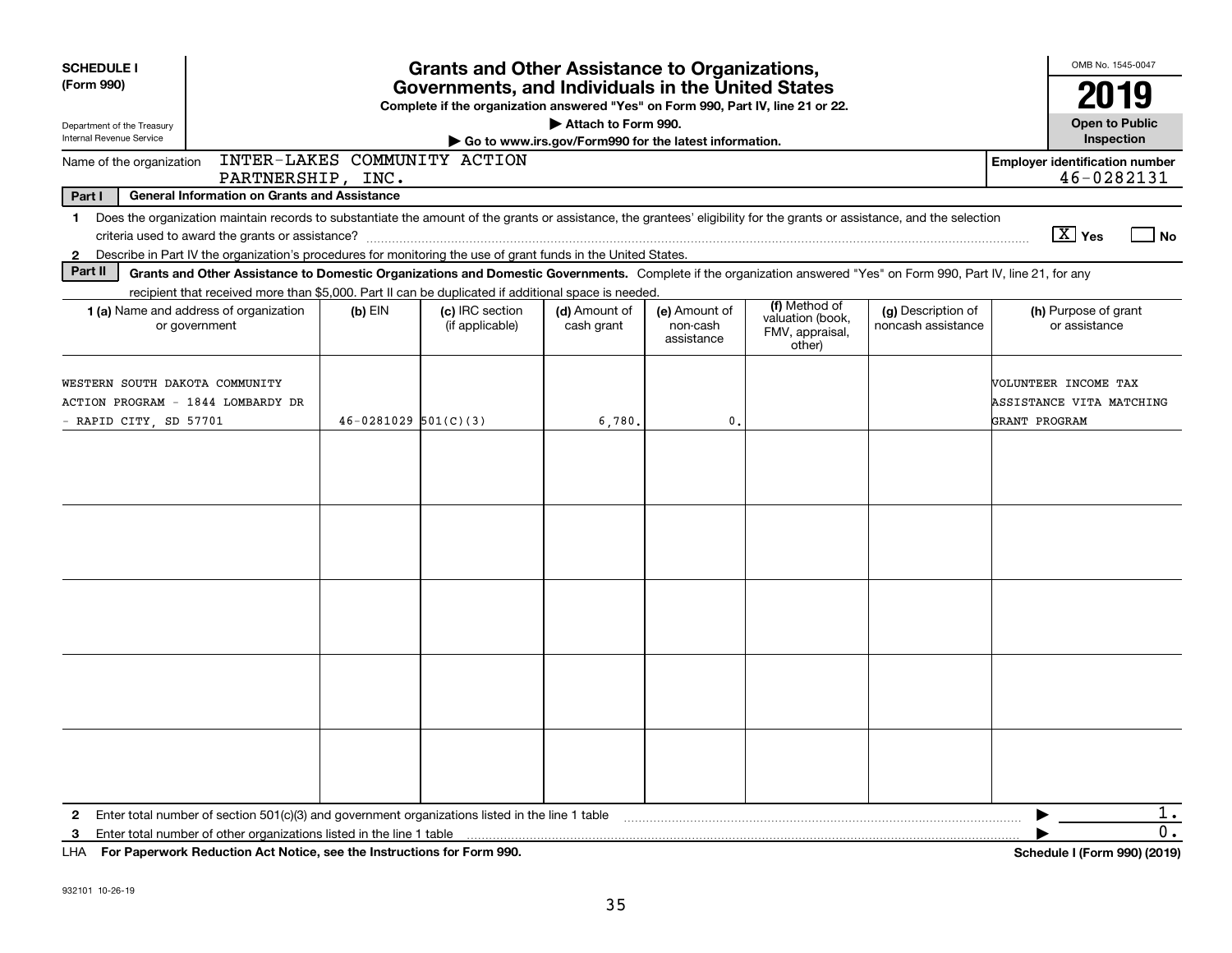**2**Schedule I (Form 990) (2019) Page PARTNERSHIP, INC. 46-0282131

**Part III** | Grants and Other Assistance to Domestic Individuals. Complete if the organization answered "Yes" on Form 990, Part IV, line 22. Part III can be duplicated if additional space is needed.

| (a) Type of grant or assistance                                                                                                                      | (b) Number of<br>recipients | (c) Amount of<br>cash grant | (d) Amount of non-<br>cash assistance | (e) Method of valuation<br>(book, FMV, appraisal, other) | (f) Description of noncash assistance |
|------------------------------------------------------------------------------------------------------------------------------------------------------|-----------------------------|-----------------------------|---------------------------------------|----------------------------------------------------------|---------------------------------------|
|                                                                                                                                                      |                             |                             |                                       |                                                          |                                       |
| FOOD ASSISTANCE PROGRAM                                                                                                                              | 4187                        | 889,862.                    |                                       | 41,254. CFSP DONOR PROVIDED                              | FOOD CONTRIBUTION                     |
| WEATHERIZATION ASSISTANCE                                                                                                                            | 467                         | 457,308.                    | $\mathbf{0}$                          |                                                          |                                       |
|                                                                                                                                                      |                             |                             |                                       |                                                          |                                       |
| HOUSING ASSISTANCE PROGRAMS                                                                                                                          | 103                         | 520,471.                    | 0                                     |                                                          |                                       |
|                                                                                                                                                      |                             |                             |                                       |                                                          |                                       |
| HOMELESS ASSISTANCE PROGRAMS                                                                                                                         | 796                         | 661.680.                    | $\mathbf{0}$ .                        |                                                          |                                       |
|                                                                                                                                                      |                             |                             |                                       |                                                          |                                       |
| COMMUNITY ASSISTANCE SERVICES                                                                                                                        | 3533                        | 140.218.                    | $\mathbf{0}$ .                        |                                                          |                                       |
| Supplemental Information. Provide the information required in Part I, line 2; Part III, column (b); and any other additional information.<br>Part IV |                             |                             |                                       |                                                          |                                       |
| PART I, LINE 2:                                                                                                                                      |                             |                             |                                       |                                                          |                                       |
| THE ORGANIZATION HAS MANY POLICIES AND PROCEDURES IN PLACE TO MONITOR THE                                                                            |                             |                             |                                       |                                                          |                                       |
| DISTRIBUTION AND USE OF FUNDS. ELIGIBILITY FOR DISTRIBUTION IS DETERMINED                                                                            |                             |                             |                                       |                                                          |                                       |
| THROUGH INTAKE PROCEDURES WHERE INCOME AND NEED IS VERIFIED. REQUIRED                                                                                |                             |                             |                                       |                                                          |                                       |
| DOCUMENTATION IS OBTAINED FOR PAYMENT PROCESSING BY THE COMMUNITY SERVICE                                                                            |                             |                             |                                       |                                                          |                                       |
| WORKER OR CASE WORKER WHO THEN SIGNS THE APPLICATION. THE SUPERVISOR THEN                                                                            |                             |                             |                                       |                                                          |                                       |
| ADDOVEC MUE ION ICAMION DO DOCECCINO                                                                                                                 |                             | מתגמממת מסטחת ממס           |                                       | סים געומסוות                                             |                                       |

APPROVES THE APPLICATION FOR PROCESSING. FOR OTHER PROGRAMS, PURCHASE

ORDERS OR CONTRACTS AND SUPPORTING DOCUMENTATION ARE REQUIRED FOR ALL

### PAYMENTS, WHICH ARE SIGNED BY PROGRAM MANAGERS OR DESIGNEES. ICAP FOLLOWS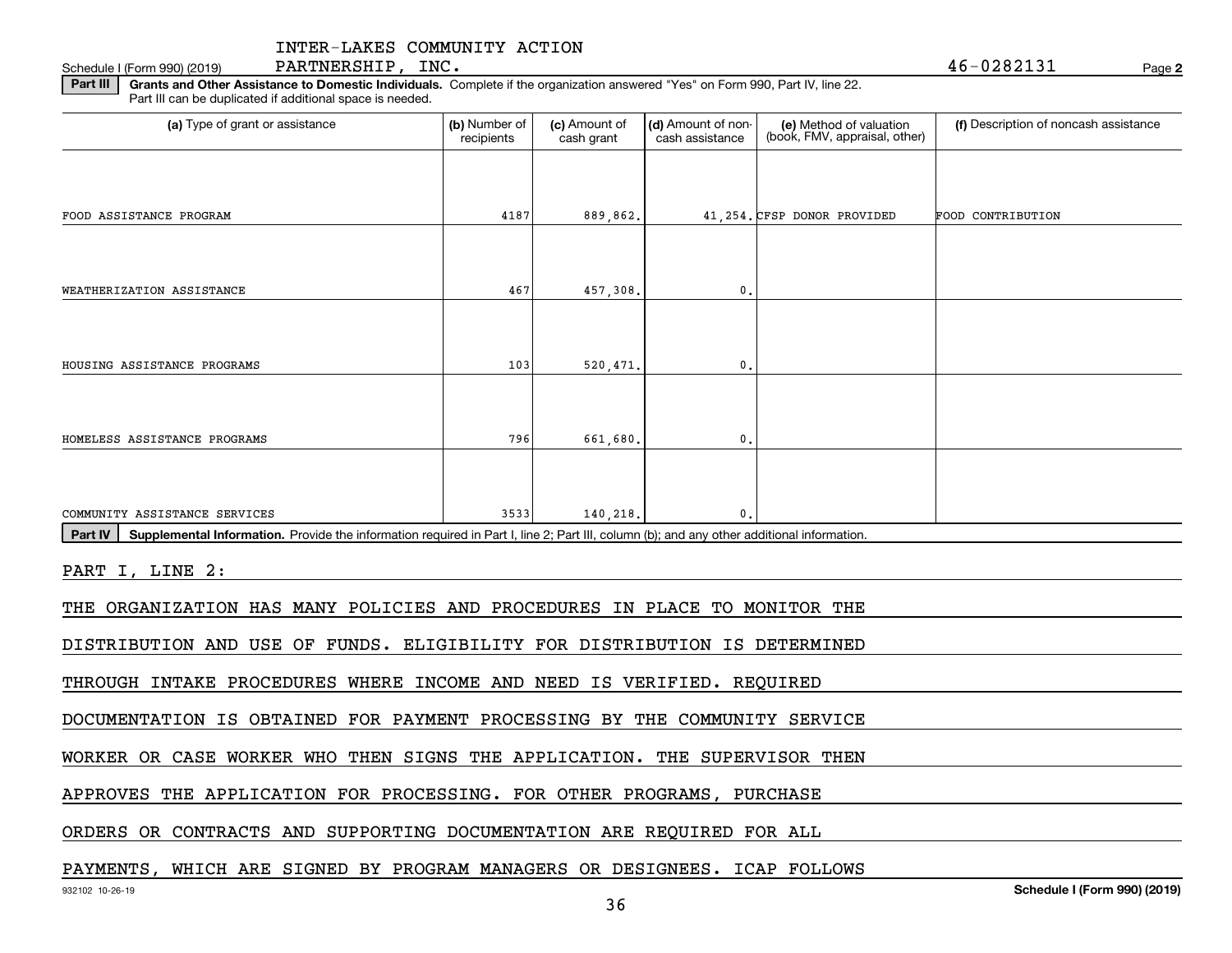| PARTNERSHIP, INC.<br>Schedule I (Form 990)                                                                                  | $46 - 0282131$<br>Page 2    |                             |                                       |                                                             |                                        |  |
|-----------------------------------------------------------------------------------------------------------------------------|-----------------------------|-----------------------------|---------------------------------------|-------------------------------------------------------------|----------------------------------------|--|
| Part III Continuation of Grants and Other Assistance to Individuals in the United States (Schedule I (Form 990), Part III.) |                             |                             |                                       |                                                             |                                        |  |
| (a) Type of grant or assistance                                                                                             | (b) Number of<br>recipients | (c) Amount of<br>cash grant | (d) Amount of non-<br>cash assistance | (e) Method of<br>valuation (book, FMV,<br>appraisal, other) | (f) Description of non-cash assistance |  |
| EMERGENCY ASSISTANCE SERVICES                                                                                               | 1,322.                      | 611,626.                    | $\mathfrak o$ .                       |                                                             |                                        |  |
|                                                                                                                             |                             |                             |                                       |                                                             | FOOD, PHYSICALS, INTERPRETING,         |  |
| CHILD EDUCATION ASSISTANCE                                                                                                  | 632.                        | 7,967.                      |                                       | 2,656. 25% FOR HS-EHS                                       | DENTAL, CHILDCARE                      |  |
| DISCRETIONARY ASSISTANCE                                                                                                    | 3.                          | 512.                        | $\mathbf{0}$ .                        |                                                             |                                        |  |
|                                                                                                                             |                             |                             |                                       |                                                             |                                        |  |
|                                                                                                                             |                             |                             |                                       |                                                             |                                        |  |
|                                                                                                                             |                             |                             |                                       |                                                             |                                        |  |
|                                                                                                                             |                             |                             |                                       |                                                             |                                        |  |
|                                                                                                                             |                             |                             |                                       |                                                             |                                        |  |
|                                                                                                                             |                             |                             |                                       |                                                             |                                        |  |
|                                                                                                                             |                             |                             |                                       |                                                             |                                        |  |

**Schedule I (Form 990)**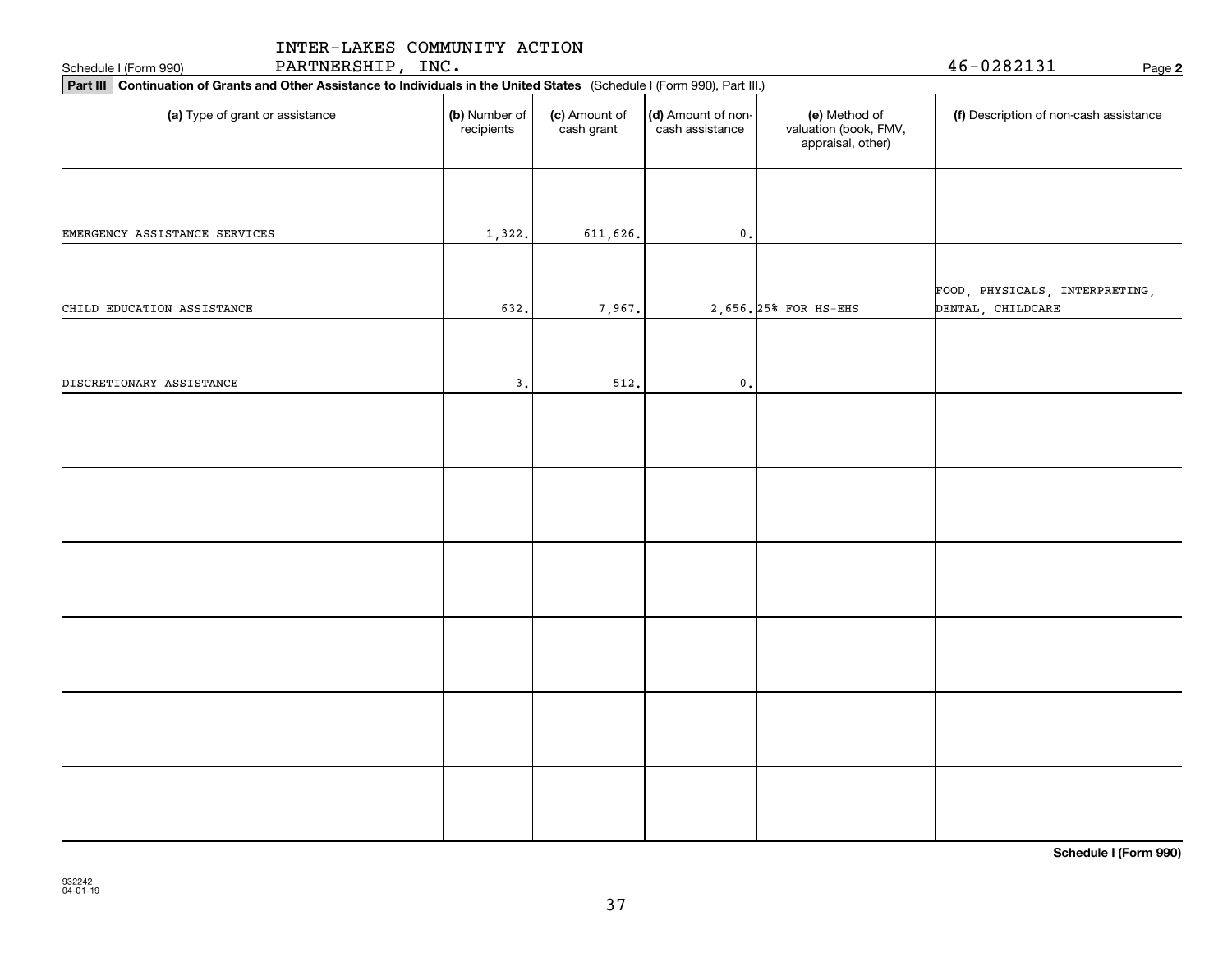**Part IV Supplemental Information**

THE PROCUREMENT STANDARDS PROPOSED BY REGULATIONS.

### IN ADDITION, THE ORGANIZATION HAS ITS PROGRAMS MONITORED BY FUNDING SOURCES

AND ANNUALLY HAS A SINGLE AUDIT (PREVIOUSLY KNOWN AS A-133 AUDIT).

**Schedule I (Form 990)**

932291 04-01-19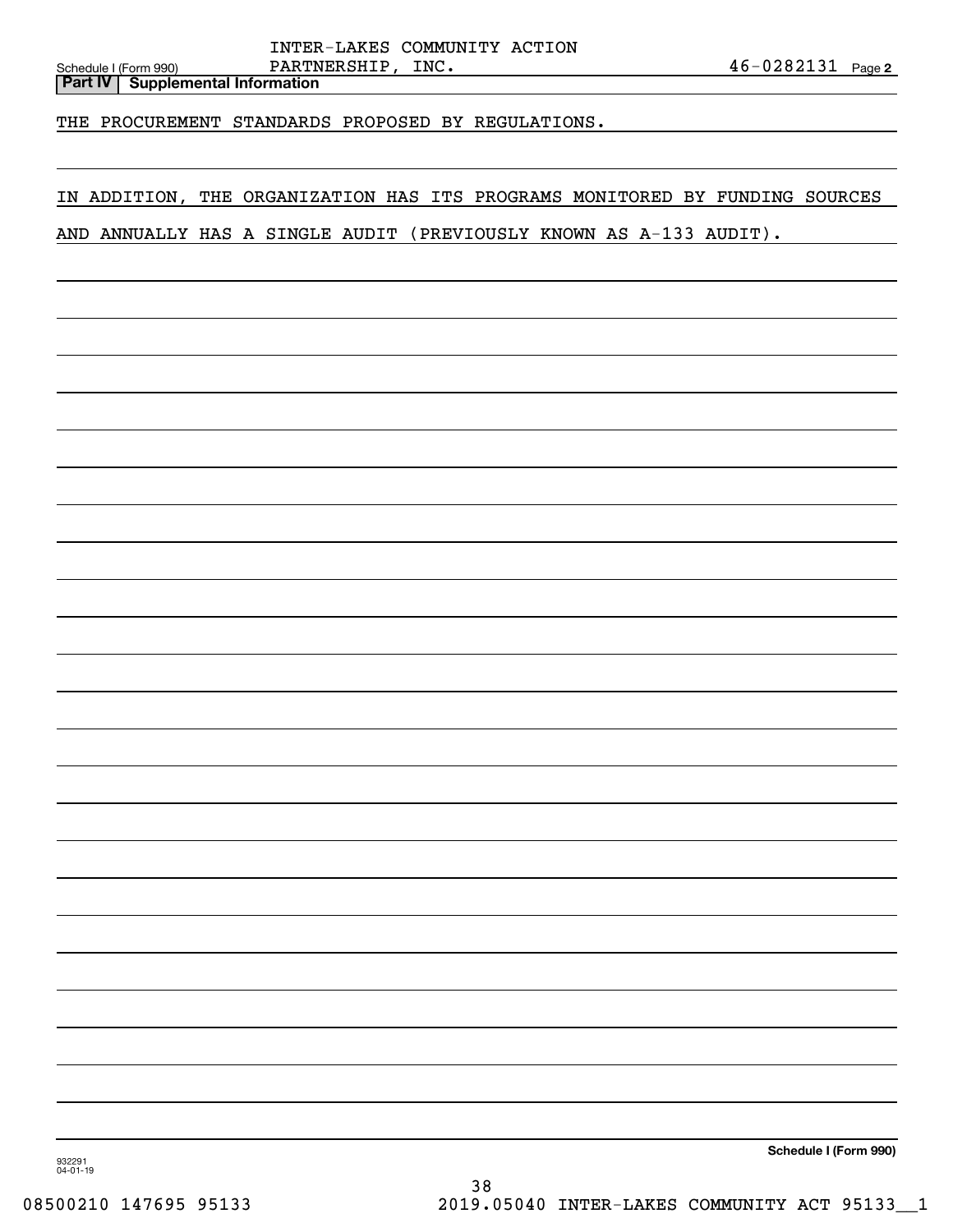|   | <b>Compensation Information</b><br><b>SCHEDULE J</b> |                                                                                                                                                                                                                                      | OMB No. 1545-0047                     |     |    |
|---|------------------------------------------------------|--------------------------------------------------------------------------------------------------------------------------------------------------------------------------------------------------------------------------------------|---------------------------------------|-----|----|
|   | (Form 990)                                           | For certain Officers, Directors, Trustees, Key Employees, and Highest                                                                                                                                                                |                                       |     |    |
|   |                                                      | <b>Compensated Employees</b>                                                                                                                                                                                                         | 2019                                  |     |    |
|   | Department of the Treasury                           | Complete if the organization answered "Yes" on Form 990, Part IV, line 23.<br>Attach to Form 990.                                                                                                                                    | <b>Open to Public</b>                 |     |    |
|   | Internal Revenue Service                             | Go to www.irs.gov/Form990 for instructions and the latest information.                                                                                                                                                               | Inspection                            |     |    |
|   | Name of the organization                             | INTER-LAKES COMMUNITY ACTION                                                                                                                                                                                                         | <b>Employer identification number</b> |     |    |
|   |                                                      | PARTNERSHIP, INC.                                                                                                                                                                                                                    | 46-0282131                            |     |    |
|   | Part I                                               | <b>Questions Regarding Compensation</b>                                                                                                                                                                                              |                                       |     |    |
|   |                                                      |                                                                                                                                                                                                                                      |                                       | Yes | No |
|   |                                                      | Check the appropriate box(es) if the organization provided any of the following to or for a person listed on Form 990,                                                                                                               |                                       |     |    |
|   |                                                      | Part VII, Section A, line 1a. Complete Part III to provide any relevant information regarding these items.                                                                                                                           |                                       |     |    |
|   | First-class or charter travel                        | Housing allowance or residence for personal use                                                                                                                                                                                      |                                       |     |    |
|   | Travel for companions                                | Payments for business use of personal residence                                                                                                                                                                                      |                                       |     |    |
|   |                                                      | Tax indemnification and gross-up payments<br>Health or social club dues or initiation fees                                                                                                                                           |                                       |     |    |
|   |                                                      | Discretionary spending account<br>Personal services (such as maid, chauffeur, chef)                                                                                                                                                  |                                       |     |    |
|   |                                                      |                                                                                                                                                                                                                                      |                                       |     |    |
|   |                                                      | <b>b</b> If any of the boxes on line 1a are checked, did the organization follow a written policy regarding payment or                                                                                                               |                                       |     |    |
|   |                                                      |                                                                                                                                                                                                                                      | 1b                                    |     |    |
| 2 |                                                      | Did the organization require substantiation prior to reimbursing or allowing expenses incurred by all directors,                                                                                                                     |                                       |     |    |
|   |                                                      | trustees, and officers, including the CEO/Executive Director, regarding the items checked on line 1a?                                                                                                                                | $\mathbf{2}$                          |     |    |
|   |                                                      |                                                                                                                                                                                                                                      |                                       |     |    |
| З |                                                      | Indicate which, if any, of the following the organization used to establish the compensation of the organization's                                                                                                                   |                                       |     |    |
|   |                                                      | CEO/Executive Director. Check all that apply. Do not check any boxes for methods used by a related organization to                                                                                                                   |                                       |     |    |
|   |                                                      | establish compensation of the CEO/Executive Director, but explain in Part III.                                                                                                                                                       |                                       |     |    |
|   | Compensation committee                               | Written employment contract<br>$X$ Compensation survey or study                                                                                                                                                                      |                                       |     |    |
|   |                                                      | Independent compensation consultant<br>$\overline{\mathbf{X}}$ Approval by the board or compensation committee                                                                                                                       |                                       |     |    |
|   |                                                      | Form 990 of other organizations                                                                                                                                                                                                      |                                       |     |    |
| 4 |                                                      | During the year, did any person listed on Form 990, Part VII, Section A, line 1a, with respect to the filing                                                                                                                         |                                       |     |    |
|   | organization or a related organization:              |                                                                                                                                                                                                                                      |                                       |     |    |
| а |                                                      | Receive a severance payment or change-of-control payment?                                                                                                                                                                            | 4a                                    |     | х  |
|   |                                                      |                                                                                                                                                                                                                                      | 4b                                    |     | X  |
| c |                                                      |                                                                                                                                                                                                                                      | 4c                                    |     | X  |
|   |                                                      | If "Yes" to any of lines 4a-c, list the persons and provide the applicable amounts for each item in Part III.                                                                                                                        |                                       |     |    |
|   |                                                      |                                                                                                                                                                                                                                      |                                       |     |    |
|   |                                                      | Only section 501(c)(3), 501(c)(4), and 501(c)(29) organizations must complete lines 5-9.                                                                                                                                             |                                       |     |    |
|   |                                                      | For persons listed on Form 990, Part VII, Section A, line 1a, did the organization pay or accrue any compensation                                                                                                                    |                                       |     |    |
|   | contingent on the revenues of:                       |                                                                                                                                                                                                                                      |                                       |     |    |
| a |                                                      | The organization? <b>With the contract of the contract of the contract of the contract of the contract of the contract of the contract of the contract of the contract of the contract of the contract of the contract of the co</b> | 5a                                    |     | x  |
|   |                                                      |                                                                                                                                                                                                                                      | 5b                                    |     | X  |
|   |                                                      | If "Yes" on line 5a or 5b, describe in Part III.                                                                                                                                                                                     |                                       |     |    |
|   |                                                      | 6 For persons listed on Form 990, Part VII, Section A, line 1a, did the organization pay or accrue any compensation                                                                                                                  |                                       |     |    |
|   | contingent on the net earnings of:                   |                                                                                                                                                                                                                                      |                                       |     |    |
| a |                                                      |                                                                                                                                                                                                                                      | 6a                                    |     | x  |
|   |                                                      |                                                                                                                                                                                                                                      | 6b                                    |     | X  |
|   |                                                      | If "Yes" on line 6a or 6b, describe in Part III.                                                                                                                                                                                     |                                       |     |    |
|   |                                                      | 7 For persons listed on Form 990, Part VII, Section A, line 1a, did the organization provide any nonfixed payments                                                                                                                   |                                       |     |    |
|   |                                                      |                                                                                                                                                                                                                                      | $\overline{7}$                        |     | х  |
|   |                                                      | 8 Were any amounts reported on Form 990, Part VII, paid or accrued pursuant to a contract that was subject to the                                                                                                                    |                                       |     |    |
|   |                                                      | initial contract exception described in Regulations section 53.4958-4(a)(3)? If "Yes," describe in Part III                                                                                                                          | 8                                     |     | х  |
| 9 |                                                      | If "Yes" on line 8, did the organization also follow the rebuttable presumption procedure described in                                                                                                                               |                                       |     |    |
|   | Regulations section 53.4958-6(c)?                    |                                                                                                                                                                                                                                      | 9                                     |     |    |
|   |                                                      | LHA For Paperwork Reduction Act Notice, see the Instructions for Form 990.                                                                                                                                                           | Schedule J (Form 990) 2019            |     |    |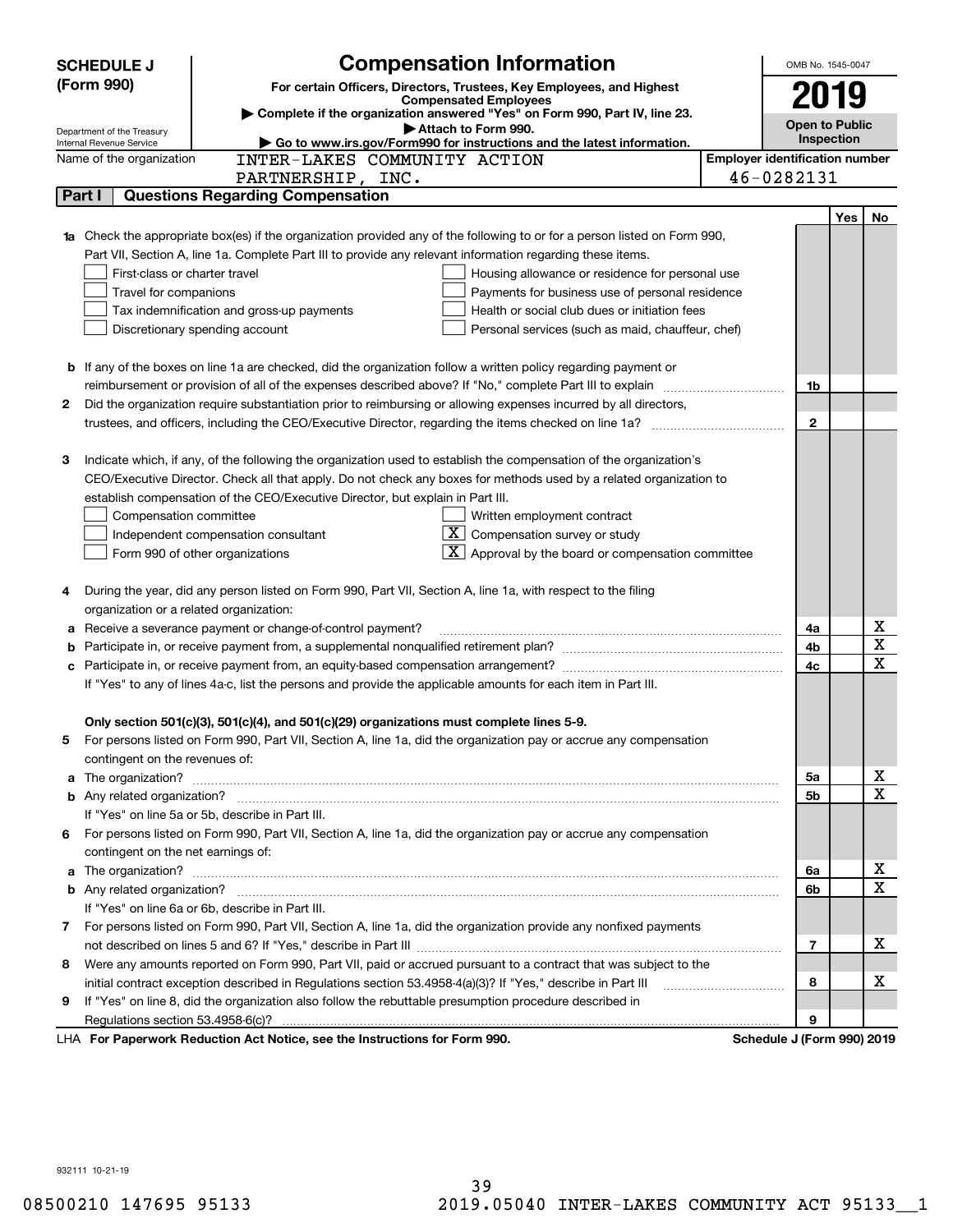PARTNERSHIP, INC.

**Part II Officers, Directors, Trustees, Key Employees, and Highest Compensated Employees.**  Schedule J (Form 990) 2019 Page Use duplicate copies if additional space is needed.

For each individual whose compensation must be reported on Schedule J, report compensation from the organization on row (i) and from related organizations, described in the instructions, on row (ii). Do not list any individuals that aren't listed on Form 990, Part VII.

**Note:**  The sum of columns (B)(i)-(iii) for each listed individual must equal the total amount of Form 990, Part VII, Section A, line 1a, applicable column (D) and (E) amounts for that individual.

|                                   |                          | (B) Breakdown of W-2 and/or 1099-MISC compensation |                                           | (C) Retirement and<br>other deferred | (D) Nontaxable<br>benefits | (E) Total of columns | (F) Compensation<br>in column (B)         |  |
|-----------------------------------|--------------------------|----------------------------------------------------|-------------------------------------------|--------------------------------------|----------------------------|----------------------|-------------------------------------------|--|
| (A) Name and Title                | (i) Base<br>compensation | (ii) Bonus &<br>incentive<br>compensation          | (iii) Other<br>reportable<br>compensation | compensation                         |                            | $(B)(i)-(D)$         | reported as deferred<br>on prior Form 990 |  |
| CYNTHIA DANNENBRING<br>(1)<br>(i) | 145,973.                 | $\overline{0}$ .                                   | 229.                                      | 4,386.                               | 9,034.                     | 159,622.             | 0.                                        |  |
| CHIEF EXECUTIVE OFFICER<br>(ii)   | $\overline{0}$ .         | $\overline{\mathfrak{0}}$ .                        | $\overline{0}$ .                          | $\overline{0}$ .                     | $\overline{0}$ .           | $\overline{0}$ .     | $\overline{0}$ .                          |  |
|                                   | (i)                      |                                                    |                                           |                                      |                            |                      |                                           |  |
| (ii)                              |                          |                                                    |                                           |                                      |                            |                      |                                           |  |
|                                   | (i)                      |                                                    |                                           |                                      |                            |                      |                                           |  |
| (ii)                              |                          |                                                    |                                           |                                      |                            |                      |                                           |  |
|                                   | (i)                      |                                                    |                                           |                                      |                            |                      |                                           |  |
| (ii)                              |                          |                                                    |                                           |                                      |                            |                      |                                           |  |
|                                   | (i)                      |                                                    |                                           |                                      |                            |                      |                                           |  |
| (ii)                              |                          |                                                    |                                           |                                      |                            |                      |                                           |  |
|                                   | (i)                      |                                                    |                                           |                                      |                            |                      |                                           |  |
|                                   | (ii)                     |                                                    |                                           |                                      |                            |                      |                                           |  |
|                                   | (i)                      |                                                    |                                           |                                      |                            |                      |                                           |  |
|                                   | (ii)                     |                                                    |                                           |                                      |                            |                      |                                           |  |
|                                   | $(\sf{i})$               |                                                    |                                           |                                      |                            |                      |                                           |  |
|                                   | (ii)                     |                                                    |                                           |                                      |                            |                      |                                           |  |
|                                   | (i)                      |                                                    |                                           |                                      |                            |                      |                                           |  |
|                                   | (ii)                     |                                                    |                                           |                                      |                            |                      |                                           |  |
| (ii)                              | (i)                      |                                                    |                                           |                                      |                            |                      |                                           |  |
|                                   | (i)                      |                                                    |                                           |                                      |                            |                      |                                           |  |
| (ii)                              |                          |                                                    |                                           |                                      |                            |                      |                                           |  |
|                                   | (i)                      |                                                    |                                           |                                      |                            |                      |                                           |  |
| (ii)                              |                          |                                                    |                                           |                                      |                            |                      |                                           |  |
|                                   | (i)                      |                                                    |                                           |                                      |                            |                      |                                           |  |
|                                   | (ii)                     |                                                    |                                           |                                      |                            |                      |                                           |  |
|                                   | (i)                      |                                                    |                                           |                                      |                            |                      |                                           |  |
|                                   | (ii)                     |                                                    |                                           |                                      |                            |                      |                                           |  |
|                                   | (i)                      |                                                    |                                           |                                      |                            |                      |                                           |  |
|                                   | (ii)                     |                                                    |                                           |                                      |                            |                      |                                           |  |
|                                   | (i)                      |                                                    |                                           |                                      |                            |                      |                                           |  |
|                                   | (ii)                     |                                                    |                                           |                                      |                            |                      |                                           |  |

**Schedule J (Form 990) 2019**

**2**

46-0282131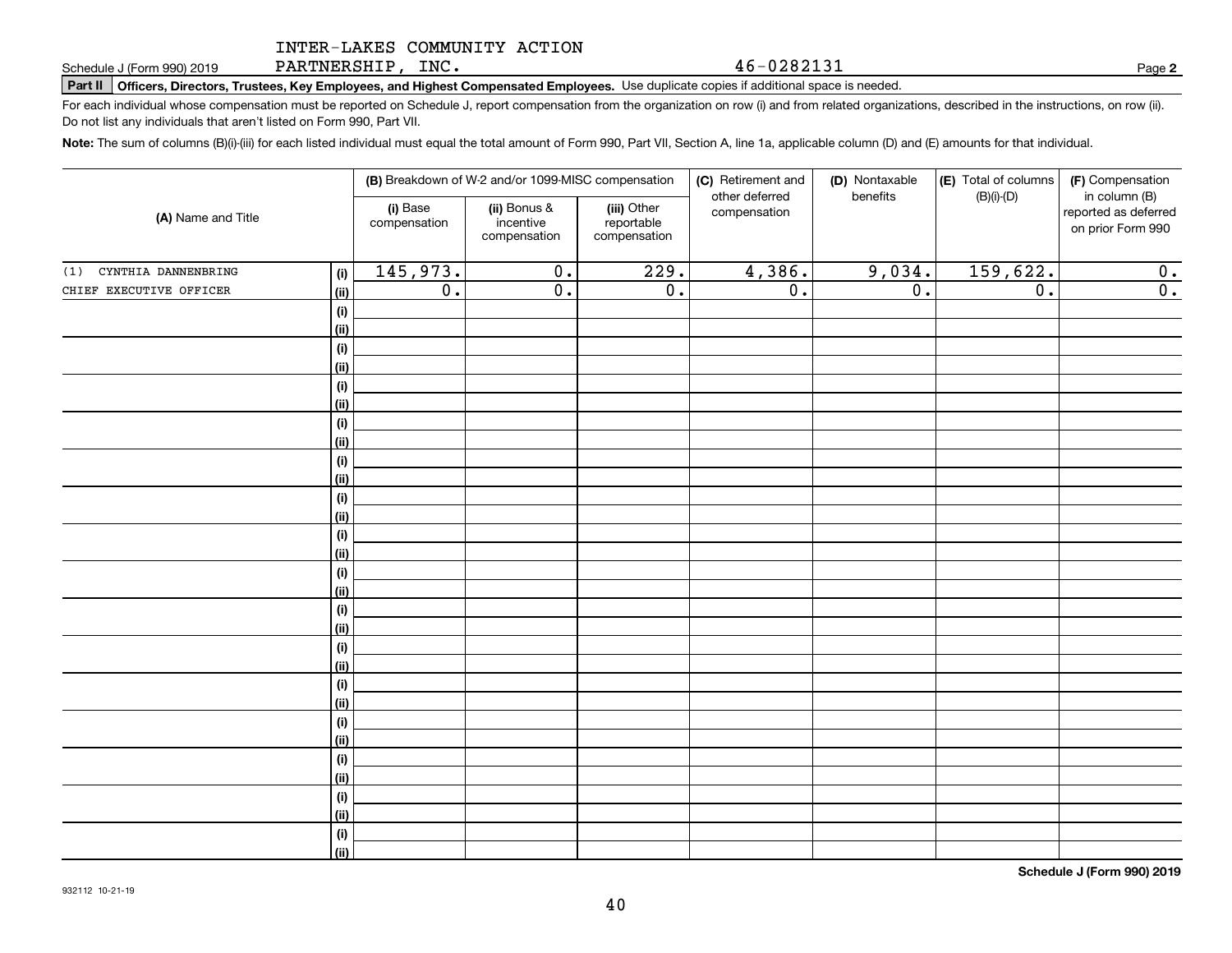### **Part III Supplemental Information**

Schedule J (Form 990) 2019 PARTNERSHIP, INC.<br>Part III Supplemental Information<br>Provide the information, explanation, or descriptions required for Part I, lines 1a, 1b, 3, 4a, 4b, 4c, 5a, 5b, 6a, 6b, 7, and 8, and for Part

### PART I, LINE 3:

THE BOARD OF DIRECTORS REVIEW AND APPROVE THE EXECUTIVE DIRECTORS

COMPENSATION IN ADDITION TO THE WAGE SCALE USED FOR ALL STAFF.

**Schedule J (Form 990) 2019**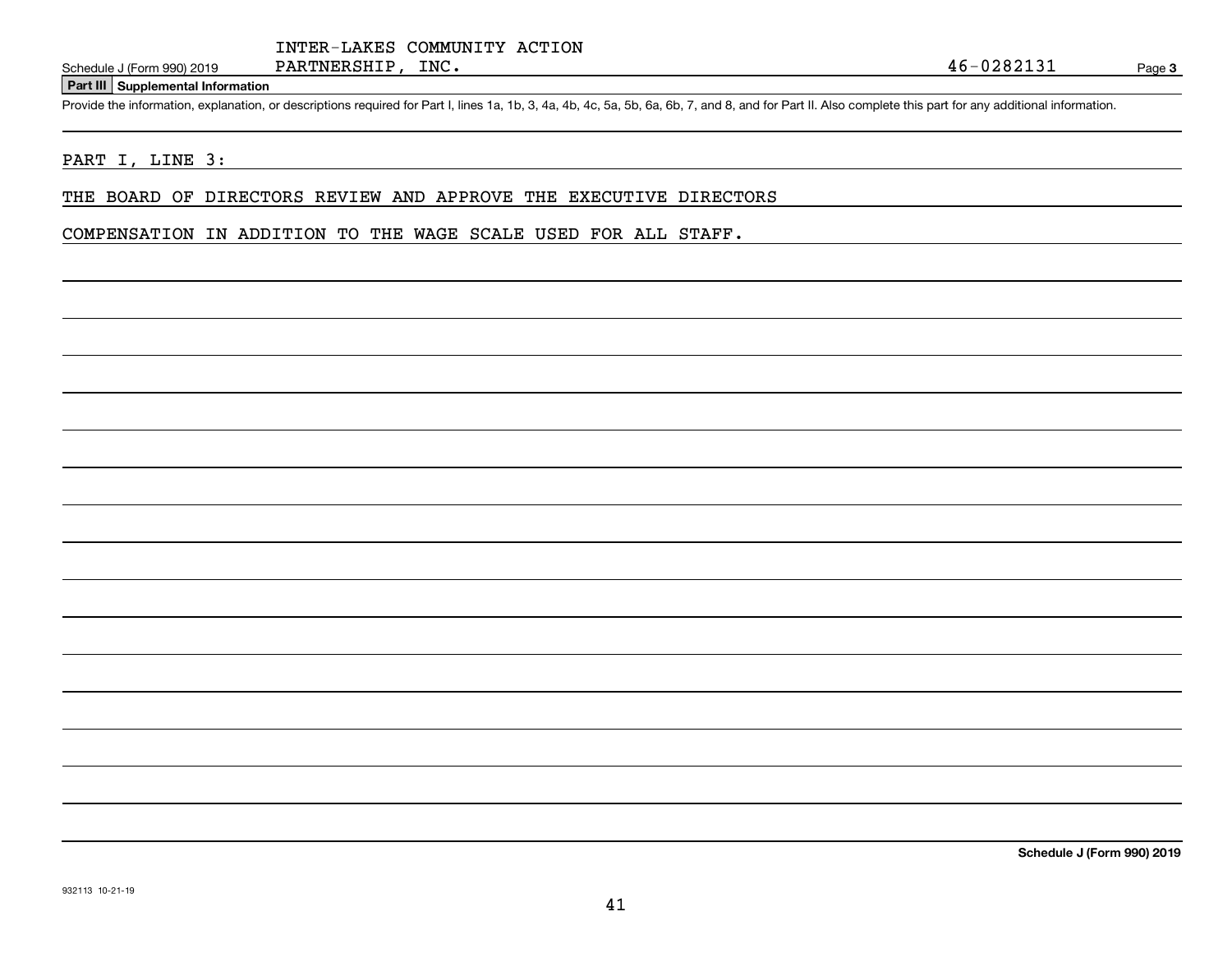|              | <b>SCHEDULE M</b>                                      |                                                                                                                                |                               | <b>Noncash Contributions</b>         |                                                                                                      | OMB No. 1545-0047                                            |     |    |
|--------------|--------------------------------------------------------|--------------------------------------------------------------------------------------------------------------------------------|-------------------------------|--------------------------------------|------------------------------------------------------------------------------------------------------|--------------------------------------------------------------|-----|----|
|              | (Form 990)                                             |                                                                                                                                |                               |                                      |                                                                                                      | 2019                                                         |     |    |
|              | Department of the Treasury<br>Internal Revenue Service | Attach to Form 990.<br>Go to www.irs.gov/Form990 for instructions and the latest information.                                  |                               |                                      | ▶ Complete if the organizations answered "Yes" on Form 990, Part IV, lines 29 or 30.                 | <b>Open to Public</b><br>Inspection                          |     |    |
|              | Name of the organization                               | INTER-LAKES COMMUNITY ACTION                                                                                                   |                               |                                      |                                                                                                      | <b>Employer identification number</b>                        |     |    |
|              |                                                        | PARTNERSHIP, INC.                                                                                                              |                               |                                      |                                                                                                      | 46-0282131                                                   |     |    |
| Part I       | <b>Types of Property</b>                               |                                                                                                                                |                               |                                      |                                                                                                      |                                                              |     |    |
|              |                                                        |                                                                                                                                | (a)<br>Check if<br>applicable | (b)<br>Number of<br>contributions or | (c)<br>Noncash contribution<br>amounts reported on<br>items contributed Form 990, Part VIII, line 1g | (d)<br>Method of determining<br>noncash contribution amounts |     |    |
| 1.           |                                                        |                                                                                                                                |                               |                                      |                                                                                                      |                                                              |     |    |
| $\mathbf{2}$ |                                                        |                                                                                                                                |                               |                                      |                                                                                                      |                                                              |     |    |
| З            |                                                        |                                                                                                                                |                               |                                      |                                                                                                      |                                                              |     |    |
| 4            |                                                        |                                                                                                                                |                               |                                      |                                                                                                      |                                                              |     |    |
| 5            |                                                        | Clothing and household goods                                                                                                   |                               |                                      |                                                                                                      |                                                              |     |    |
| 6            |                                                        |                                                                                                                                |                               |                                      |                                                                                                      |                                                              |     |    |
| 7            |                                                        |                                                                                                                                |                               |                                      |                                                                                                      |                                                              |     |    |
| 8            |                                                        |                                                                                                                                |                               |                                      |                                                                                                      |                                                              |     |    |
| 9            |                                                        |                                                                                                                                |                               |                                      |                                                                                                      |                                                              |     |    |
| 10           |                                                        | Securities - Closely held stock                                                                                                |                               |                                      |                                                                                                      |                                                              |     |    |
| 11           | Securities - Partnership, LLC, or                      |                                                                                                                                |                               |                                      |                                                                                                      |                                                              |     |    |
|              | trust interests                                        |                                                                                                                                |                               |                                      |                                                                                                      |                                                              |     |    |
| 12           | Securities Miscellaneous                               |                                                                                                                                |                               |                                      |                                                                                                      |                                                              |     |    |
| 13           | Qualified conservation contribution -                  |                                                                                                                                |                               |                                      |                                                                                                      |                                                              |     |    |
|              | Historic structures                                    |                                                                                                                                |                               |                                      |                                                                                                      |                                                              |     |    |
| 14           |                                                        | Qualified conservation contribution - Other                                                                                    |                               |                                      |                                                                                                      |                                                              |     |    |
| 15           | Real estate - Residential                              |                                                                                                                                |                               |                                      |                                                                                                      |                                                              |     |    |
| 16           |                                                        | Real estate - Commercial                                                                                                       |                               |                                      |                                                                                                      |                                                              |     |    |
| 17           |                                                        |                                                                                                                                |                               |                                      |                                                                                                      |                                                              |     |    |
| 18           |                                                        |                                                                                                                                |                               |                                      |                                                                                                      |                                                              |     |    |
| 19           |                                                        |                                                                                                                                | $\overline{\mathbf{x}}$       | 1                                    |                                                                                                      | 41,254. DONOR PROVIDED                                       |     |    |
| 20           |                                                        | Drugs and medical supplies                                                                                                     |                               |                                      |                                                                                                      |                                                              |     |    |
| 21           |                                                        |                                                                                                                                |                               |                                      |                                                                                                      |                                                              |     |    |
| 22           |                                                        |                                                                                                                                |                               |                                      |                                                                                                      |                                                              |     |    |
| 23           |                                                        |                                                                                                                                |                               |                                      |                                                                                                      |                                                              |     |    |
| 24           | Archeological artifacts                                |                                                                                                                                |                               |                                      |                                                                                                      |                                                              |     |    |
|              |                                                        | LLOYD PROPERT)                                                                                                                 | X                             | 1                                    |                                                                                                      | 42,395. CONSTRUCTION COSTS O                                 |     |    |
| 25<br>26     | Other<br>Other                                         | HEAD START/EA                                                                                                                  | $\mathbf X$                   | 1                                    |                                                                                                      | 7,580. PART FEDERAL/COUNTY                                   |     |    |
| 27           | Other                                                  |                                                                                                                                |                               |                                      |                                                                                                      |                                                              |     |    |
| 28           | Other                                                  |                                                                                                                                |                               |                                      |                                                                                                      |                                                              |     |    |
| 29           |                                                        | Number of Forms 8283 received by the organization during the tax year for contributions                                        |                               |                                      |                                                                                                      |                                                              |     |    |
|              |                                                        | for which the organization completed Form 8283, Part IV, Donee Acknowledgement                                                 |                               |                                      | 29                                                                                                   |                                                              | 0   |    |
|              |                                                        |                                                                                                                                |                               |                                      |                                                                                                      |                                                              | Yes | No |
|              |                                                        | 30a During the year, did the organization receive by contribution any property reported in Part I, lines 1 through 28, that it |                               |                                      |                                                                                                      |                                                              |     |    |
|              |                                                        | must hold for at least three years from the date of the initial contribution, and which isn't required to be used for          |                               |                                      |                                                                                                      |                                                              |     |    |
|              |                                                        | exempt purposes for the entire holding period?                                                                                 |                               |                                      |                                                                                                      | 30a                                                          |     | X  |
|              |                                                        | <b>b</b> If "Yes," describe the arrangement in Part II.                                                                        |                               |                                      |                                                                                                      |                                                              |     |    |
| 31           |                                                        | Does the organization have a gift acceptance policy that requires the review of any nonstandard contributions?                 |                               |                                      |                                                                                                      | 31                                                           | Х   |    |
|              |                                                        | 32a Does the organization hire or use third parties or related organizations to solicit, process, or sell noncash              |                               |                                      |                                                                                                      |                                                              |     |    |
|              | contributions?                                         |                                                                                                                                |                               |                                      |                                                                                                      | 32a                                                          |     | х  |
|              | b If "Yes," describe in Part II.                       |                                                                                                                                |                               |                                      |                                                                                                      |                                                              |     |    |
| 33           |                                                        | If the organization didn't report an amount in column (c) for a type of property for which column (a) is checked,              |                               |                                      |                                                                                                      |                                                              |     |    |
|              | describe in Part II.                                   |                                                                                                                                |                               |                                      |                                                                                                      |                                                              |     |    |
|              |                                                        | For Departments Reduction Act Notice, and the Instructions for Form 000                                                        |                               |                                      |                                                                                                      | Cohodulo M (Corm 000) 2010                                   |     |    |

**For Paperwork Reduction Act Notice, see the Instructions for Form 990. Schedule M (Form 990) 2019** LHA

932141 09-27-19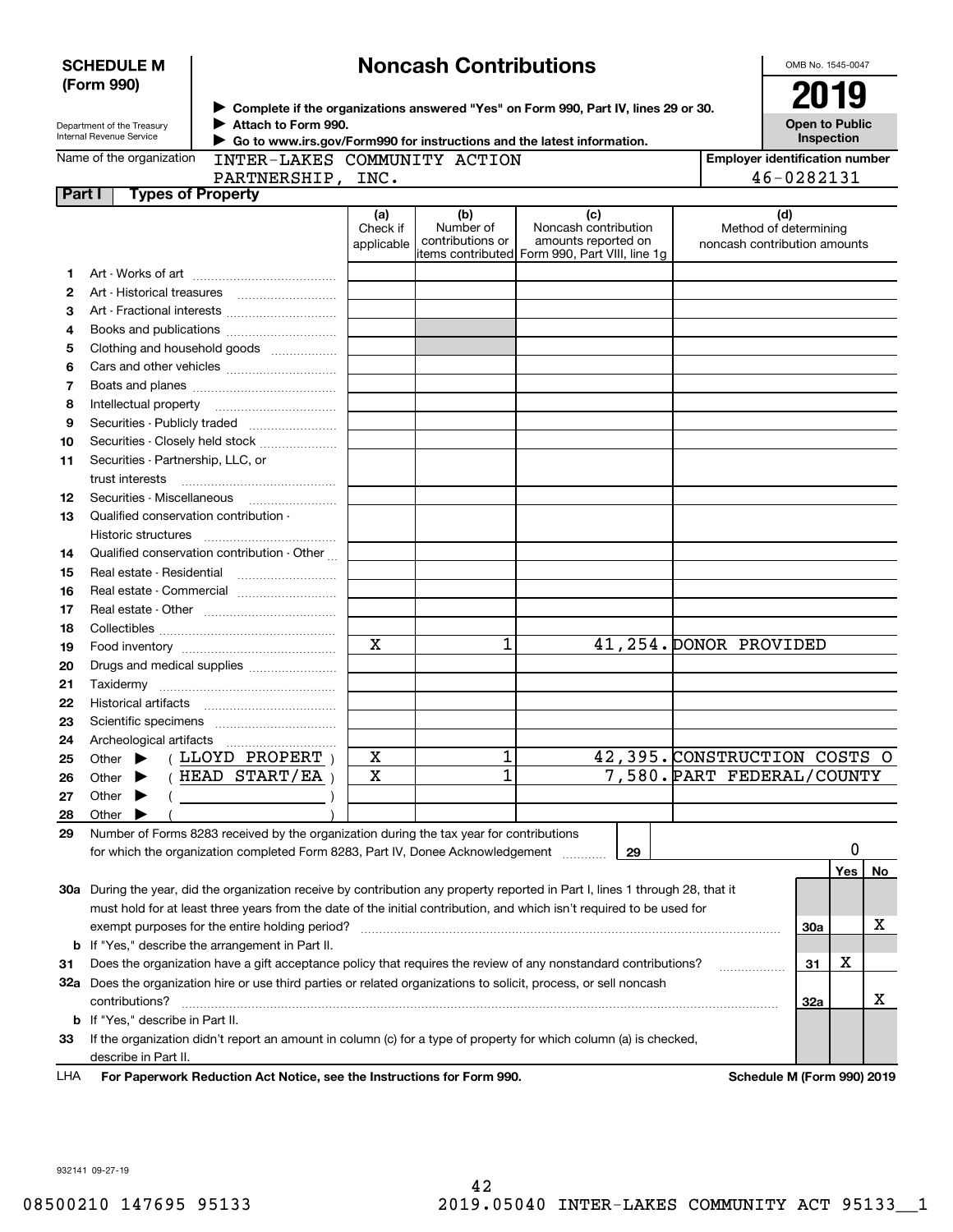### INTER-LAKES COMMUNITY ACTION PARTNERSHIP,

**2**

Schedule M (Form 990) 2019 PARTNERSHIP, INC.<br>**Part II** Supplemental Information. Provide the information required by Part I. lines 30b. 32b. and 33, and whether the organ Part II | Supplemental Information. Provide the information required by Part I, lines 30b, 32b, and 33, and whether the organization is reporting in Part I, column (b), the number of contributions, the number of items received, or a combination of both. Also complete this part for any additional information.

### SCHEDULE M, PART I, COLUMN (B):

### THE ORGANIZAITON KEEPS TRACK OF CONTRIBUTIONS THROUGH FEDERAL GRANT

### REPORTING.

**Schedule M (Form 990) 2019**

932142 09-27-19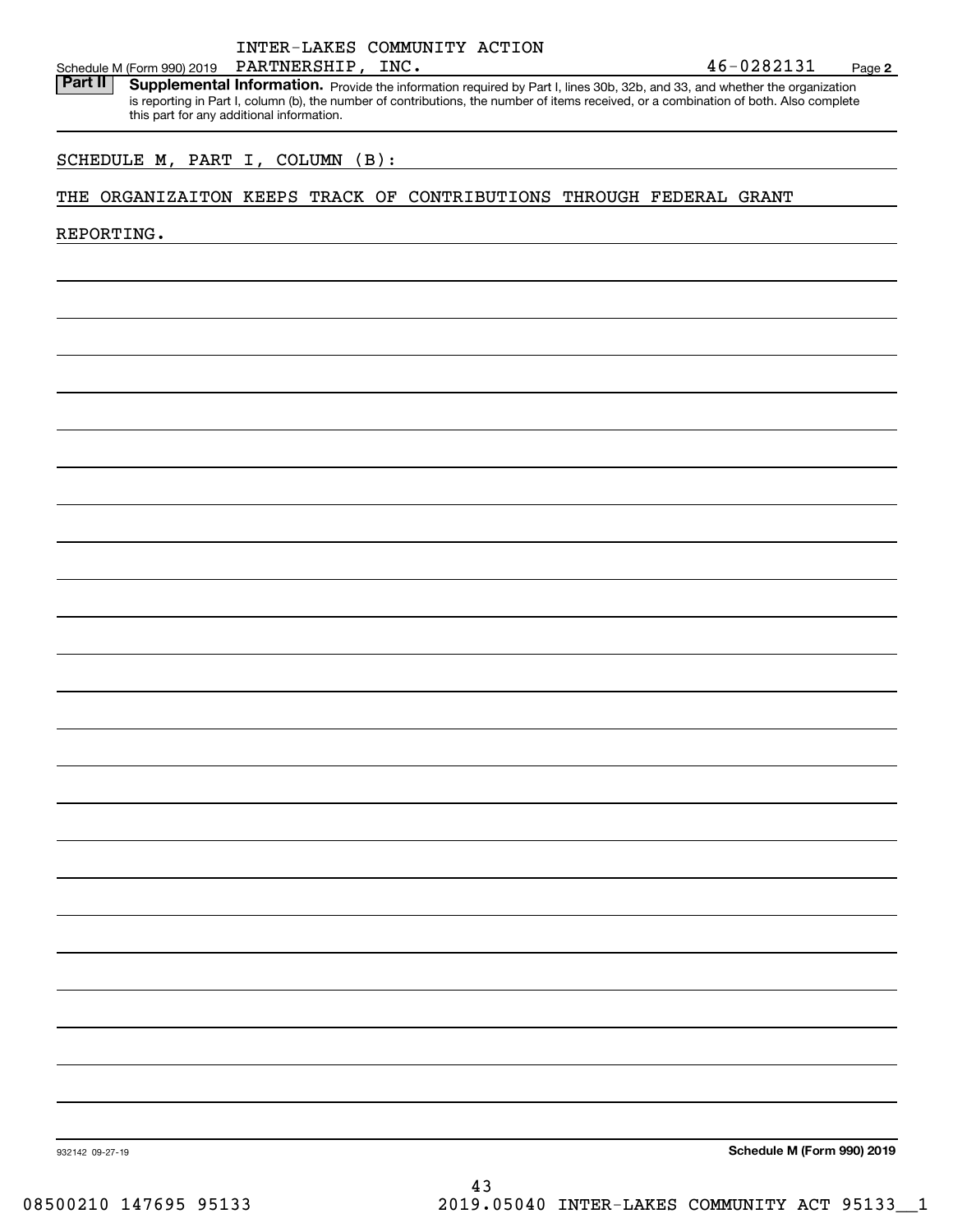| Supplemental Information to Form 990 or 990-EZ<br><b>SCHEDULE O</b><br>Complete to provide information for responses to specific questions on<br>(Form 990 or 990-EZ)<br>Form 990 or 990-EZ or to provide any additional information.<br>Attach to Form 990 or 990-EZ.<br>Department of the Treasury<br>Go to www.irs.gov/Form990 for the latest information.<br>Internal Revenue Service<br>INTER-LAKES COMMUNITY ACTION<br>Name of the organization<br>PARTNERSHIP, INC. | OMB No. 1545-0047<br>IJ<br><b>Open to Public</b><br>Inspection<br><b>Employer identification number</b><br>46-0282131 |
|----------------------------------------------------------------------------------------------------------------------------------------------------------------------------------------------------------------------------------------------------------------------------------------------------------------------------------------------------------------------------------------------------------------------------------------------------------------------------|-----------------------------------------------------------------------------------------------------------------------|
| FORM 990, PART III, LINE 4D, OTHER PROGRAM SERVICES:                                                                                                                                                                                                                                                                                                                                                                                                                       |                                                                                                                       |
| PROGRAMS<br>HOMELESS ASSISTANCE                                                                                                                                                                                                                                                                                                                                                                                                                                            |                                                                                                                       |
| INCLUDING GRANTS OF \$ 661,680.<br>EXPENSES \$ 1,089,216.                                                                                                                                                                                                                                                                                                                                                                                                                  | REVENUE \$ 16,521.                                                                                                    |
| HOUSING PROGRAMS                                                                                                                                                                                                                                                                                                                                                                                                                                                           |                                                                                                                       |
| EXPENSES \$ 761,822.<br>INCLUDING GRANTS OF \$ 520,471.                                                                                                                                                                                                                                                                                                                                                                                                                    | REVENUE \$ 263,500.                                                                                                   |
| WEATHERIZATION ASSISTANCE                                                                                                                                                                                                                                                                                                                                                                                                                                                  |                                                                                                                       |
| EXPENSES \$ 700,633.<br>INCLUDING GRANTS OF \$ 457,308.                                                                                                                                                                                                                                                                                                                                                                                                                    | REVENUE \$ 0.                                                                                                         |
| TRANSIT PROGRAMS                                                                                                                                                                                                                                                                                                                                                                                                                                                           |                                                                                                                       |
| REVENUE \$ 50,624.<br>EXPENSES \$ 237,541.<br>INCLUDING GRANTS OF \$ 0.                                                                                                                                                                                                                                                                                                                                                                                                    |                                                                                                                       |
| <b>DISCRETIONARY</b>                                                                                                                                                                                                                                                                                                                                                                                                                                                       |                                                                                                                       |
| INCLUDING GRANTS OF \$ 512.<br>EXPENSES $$40,174.$                                                                                                                                                                                                                                                                                                                                                                                                                         | REVENUE \$ 40,538.                                                                                                    |
| EMERGENCY SERVICES                                                                                                                                                                                                                                                                                                                                                                                                                                                         |                                                                                                                       |
| EXPENSES $\sharp$ 1,237,759. INCLUDING GRANTS OF $\sharp$ 611,626. REVENUE $\sharp$ 11,124.                                                                                                                                                                                                                                                                                                                                                                                |                                                                                                                       |
| FORM 990, PART VI, SECTION A, LINE 4:                                                                                                                                                                                                                                                                                                                                                                                                                                      |                                                                                                                       |
| BY-LAWS WERE AMENDED IN MAY 2020. THE MAJOR UPDATE WAS TO PRECISELY DEFINE                                                                                                                                                                                                                                                                                                                                                                                                 |                                                                                                                       |
| THE NUMBER AND COMPOSITION OF BOARD MEMBERS AND THEIR ROLES. THIS HAS                                                                                                                                                                                                                                                                                                                                                                                                      |                                                                                                                       |
| RESULTED IN THE ORGANIZATION HAVING LESS BOARD MEMBERS BUT MORE INTENTIONAL                                                                                                                                                                                                                                                                                                                                                                                                |                                                                                                                       |
| ROLES TO FILL.                                                                                                                                                                                                                                                                                                                                                                                                                                                             |                                                                                                                       |
|                                                                                                                                                                                                                                                                                                                                                                                                                                                                            |                                                                                                                       |

LHA For Paperwork Reduction Act Notice, see the Instructions for Form 990 or 990-EZ. Schedule O (Form 990 or 990-EZ) (2019) FORM 990, PART VI, SECTION B, LINE 11B:

932211 09-06-19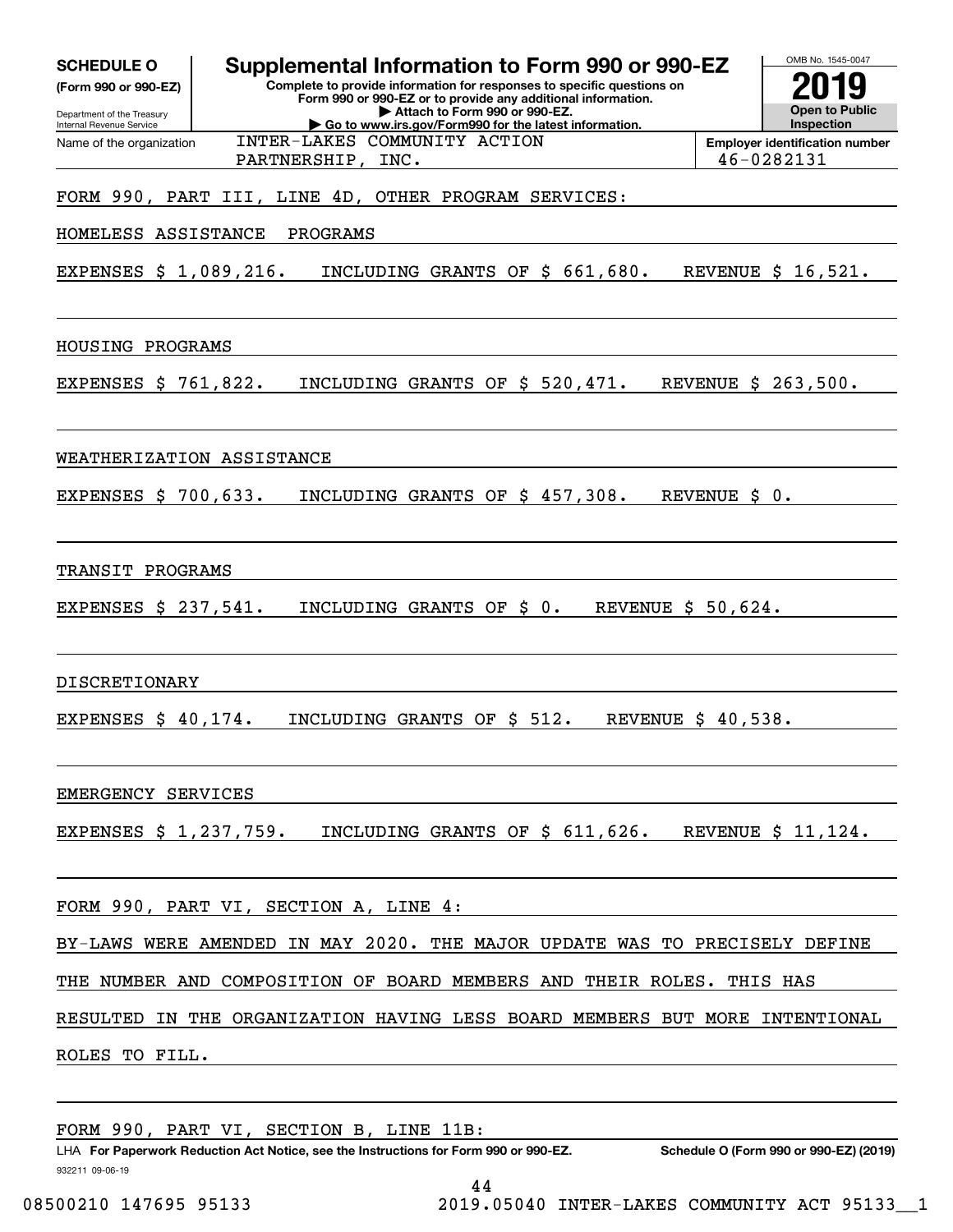| Schedule O (Form 990 or 990-EZ) (2019) |                                                                         | Page 2                      |  |  |
|----------------------------------------|-------------------------------------------------------------------------|-----------------------------|--|--|
| Name of the organization               | <b>Employer identification number</b><br>46-0282131                     |                             |  |  |
| THE CHIEF                              | EXECUTIVE OFFICER AND CHIEF FINANCIAL OFFICER                           | <b>THE 990 IN</b><br>REVIEW |  |  |
|                                        | DETAIL. AFTER THEIR REVIEW, THE 990 IS PROVIDED TO EACH BOARD MEMBER.   | THE                         |  |  |
|                                        | CHIEF EXECUTIVE OFFICER AND/OR CHIEF FINANCIAL OFFICRT WILL ADDRESS ANY |                             |  |  |
|                                        | OUESTIONS OR CONCERNS FROM BOARD MEMBERS. WHETHER PRESENTED             | A BOARD<br>IN               |  |  |
| MEETING                                | OR NOT, THE 990 IS NOT FILED UNTIL EACH BOARD MEMBER HAS BEEN GIVEN     |                             |  |  |
| A COPY OF<br>IT.                       | AND GIVEN AMPLE TIME TO REVIEW IT.                                      |                             |  |  |

FORM 990, PART VI, SECTION B, LINE 12C:

ALL EMPLOYEES MUST AVOID ACTIVITIES OR RELATIONSHIPS THAT CONFLICT WITH THE ORGANIZATION'S INTERESTS OR ADVERSELY AFFECT THE ORGANIZATION'S REPUTATION. EMPLOYEES MUST DISCLOSE ACTUAL OR POTENTIAL CONFLICTS TO THE CHIEF EXECUTIVE OFFICER AS SOON AS THEY BECOME AWARE OF THEM. FAILURE TO MAKE REQUIRED DISCLOSURES OR RESOLVE CONFLICTS OF INTEREST SATISFACTORILY CAN RESULT IN DISCIPLINE UP TO AND INCLUDING TERMINATION OF EMPLOYMENT. ALL BOARD MEMBERS ARE REQUIRED TO CERTIFY BY SIGNATURE THAT THEY UNDERSTAND AND AGREE TO ABIDE BY THE CONFLICT OF INTEREST POLICY ON AN ANNUAL BASIS. ANY POTENTIAL CONFLICTS ARE TO BE REPORTED TO THE CHIEF OPERATING OFFICER. POTENTIAL CONFLICTS OF INTEREST ARE REVIEWED AT THE BOARD LEVEL. DEPENDING ON THE NATURE AND SEVERITY OF THE CONFLICT, THE BOARD MEMBER WILL EITHER ABSTAIN FROM VOTING ON THE MATTER AT HAND, OR BE DISMISSED FROM THE BOARD.

FORM 990, PART VI, SECTION B, LINE 15:

A WAGE COMPARABILITY STUDY WAS DONE IN 2019 FOR ALL STAFF. A COMPARABILITY STUDY IS DONE EVERY THREE YEARS. ALL STAFF MEMBERS HAVE A PERFORMANCE EVALUATION ANNUALLY. WAGE SCALE ADJUSTMENTS ARE DETERMINED FOR ALL STAFF BY THE FULL BOARD. THE BOARD OF DIRECTORS REVIEWS AND APPROVES THE CHIEF EXECUTIVE OFFICER COMPENSATION IN ADDITION TO THE WAGE SCALE USED FOR ALL STAFF.

45

932212 09-06-19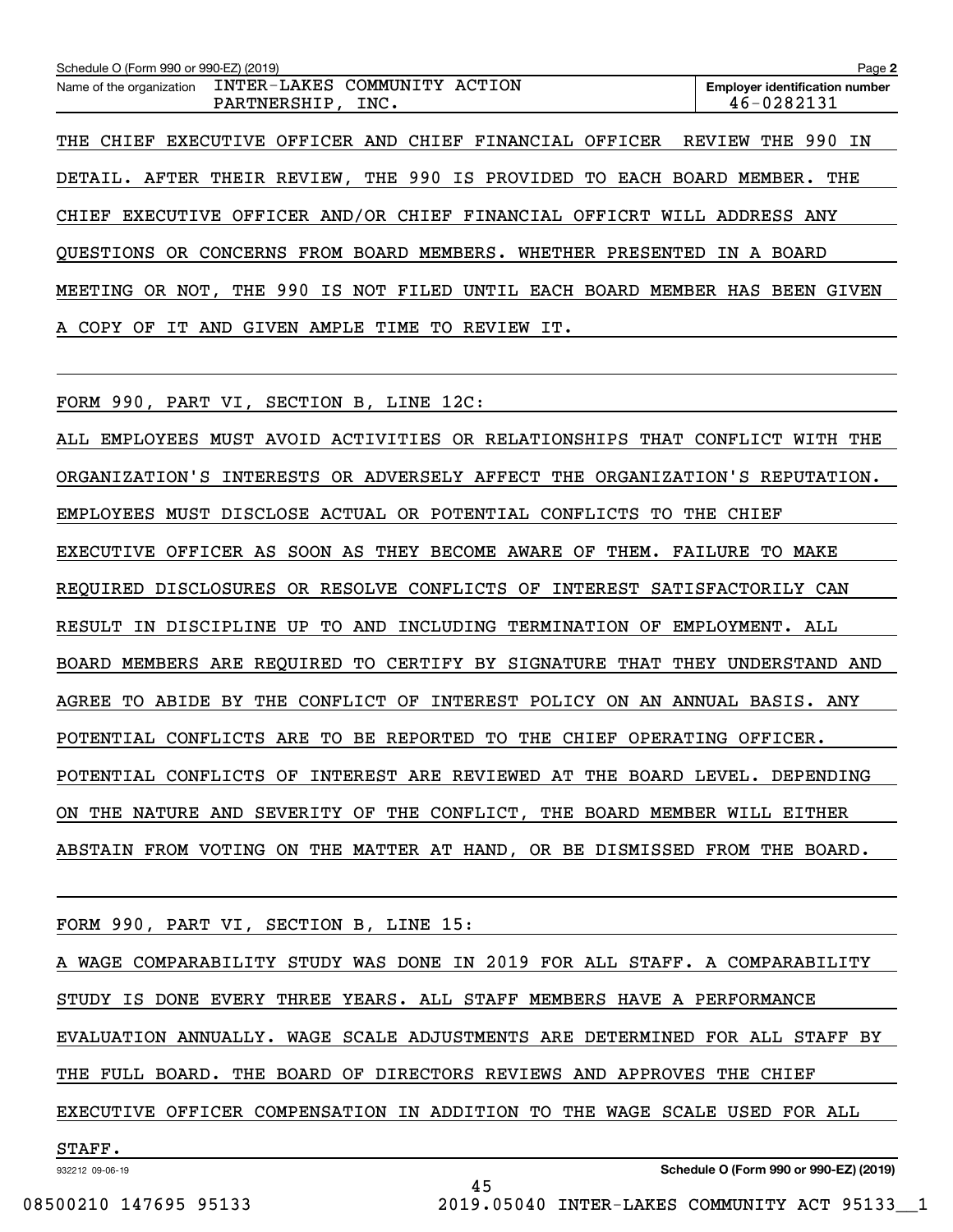| ACRRUED INTEREST RECEIVABLE 23,047. |  |
|-------------------------------------|--|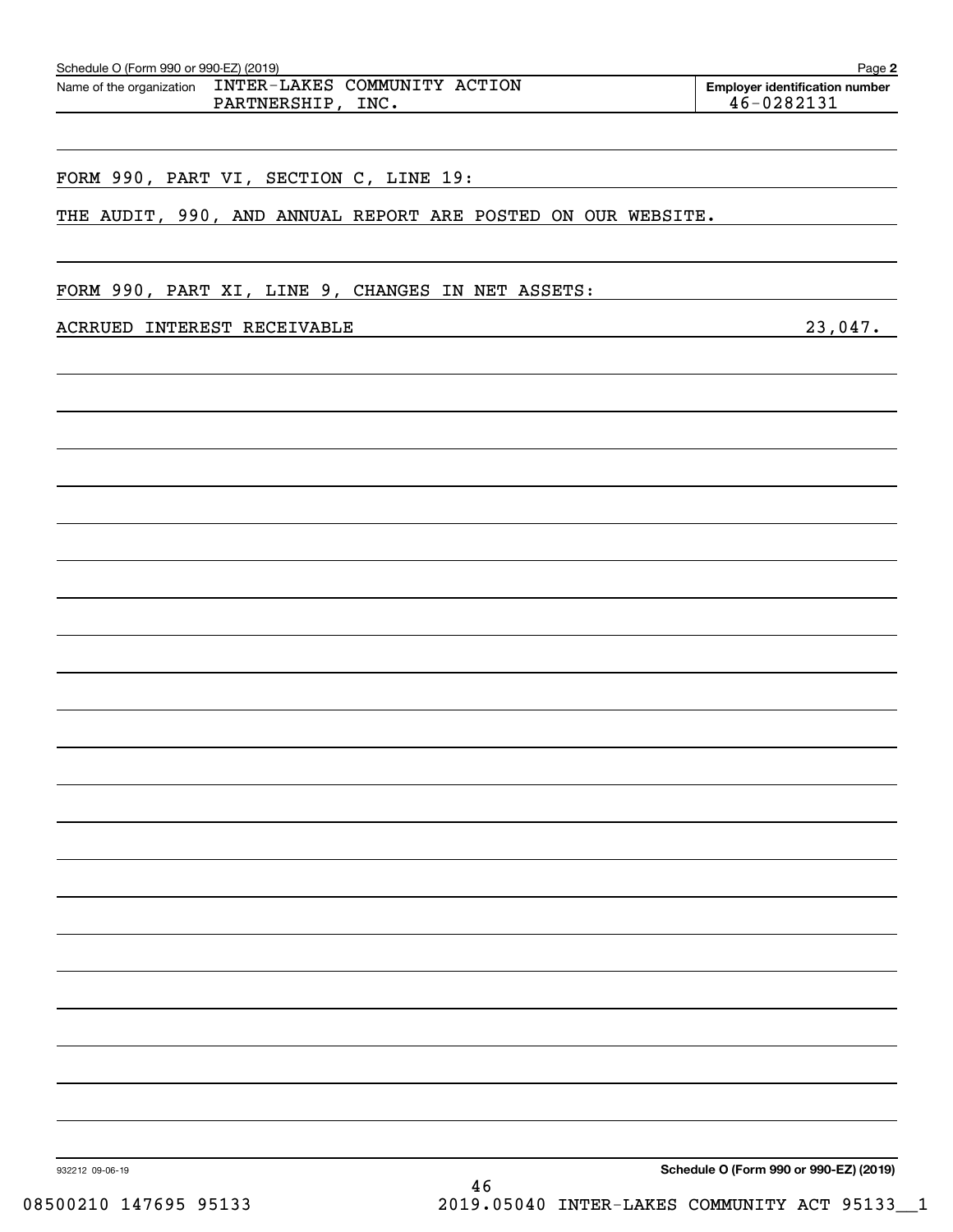Department of the Treasury Internal Revenue Service

Name of the organization

**SCHEDULE R (Form 990)**

**For Paperwork Reduction Act Notice, see the Instructions for Form 990. Schedule R (Form 990) 2019**

932161 09-10-19 LHA

# **Related Organizations and Unrelated Partnerships**

**Complete if the organization answered "Yes" on Form 990, Part IV, line 33, 34, 35b, 36, or 37.** |

**Attach to Form 990.**  |

OMB No. 1545-0047

**2019**

46-0282131

**Part I Identification of Disregarded Entities.**  Complete if the organization answered "Yes" on Form 990, Part IV, line 33.

INTER-LAKES COMMUNITY ACTION

PARTNERSHIP, INC.

| (a)<br>Name, address, and EIN (if applicable)<br>of disregarded entity | (b)<br>Primary activity  | (c)<br>Legal domicile (state or<br>foreign country) | (d)<br>Total income | (e)<br>End-of-year assets | (f)<br>Direct controlling<br>entity |
|------------------------------------------------------------------------|--------------------------|-----------------------------------------------------|---------------------|---------------------------|-------------------------------------|
| LACEY VILLAGE LLC - 84-4551857                                         |                          |                                                     |                     |                           |                                     |
| 111 N. VAN EPS                                                         |                          |                                                     |                     |                           | INTER-LAKES COMMUNITY               |
| MADISON, SD 57042                                                      | LOW INCOME HOUSING - HUD | SOUTH DAKOTA                                        | 0.                  |                           | 150,000. ACTION PARTNERSHIP         |
|                                                                        |                          |                                                     |                     |                           |                                     |
|                                                                        |                          |                                                     |                     |                           |                                     |
|                                                                        |                          |                                                     |                     |                           |                                     |

**Identification of Related Tax-Exempt Organizations.** Complete if the organization answered "Yes" on Form 990, Part IV, line 34, because it had one or more related tax-exempt **Part II** organizations during the tax year.

| organizations during the tax year.                       |                         |                                                     |                                      |                                             |                                     |     |                                                      |
|----------------------------------------------------------|-------------------------|-----------------------------------------------------|--------------------------------------|---------------------------------------------|-------------------------------------|-----|------------------------------------------------------|
| (a)<br>Name, address, and EIN<br>of related organization | (b)<br>Primary activity | (c)<br>Legal domicile (state or<br>foreign country) | (d)<br><b>Exempt Code</b><br>section | (e)<br>Public charity<br>status (if section | (f)<br>Direct controlling<br>entity |     | $(g)$<br>Section 512(b)(13)<br>controlled<br>entity? |
|                                                          |                         |                                                     |                                      | 501(c)(3))                                  |                                     | Yes | No                                                   |
|                                                          |                         |                                                     |                                      |                                             |                                     |     |                                                      |
|                                                          |                         |                                                     |                                      |                                             |                                     |     |                                                      |
|                                                          |                         |                                                     |                                      |                                             |                                     |     |                                                      |
|                                                          |                         |                                                     |                                      |                                             |                                     |     |                                                      |
|                                                          |                         |                                                     |                                      |                                             |                                     |     |                                                      |
|                                                          |                         |                                                     |                                      |                                             |                                     |     |                                                      |
|                                                          |                         |                                                     |                                      |                                             |                                     |     |                                                      |
|                                                          |                         |                                                     |                                      |                                             |                                     |     |                                                      |
|                                                          |                         |                                                     |                                      |                                             |                                     |     |                                                      |
|                                                          |                         |                                                     |                                      |                                             |                                     |     |                                                      |
|                                                          |                         |                                                     |                                      |                                             |                                     |     |                                                      |
|                                                          |                         |                                                     |                                      |                                             |                                     |     |                                                      |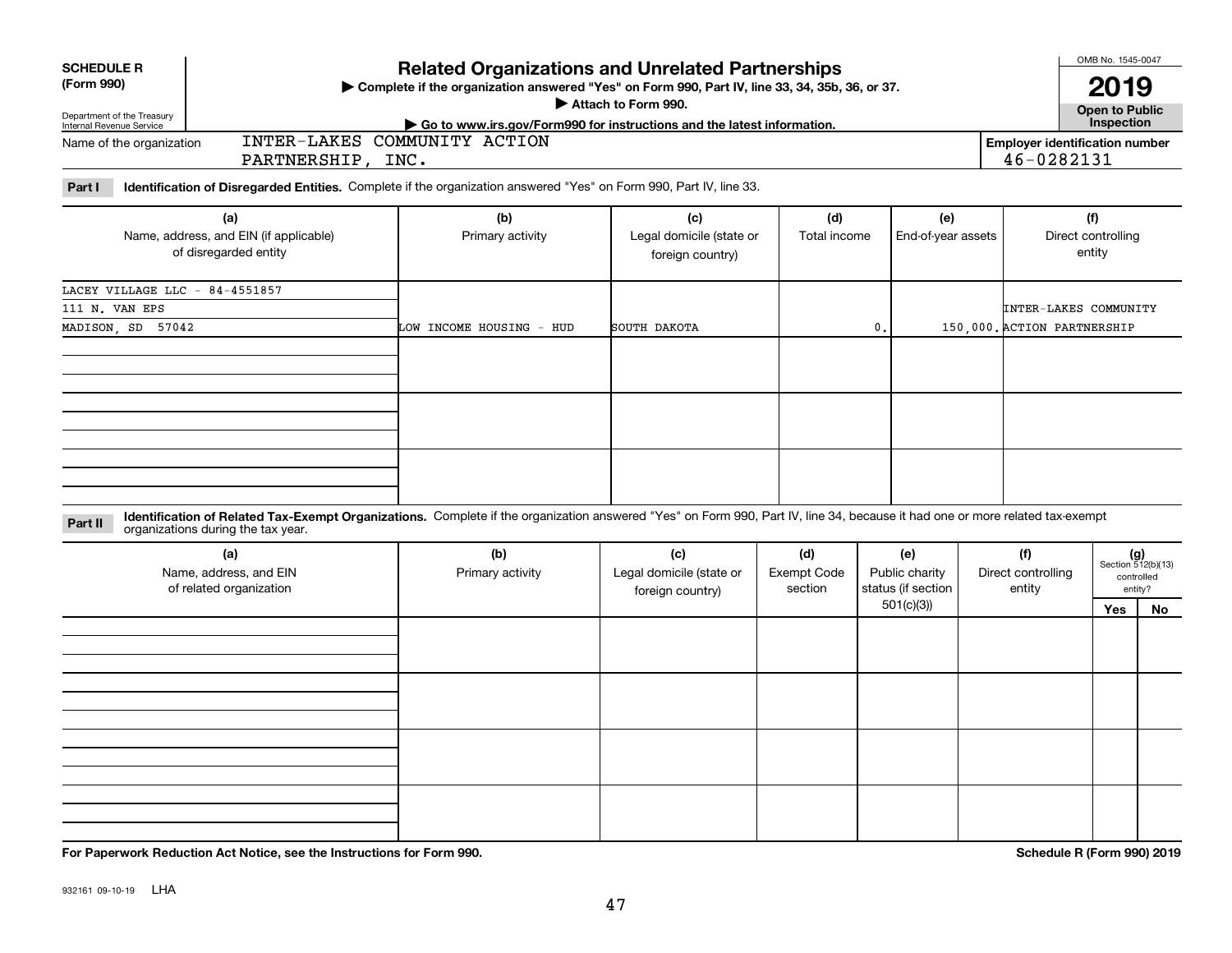### Schedule R (Form 990) 2019  $\rm {PARTNERSHIP}$  ,  $\rm{INC.}$  and the contract of the contract of the contract of the contract of the contract of the contract of the contract of the contract of the contract of the contract of the c

**2**

**Identification of Related Organizations Taxable as a Partnership.** Complete if the organization answered "Yes" on Form 990, Part IV, line 34, because it had one or more related **Part III** organizations treated as a partnership during the tax year.

| (a)                                               | (b)              | (c)                                       | (d)                          | (e)                                                                   | (f)                      | (g)                               |         | (h)                              | (i)                                           | (i)                  | (k)                                |
|---------------------------------------------------|------------------|-------------------------------------------|------------------------------|-----------------------------------------------------------------------|--------------------------|-----------------------------------|---------|----------------------------------|-----------------------------------------------|----------------------|------------------------------------|
| Name, address, and EIN<br>of related organization | Primary activity | Legal<br>domicile<br>(state or<br>foreign | Direct controlling<br>entity | Predominant income<br>(related, unrelated,<br>excluded from tax under | Share of total<br>income | Share of<br>end-of-year<br>assets |         | Disproportionate<br>allocations? | Code V-UBI<br>amount in box<br>20 of Schedule | managing<br>partner? | General or Percentage<br>ownership |
|                                                   |                  | country)                                  |                              | sections 512-514)                                                     |                          |                                   | Yes $ $ | No                               | K-1 (Form 1065) Yes No                        |                      |                                    |
| HORIZON PLACE APARTMENTS                          |                  |                                           | <b>INTER-LAKES</b>           |                                                                       |                          |                                   |         |                                  |                                               |                      |                                    |
| LIMITED PARTNERSHIP -                             |                  |                                           | COMMUNITY                    |                                                                       |                          |                                   |         |                                  |                                               |                      |                                    |
| 38-4026716, 111 N. VAN EPS,                       | LOW INCOME       |                                           | ACTION                       |                                                                       |                          |                                   |         |                                  |                                               |                      |                                    |
| MADISON, SD 57042                                 | HOUSING - HUD    | SD.                                       | PARTNERSHIP,                 | RELATED                                                               | $-31.$                   | 462,991.                          |         | <b>X</b>                         | N/A                                           | X                    | .01%                               |
| LACEY VILLAGE TOWNHOMES                           |                  |                                           | <b>INTER-LAKES</b>           |                                                                       |                          |                                   |         |                                  |                                               |                      |                                    |
| LIMITED PARTNERSHIP -                             |                  |                                           | COMMUNITY                    |                                                                       |                          |                                   |         |                                  |                                               |                      |                                    |
| 84-4466832, 111 N. VAN EPS,                       | LOW INCOME       |                                           | ACTION                       |                                                                       |                          |                                   |         |                                  |                                               |                      |                                    |
| MADISON, SD 57042                                 | HOUSING - HUD    | SD.                                       | PARTNERSHIP.                 | RELATED                                                               | $\mathbf{0}$ .           | 150,000.                          |         | x                                | N/A                                           | X                    | .01%                               |
|                                                   |                  |                                           |                              |                                                                       |                          |                                   |         |                                  |                                               |                      |                                    |
|                                                   |                  |                                           |                              |                                                                       |                          |                                   |         |                                  |                                               |                      |                                    |
|                                                   |                  |                                           |                              |                                                                       |                          |                                   |         |                                  |                                               |                      |                                    |
|                                                   |                  |                                           |                              |                                                                       |                          |                                   |         |                                  |                                               |                      |                                    |
|                                                   |                  |                                           |                              |                                                                       |                          |                                   |         |                                  |                                               |                      |                                    |
|                                                   |                  |                                           |                              |                                                                       |                          |                                   |         |                                  |                                               |                      |                                    |
|                                                   |                  |                                           |                              |                                                                       |                          |                                   |         |                                  |                                               |                      |                                    |

**Identification of Related Organizations Taxable as a Corporation or Trust.** Complete if the organization answered "Yes" on Form 990, Part IV, line 34, because it had one or more related **Part IV** organizations treated as a corporation or trust during the tax year.

| (a)<br>Name, address, and EIN<br>of related organization | (b)<br>Primary activity | (c)<br>Legal domicile<br>(state or<br>foreign | (d)<br>Direct controlling<br>entity | (e)<br>Type of entity<br>(C corp, S corp,<br>or trust) | (f)<br>Share of total<br>income | (g)<br>Share of<br>end-of-year<br>assets | (h)<br> Percentage <br>ownership | $\begin{array}{c} \textbf{(i)}\\ \text{Section}\\ 512 \text{(b)} \text{(13)}\\ \text{controlled}\\ \text{entity?} \end{array}$ |
|----------------------------------------------------------|-------------------------|-----------------------------------------------|-------------------------------------|--------------------------------------------------------|---------------------------------|------------------------------------------|----------------------------------|--------------------------------------------------------------------------------------------------------------------------------|
|                                                          |                         | country)                                      |                                     |                                                        |                                 |                                          |                                  | Yes No                                                                                                                         |
|                                                          |                         |                                               |                                     |                                                        |                                 |                                          |                                  |                                                                                                                                |
|                                                          |                         |                                               |                                     |                                                        |                                 |                                          |                                  |                                                                                                                                |
|                                                          |                         |                                               |                                     |                                                        |                                 |                                          |                                  |                                                                                                                                |
|                                                          |                         |                                               |                                     |                                                        |                                 |                                          |                                  |                                                                                                                                |
|                                                          |                         |                                               |                                     |                                                        |                                 |                                          |                                  |                                                                                                                                |
|                                                          |                         |                                               |                                     |                                                        |                                 |                                          |                                  |                                                                                                                                |
|                                                          |                         |                                               |                                     |                                                        |                                 |                                          |                                  |                                                                                                                                |
|                                                          |                         |                                               |                                     |                                                        |                                 |                                          |                                  |                                                                                                                                |
|                                                          |                         |                                               |                                     |                                                        |                                 |                                          |                                  |                                                                                                                                |
|                                                          |                         |                                               |                                     |                                                        |                                 |                                          |                                  |                                                                                                                                |
|                                                          |                         |                                               |                                     |                                                        |                                 |                                          |                                  |                                                                                                                                |
|                                                          |                         |                                               |                                     |                                                        |                                 |                                          |                                  |                                                                                                                                |
|                                                          |                         |                                               |                                     |                                                        |                                 |                                          |                                  |                                                                                                                                |
|                                                          |                         |                                               |                                     |                                                        |                                 |                                          |                                  |                                                                                                                                |
|                                                          |                         |                                               |                                     |                                                        |                                 |                                          |                                  |                                                                                                                                |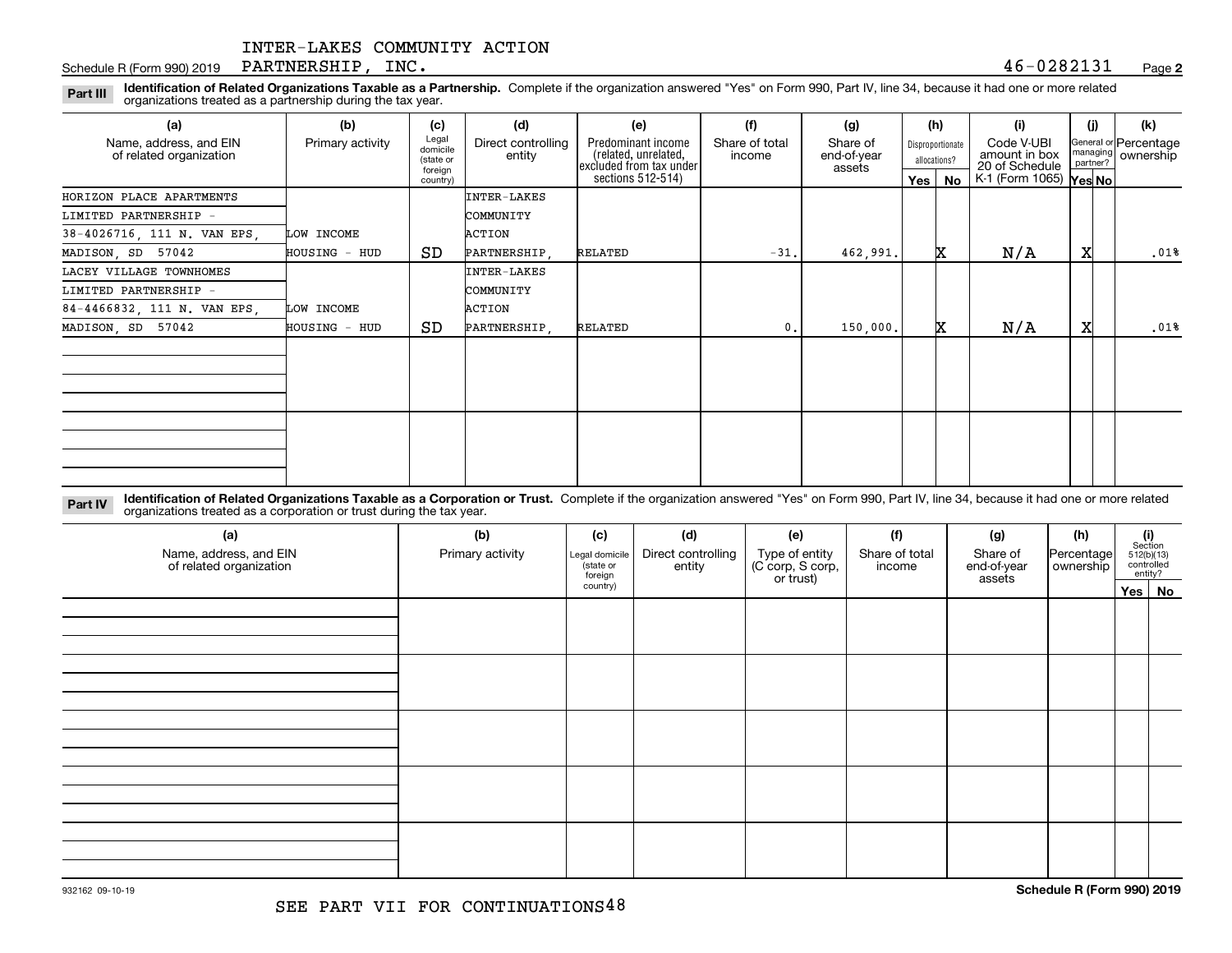Schedule R (Form 990) 2019  $\rm {PARTNERSHIP}$  ,  $\rm{INC.}$  and the contract of the contract of the contract of the contract of the contract of the contract of the contract of the contract of the contract of the contract of the c

| <b>Part V</b> | Transactions With Related Organizations. Complete if the organization answered "Yes" on Form 990, Part IV, line 34, 35b, or 36.                                                                                                |                 |   |             |
|---------------|--------------------------------------------------------------------------------------------------------------------------------------------------------------------------------------------------------------------------------|-----------------|---|-------------|
|               | Note: Complete line 1 if any entity is listed in Parts II, III, or IV of this schedule.                                                                                                                                        |                 |   | Yes   No    |
|               | During the tax year, did the organization engage in any of the following transactions with one or more related organizations listed in Parts II-IV?                                                                            |                 |   |             |
|               |                                                                                                                                                                                                                                | 1a              | X |             |
|               | b Gift, grant, or capital contribution to related organization(s) manufaction contracts and contribution to related organization(s)                                                                                            | 1 <sub>b</sub>  | х |             |
|               | c Gift, grant, or capital contribution from related organization(s) manufaction(s) and contribution from related organization(s) manufaction contribution from related organization(s) manufaction contribution from related o | 1 <sub>c</sub>  |   | $\mathbf X$ |
|               |                                                                                                                                                                                                                                | 1d              | X |             |
|               |                                                                                                                                                                                                                                | 1e              |   | X           |
|               |                                                                                                                                                                                                                                |                 |   |             |
|               | Dividends from related organization(s) Entertainment and the contract of the contract of the contract of the contract of the contract of the contract of the contract of the contract of the contract of the contract of the c | 1f              |   | X           |
|               | g Sale of assets to related organization(s) manufactured content and content and content and content and content and content and content and content and content and content and content and content and content and content a | 1g              |   | X           |
|               | h Purchase of assets from related organization(s) www.communically.com/www.communically.com/www.communically.com/www.communically.com/www.communically.com/www.communically.com/www.communically.com/www.communically.com/www. | 1 <sub>h</sub>  |   | X           |
|               |                                                                                                                                                                                                                                | 1i              |   | X           |
|               | Lease of facilities, equipment, or other assets to related organization(s) material content and content and content and content and content and content and content and content and content and content and content and conten | 1i              |   | X           |
|               |                                                                                                                                                                                                                                |                 |   |             |
|               | k Lease of facilities, equipment, or other assets from related organization(s) manufaction content and content to the assets from related organization(s) manufaction content and content and content and content and content  | 1k              | X |             |
|               |                                                                                                                                                                                                                                | 11              |   | X           |
|               |                                                                                                                                                                                                                                | 1m              |   | X           |
|               |                                                                                                                                                                                                                                | 1n              |   | X           |
|               | <b>o</b> Sharing of paid employees with related organization(s)                                                                                                                                                                | 10 <sub>o</sub> |   | X           |
|               |                                                                                                                                                                                                                                |                 |   |             |
|               | p Reimbursement paid to related organization(s) for expenses [11111] [12] reasonal content of the separation (s) for expenses [11111] [12] reasonal content in the separation (s) for expenses [1111] [12] reasonal content in | 1p              |   | х           |
|               |                                                                                                                                                                                                                                | 1 <sub>q</sub>  | X |             |
|               |                                                                                                                                                                                                                                |                 |   |             |
|               | r Other transfer of cash or property to related organization(s)                                                                                                                                                                | 1r              |   | х           |
|               |                                                                                                                                                                                                                                | 1s              |   | X           |

**2**If the answer to any of the above is "Yes," see the instructions for information on who must complete this line, including covered relationships and transaction thresholds.

| (a)<br>Name of related organization | (b)<br>Transaction<br>type (a-s) | (c)<br>Amount involved | (d)<br>Method of determining amount involved |
|-------------------------------------|----------------------------------|------------------------|----------------------------------------------|
| HORIZON PLACE APARTMENTS, LIMITED   |                                  |                        |                                              |
| (1) PARTNERSHIP                     | D                                |                        | 1,243,047. END OF YEAR LOAN BALANCE          |
| HORIZON PLACE APARTMENTS, LIMITED   |                                  |                        |                                              |
| (2) PARTNERSHIP                     | D                                |                        | 350, 232. DEVELOPMENT FEE RECEIVABLE         |
| LACEY VILLAGE TOWNHOMES LIMITED     |                                  |                        |                                              |
| (3) PARTNERSHIP                     | B                                |                        | 150,000. CAPITAL CONTRIBUTION                |
|                                     |                                  |                        |                                              |
| (4)                                 |                                  |                        |                                              |
|                                     |                                  |                        |                                              |
| (5)                                 |                                  |                        |                                              |
|                                     |                                  |                        |                                              |
| (6)                                 |                                  |                        |                                              |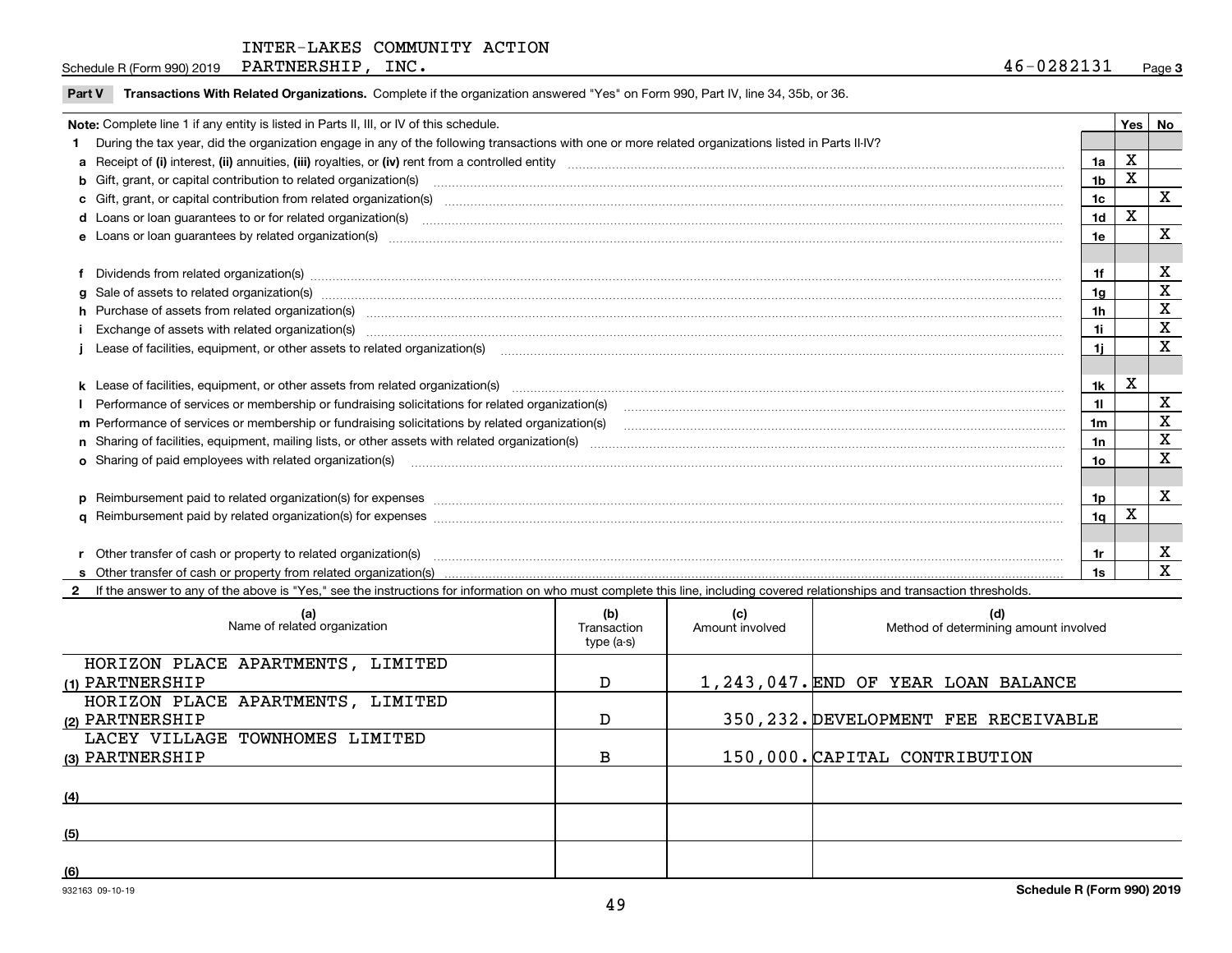Schedule R (Form 990) 2019  $\rm {PARTNERSHIP}$  ,  $\rm{INC.}$  and the contract of the contract of the contract of the contract of the contract of the contract of the contract of the contract of the contract of the contract of the c

### **Part VI Unrelated Organizations Taxable as a Partnership. Complete if the organization answered "Yes" on Form 990, Part IV, line 37.**

Provide the following information for each entity taxed as a partnership through which the organization conducted more than five percent of its activities (measured by total assets or gross revenue) that was not a related organization. See instructions regarding exclusion for certain investment partnerships.

| ັ<br>(a)<br>Name, address, and EIN<br>of entity | ັ<br>ັ<br>(b)<br>Primary activity | (c)<br>Legal domicile<br>(state or foreign<br>country) | (d)<br>Predominant income<br>(related, unrelated,<br>excluded from tax under<br>sections 512-514) | (e)<br>Are all<br>$\begin{array}{c}\n\text{partners} \sec.\n\\ \n501(c)(3)\n\\ \n0rgs.?\n\end{array}$<br>Yes No | (f)<br>Share of<br>total<br>income | (g)<br>Share of<br>end-of-year<br>assets | (h)<br>Dispropor-<br>tionate<br>allocations?<br>Yes No | (i)<br>Code V-UBI<br>amount in box 20 managing<br>of Schedule K-1<br>(Form 1065)<br>$\overline{Yes}$ No | (i)<br>Yes No | (k) |
|-------------------------------------------------|-----------------------------------|--------------------------------------------------------|---------------------------------------------------------------------------------------------------|-----------------------------------------------------------------------------------------------------------------|------------------------------------|------------------------------------------|--------------------------------------------------------|---------------------------------------------------------------------------------------------------------|---------------|-----|
|                                                 |                                   |                                                        |                                                                                                   |                                                                                                                 |                                    |                                          |                                                        |                                                                                                         |               |     |
|                                                 |                                   |                                                        |                                                                                                   |                                                                                                                 |                                    |                                          |                                                        |                                                                                                         |               |     |
|                                                 |                                   |                                                        |                                                                                                   |                                                                                                                 |                                    |                                          |                                                        |                                                                                                         |               |     |
|                                                 |                                   |                                                        |                                                                                                   |                                                                                                                 |                                    |                                          |                                                        |                                                                                                         |               |     |
|                                                 |                                   |                                                        |                                                                                                   |                                                                                                                 |                                    |                                          |                                                        |                                                                                                         |               |     |
|                                                 |                                   |                                                        |                                                                                                   |                                                                                                                 |                                    |                                          |                                                        |                                                                                                         |               |     |
|                                                 |                                   |                                                        |                                                                                                   |                                                                                                                 |                                    |                                          |                                                        |                                                                                                         |               |     |
|                                                 |                                   |                                                        |                                                                                                   |                                                                                                                 |                                    |                                          |                                                        |                                                                                                         |               |     |

**Schedule R (Form 990) 2019**